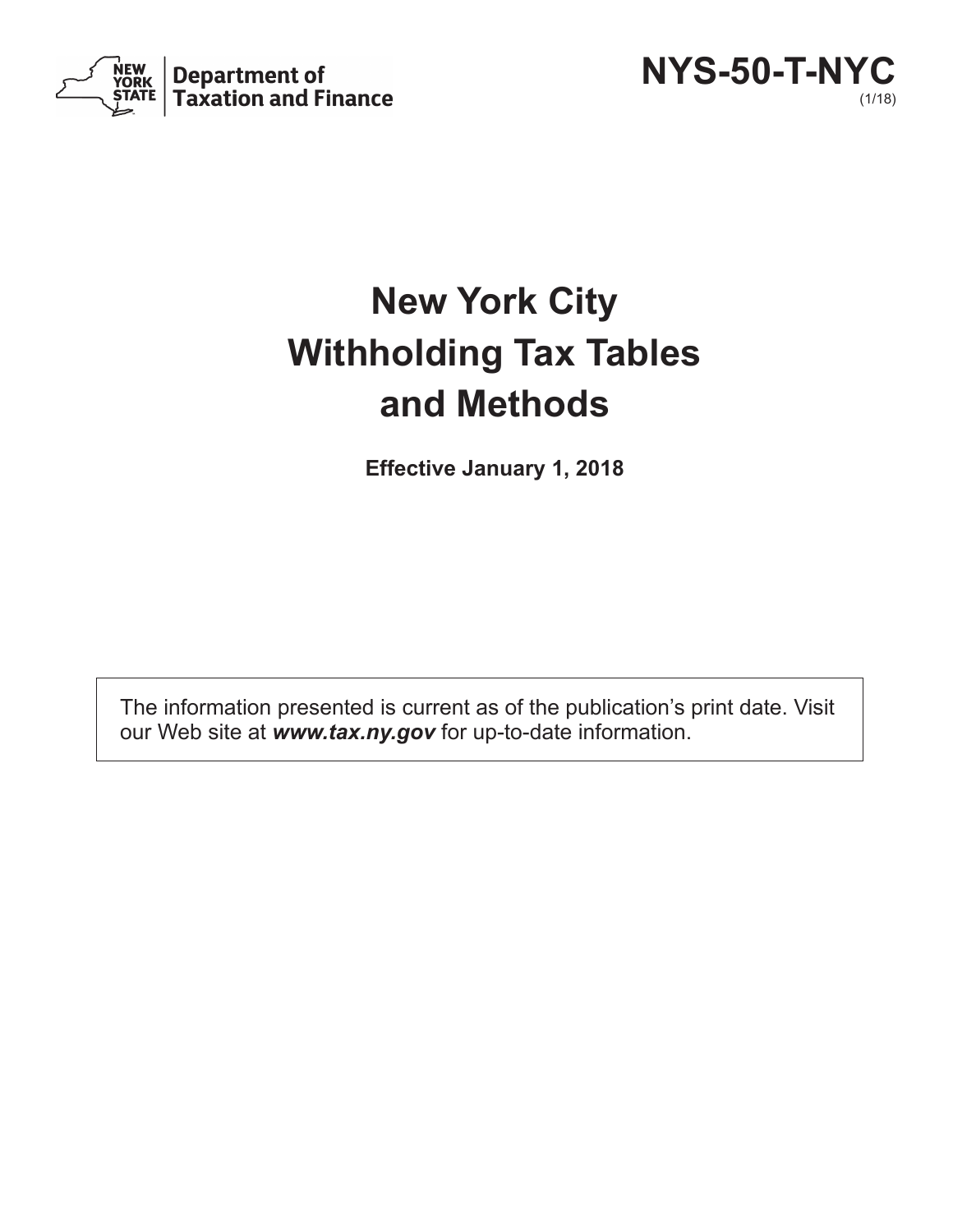### **Table of contents**

#### **New York City withholding tax tables and methods**

#### **Method I — Wage bracket tables I - V**

| Payroll period  | Page numbers for<br>Single tables | Page numbers for<br>Married tables |  |
|-----------------|-----------------------------------|------------------------------------|--|
| Weekly          | $4 - 5$                           | $6 - 7$                            |  |
| <b>Biweekly</b> | $8-9$                             | $10 - 11$                          |  |
| Semimonthly     | $12 - 13$                         | $14 - 15$                          |  |
| Monthly         | $16 - 17$                         | 18-19                              |  |
| Daily           | $20 - 21$                         | $22 - 23$                          |  |

#### **Method II — Exact calculation method and dollar to dollar tables**

| Special tables for deduction and exemption allowances (for use with exact calculation method or dollar to dollar tables)  24  |
|-------------------------------------------------------------------------------------------------------------------------------|
|                                                                                                                               |
|                                                                                                                               |
|                                                                                                                               |
| Dollar to dollar tables – single or married (for weekly wages after deduction and exemption allowances are subtracted)  28-31 |
|                                                                                                                               |

|--|--|

### **Need help?**

w w w

Visit our Web site at *www.tax.ny.gov*

- get information and manage your taxes online
	- check for new online services and features



**Text Telephone (TTY) Hotline** (for persons with hearing and speech disabilities using a TTY): If you have access to a TTY, contact us at (518) 485-5082. If you do not own a TTY, check with independent living centers or community action programs to find out where machines are available for public use.



#### **Telephone assistance**

**Withholding Tax** Information Center: (518) 485-6654

To order forms and publications: (518) 457-5431



**Persons with disabilities:** In compliance with the Americans with Disabilities Act, we will ensure that our lobbies, offices, meeting rooms, and other facilities are accessible to persons with disabilities. If you have questions about special accommodations for persons with disabilities, call the information center.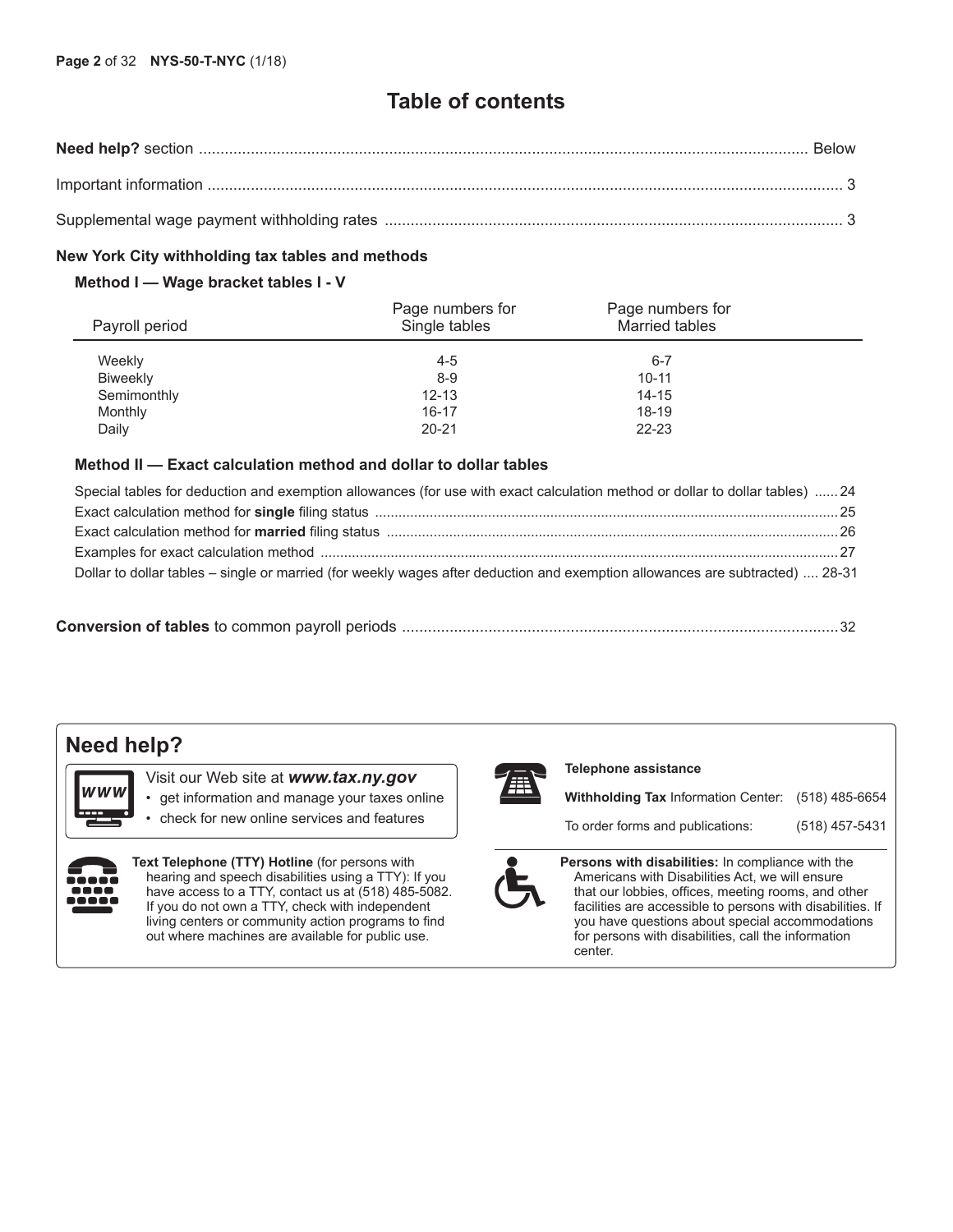### **Important information**

#### **Changes for 2018**

Effective January 1, 2018, employers who employ taxpayers subject to New York City personal income tax with taxable income under \$500,000 must use revised withholding tables and calculation methods. Withholding tax rates for the New York City personal income tax have been changed to reflect annualized rates for 2018 and after. Accordingly, effective for payrolls made on or after January 1, 2018, employers must use the revised calculation method(s) in this publication.

#### **Visit our Web site (at** *www.tax.ny.gov)* **to:**

- print or download withholding tax forms and publications
- obtain the latest information on withholding tax
- learn about paperless filing options benefits include automatic calculation of amounts due, direct payment from your bank account, and instant confirmation
- sign up to receive e-mail notification containing direct links to newly posted content on our Web site through the NYS Department of Taxation and Finance **Subscription Service**.

### **Supplemental wage payment withholding rates**

If you pay supplemental wages (bonuses, commissions, overtime pay, sales awards, etc.) with regular wages but do not specify the amount of each, withhold income tax as if the total were a single payment for a regular payroll period.

If you pay supplemental wages separately (or combine them in a single payment and specify the amount of each), the income tax withholding method depends partly on whether or not you withhold income tax from your employee's regular wages:

- If you withhold income tax from an employee's regular wages, you can use one of the following methods for the supplemental wages:
	- a. Withhold at the New York City supplemental rate of 4.25% (.0425)
	- b. Add the supplemental and regular wages for the most recent payroll period this year. Then figure the income tax withholding as if the total were a single payment. Subtract the tax already withheld from the regular wages. Withhold the remaining tax from the supplemental wages.
- If you did not withhold income tax from the employee's regular wages, use method **b.** (This would occur, for example, when the value of the employee's withholding allowances claimed on the Form W-4 is more than the wages.)

Also see federal Publication 15, *Circular E*, for a list of other payments that may be considered supplemental wages.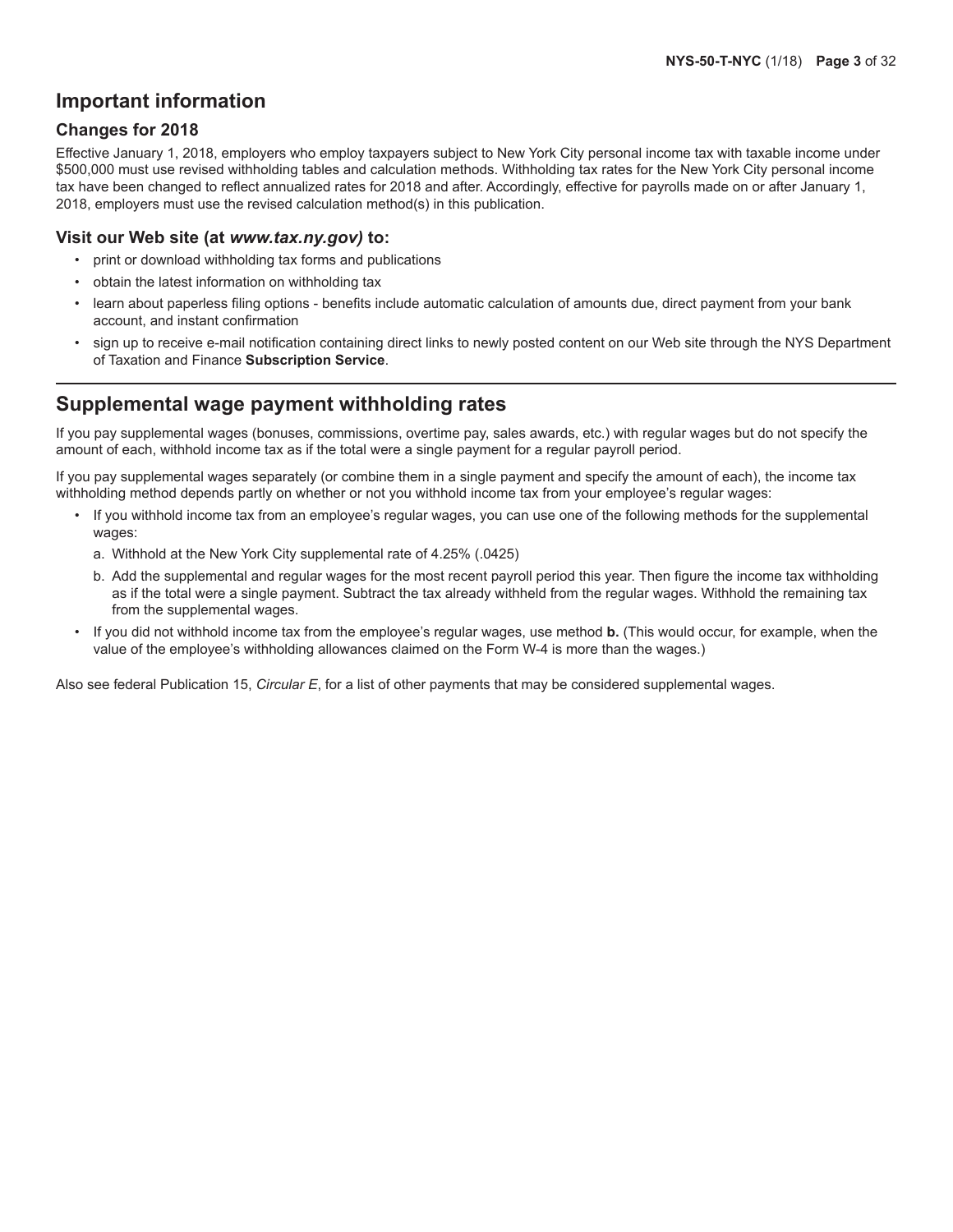| Page 4 of 32         |            | <b>WAGES</b> |                |                |                |                | <b>EXEMPTIONS CLAIMED</b> |                |                |                |                |                | 10                       |
|----------------------|------------|--------------|----------------|----------------|----------------|----------------|---------------------------|----------------|----------------|----------------|----------------|----------------|--------------------------|
| NYS-50-T-NYC (1/18)  | At         | <b>But</b>   | 0              | 1              | $\overline{2}$ | 3              | 4                         | 5              | 6              | 7              | 8              | 9              | or more                  |
|                      | Least      | Less Than    |                |                |                |                | <b>TAX TO BE WITHHELD</b> |                |                |                |                |                |                          |
| Method I             | \$0        | \$50         | \$0.00         |                |                |                |                           |                |                |                |                |                |                          |
|                      | 50<br>96   | 96<br>100    | 0.00<br>0.05   |                |                |                |                           |                |                |                |                |                |                          |
|                      | 100        | 105          | 0.15           |                |                |                |                           |                |                |                |                |                |                          |
| Table I              | 105        | 110          | 0.25           |                |                |                |                           |                |                |                |                |                |                          |
|                      | 110<br>115 | 115<br>120   | 0.35<br>0.45   | \$0.05         |                |                |                           |                |                |                |                |                |                          |
|                      | 120        | 125          | 0.55           | 0.15           |                |                |                           |                |                |                |                |                |                          |
|                      | 125        | 130          | 0.65           | 0.25           |                |                |                           |                |                |                |                |                |                          |
| <b>New York City</b> | 130<br>135 | 135<br>140   | 0.75<br>0.85   | 0.35<br>0.45   | \$0.05         |                |                           |                |                |                |                |                |                          |
|                      | 140        | 145          | 0.95           | 0.55           | 0.15           |                |                           |                |                |                |                |                |                          |
| <b>Resident Tax</b>  | 145        | 150          | 1.05           | 0.65           | 0.25           |                |                           |                |                |                |                |                |                          |
|                      | 150<br>160 | 160<br>170   | 1.20<br>1.40   | 0.80<br>1.00   | 0.40<br>0.60   | \$0.25         |                           |                |                |                |                |                |                          |
|                      | 170        | 180          | 1.60           | 1.20           | 0.85           | 0.45           | \$0.05                    |                |                |                |                |                |                          |
|                      | 180        | 190          | 1.80<br>2.05   | 1.45<br>1.65   | 1.05<br>1.25   | 0.65<br>0.85   | 0.25                      | \$0.05         |                |                |                |                |                          |
| <b>SINGLE</b>        | 190<br>200 | 200<br>210   | 2.25           | 1.85           | 1.45           | 1.05           | 0.45<br>0.65              | 0.25           |                |                |                |                |                          |
|                      | 210        | 220          | 2.45           | 2.05           | 1.65           | 1.25           | 0.85                      | 0.45           | \$0.05         |                |                |                |                          |
|                      | 220<br>230 | 230<br>240   | 2.65<br>2.85   | 2.25<br>2.45   | 1.85<br>2.05   | 1.45<br>1.65   | 1.05<br>1.25              | 0.65<br>0.90   | 0.30<br>0.50   | \$0.10         |                |                |                          |
|                      | 240        | 250          | 3.05           | 2.65           | 2.25           | 1.85           | 1.45                      | 1.10           | 0.70           | 0.30           |                |                |                          |
| <b>WEEKLY</b>        | 250        | 260          | 3.30           | 2.85           | 2.45           | 2.05           | 1.70                      | 1.30           | 0.90           | 0.50           | \$0.10         |                |                          |
|                      | 260<br>270 | 270<br>280   | 3.60<br>3.90   | 3.05<br>3.30   | 2.65<br>2.90   | 2.30<br>2.50   | 1.90<br>2.10              | 1.50<br>1.70   | 1.10<br>1.30   | 0.70<br>0.90   | 0.30<br>0.50   | \$0.10         |                          |
| Payroll Period       | 280        | 290          | 4.25           | 3.60           | 3.10           | 2.70           | 2.30                      | 1.90           | 1.50           | 1.10           | 0.70           | 0.30           |                          |
|                      | 290        | 300          | 4.55           | 3.95           | 3.35           | 2.90           | 2.50                      | 2.10           | 1.70           | 1.30           | 0.90           | 0.55           | \$0.15                   |
|                      | 300<br>310 | 310<br>320   | 4.90<br>5.20   | 4.25<br>4.60   | 3.65<br>3.95   | 3.10<br>3.35   | 2.70<br>2.90              | 2.30<br>2.50   | 1.90<br>2.10   | 1.50<br>1.75   | 1.15<br>1.35   | 0.75<br>0.95   | 0.35<br>0.55             |
|                      | 320        | 330          | 5.55           | 4.90           | 4.30           | 3.65           | 3.10                      | 2.70           | 2.35           | 1.95           | 1.55           | 1.15           | 0.75                     |
|                      | 330        | 340          | 5.85           | 5.25           | 4.60           | 4.00           | 3.40                      | 2.95           | 2.55           | 2.15           | 1.75           | 1.35           | 0.95                     |
|                      | 340<br>350 | 350<br>360   | 6.20<br>6.50   | 5.55<br>5.90   | 4.95<br>5.25   | 4.30<br>4.65   | 3.70<br>4.00              | 3.15<br>3.40   | 2.75<br>2.95   | 2.35<br>2.55   | 1.95<br>2.15   | 1.55<br>1.75   | 1.15<br>1.35             |
|                      | 360        | 370          | 6.85           | 6.20           | 5.60           | 4.95           | 4.35                      | 3.70           | 3.15           | 2.75           | 2.35           | 1.95           | 1.55                     |
|                      | 370        | 380          | 7.15           | 6.55           | 5.90           | 5.30           | 4.65                      | 4.05           | 3.40           | 2.95           | 2.55           | 2.15           | 1.75                     |
|                      | 380<br>390 | 390<br>400   | 7.50<br>7.85   | 6.85<br>7.20   | 6.25<br>6.55   | 5.60<br>5.95   | 5.00<br>5.30              | 4.35<br>4.70   | 3.75<br>4.05   | 3.15<br>3.45   | 2.75<br>2.95   | 2.35<br>2.60   | 2.00<br>2.20             |
|                      | 400        | 410          | 8.25           | 7.50           | 6.90           | 6.25           | 5.65                      | 5.00           | 4.40           | 3.75           | 3.20           | 2.80           | 2.40                     |
|                      | 410        | 420          | 8.65           | 7.90           | 7.20           | 6.60           | 5.95                      | 5.35           | 4.70           | 4.10           | 3.45           | 3.00           | 2.60                     |
|                      | 420<br>430 | 430<br>440   | 9.05<br>9.45   | 8.30<br>8.70   | 7.55<br>7.95   | 6.90<br>7.25   | 6.30<br>6.60              | 5.65<br>6.00   | 5.05<br>5.35   | 4.40<br>4.75   | 3.80<br>4.10   | 3.20<br>3.50   | 2.80<br>3.00             |
|                      | 440        | 450          | 9.85           | 9.10           | 8.35           | 7.55           | 6.95                      | 6.30           | 5.70           | 5.05           | 4.45           | 3.80           | 3.25                     |
|                      | 450        | 460          | 10.25          | 9.50           | 8.70           | 7.95           | 7.25                      | 6.65           | 6.00           | 5.40           | 4.75           | 4.15           | 3.50                     |
|                      | 460<br>470 | 470<br>480   | 10.65<br>11.05 | 9.90<br>10.25  | 9.10<br>9.50   | 8.35<br>8.75   | 7.60<br>8.00              | 6.95<br>7.30   | 6.35<br>6.65   | 5.70<br>6.05   | 5.10<br>5.40   | 4.45<br>4.80   | 3.85<br>4.15             |
|                      | 480        | 490          | 11.45          | 10.65          | 9.90           | 9.15           | 8.40                      | 7.65           | 7.00           | 6.35           | 5.75           | 5.10           | 4.50                     |
|                      | 490        | 500          | 11.80          | 11.05          | 10.30          | 9.55           | 8.80                      | 8.00           | 7.30           | 6.70           | 6.05           | 5.45           | 4.80                     |
|                      | 500<br>510 | 510<br>520   | 12.20<br>12.60 | 11.45<br>11.85 | 10.70<br>11.10 | 9.95<br>10.35  | 9.20<br>9.55              | 8.40<br>8.80   | 7.65<br>8.05   | 7.00<br>7.35   | 6.40<br>6.70   | 5.75<br>6.10   | 5.15<br>5.45             |
|                      | 520        | 530          | 13.00          | 12.25          | 11.50          | 10.75          | 9.95                      | 9.20           | 8.45           | 7.70           | 7.05           | 6.40           | 5.80                     |
|                      | 530        | 540          | 13.40<br>13.80 | 12.65<br>13.05 | 11.90<br>12.30 | 11.10<br>11.50 | 10.35<br>10.75            | 9.60<br>10.00  | 8.85<br>9.25   | 8.10<br>8.50   | 7.35<br>7.70   | 6.75<br>7.05   | 6.10<br>6.45             |
|                      | 540<br>550 | 550<br>560   | 14.20          | 13.45          | 12.65          | 11.90          | 11.15                     | 10.40          | 9.65           | 8.85           | 8.10           | 7.40           | 6.75                     |
|                      | 560        | 570          | 14.60          | 13.85          | 13.05          | 12.30          | 11.55                     | 10.80          | 10.05          | 9.25           | 8.50           | 7.75           | 7.10                     |
|                      | 570<br>580 | 580<br>590   | 15.00<br>15.40 | 14.20<br>14.60 | 13.45<br>13.85 | 12.70<br>13.10 | 11.95<br>12.35            | 11.20<br>11.60 | 10.40<br>10.80 | 9.65<br>10.05  | 8.90<br>9.30   | 8.15<br>8.55   | 7.40<br>7.80             |
|                      | 590        | 600          | 15.80          | 15.00          | 14.25          | 13.50          | 12.75                     | 11.95          | 11.20          | 10.45          | 9.70           | 8.95           | 8.20                     |
|                      | 600        | 610          | 16.20          | 15.40          | 14.65          | 13.90          | 13.15                     | 12.35          | 11.60          | 10.85          | 10.10          | 9.35           | 8.55                     |
|                      | 610<br>620 | 620<br>630   | 16.65<br>17.05 | 15.85<br>16.25 | 15.05<br>15.45 | 14.30<br>14.70 | 13.50<br>13.90            | 12.75<br>13.15 | 12.00<br>12.40 | 11.25<br>11.65 | 10.50<br>10.90 | 9.75<br>10.10  | 8.95<br>9.35             |
|                      | 630        | 640          | 17.45          | 16.65          | 15.85          | 15.05          | 14.30                     | 13.55          | 12.80          | 12.05          | 11.25          | 10.50          | 9.75                     |
|                      | 640        | 650          | 17.90          | 17.10          | 16.30          | 15.50          | 14.70                     | 13.95          | 13.20          | 12.45          | 11.65          | 10.90          | 10.15                    |
|                      | 650<br>660 | 660<br>670   | 18.30<br>18.70 | 17.50<br>17.90 | 16.70<br>17.10 | 15.90<br>16.30 | 15.10<br>15.50            | 14.35<br>14.75 | 13.60<br>14.00 | 12.80<br>13.20 | 12.05<br>12.45 | 11.30<br>11.70 | 10.55<br>10.95           |
|                      | 670        | 680          | 19.15          | 18.35          | 17.55          | 16.75          | 15.95                     | 15.15          | 14.35          | 13.60          | 12.85          | 12.10          | 11.35                    |
|                      | 680        | 690          | 19.55          | 18.75          | 17.95          | 17.15          | 16.35                     | 15.55          | 14.75          | 14.00          | 13.25          | 12.50          | 11.75                    |
|                      | 690<br>700 | 700<br>710   | 19.95<br>20.35 | 19.15<br>19.55 | 18.35<br>18.80 | 17.55<br>18.00 | 16.75<br>17.20            | 15.95<br>16.40 | 15.15<br>15.60 | 14.40          | 13.65<br>14.05 | 12.90<br>13.30 | 12.15<br>12.50           |
|                      |            |              |                |                |                |                |                           |                |                | 14.80          |                |                | (Continued on next page) |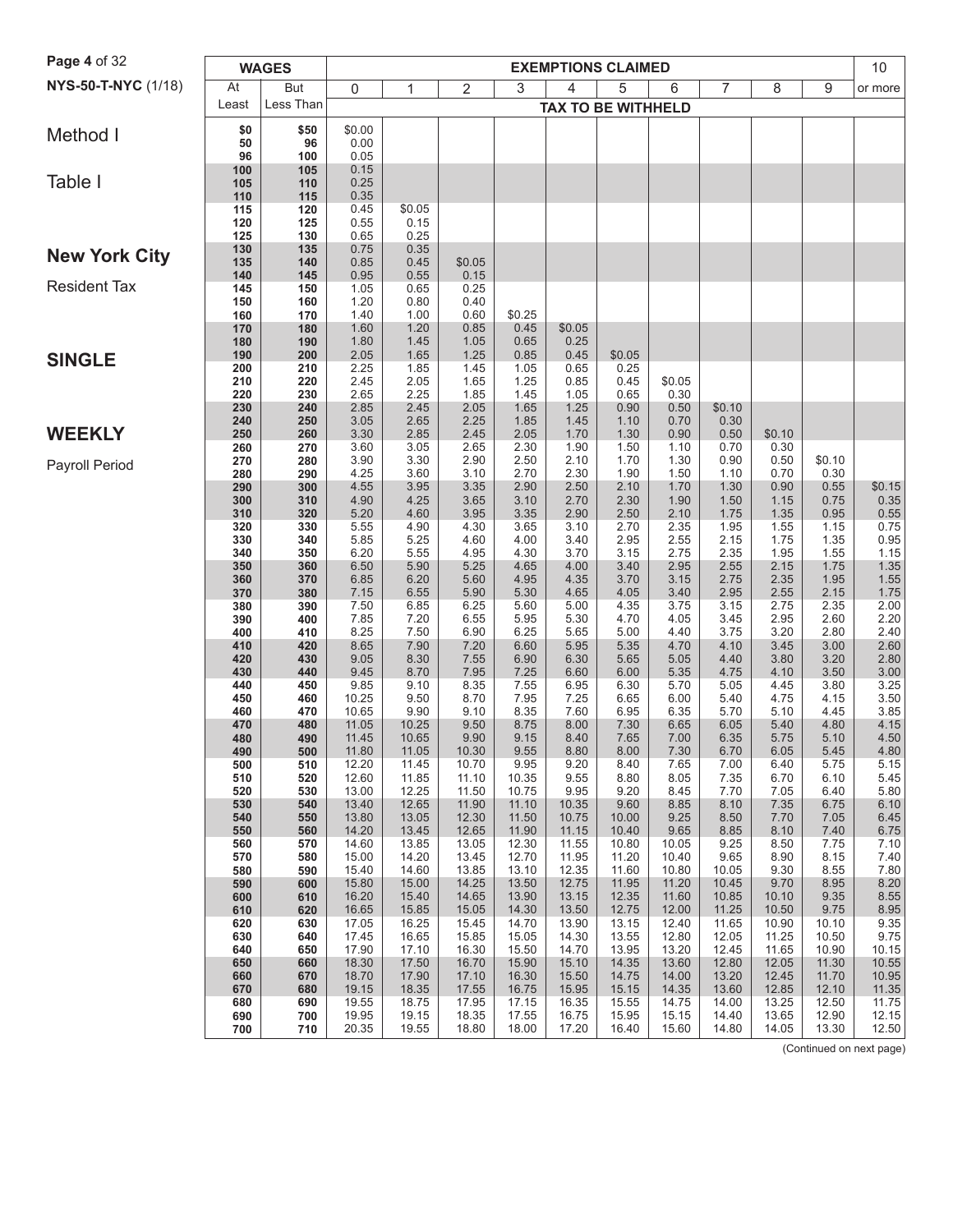|                | <b>WAGES</b>   | <b>EXEMPTIONS CLAIMED</b> |                |                |                |                |                                                                        |                |                |                | 10             | Page 5 of 32   |                      |
|----------------|----------------|---------------------------|----------------|----------------|----------------|----------------|------------------------------------------------------------------------|----------------|----------------|----------------|----------------|----------------|----------------------|
| At             | But            | 0                         | 1              | 2              | 3              | 4              | 5                                                                      | 6              | 7              | 8              | 9              | or more        | NYS-50-T-NYC (1/18)  |
| Least          | Less Than      |                           |                |                |                |                | <b>TAX TO BE WITHHELD</b>                                              |                |                |                |                |                |                      |
| \$710          | \$720          | \$20.80                   | \$20.00        | \$19.20        | \$18.40        | \$17.60        | \$16.80                                                                | \$16.00        | \$15.20        | \$14.45        | \$13.70        | \$12.90        | Method I             |
| 720<br>730     | 730<br>740     | 21.20<br>21.60            | 20.40<br>20.80 | 19.60<br>20.00 | 18.80<br>19.20 | 18.00<br>18.45 | 17.20<br>17.65                                                         | 16.40<br>16.85 | 15.60<br>16.05 | 14.85<br>15.25 | 14.05<br>14.45 | 13.30<br>13.70 |                      |
| 740            | 750            | 22.05                     | 21.25          | 20.45          | 19.65          | 18.85          | 18.05                                                                  | 17.25          | 16.45          | 15.65          | 14.85          | 14.10          |                      |
| 750<br>760     | 760<br>770     | 22.45<br>22.85            | 21.65<br>22.05 | 20.85<br>21.25 | 20.05<br>20.45 | 19.25<br>19.65 | 18.45<br>18.85                                                         | 17.65<br>18.05 | 16.85<br>17.30 | 16.05<br>16.50 | 15.25<br>15.70 | 14.50<br>14.90 | Table I              |
| 770            | 780            | 23.30                     | 22.50          | 21.70          | 20.90          | 20.10          | 19.30                                                                  | 18.50          | 17.70          | 16.90          | 16.10          | 15.30          |                      |
| 780<br>790     | 790<br>800     | 23.70<br>24.10            | 22.90<br>23.30 | 22.10<br>22.50 | 21.30<br>21.70 | 20.50<br>20.90 | 19.70<br>20.10                                                         | 18.90<br>19.30 | 18.10<br>18.50 | 17.30<br>17.70 | 16.50<br>16.95 | 15.70<br>16.15 |                      |
| 800            | 810            | 24.50                     | 23.70          | 22.95          | 22.15          | 21.35          | 20.55                                                                  | 19.75          | 18.95          | 18.15          | 17.35          | 16.55          | <b>New York City</b> |
| 810<br>820     | 820<br>830     | 24.95<br>25.35            | 24.15<br>24.55 | 23.35<br>23.75 | 22.55<br>22.95 | 21.75<br>22.15 | 20.95<br>21.35                                                         | 20.15<br>20.55 | 19.35<br>19.75 | 18.55<br>18.95 | 17.75<br>18.15 | 16.95<br>17.35 |                      |
| 830            | 840            | 25.75                     | 24.95          | 24.15          | 23.35          | 22.60          | 21.80                                                                  | 21.00          | 20.20          | 19.40          | 18.60          | 17.80          | <b>Resident Tax</b>  |
| 840<br>850     | 850<br>860     | 26.20<br>26.60            | 25.40<br>25.80 | 24.60<br>25.00 | 23.80<br>24.20 | 23.00<br>23.40 | 22.20<br>22.60                                                         | 21.40<br>21.80 | 20.60<br>21.00 | 19.80<br>20.20 | 19.00<br>19.40 | 18.20<br>18.60 |                      |
| 860            | 870            | 27.00                     | 26.20          | 25.40          | 24.60          | 23.80          | 23.00                                                                  | 22.20          | 21.45          | 20.65          | 19.85          | 19.05          |                      |
| 870            | 880            | 27.45                     | 26.65          | 25.85          | 25.05          | 24.25          | 23.45                                                                  | 22.65          | 21.85          | 21.05          | 20.25          | 19.45          |                      |
| 880<br>890     | 890<br>900     | 27.85<br>28.25            | 27.05<br>27.45 | 26.25<br>26.65 | 25.45<br>25.85 | 24.65<br>25.05 | 23.85<br>24.25                                                         | 23.05<br>23.45 | 22.25<br>22.65 | 21.45<br>21.85 | 20.65<br>21.10 | 19.85<br>20.30 | <b>SINGLE</b>        |
| 900            | 910            | 28.65                     | 27.85          | 27.10          | 26.30          | 25.50          | 24.70                                                                  | 23.90          | 23.10          | 22.30          | 21.50          | 20.70          |                      |
| 910<br>920     | 920<br>930     | 29.10<br>29.50            | 28.30<br>28.70 | 27.50<br>27.90 | 26.70<br>27.10 | 25.90<br>26.30 | 25.10<br>25.50                                                         | 24.30<br>24.70 | 23.50<br>23.90 | 22.70<br>23.10 | 21.90<br>22.30 | 21.10<br>21.50 |                      |
| 930            | 940            | 29.90                     | 29.10          | 28.30          | 27.50          | 26.75          | 25.95                                                                  | 25.15          | 24.35          | 23.55          | 22.75          | 21.95          |                      |
| 940<br>950     | 950<br>960     | 30.35<br>30.75            | 29.55<br>29.95 | 28.75<br>29.15 | 27.95<br>28.35 | 27.15<br>27.55 | 26.35<br>26.75                                                         | 25.55<br>25.95 | 24.75<br>25.15 | 23.95<br>24.35 | 23.15<br>23.55 | 22.35<br>22.75 | <b>WEEKLY</b>        |
| 960            | 970            | 31.15                     | 30.35          | 29.55          | 28.75          | 27.95          | 27.15                                                                  | 26.35          | 25.60          | 24.80          | 24.00          | 23.20          | Payroll Period       |
| 970            | 980            | 31.60                     | 30.80          | 30.00          | 29.20          | 28.40          | 27.60                                                                  | 26.80          | 26.00          | 25.20          | 24.40          | 23.60          |                      |
| 980<br>990     | 990<br>1,000   | 32.00<br>32.40            | 31.20<br>31.60 | 30.40<br>30.80 | 29.60<br>30.00 | 28.80<br>29.20 | 28.00<br>28.40                                                         | 27.20<br>27.60 | 26.40<br>26.80 | 25.60<br>26.00 | 24.80<br>25.25 | 24.00<br>24.45 |                      |
| 1,000          | 1,010          | 32.80                     | 32.00          | 31.25          | 30.45          | 29.65          | 28.85                                                                  | 28.05          | 27.25          | 26.45          | 25.65          | 24.85          |                      |
| 1,010<br>1,020 | 1,020<br>1,030 | 33.25<br>33.65            | 32.45<br>32.85 | 31.65<br>32.05 | 30.85<br>31.25 | 30.05<br>30.45 | 29.25<br>29.65                                                         | 28.45<br>28.85 | 27.65<br>28.05 | 26.85<br>27.25 | 26.05<br>26.45 | 25.25<br>25.65 |                      |
| 1,030          | 1,040          | 34.05                     | 33.25          | 32.45          | 31.65          | 30.90          | 30.10                                                                  | 29.30          | 28.50          | 27.70          | 26.90          | 26.10          |                      |
| 1,040<br>1,050 | 1,050<br>1,060 | 34.50<br>34.90            | 33.70<br>34.10 | 32.90<br>33.30 | 32.10<br>32.50 | 31.30<br>31.70 | 30.50<br>30.90                                                         | 29.70<br>30.10 | 28.90<br>29.30 | 28.10<br>28.50 | 27.30<br>27.70 | 26.50<br>26.90 |                      |
| 1,060          | 1,070          | 35.30                     | 34.50          | 33.70          | 32.90          | 32.10          | 31.30                                                                  | 30.50          | 29.75          | 28.95          | 28.15          | 27.35          |                      |
| 1,070          | 1,080          | 35.75                     | 34.95          | 34.15<br>34.55 | 33.35          | 32.55<br>32.95 | 31.75<br>32.15                                                         | 30.95<br>31.35 | 30.15<br>30.55 | 29.35<br>29.75 | 28.55<br>28.95 | 27.75          |                      |
| 1,080<br>1,090 | 1,090<br>1,100 | 36.15<br>36.55            | 35.35<br>35.75 | 34.95          | 33.75<br>34.15 | 33.35          | 32.55                                                                  | 31.75          | 30.95          | 30.15          | 29.40          | 28.15<br>28.60 |                      |
| 1,100          | 1,110          | 36.95                     | 36.15          | 35.40          | 34.60          | 33.80          | 33.00                                                                  | 32.20          | 31.40          | 30.60          | 29.80          | 29.00          |                      |
| 1,110<br>1,120 | 1,120<br>1,130 | 37.40<br>37.80            | 36.60<br>37.00 | 35.80<br>36.20 | 35.00<br>35.40 | 34.20<br>34.60 | 33.40<br>33.80                                                         | 32.60<br>33.00 | 31.80<br>32.20 | 31.00<br>31.40 | 30.20<br>30.60 | 29.40<br>29.80 |                      |
| 1,130          | 1,140          | 38.20                     | 37.40          | 36.60          | 35.80          | 35.05          | 34.25                                                                  | 33.45          | 32.65          | 31.85          | 31.05          | 30.25          |                      |
| 1,140<br>1,150 | 1,150<br>1,160 | 38.65<br>39.05            | 37.85<br>38.25 | 37.05<br>37.45 | 36.25<br>36.65 | 35.45<br>35.85 | 34.65<br>35.05                                                         | 33.85<br>34.25 | 33.05<br>33.45 | 32.25<br>32.65 | 31.45<br>31.85 | 30.65<br>31.05 |                      |
| 1,160          | 1,170          | 39.45                     | 38.65          | 37.85          | 37.05          | 36.25          | 35.45                                                                  | 34.65          | 33.90          | 33.10          | 32.30          | 31.50          |                      |
| 1,170          | 1,180          | 39.90                     | 39.10          | 38.30          | 37.50          | 36.70          | 35.90                                                                  | 35.10          | 34.30          | 33.50          | 32.70          | 31.90          |                      |
| 1,180<br>1,190 | 1,190<br>1,200 | 40.30<br>40.70            | 39.50<br>39.90 | 38.70<br>39.10 | 37.90<br>38.30 | 37.10<br>37.50 | 36.30<br>36.70                                                         | 35.50<br>35.90 | 34.70<br>35.10 | 33.90<br>34.30 | 33.10<br>33.55 | 32.30<br>32.75 |                      |
| 1,200          | 1,210          | 41.10                     | 40.30          | 39.55          | 38.75          | 37.95          | 37.15                                                                  | 36.35          | 35.55          | 34.75          | 33.95          | 33.15          |                      |
| 1,210<br>1,220 | 1,220<br>1,230 | 41.55<br>41.95            | 40.75<br>41.15 | 39.95<br>40.35 | 39.15<br>39.55 | 38.35<br>38.75 | 37.55<br>37.95                                                         | 36.75<br>37.15 | 35.95<br>36.35 | 35.15<br>35.55 | 34.35<br>34.75 | 33.55<br>33.95 |                      |
| 1,230          | 1,240          | 42.35                     | 41.55          | 40.75          | 39.95          | 39.20          | 38.40                                                                  | 37.60          | 36.80          | 36.00          | 35.20          | 34.40          |                      |
| 1,240<br>1,250 | 1,250<br>1,260 | 42.80<br>43.20            | 42.00<br>42.40 | 41.20<br>41.60 | 40.40<br>40.80 | 39.60<br>40.00 | 38.80<br>39.20                                                         | 38.00<br>38.40 | 37.20<br>37.60 | 36.40<br>36.80 | 35.60<br>36.00 | 34.80<br>35.20 |                      |
| 1,260          | 1,270          | 43.65                     | 42.80          | 42.00          | 41.20          | 40.40          | 39.60                                                                  | 38.80          | 38.05          | 37.25          | 36.45          | 35.65          |                      |
| 1,270<br>1,280 | 1,280<br>1,290 | 44.05<br>44.50            | 43.25<br>43.65 | 42.45<br>42.85 | 41.65<br>42.05 | 40.85<br>41.25 | 40.05<br>40.45                                                         | 39.25<br>39.65 | 38.45<br>38.85 | 37.65<br>38.05 | 36.85<br>37.25 | 36.05<br>36.45 |                      |
| 1,290          | 1,300          | 44.90                     | 44.10          | 43.30          | 42.45          | 41.65          | 40.85                                                                  | 40.05          | 39.25          | 38.45          | 37.70          | 36.90          |                      |
| 1,300          | 1,310<br>1,320 | 45.35<br>45.75            | 44.50<br>44.95 | 43.70<br>44.15 | 42.90<br>43.30 | 42.10<br>42.50 | 41.30<br>41.70                                                         | 40.50<br>40.90 | 39.70<br>40.10 | 38.90<br>39.30 | 38.10<br>38.50 | 37.30<br>37.70 |                      |
| 1,310<br>1,320 | 1,330          | 46.20                     | 45.35          | 44.55          | 43.75          | 42.90          | 42.10                                                                  | 41.30          | 40.50          | 39.70          | 38.90          | 38.10          |                      |
| 1,330          | 1,340          | 46.60                     | 45.80          | 45.00          | 44.15          | 43.35<br>43.75 | 42.55                                                                  | 41.75<br>42.15 | 40.95          | 40.15          | 39.35          | 38.55          |                      |
| 1,340<br>1,350 | 1,350<br>1,360 | 47.05<br>47.45            | 46.20<br>46.65 | 45.40<br>45.85 | 44.60<br>45.00 | 44.20          | 42.95<br>43.40                                                         | 42.55          | 41.35<br>41.75 | 40.55<br>40.95 | 39.75<br>40.15 | 38.95<br>39.35 |                      |
| 1,360          | 1,370          | 47.90                     | 47.05          | 46.25          | 45.45          | 44.60          | 43.80                                                                  | 42.95          | 42.20          | 41.40          | 40.60          | 39.80          |                      |
| 1,370<br>1,380 | 1,380<br>1,390 | 48.30<br>48.75            | 47.50<br>47.90 | 46.70<br>47.10 | 45.85<br>46.30 | 45.05<br>45.45 | 44.25<br>44.65                                                         | 43.40<br>43.85 | 42.60<br>43.00 | 41.80<br>42.20 | 41.00<br>41.40 | 40.20<br>40.60 |                      |
| 1,390          | 1,400          | 49.15                     | 48.35          | 47.55          | 46.70          | 45.90          | 45.10                                                                  | 44.25          | 43.45          | 42.60          | 41.85          | 41.05          |                      |
| 1,400<br>1,410 | 1,410<br>1,420 | 49.60<br>50.00            | 48.75<br>49.20 | 47.95<br>48.40 | 47.15<br>47.55 | 46.30<br>46.75 | 45.50<br>45.95                                                         | 44.70<br>45.10 | 43.85<br>44.30 | 43.05<br>43.45 | 42.25<br>42.65 | 41.45<br>41.85 |                      |
| 1,420          | 1,430          | 50.45                     | 49.60          | 48.80          | 48.00          | 47.15          | 46.35                                                                  | 45.55          | 44.70          | 43.90          | 43.10          | 42.25          |                      |
| 1,430          | 1,440          | 50.85<br>51.30            | 50.05<br>50.45 | 49.25<br>49.65 | 48.40<br>48.85 | 47.60<br>48.00 | 46.80<br>47.20                                                         | 45.95<br>46.40 | 45.15<br>45.55 | 44.30<br>44.75 | 43.50<br>43.95 | 42.70<br>43.10 |                      |
| 1,440<br>1,450 | 1,450<br>1,460 | 51.70                     | 50.90          | 50.10          | 49.25          | 48.45          | 47.65                                                                  | 46.80          | 46.00          | 45.15          | 44.35          | 43.55          |                      |
|                | \$1,460 & OVER |                           |                |                |                |                | Use Method II, "Exact Calculation Method," on page 25 of this booklet. |                |                |                |                |                |                      |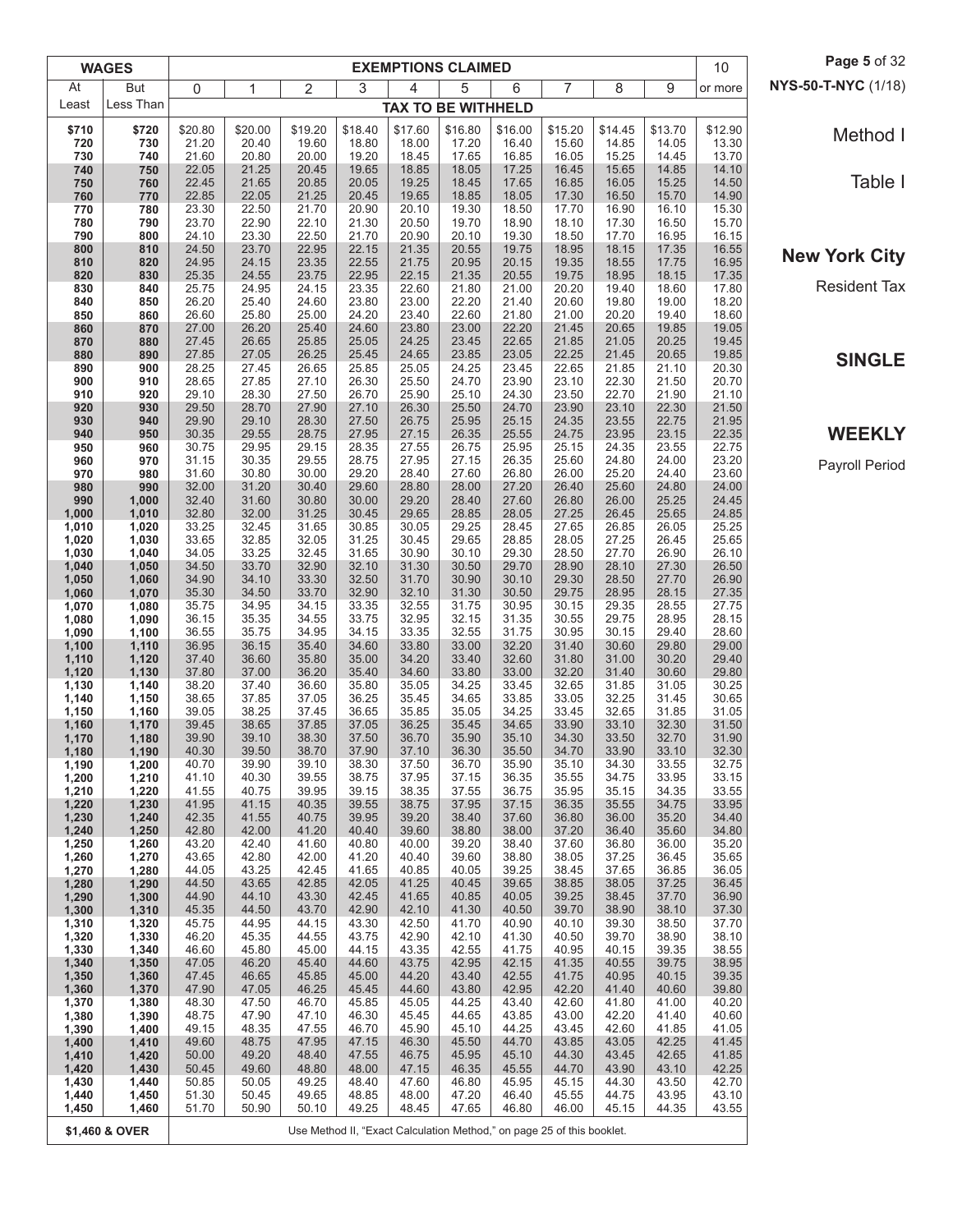| <b>Page 6 of 32</b>  | <b>WAGES</b><br><b>EXEMPTIONS CLAIMED</b> |            |                |                |                |                |                           |                |                |                | 10             |                |                          |
|----------------------|-------------------------------------------|------------|----------------|----------------|----------------|----------------|---------------------------|----------------|----------------|----------------|----------------|----------------|--------------------------|
| NYS-50-T-NYC (1/18)  | At                                        | But        | 0              | $\mathbf{1}$   | 2              | 3              | 4                         | 5              | 6              | 7              | 8              | 9              | or more                  |
|                      | Least                                     | Less Than  |                |                |                |                | <b>TAX TO BE WITHHELD</b> |                |                |                |                |                |                          |
|                      | \$0                                       | \$50       | \$0.00         |                |                |                |                           |                |                |                |                |                |                          |
| Method I             | 50                                        | 98         | 0.00           |                |                |                |                           |                |                |                |                |                |                          |
|                      | 98<br>100                                 | 100<br>105 | 0.00<br>0.00   |                |                |                |                           |                |                |                |                |                |                          |
| Table I              | 105                                       | 110        | 0.05           |                |                |                |                           |                |                |                |                |                |                          |
|                      | 110<br>115                                | 115<br>120 | 0.15<br>0.25   |                |                |                |                           |                |                |                |                |                |                          |
|                      | 120                                       | 125        | 0.35           |                |                |                |                           |                |                |                |                |                |                          |
|                      | 125                                       | 130        | 0.45           | \$0.05         |                |                |                           |                |                |                |                |                |                          |
| <b>New York City</b> | 130<br>135                                | 135<br>140 | 0.55<br>0.65   | 0.15<br>0.25   |                |                |                           |                |                |                |                |                |                          |
| <b>Resident Tax</b>  | 140                                       | 145        | 0.75           | 0.35           |                |                |                           |                |                |                |                |                |                          |
|                      | 145<br>150                                | 150<br>160 | 0.85<br>1.00   | 0.45<br>0.60   | \$0.05<br>0.20 |                |                           |                |                |                |                |                |                          |
|                      | 160                                       | 170        | 1.20           | 0.80           | 0.45           | \$0.05         |                           |                |                |                |                |                |                          |
|                      | 170<br>180                                | 180<br>190 | 1.40<br>1.60   | 1.05<br>1.25   | 0.65<br>0.85   | 0.25<br>0.45   | \$0.05                    |                |                |                |                |                |                          |
| <b>MARRIED</b>       | 190                                       | 200        | 1.85           | 1.45           | 1.05           | 0.65           | 0.25                      |                |                |                |                |                |                          |
|                      | 200                                       | 210        | 2.05           | 1.65           | 1.25           | 0.85           | 0.45                      | \$0.05         |                |                |                |                |                          |
|                      | 210<br>220                                | 220<br>230 | 2.25<br>2.45   | 1.85<br>2.05   | 1.45<br>1.65   | 1.05<br>1.25   | 0.65<br>0.85              | 0.25<br>0.45   | \$0.10         |                |                |                |                          |
|                      | 230                                       | 240        | 2.65           | 2.25           | 1.85           | 1.45           | 1.05                      | 0.70           | 0.30           |                |                |                |                          |
| <b>WEEKLY</b>        | 240<br>250                                | 250<br>260 | 2.85<br>3.05   | 2.45<br>2.65   | 2.05<br>2.25   | 1.65<br>1.90   | 1.30<br>1.50              | 0.90<br>1.10   | 0.50<br>0.70   | \$0.10<br>0.30 |                |                |                          |
|                      | 260                                       | 270        | 3.30           | 2.85           | 2.50           | 2.10           | 1.70                      | 1.30           | 0.90           | 0.50           | \$0.10         |                |                          |
| Payroll Period       | 270<br>280                                | 280<br>290 | 3.60<br>3.95   | 3.10<br>3.35   | 2.70<br>2.90   | 2.30<br>2.50   | 1.90<br>2.10              | 1.50<br>1.70   | 1.10<br>1.30   | 0.70<br>0.90   | 0.30<br>0.50   | \$0.15         |                          |
|                      | 290                                       | 300        | 4.25           | 3.65           | 3.10           | 2.70           | 2.30                      | 1.90           | 1.50           | 1.10           | 0.75           | 0.35           |                          |
|                      | 300                                       | 310        | 4.60<br>4.90   | 3.95<br>4.30   | 3.35<br>3.65   | 2.90           | 2.50<br>2.70              | 2.10<br>2.30   | 1.70<br>1.90   | 1.30<br>1.55   | 0.95<br>1.15   | 0.55           | \$0.15<br>0.35           |
|                      | 310<br>320                                | 320<br>330 | 5.25           | 4.60           | 4.00           | 3.10<br>3.35   | 2.90                      | 2.50           | 2.15           | 1.75           | 1.35           | 0.75<br>0.95   | 0.55                     |
|                      | 330                                       | 340        | 5.55           | 4.95           | 4.30           | 3.70           | 3.10                      | 2.75           | 2.35           | 1.95           | 1.55           | 1.15           | 0.75                     |
|                      | 340<br>350                                | 350<br>360 | 5.90<br>6.20   | 5.25<br>5.60   | 4.65<br>4.95   | 4.00<br>4.35   | 3.40<br>3.70              | 2.95<br>3.15   | 2.55<br>2.75   | 2.15<br>2.35   | 1.75<br>1.95   | 1.35<br>1.55   | 0.95<br>1.15             |
|                      | 360                                       | 370        | 6.55           | 5.90           | 5.30           | 4.65           | 4.05                      | 3.40           | 2.95           | 2.55           | 2.15           | 1.75           | $\frac{1.35}{1.60}$      |
|                      | 370<br>380                                | 380<br>390 | 6.85<br>7.20   | 6.25<br>6.55   | 5.60<br>5.95   | 5.00<br>5.30   | 4.35<br>4.70              | 3.75<br>4.05   | 3.15<br>3.45   | 2.75<br>2.95   | 2.35<br>2.55   | 1.95<br>2.20   | 1.80                     |
|                      | 390                                       | 400        | 7.50           | 6.90           | 6.25           | 5.65           | 5.00                      | 4.40           | 3.75           | 3.20           | 2.80           | 2.40           | 2.00                     |
|                      | 400<br>410                                | 410<br>420 | 7.90<br>8.30   | 7.20<br>7.50   | 6.60<br>6.90   | 5.95<br>6.30   | 5.35<br>5.65              | 4.70<br>5.05   | 4.10<br>4.40   | 3.45<br>3.80   | 3.00<br>3.20   | 2.60<br>2.80   | 2.20<br>2.40             |
|                      | 420                                       | 430        | 8.70           | 7.90           | 7.25           | 6.60           | 6.00                      | 5.35           | 4.75           | 4.10           | 3.50           | 3.00           | 2.60                     |
|                      | 430                                       | 440        | 9.05           | 8.30           | 7.55           | 6.95           | 6.30                      | 5.70           | 5.05           | 4.45           | 3.80           | 3.20           | 2.80                     |
|                      | 440<br>450                                | 450<br>460 | 9.45<br>9.85   | 8.70<br>9.10   | 7.95<br>8.35   | 7.25<br>7.60   | 6.65<br>6.95              | 6.00<br>6.35   | 5.40<br>5.70   | 4.75<br>5.10   | 4.15<br>4.45   | 3.50<br>3.85   | 3.00<br>3.25             |
|                      | 460                                       | 470        | 10.25          | 9.50           | 8.75           | 8.00           | 7.30                      | 6.65           | 6.05           | 5.40           | 4.80           | 4.15           | 3.50                     |
|                      | 470<br>480                                | 480<br>490 | 10.65<br>11.05 | 9.90<br>10.30  | 9.15<br>9.55   | 8.35<br>8.75   | 7.60<br>8.00              | 7.00<br>7.30   | 6.35<br>6.70   | 5.75<br>6.05   | 5.10<br>5.45   | 4.50<br>4.80   | $3.85$<br>4.20           |
|                      | 490                                       | 500        | 11.45          | 10.70          | 9.90           | 9.15           | 8.40                      | 7.65           | 7.00           | 6.40           | 5.75           | 5.15           | 4.50                     |
|                      | 500<br>510                                | 510<br>520 | 11.85<br>12.25 | 11.10<br>11.45 | 10.30<br>10.70 | 9.55<br>9.95   | 8.80<br>9.20              | 8.05<br>8.45   | 7.35<br>7.65   | 6.70<br>7.05   | 6.10<br>6.40   | 5.45<br>5.80   | 4.85<br>5.15             |
|                      | 520                                       | 530        | 12.65          | 11.85          | 11.10          | 10.35          | 9.60                      | 8.85           | 8.05           | 7.35           | 6.75           | 6.10           | 5.50                     |
|                      | 530<br>540                                | 540<br>550 | 13.00<br>13.40 | 12.25<br>12.65 | 11.50<br>11.90 | 10.75<br>11.15 | 10.00<br>10.40            | 9.20<br>9.60   | 8.45<br>8.85   | 7.70<br>8.10   | 7.05<br>7.40   | 6.45<br>6.75   | 5.80<br>6.15             |
|                      | 550                                       | 560        | 13.80          | 13.05          | 12.30          | 11.55          | 10.75                     | 10.00          | 9.25           | 8.50           | 7.75           | 7.10           | 6.45                     |
|                      | 560                                       | 570        | 14.20<br>14.60 | 13.45<br>13.85 | 12.70<br>13.10 | 11.95<br>12.30 | 11.15<br>11.55            | 10.40<br>10.80 | 9.65           | 8.90<br>9.30   | 8.15<br>8.55   | 7.40<br>7.75   | 6.80<br>7.10             |
|                      | 570<br>580                                | 580<br>590 | 15.00          | 14.25          | 13.50          | 12.70          | 11.95                     | 11.20          | 10.05<br>10.45 | 9.70           | 8.90           | 8.15           | 7.45                     |
|                      | 590                                       | 600        | 15.40          | 14.65          | 13.85          | 13.10          | 12.35                     | 11.60          | 10.85          | 10.05          | 9.30           | 8.55           | 7.80                     |
|                      | 600<br>610                                | 610<br>620 | 15.80<br>16.25 | 15.05<br>15.45 | 14.25<br>14.65 | 13.50<br>13.90 | 12.75<br>13.15            | 12.00<br>12.40 | 11.25<br>11.60 | 10.45<br>10.85 | 9.70<br>10.10  | 8.95<br>9.35   | 8.20<br>8.60             |
|                      | 620                                       | 630        | 16.65          | 15.85          | 15.05          | 14.30          | 13.55                     | 12.80          | 12.00          | 11.25          | 10.50          | 9.75           | 9.00                     |
|                      | 630<br>640                                | 640<br>650 | 17.05<br>17.50 | 16.25<br>16.70 | 15.45<br>15.90 | 14.70<br>15.10 | 13.95<br>14.35            | 13.15<br>13.55 | 12.40<br>12.80 | 11.65<br>12.05 | 10.90<br>11.30 | 10.15<br>10.55 | 9.40<br>9.75             |
|                      | 650                                       | 660        | 17.90          | 17.10          | 16.30          | 15.50          | 14.70                     | 13.95          | 13.20          | 12.45          | 11.70          | 10.95          | 10.15                    |
|                      | 660                                       | 670        | 18.30          | 17.50          | 16.70          | 15.90          | 15.10                     | 14.35          | 13.60          | 12.85          | 12.10          | 11.30          | 10.55                    |
|                      | 670<br>680                                | 680<br>690 | 18.75<br>19.15 | 17.95<br>18.35 | 17.15<br>17.55 | 16.35<br>16.75 | 15.55<br>15.95            | 14.75<br>15.15 | 14.00<br>14.40 | 13.25<br>13.65 | 12.50<br>12.85 | 11.70<br>12.10 | 10.95<br>11.35           |
|                      | 690                                       | 700        | 19.55          | 18.75          | 17.95          | 17.15          | 16.35                     | 15.55          | 14.80          | 14.00          | 13.25          | 12.50          | 11.75                    |
|                      | 700                                       | 710        | 19.95          | 19.20          | 18.40          | 17.60          | 16.80                     | 16.00          | 15.20          | 14.40          | 13.65          | 12.90          | 12.15                    |
|                      |                                           |            |                |                |                |                |                           |                |                |                |                |                | (Continued on next page) |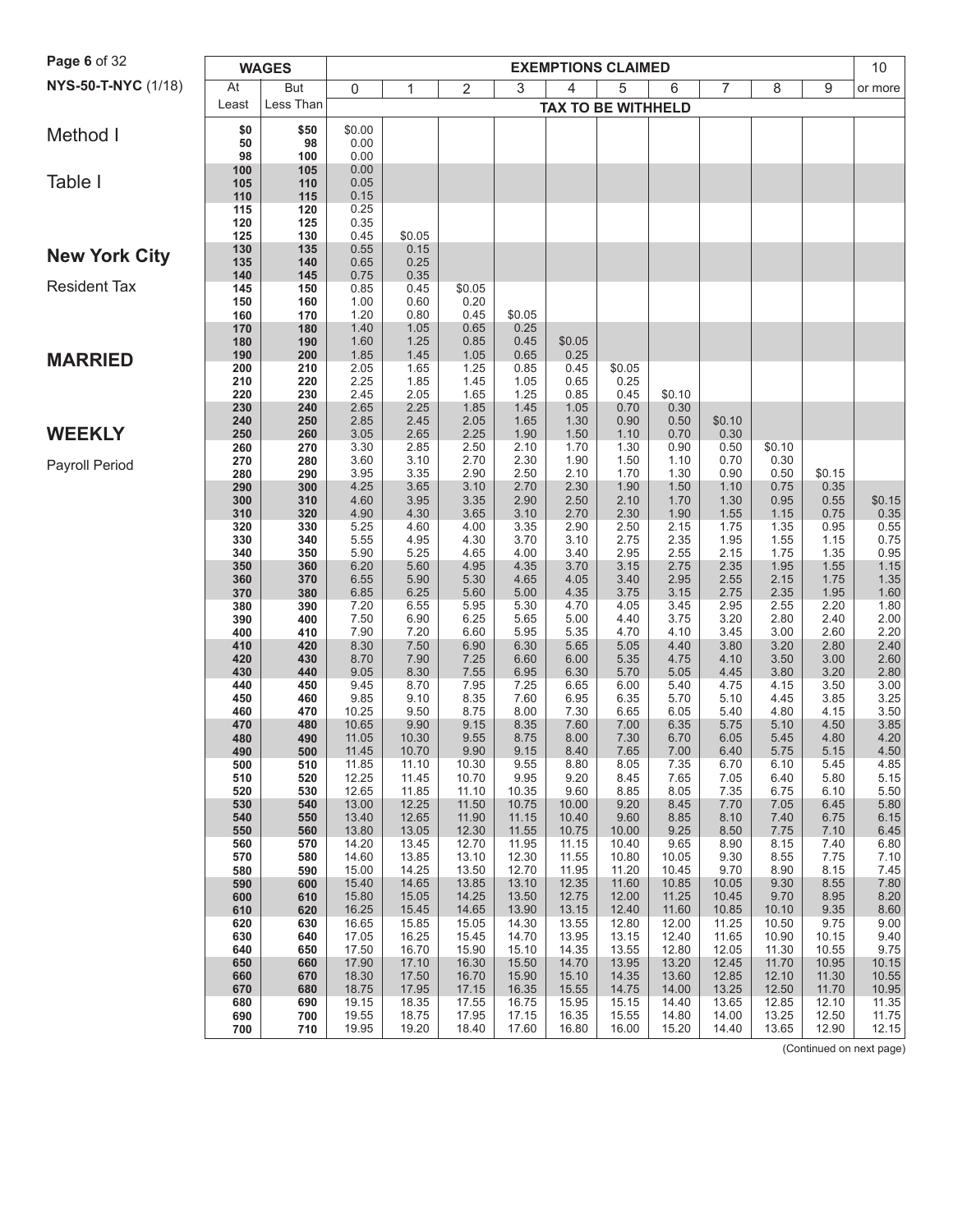|                | <b>WAGES</b>   |                |                |                |                | <b>EXEMPTIONS CLAIMED</b>                                              |                |                |                |                |                | 10             | Page 7 of 32         |
|----------------|----------------|----------------|----------------|----------------|----------------|------------------------------------------------------------------------|----------------|----------------|----------------|----------------|----------------|----------------|----------------------|
| At             | But            | 0              | 1              | 2              | 3              | 4                                                                      | 5              | 6              | 7              | 8              | 9              | or more        | NYS-50-T-NYC (1/18)  |
| Least          | Less Than      |                |                |                |                | <b>TAX TO BE WITHHELD</b>                                              |                |                |                |                |                |                |                      |
| \$710          | \$720          | \$20.40        | \$19.60        | \$18.80        | \$18.00        | \$17.20                                                                | \$16.40        | \$15.60        | \$14.80        | \$14.05        | \$13.30        | \$12.55        | Method I             |
| 720<br>730     | 730<br>740     | 20.80<br>21.20 | 20.00<br>20.40 | 19.20<br>19.60 | 18.40<br>18.80 | 17.60<br>18.05                                                         | 16.80<br>17.25 | 16.00<br>16.45 | 15.20<br>15.65 | 14.45<br>14.85 | 13.70<br>14.10 | 12.95<br>13.35 |                      |
| 740            | 750            | 21.65          | 20.85          | 20.05          | 19.25          | 18.45                                                                  | 17.65          | 16.85          | 16.05          | 15.25          | 14.50          | 13.70          |                      |
| 750            | 760            | 22.05          | 21.25          | 20.45          | 19.65          | 18.85                                                                  | 18.05          | 17.25          | 16.45          | 15.65          | 14.90          | 14.10          | Table I              |
| 760<br>770     | 770<br>780     | 22.45<br>22.90 | 21.65<br>22.10 | 20.85<br>21.30 | 20.05<br>20.50 | 19.25<br>19.70                                                         | 18.45<br>18.90 | 17.70<br>18.10 | 16.90<br>17.30 | 16.10<br>16.50 | 15.30<br>15.70 | 14.50<br>14.90 |                      |
| 780            | 790            | 23.30          | 22.50          | 21.70          | 20.90          | 20.10                                                                  | 19.30          | 18.50          | 17.70          | 16.90          | 16.10          | 15.30          |                      |
| 790<br>800     | 800<br>810     | 23.70<br>24.10 | 22.90<br>23.35 | 22.10<br>22.55 | 21.30<br>21.75 | 20.50<br>20.95                                                         | 19.70<br>20.15 | 18.90<br>19.35 | 18.10<br>18.55 | 17.30<br>17.75 | 16.55<br>16.95 | 15.75<br>16.15 |                      |
| 810            | 820            | 24.55          | 23.75          | 22.95          | 22.15          | 21.35                                                                  | 20.55          | 19.75          | 18.95          | 18.15          | 17.35          | 16.55          | <b>New York City</b> |
| 820<br>830     | 830<br>840     | 24.95<br>25.35 | 24.15<br>24.55 | 23.35<br>23.75 | 22.55<br>22.95 | 21.75<br>22.20                                                         | 20.95<br>21.40 | 20.15<br>20.60 | 19.35<br>19.80 | 18.55<br>19.00 | 17.75<br>18.20 | 16.95<br>17.40 | <b>Resident Tax</b>  |
| 840            | 850            | 25.80          | 25.00          | 24.20          | 23.40          | 22.60                                                                  | 21.80          | 21.00          | 20.20          | 19.40          | 18.60          | 17.80          |                      |
| 850            | 860            | 26.20          | 25.40          | 24.60          | 23.80          | 23.00                                                                  | 22.20          | 21.40          | 20.60          | 19.80          | 19.00          | 18.20          |                      |
| 860<br>870     | 870<br>880     | 26.60<br>27.05 | 25.80<br>26.25 | 25.00<br>25.45 | 24.20<br>24.65 | 23.40<br>23.85                                                         | 22.60<br>23.05 | 21.85<br>22.25 | 21.05<br>21.45 | 20.25<br>20.65 | 19.45<br>19.85 | 18.65<br>19.05 |                      |
| 880            | 890            | 27.45          | 26.65          | 25.85          | 25.05          | 24.25                                                                  | 23.45          | 22.65          | 21.85          | 21.05          | 20.25          | 19.45          | <b>MARRIED</b>       |
| 890<br>900     | 900<br>910     | 27.85<br>28.25 | 27.05<br>27.50 | 26.25<br>26.70 | 25.45<br>25.90 | 24.65<br>25.10                                                         | 23.85<br>24.30 | 23.05<br>23.50 | 22.25<br>22.70 | 21.45<br>21.90 | 20.70<br>21.10 | 19.90<br>20.30 |                      |
| 910            | 920            | 28.70          | 27.90          | 27.10          | 26.30          | 25.50                                                                  | 24.70          | 23.90          | 23.10          | 22.30          | 21.50          | 20.70          |                      |
| 920            | 930            | 29.10          | 28.30          | 27.50          | 26.70          | 25.90                                                                  | 25.10          | 24.30          | 23.50          | 22.70          | 21.90          | 21.10          |                      |
| 930<br>940     | 940<br>950     | 29.50<br>29.95 | 28.70<br>29.15 | 27.90<br>28.35 | 27.10<br>27.55 | 26.35<br>26.75                                                         | 25.55<br>25.95 | 24.75<br>25.15 | 23.95<br>24.35 | 23.15<br>23.55 | 22.35<br>22.75 | 21.55<br>21.95 | <b>WEEKLY</b>        |
| 950            | 960            | 30.35          | 29.55          | 28.75          | 27.95          | 27.15                                                                  | 26.35          | 25.55          | 24.75          | 23.95          | 23.15          | 22.35          |                      |
| 960<br>970     | 970<br>980     | 30.75<br>31.20 | 29.95<br>30.40 | 29.15<br>29.60 | 28.35<br>28.80 | 27.55<br>28.00                                                         | 26.75<br>27.20 | 26.00<br>26.40 | 25.20<br>25.60 | 24.40<br>24.80 | 23.60<br>24.00 | 22.80<br>23.20 | Payroll Period       |
| 980            | 990            | 31.60          | 30.80          | 30.00          | 29.20          | 28.40                                                                  | 27.60          | 26.80          | 26.00          | 25.20          | 24.40          | 23.60          |                      |
| 990<br>1,000   | 1,000<br>1,010 | 32.00          | 31.20          | 30.40<br>30.85 | 29.60          | 28.80                                                                  | 28.00          | 27.20<br>27.65 | 26.40<br>26.85 | 25.60          | 24.85          | 24.05          |                      |
| 1,010          | 1,020          | 32.40<br>32.85 | 31.65<br>32.05 | 31.25          | 30.05<br>30.45 | 29.25<br>29.65                                                         | 28.45<br>28.85 | 28.05          | 27.25          | 26.05<br>26.45 | 25.25<br>25.65 | 24.45<br>24.85 |                      |
| 1,020          | 1,030          | 33.25          | 32.45          | 31.65          | 30.85          | 30.05                                                                  | 29.25          | 28.45          | 27.65          | 26.85          | 26.05          | 25.25          |                      |
| 1,030<br>1,040 | 1,040<br>1,050 | 33.65<br>34.10 | 32.85<br>33.30 | 32.05<br>32.50 | 31.25<br>31.70 | 30.50<br>30.90                                                         | 29.70<br>30.10 | 28.90<br>29.30 | 28.10<br>28.50 | 27.30<br>27.70 | 26.50<br>26.90 | 25.70<br>26.10 |                      |
| 1,050          | 1,060          | 34.50          | 33.70          | 32.90          | 32.10          | 31.30                                                                  | 30.50          | 29.70          | 28.90          | 28.10          | 27.30          | 26.50          |                      |
| 1,060<br>1,070 | 1,070<br>1,080 | 34.90<br>35.35 | 34.10<br>34.55 | 33.30<br>33.75 | 32.50<br>32.95 | 31.70<br>32.15                                                         | 30.90<br>31.35 | 30.15<br>30.55 | 29.35<br>29.75 | 28.55<br>28.95 | 27.75<br>28.15 | 26.95<br>27.35 |                      |
| 1,080          | 1,090          | 35.75          | 34.95          | 34.15          | 33.35          | 32.55                                                                  | 31.75          | 30.95          | 30.15          | 29.35          | 28.55          | 27.75          |                      |
| 1,090          | 1,100          | 36.15          | 35.35          | 34.55          | 33.75          | 32.95                                                                  | 32.15          | 31.35          | 30.55          | 29.75          | 29.00          | 28.20          |                      |
| 1,100<br>1,110 | 1,110<br>1,120 | 36.55<br>37.00 | 35.80<br>36.20 | 35.00<br>35.40 | 34.20<br>34.60 | 33.40<br>33.80                                                         | 32.60<br>33.00 | 31.80<br>32.20 | 31.00<br>31.40 | 30.20<br>30.60 | 29.40<br>29.80 | 28.60<br>29.00 |                      |
| 1,120          | 1,130          | 37.40          | 36.60          | 35.80          | 35.00          | 34.20                                                                  | 33.40          | 32.60          | 31.80          | 31.00          | 30.20          | 29.40          |                      |
| 1,130<br>1,140 | 1,140<br>1,150 | 37.80<br>38.25 | 37.00<br>37.45 | 36.20<br>36.65 | 35.40<br>35.85 | 34.65<br>35.05                                                         | 33.85<br>34.25 | 33.05<br>33.45 | 32.25<br>32.65 | 31.45<br>31.85 | 30.65<br>31.05 | 29.85<br>30.25 |                      |
| 1,150          | 1,160          | 38.65          | 37.85          | 37.05          | 36.25          | 35.45                                                                  | 34.65          | 33.85          | 33.05          | 32.25          | 31.45          | 30.65          |                      |
| 1,160<br>1,170 | 1,170<br>1,180 | 39.05<br>39.50 | 38.25<br>38.70 | 37.45<br>37.90 | 36.65<br>37.10 | 35.85<br>36.30                                                         | 35.05          | 34.30<br>34.70 | 33.50<br>33.90 | 32.70<br>33.10 | 31.90<br>32.30 | 31.10<br>31.50 |                      |
| 1,180          | 1,190          | 39.90          | 39.10          | 38.30          | 37.50          | 36.70                                                                  | 35.50<br>35.90 | 35.10          | 34.30          | 33.50          | 32.70          | 31.90          |                      |
| 1,190          | 1,200          | 40.30          | 39.50          | 38.70          | 37.90          | 37.10                                                                  | 36.30          | 35.50          | 34.70          | 33.90          | 33.15          | 32.35          |                      |
| 1,200<br>1,210 | 1,210<br>1,220 | 40.70<br>41.15 | 39.95<br>40.35 | 39.15<br>39.55 | 38.35<br>38.75 | 37.55<br>37.95                                                         | 36.75<br>37.15 | 35.95<br>36.35 | 35.15<br>35.55 | 34.35<br>34.75 | 33.55<br>33.95 | 32.75<br>33.15 |                      |
| 1,220          | 1,230          | 41.55          | 40.75          | 39.95          | 39.15          | 38.35                                                                  | 37.55          | 36.75          | 35.95          | 35.15          | 34.35          | 33.55          |                      |
| 1,230<br>1,240 | 1,240<br>1,250 | 41.95<br>42.40 | 41.15<br>41.60 | 40.35<br>40.80 | 39.55<br>40.00 | 38.80<br>39.20                                                         | 38.00<br>38.40 | 37.20<br>37.60 | 36.40<br>36.80 | 35.60<br>36.00 | 34.80<br>35.20 | 34.00<br>34.40 |                      |
| 1,250          | 1,260          | 42.80          | 42.00          | 41.20          | 40.40          | 39.60                                                                  | 38.80          | 38.00          | 37.20          | 36.40          | 35.60          | 34.80          |                      |
| 1,260          | 1,270          | 43.25          | 42.40<br>42.85 | 41.60<br>42.05 | 40.80          | 40.00                                                                  | 39.20          | 38.45<br>38.85 | 37.65<br>38.05 | 36.85          | 36.05          | 35.25          |                      |
| 1,270<br>1,280 | 1,280<br>1,290 | 43.65<br>44.10 | 43.25          | 42.45          | 41.25<br>41.65 | 40.45<br>40.85                                                         | 39.65<br>40.05 | 39.25          | 38.45          | 37.25<br>37.65 | 36.45<br>36.85 | 35.65<br>36.05 |                      |
| 1,290          | 1,300          | 44.50          | 43.70          | 42.85          | 42.05          | 41.25                                                                  | 40.45          | 39.65          | 38.85          | 38.05          | 37.30          | 36.50          |                      |
| 1,300<br>1,310 | 1,310<br>1,320 | 44.95<br>45.35 | 44.10<br>44.55 | 43.30<br>43.70 | 42.50<br>42.90 | 41.70<br>42.10                                                         | 40.90<br>41.30 | 40.10<br>40.50 | 39.30<br>39.70 | 38.50<br>38.90 | 37.70<br>38.10 | 36.90<br>37.30 |                      |
| 1,320          | 1,330          | 45.80          | 44.95          | 44.15          | 43.35          | 42.50                                                                  | 41.70          | 40.90          | 40.10          | 39.30          | 38.50          | 37.70          |                      |
| 1,330<br>1,340 | 1,340<br>1,350 | 46.20<br>46.65 | 45.40<br>45.80 | 44.55<br>45.00 | 43.75<br>44.20 | 42.95<br>43.35                                                         | 42.15<br>42.55 | 41.35<br>41.75 | 40.55<br>40.95 | 39.75<br>40.15 | 38.95<br>39.35 | 38.15<br>38.55 |                      |
| 1,350          | 1,360          | 47.05          | 46.25          | 45.40          | 44.60          | 43.80                                                                  | 42.95          | 42.15          | 41.35          | 40.55          | 39.75          | 38.95          |                      |
| 1,360          | 1,370          | 47.50          | 46.65          | 45.85          | 45.05          | 44.20                                                                  | 43.40          | 42.60          | 41.80          | 41.00          | 40.20          | 39.40          |                      |
| 1,370<br>1,380 | 1,380<br>1,390 | 47.90<br>48.35 | 47.10<br>47.50 | 46.25<br>46.70 | 45.45<br>45.90 | 44.65<br>45.05                                                         | 43.80<br>44.25 | 43.00<br>43.45 | 42.20<br>42.60 | 41.40<br>41.80 | 40.60<br>41.00 | 39.80<br>40.20 |                      |
| 1,390          | 1,400          | 48.75          | 47.95          | 47.10          | 46.30          | 45.50                                                                  | 44.65          | 43.85          | 43.05          | 42.20          | 41.45          | 40.65          |                      |
| 1,400<br>1,410 | 1,410<br>1,420 | 49.20<br>49.60 | 48.35<br>48.80 | 47.55<br>47.95 | 46.75<br>47.15 | 45.90<br>46.35                                                         | 45.10<br>45.50 | 44.30<br>44.70 | 43.45<br>43.90 | 42.65<br>43.05 | 41.85<br>42.25 | 41.05<br>41.45 |                      |
| 1,420          | 1,430          | 50.05          | 49.20          | 48.40          | 47.60          | 46.75                                                                  | 45.95          | 45.15          | 44.30          | 43.50          | 42.65          | 41.85          |                      |
| 1,430<br>1,440 | 1,440<br>1,450 | 50.45<br>50.90 | 49.65<br>50.05 | 48.80<br>49.25 | 48.00<br>48.45 | 47.20<br>47.60                                                         | 46.35<br>46.80 | 45.55<br>46.00 | 44.75<br>45.15 | 43.90<br>44.35 | 43.10<br>43.50 | 42.30<br>42.70 |                      |
| 1,450          | 1,460          | 51.30          | 50.50          | 49.65          | 48.85          | 48.05                                                                  | 47.20          | 46.40          | 45.60          | 44.75          | 43.95          | 43.15          |                      |
|                | \$1,460 & OVER |                |                |                |                | Use Method II, "Exact Calculation Method," on page 26 of this booklet. |                |                |                |                |                |                |                      |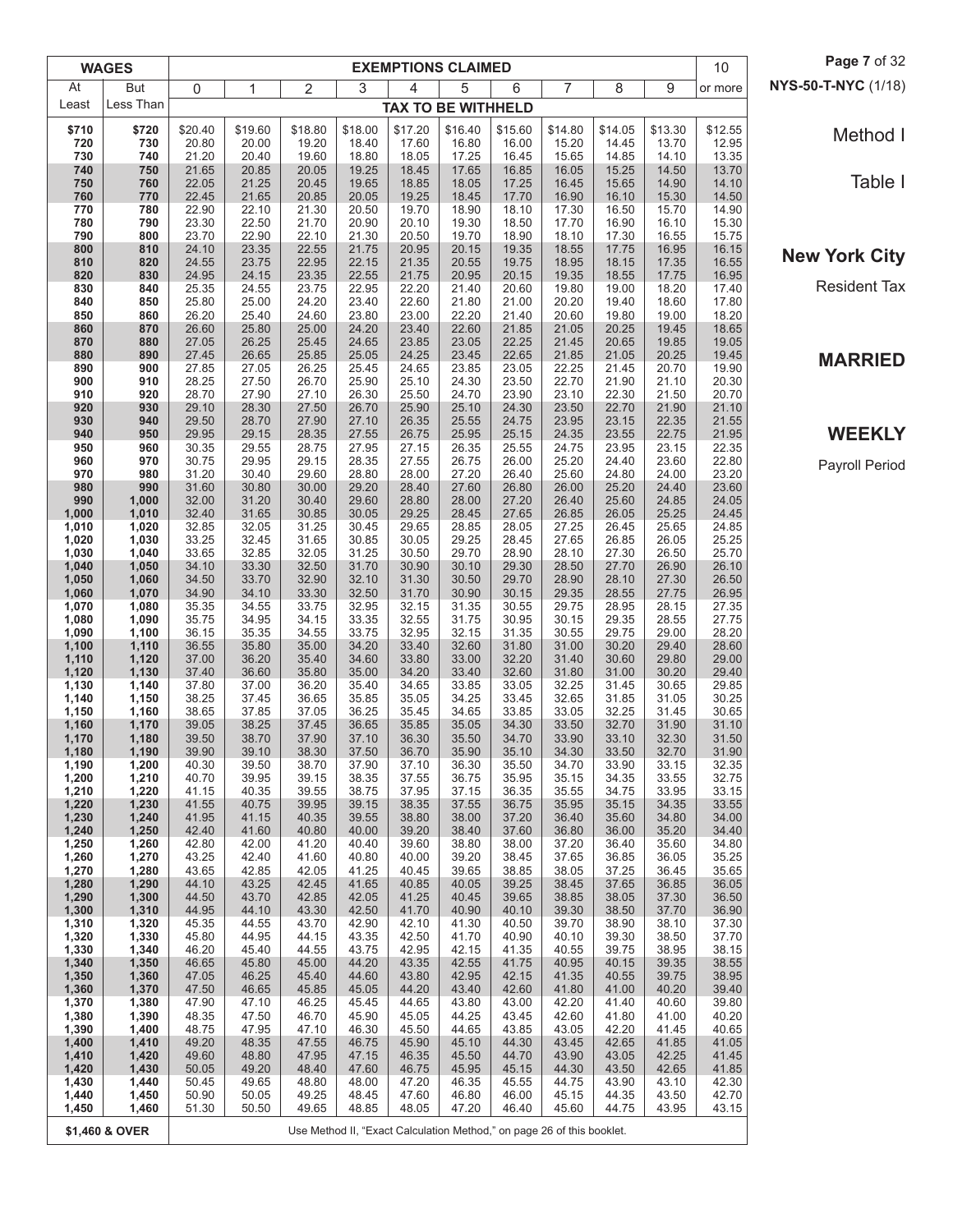| Page 8 of 32         | <b>WAGES</b><br><b>EXEMPTIONS CLAIMED</b> |                |                |                |                |                |                           |                |                | 10             |                |                |                          |
|----------------------|-------------------------------------------|----------------|----------------|----------------|----------------|----------------|---------------------------|----------------|----------------|----------------|----------------|----------------|--------------------------|
| NYS-50-T-NYC (1/18)  | At                                        | But            | 0              | 1              | $\overline{2}$ | 3              | 4                         | 5              | 6              | 7              | 8              | 9              | or more                  |
|                      | Least                                     | Less Than      |                |                |                |                | <b>TAX TO BE WITHHELD</b> |                |                |                |                |                |                          |
| Method I             | \$0                                       | \$192          | \$0.00         |                |                |                |                           |                |                |                |                |                |                          |
|                      | 192<br>196                                | 196<br>200     | 0.05<br>0.10   |                |                |                |                           |                |                |                |                |                |                          |
|                      | 200                                       | 210            | 0.25           |                |                |                |                           |                |                |                |                |                |                          |
| Table II             | 210<br>220                                | 220<br>230     | 0.45<br>0.65   |                |                |                |                           |                |                |                |                |                |                          |
|                      | 230                                       | 240            | 0.90           | \$0.10         |                |                |                           |                |                |                |                |                |                          |
|                      | 240<br>250                                | 250<br>260     | 1.10<br>1.30   | 0.30<br>0.50   |                |                |                           |                |                |                |                |                |                          |
|                      | 260                                       | 270            | 1.50           | 0.70           |                |                |                           |                |                |                |                |                |                          |
| <b>New York City</b> | 270                                       | 280            | 1.70           | 0.90           | \$0.10         |                |                           |                |                |                |                |                |                          |
| <b>Resident Tax</b>  | 280<br>290                                | 290<br>300     | 1.90<br>2.10   | 1.10<br>1.30   | 0.30<br>0.55   |                |                           |                |                |                |                |                |                          |
|                      | 300                                       | 320            | 2.40           | 1.60           | 0.85           | \$0.05         |                           |                |                |                |                |                |                          |
|                      | 320<br>340                                | 340<br>360     | 2.80<br>3.25   | 2.05<br>2.45   | 1.25<br>1.65   | 0.45<br>0.85   | \$0.10                    |                |                |                |                |                |                          |
|                      | 360                                       | 380            | 3.65           | 2.85           | 2.05           | 1.30           | 0.50                      |                |                |                |                |                |                          |
| <b>SINGLE</b>        | 380<br>400                                | 400<br>420     | 4.05<br>4.45   | 3.25<br>3.65   | 2.50<br>2.90   | 1.70<br>2.10   | 0.90<br>1.30              | \$0.10<br>0.50 |                |                |                |                |                          |
|                      | 420                                       | 440            | 4.85           | 4.10           | 3.30           | 2.50           | 1.70                      | 0.95           | \$0.15         |                |                |                |                          |
|                      | 440<br>460                                | 460<br>480     | 5.30<br>5.70   | 4.50<br>4.90   | 3.70<br>4.10   | 2.90<br>3.35   | 2.15<br>2.55              | 1.35<br>1.75   | 0.55<br>0.95   | \$0.15         |                |                |                          |
|                      | 480                                       | 500            | 6.10           | 5.30           | 4.55           | 3.75           | 2.95                      | 2.15           | 1.35           | 0.60           |                |                |                          |
| <b>BIWEEKLY</b>      | 500                                       | 520            | 6.60           | 5.70           | 4.95           | 4.15           | 3.35                      | 2.55           | 1.80           | 1.00           | \$0.20         |                |                          |
| Payroll Period       | 520<br>540                                | 540<br>560     | 7.20<br>7.85   | 6.15<br>6.65   | 5.35<br>5.75   | 4.55<br>4.95   | 3.75<br>4.20              | 3.00<br>3.40   | 2.20<br>2.60   | 1.40<br>1.80   | 0.60<br>1.05   | \$0.25         |                          |
|                      | 560                                       | 580            | 8.50           | 7.25           | 6.15           | 5.40           | 4.60                      | 3.80           | 3.00           | 2.20           | 1.45           | 0.65           |                          |
|                      | 580<br>600                                | 600<br>620     | 9.15<br>9.80   | 7.90<br>8.55   | 6.65<br>7.30   | 5.80<br>6.20   | 5.00<br>5.40              | 4.20<br>4.60   | 3.40<br>3.85   | 2.65<br>3.05   | 1.85<br>2.25   | 1.05<br>1.45   | \$0.25<br>0.70           |
|                      | 620                                       | 640            | 10.45          | 9.20           | 7.95           | 6.70           | 5.80                      | 5.05           | 4.25           | 3.45           | 2.65           | 1.90           | 1.10                     |
|                      | 640<br>660                                | 660<br>680     | 11.10<br>11.75 | 9.85<br>10.50  | 8.60<br>9.25   | 7.35<br>8.00   | 6.25<br>6.75              | 5.45<br>5.85   | 4.65<br>5.05   | 3.85<br>4.25   | 3.10<br>3.50   | 2.30<br>2.70   | 1.50<br>1.90             |
|                      | 680                                       | 700            | 12.40          | 11.15          | 9.90           | 8.65           | 7.40                      | 6.25           | 5.45           | 4.70           | 3.90           | 3.10           | 2.30                     |
|                      | 700                                       | 720            | 13.05          | 11.80          | 10.55          | 9.30           | 8.05                      | 6.80           | 5.90           | 5.10           | 4.30           | 3.50           | 2.75                     |
|                      | 720<br>740                                | 740<br>760     | 13.70<br>14.35 | 12.45<br>13.10 | 11.20<br>11.85 | 9.95<br>10.60  | 8.70<br>9.35              | 7.45<br>8.10   | 6.30<br>6.85   | 5.50<br>5.90   | 4.70<br>5.15   | 3.95<br>4.35   | 3.15<br>$3.55\,$         |
|                      | 760                                       | 780            | 14.95          | 13.75          | 12.50          | 11.25          | 10.00                     | 8.75           | 7.50           | 6.35           | 5.55           | 4.75           | 3.95                     |
|                      | 780<br>800                                | 800<br>820     | 15.75<br>16.55 | 14.40<br>15.00 | 13.15<br>13.80 | 11.90<br>12.55 | 10.65<br>11.30            | 9.40<br>10.05  | 8.15<br>8.80   | 6.90<br>7.55   | 5.95<br>6.35   | 5.15<br>5.55   | 4.35<br>4.80             |
|                      | 820                                       | 840            | 17.30          | 15.80          | 14.45          | 13.20          | 11.95                     | 10.70          | 9.45           | 8.20           | 6.95           | 6.00           | 5.20                     |
|                      | 840<br>860                                | 860<br>880     | 18.10<br>18.90 | 16.60<br>17.40 | 15.10<br>15.85 | 13.85<br>14.50 | 12.60<br>13.25            | 11.35<br>12.00 | 10.10<br>10.75 | 8.85<br>9.50   | 7.60<br>8.25   | 6.40<br>7.00   | 5.60<br>6.00             |
|                      | 880                                       | 900            | 19.70          | 18.15          | 16.65          | 15.15          | 13.90                     | 12.65          | 11.40          | 10.15          | 8.90           | 7.65           | 6.45                     |
|                      | 900<br>920                                | 920<br>940     | 20.50<br>21.25 | 18.95<br>19.75 | 17.45<br>18.25 | 15.95<br>16.70 | 14.55<br>15.20            | 13.30<br>13.95 | 12.05<br>12.70 | 10.80<br>11.45 | 9.55<br>10.20  | 8.30<br>8.95   | 7.00<br>7.70             |
|                      | 940                                       | 960            | 22.05          | 20.55          | 19.05          | 17.50          | 16.00                     | 14.60          | 13.35          | 12.10          | 10.85          | 9.60           | 8.35                     |
|                      | 960<br>980                                | 980            | 22.85<br>23.65 | 21.35<br>22.10 | 19.80<br>20.60 | 18.30<br>19.10 | 16.80                     | 15.25<br>16.05 | 14.00<br>14.65 | 12.75          | 11.50<br>12.15 | 10.25<br>10.90 | 9.00<br>9.65             |
|                      | 1,000                                     | 1,000<br>1,020 | 24.45          | 22.90          | 21.40          | 19.90          | 17.55<br>18.35            | 16.85          | 15.30          | 13.40<br>14.05 | 12.80          | 11.55          | 10.30                    |
|                      | 1,020                                     | 1,040          | 25.20          | 23.70          | 22.20          | 20.65          | 19.15                     | 17.65          | 16.10          | 14.70          | 13.45          | 12.20          | 10.95                    |
|                      | 1,040<br>1,060                            | 1,060<br>1,080 | 26.00<br>26.80 | 24.50<br>25.30 | 23.00<br>23.75 | 21.45<br>22.25 | 19.95<br>20.75            | 18.40<br>19.20 | 16.90<br>17.70 | 15.40<br>16.15 | 14.10<br>14.75 | 12.85<br>13.50 | 11.60<br>12.25           |
|                      | 1,080                                     | 1,100          | 27.60          | 26.05          | 24.55          | 23.05          | 21.50                     | 20.00          | 18.50          | 16.95          | 15.45          | 14.15          | 12.90                    |
|                      | 1,100<br>1,120                            | 1,120<br>1,140 | 28.40<br>29.15 | 26.85<br>27.65 | 25.35<br>26.15 | 23.85<br>24.60 | 22.30<br>23.10            | 20.80<br>21.60 | 19.25<br>20.05 | 17.75<br>18.55 | 16.25<br>17.00 | 14.80<br>15.50 | 13.55<br>14.20           |
|                      | 1,140                                     | 1,160          | 29.95          | 28.45          | 26.95          | 25.40          | 23.90                     | 22.35          | 20.85          | 19.35          | 17.80          | 16.30          | 14.85                    |
|                      | 1,160<br>1,180                            | 1,180<br>1,200 | 30.80<br>31.60 | 29.25<br>30.00 | 27.70<br>28.50 | 26.20<br>27.00 | 24.70<br>25.45            | 23.15<br>23.95 | 21.65<br>22.45 | 20.10<br>20.90 | 18.60<br>19.40 | 17.10<br>17.85 | 15.55<br>16.35           |
|                      | 1,200                                     | 1,220          | 32.45          | 30.85          | 29.30          | 27.80          | 26.25                     | 24.75          | 23.20          | 21.70          | 20.20          | 18.65          | 17.15                    |
|                      | 1,220<br>1,240                            | 1,240<br>1,260 | 33.30<br>34.10 | 31.70<br>32.50 | 30.10<br>30.90 | 28.55<br>29.35 | 27.05<br>27.85            | 25.55<br>26.30 | 24.00<br>24.80 | 22.50<br>23.30 | 20.95<br>21.75 | 19.45<br>20.25 | 17.95<br>18.70           |
|                      | 1,260                                     | 1,280          | 34.95          | 33.35          | 31.75          | 30.15          | 28.65                     | 27.10          | 25.60          | 24.05          | 22.55          | 21.05          | 19.50                    |
|                      | 1,280                                     | 1,300          | 35.75          | 34.15          | 32.55          | 31.00          | 29.40                     | 27.90          | 26.40          | 24.85          | 23.35          | 21.80          | 20.30                    |
|                      | 1,300<br>1,320                            | 1,320<br>1,340 | 36.60<br>37.45 | 35.00<br>35.85 | 33.40<br>34.25 | 31.80<br>32.65 | 30.20<br>31.05            | 28.70<br>29.50 | 27.15<br>27.95 | 25.65<br>26.45 | 24.15<br>24.90 | 22.60<br>23.40 | 21.10<br>21.90           |
|                      | 1,340                                     | 1,360          | 38.25          | 36.65          | 35.05          | 33.45          | 31.85                     | 30.30          | 28.75          | 27.25          | 25.70          | 24.20          | 22.65                    |
|                      | 1,360<br>1,380                            | 1,380<br>1,400 | 39.10<br>39.90 | 37.50<br>38.30 | 35.90<br>36.70 | 34.30<br>35.15 | 32.70<br>33.55            | 31.10<br>31.95 | 29.55<br>30.35 | 28.00<br>28.80 | 26.50<br>27.30 | 25.00<br>25.75 | 23.45<br>24.25           |
|                      | 1,400                                     | 1,420          | 40.75          | 39.15          | 37.55          | 35.95          | 34.35                     | 32.75          | 31.15          | 29.60          | 28.10          | 26.55          | 25.05                    |
|                      |                                           |                |                |                |                |                |                           |                |                |                |                |                | (Continued on next page) |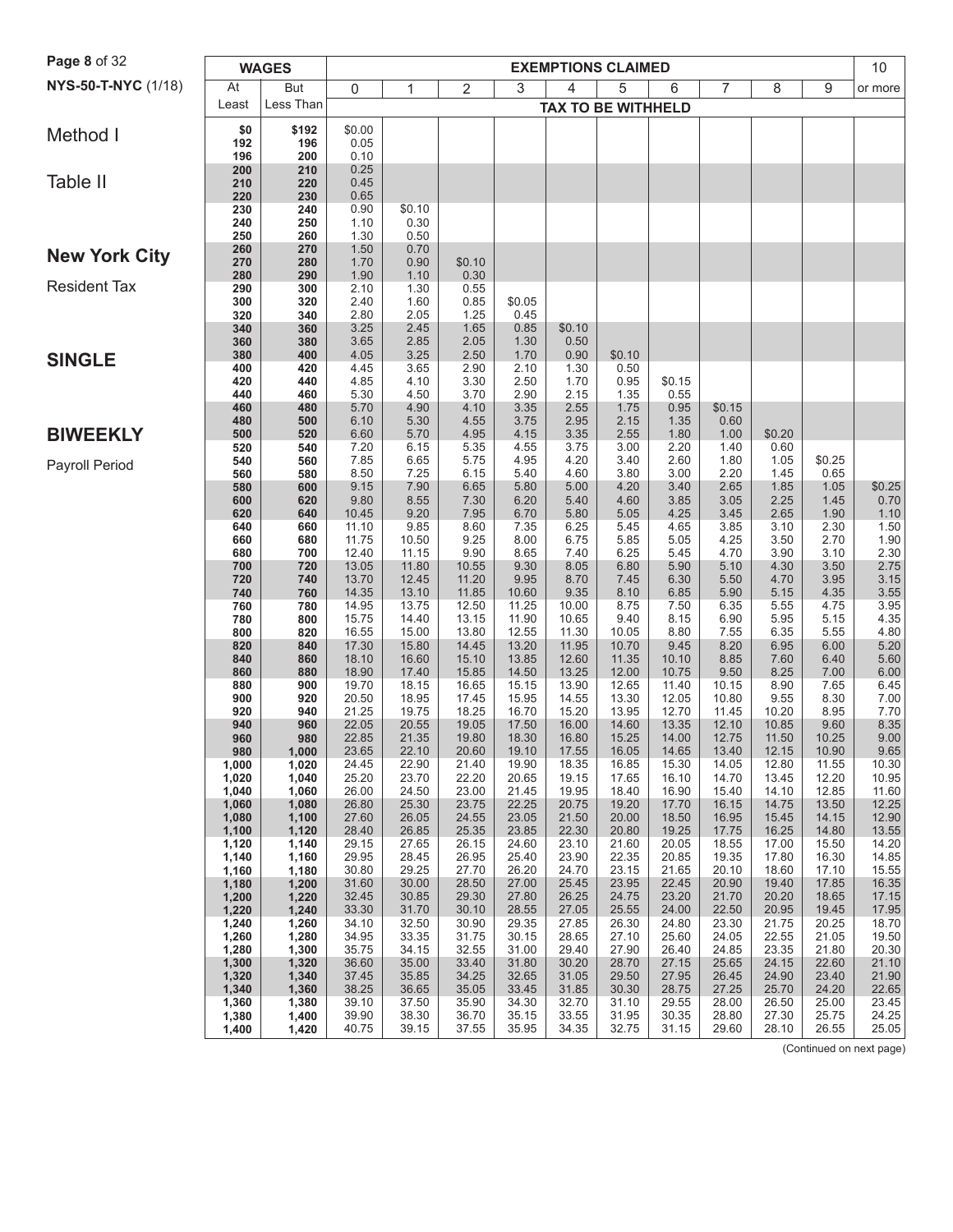|                | <b>WAGES</b>   |                  |                 |                |                |                | <b>EXEMPTIONS CLAIMED</b>                                              |                |                |                |                | 10             | Page 9 of 32         |
|----------------|----------------|------------------|-----------------|----------------|----------------|----------------|------------------------------------------------------------------------|----------------|----------------|----------------|----------------|----------------|----------------------|
| At             | But            | 0                | 1               | 2              | 3              | 4              | 5                                                                      | 6              | $\overline{7}$ | 8              | 9              | or more        | NYS-50-T-NYC (1/18)  |
| Least          | Less Than      |                  |                 |                |                |                | <b>TAX TO BE WITHHELD</b>                                              |                |                |                |                |                |                      |
| \$1,420        | \$1,440        | \$41.60          | \$40.00         | \$38.40        | \$36.80        | \$35.20        | \$33.60                                                                | \$32.00        | \$30.40        | \$28.85        | \$27.35        | \$25.85        | Method I             |
| 1,440<br>1,460 | 1,460<br>1,480 | 42.40<br>43.25   | 40.80<br>41.65  | 39.20<br>40.05 | 37.60<br>38.45 | 36.00<br>36.85 | 34.45<br>35.25                                                         | 32.85<br>33.65 | 31.25<br>32.05 | 29.65<br>30.45 | 28.15<br>28.95 | 26.60<br>27.40 |                      |
| 1,480          | 1,500          | 44.05            | 42.45           | 40.85          | 39.30          | 37.70          | 36.10                                                                  | 34.50          | 32.90          | 31.30          | 29.70          | 28.20          | Table II             |
| 1,500<br>1,520 | 1,520<br>1,540 | 44.90<br>45.75   | 43.30<br>44.15  | 41.70<br>42.55 | 40.10<br>40.95 | 38.50<br>39.35 | 36.90<br>37.75                                                         | 35.30<br>36.15 | 33.70<br>34.55 | 32.15<br>32.95 | 30.55<br>31.35 | 29.00<br>29.80 |                      |
| 1,540<br>1,560 | 1,560<br>1,580 | 46.55<br>47.40   | 44.95<br>45.80  | 43.35<br>44.20 | 41.75<br>42.60 | 40.15<br>41.00 | 38.60<br>39.40                                                         | 37.00<br>37.80 | 35.40<br>36.20 | 33.80<br>34.60 | 32.20<br>33.00 | 30.60<br>31.40 |                      |
| 1,580          | 1,600          | 48.20            | 46.60           | 45.00          | 43.45          | 41.85          | 40.25                                                                  | 38.65          | 37.05          | 35.45          | 33.85          | 32.25          |                      |
| 1,600<br>1,620 | 1,620<br>1,640 | 49.05<br>49.90   | 47.45<br>48.30  | 45.85<br>46.70 | 44.25<br>45.10 | 42.65<br>43.50 | 41.05<br>41.90                                                         | 39.45<br>40.30 | 37.85<br>38.70 | 36.30<br>37.10 | 34.70<br>35.50 | 33.10<br>33.90 | <b>New York City</b> |
| 1,640          | 1,660          | 50.70            | 49.10           | 47.50          | 45.90          | 44.30          | 42.75                                                                  | 41.15          | 39.55          | 37.95          | 36.35          | 34.75          |                      |
| 1,660<br>1,680 | 1,680<br>1,700 | 51.55<br>52.35   | 49.95<br>50.75  | 48.35<br>49.15 | 46.75<br>47.60 | 45.15<br>46.00 | 43.55<br>44.40                                                         | 41.95<br>42.80 | 40.35<br>41.20 | 38.75<br>39.60 | 37.15<br>38.00 | 35.55<br>36.40 | <b>Resident Tax</b>  |
| 1,700          | 1,720          | 53.20            | 51.60           | 50.00          | 48.40          | 46.80          | 45.20                                                                  | 43.60          | 42.00          | 40.45          | 38.85          | 37.25          |                      |
| 1,720<br>1,740 | 1,740<br>1,760 | 54.05<br>54.85   | 52.45<br>53.25  | 50.85<br>51.65 | 49.25<br>50.05 | 47.65<br>48.45 | 46.05<br>46.90                                                         | 44.45<br>45.30 | 42.85<br>43.70 | 41.25<br>42.10 | 39.65<br>40.50 | 38.05<br>38.90 |                      |
| 1,760          | 1,780          | 55.70            | 54.10           | 52.50          | 50.90          | 49.30          | 47.70                                                                  | 46.10          | 44.50          | 42.90          | 41.30          | 39.70          | <b>SINGLE</b>        |
| 1,780<br>1,800 | 1,800<br>1,820 | 56.50<br>57.35   | 54.90<br>55.75  | 53.30<br>54.15 | 51.75<br>52.55 | 50.15<br>50.95 | 48.55<br>49.35                                                         | 46.95<br>47.75 | 45.35<br>46.15 | 43.75<br>44.60 | 42.15<br>43.00 | 40.55<br>41.40 |                      |
| 1,820          | 1,840          | 58.20            | 56.60           | 55.00          | 53.40          | 51.80          | 50.20                                                                  | 48.60          | 47.00          | 45.40          | 43.80          | 42.20          |                      |
| 1,840<br>1,860 | 1,860<br>1,880 | 59.00<br>59.85   | 57.40<br>58.25  | 55.80<br>56.65 | 54.20<br>55.05 | 52.60<br>53.45 | 51.05<br>51.85                                                         | 49.45<br>50.25 | 47.85<br>48.65 | 46.25<br>47.05 | 44.65<br>45.45 | 43.05<br>43.85 |                      |
| 1,880          | 1,900          | 60.65            | 59.05           | 57.45          | 55.90          | 54.30          | 52.70                                                                  | 51.10          | 49.50          | 47.90          | 46.30          | 44.70          | <b>BIWEEKLY</b>      |
| 1,900<br>1,920 | 1,920<br>1,940 | 61.50<br>62.35   | 59.90<br>60.75  | 58.30<br>59.15 | 56.70<br>57.55 | 55.10<br>55.95 | 53.50<br>54.35                                                         | 51.90<br>52.75 | 50.30<br>51.15 | 48.75<br>49.55 | 47.15<br>47.95 | 45.55<br>46.35 |                      |
| 1,940          | 1,960          | 63.15            | 61.55           | 59.95          | 58.35          | 56.75          | 55.20                                                                  | 53.60          | 52.00          | 50.40          | 48.80          | 47.20          | Payroll Period       |
| 1,960<br>1,980 | 1,980<br>2,000 | 64.00<br>64.80   | 62.40<br>63.20  | 60.80<br>61.60 | 59.20<br>60.05 | 57.60<br>58.45 | 56.00<br>56.85                                                         | 54.40<br>55.25 | 52.80<br>53.65 | 51.20<br>52.05 | 49.60<br>50.45 | 48.00<br>48.85 |                      |
| 2,000          | 2,020          | 65.65            | 64.05           | 62.45          | 60.85          | 59.25          | 57.65                                                                  | 56.05          | 54.45          | 52.90          | 51.30          | 49.70          |                      |
| 2,020<br>2,040 | 2,040<br>2,060 | 66.50<br>67.30   | 64.90<br>65.70  | 63.30<br>64.10 | 61.70<br>62.50 | 60.10<br>60.90 | 58.50<br>59.35                                                         | 56.90<br>57.75 | 55.30<br>56.15 | 53.70<br>54.55 | 52.10<br>52.95 | 50.50<br>51.35 |                      |
| 2,060          | 2,080          | 68.15            | 66.55           | 64.95          | 63.35          | 61.75          | 60.15                                                                  | 58.55          | 56.95          | 55.35          | 53.75          | 52.15          |                      |
| 2,080<br>2,100 | 2,100<br>2,120 | 68.95<br>69.80   | 67.35<br>68.20  | 65.75<br>66.60 | 64.20<br>65.00 | 62.60<br>63.40 | 61.00<br>61.80                                                         | 59.40<br>60.20 | 57.80<br>58.60 | 56.20<br>57.05 | 54.60<br>55.45 | 53.00<br>53.85 |                      |
| 2,120          | 2,140          | 70.65            | 69.05           | 67.45          | 65.85          | 64.25          | 62.65                                                                  | 61.05          | 59.45          | 57.85          | 56.25          | 54.65          |                      |
| 2,140<br>2,160 | 2,160<br>2,180 | 71.45<br>72.30   | 69.85<br>70.70  | 68.25<br>69.10 | 66.65<br>67.50 | 65.05<br>65.90 | 63.50<br>64.30                                                         | 61.90<br>62.70 | 60.30<br>61.10 | 58.70<br>59.50 | 57.10<br>57.90 | 55.50<br>56.30 |                      |
| 2,180          | 2,200          | 73.10            | 71.50           | 69.90          | 68.35          | 66.75          | 65.15                                                                  | 63.55          | 61.95          | 60.35          | 58.75          | 57.15          |                      |
| 2,200<br>2,220 | 2,220<br>2,240 | 73.95<br>74.80   | 72.35<br>73.20  | 70.75<br>71.60 | 69.15<br>70.00 | 67.55<br>68.40 | 65.95<br>66.80                                                         | 64.35<br>65.20 | 62.75<br>63.60 | 61.20<br>62.00 | 59.60<br>60.40 | 58.00<br>58.80 |                      |
| 2,240          | 2,260          | 75.60            | 74.00           | 72.40          | 70.80          | 69.20          | 67.65                                                                  | 66.05          | 64.45          | 62.85          | 61.25          | 59.65          |                      |
| 2,260<br>2,280 | 2,280<br>2,300 | 76.45<br>77.25   | 74.85<br>75.65  | 73.25<br>74.05 | 71.65<br>72.50 | 70.05<br>70.90 | 68.45<br>69.30                                                         | 66.85<br>67.70 | 65.25<br>66.10 | 63.65<br>64.50 | 62.05<br>62.90 | 60.45<br>61.30 |                      |
| 2,300          | 2,320          | 78.10            | 76.50           | 74.90          | 73.30          | 71.70          | 70.10                                                                  | 68.50          | 66.90          | 65.35          | 63.75          | 62.15          |                      |
| 2,320<br>2,340 | 2,340<br>2,360 | 78.95<br>79.75   | 77.35<br>78.15  | 75.75<br>76.55 | 74.15<br>74.95 | 72.55<br>73.35 | 70.95<br>71.80                                                         | 69.35<br>70.20 | 67.75<br>68.60 | 66.15<br>67.00 | 64.55<br>65.40 | 62.95<br>63.80 |                      |
| 2,360          | 2,380          | 80.60            | 79.00           | 77.40          | 75.80          | 74.20          | 72.60                                                                  | 71.00          | 69.40          | 67.80          | 66.20          | 64.60          |                      |
| 2,380<br>2,400 | 2,400<br>2,420 | 81.40<br>82.25   | 79.80<br>80.65  | 78.20<br>79.05 | 76.65<br>77.45 | 75.05<br>75.85 | 73.45<br>74.25                                                         | 71.85<br>72.65 | 70.25<br>71.05 | 68.65<br>69.50 | 67.05<br>67.90 | 65.45<br>66.30 |                      |
| 2,420<br>2,440 | 2,440<br>2,460 | 83.10<br>83.90   | 81.50<br>82.30  | 79.90<br>80.70 | 78.30<br>79.10 | 76.70<br>77.50 | 75.10<br>75.95                                                         | 73.50<br>74.35 | 71.90<br>72.75 | 70.30<br>71.15 | 68.70<br>69.55 | 67.10<br>67.95 |                      |
| 2,460          | 2,480          | 84.75            | 83.15           | 81.55          | 79.95          | 78.35          | 76.75                                                                  | 75.15          | 73.55          | 71.95          | 70.35          | 68.75          |                      |
| 2,480<br>2,500 | 2,500<br>2,520 | 85.55<br>86.45   | 83.95<br>84.80  | 82.35<br>83.20 | 80.80<br>81.60 | 79.20<br>80.00 | 77.60<br>78.40                                                         | 76.00<br>76.80 | 74.40<br>75.20 | 72.80<br>73.65 | 71.20<br>72.05 | 69.60<br>70.45 |                      |
| 2,520          | 2,540          | 87.30            | 85.65           | 84.05          | 82.45          | 80.85          | 79.25                                                                  | 77.65          | 76.05          | 74.45          | 72.85          | 71.25          |                      |
| 2,540<br>2,560 | 2,560<br>2,580 | 88.15<br>89.00   | 86.50<br>87.35  | 84.85<br>85.70 | 83.25<br>84.10 | 81.65<br>82.50 | 80.10<br>80.90                                                         | 78.50<br>79.30 | 76.90<br>77.70 | 75.30<br>76.10 | 73.70<br>74.50 | 72.10<br>72.90 |                      |
| 2,580          | 2,600          | 89.85            | 88.20           | 86.55          | 84.95          | 83.35          | 81.75                                                                  | 80.15          | 78.55          | 76.95          | 75.35          | 73.75          |                      |
| 2,600<br>2,620 | 2,620<br>2,640 | 90.70<br>91.55   | 89.05<br>89.90  | 87.40<br>88.25 | 85.75<br>86.60 | 84.15<br>85.00 | 82.55<br>83.40                                                         | 80.95<br>81.80 | 79.35<br>80.20 | 77.80<br>78.60 | 76.20<br>77.00 | 74.60<br>75.40 |                      |
| 2,640          | 2,660          | 92.40            | 90.75           | 89.10          | 87.45          | 85.80          | 84.25                                                                  | 82.65          | 81.05          | 79.45          | 77.85          | 76.25          |                      |
| 2,660<br>2,680 | 2,680<br>2,700 | 93.25<br>94.10   | 91.60<br>92.45  | 89.95<br>90.80 | 88.30<br>89.15 | 86.70<br>87.55 | 85.05<br>85.90                                                         | 83.45<br>84.30 | 81.85<br>82.70 | 80.25<br>81.10 | 78.65<br>79.50 | 77.05<br>77.90 |                      |
| 2,700          | 2,720          | 94.95            | 93.30           | 91.65          | 90.00          | 88.40          | 86.75                                                                  | 85.10          | 83.50          | 81.95          | 80.35          | 78.75          |                      |
| 2,720<br>2,740 | 2,740<br>2,760 | 95.80<br>96.65   | 94.15<br>95.00  | 92.50<br>93.35 | 90.85<br>91.70 | 89.25<br>90.10 | 87.60<br>88.45                                                         | 85.95<br>86.80 | 84.35<br>85.20 | 82.75<br>83.60 | 81.15<br>82.00 | 79.55<br>80.40 |                      |
| 2,760          | 2,780          | 97.50            | 95.85           | 94.20          | 92.55          | 90.95          | 89.30                                                                  | 87.65          | 86.05          | 84.40          | 82.80          | 81.20          |                      |
| 2,780<br>2,800 | 2,800<br>2,820 | 98.35<br>99.20   | 96.70<br>97.55  | 95.05<br>95.90 | 93.40<br>94.25 | 91.80<br>92.65 | 90.15<br>91.00                                                         | 88.50<br>89.35 | 86.90<br>87.75 | 85.25<br>86.10 | 83.65<br>84.50 | 82.05<br>82.90 |                      |
| 2,820          | 2,840          | 100.05           | 98.40           | 96.75          | 95.10          | 93.50          | 91.85                                                                  | 90.20          | 88.60          | 86.95          | 85.30          | 83.70          |                      |
| 2,840<br>2,860 | 2,860<br>2,880 | 100.90<br>101.75 | 99.25<br>100.10 | 97.60<br>98.45 | 95.95<br>96.80 | 94.35<br>95.20 | 92.70<br>93.55                                                         | 91.05<br>91.90 | 89.45<br>90.30 | 87.80<br>88.65 | 86.15<br>87.00 | 84.55<br>85.35 |                      |
| 2,880          | 2,900          | 102.60           | 100.95          | 99.30          | 97.65          | 96.05          | 94.40                                                                  | 92.75          | 91.15          | 89.50          | 87.85          | 86.25          |                      |
| 2,900          | 2,920          | 103.45           | 101.80          | 100.15         | 98.50          | 96.90          | 95.25                                                                  | 93.60          | 92.00          | 90.35          | 88.70          | 87.10          |                      |
|                | \$2,920 & OVER |                  |                 |                |                |                | Use Method II, "Exact Calculation Method," on page 25 of this booklet. |                |                |                |                |                |                      |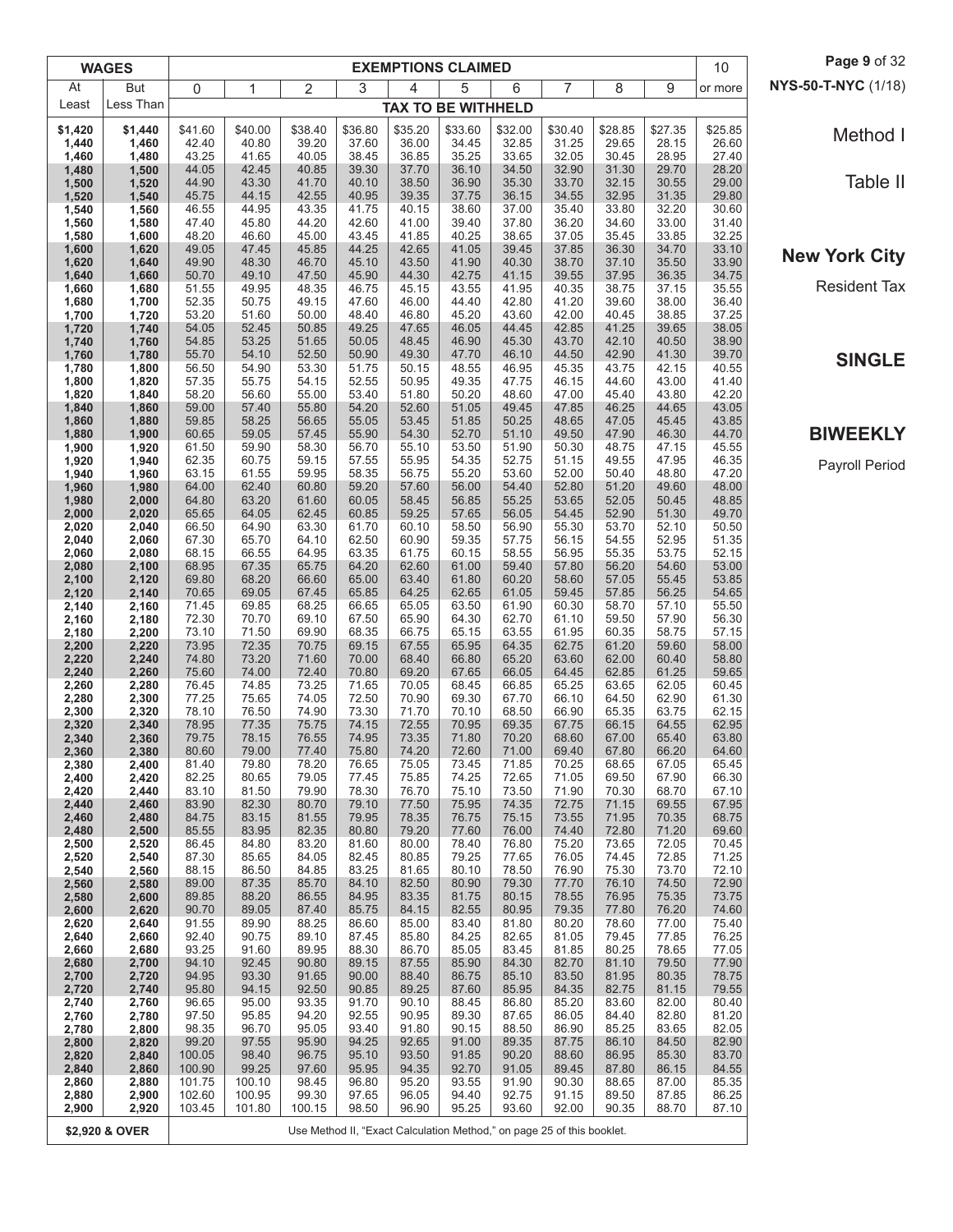| Page 10 of 32         | <b>WAGES</b><br><b>EXEMPTIONS CLAIMED</b> |                |                |                |                |                |                           |                |                | 10             |                |                |                                   |
|-----------------------|-------------------------------------------|----------------|----------------|----------------|----------------|----------------|---------------------------|----------------|----------------|----------------|----------------|----------------|-----------------------------------|
| NYS-50-T-NYC (1/18)   | At                                        | But            | $\mathbf 0$    | 1              | 2              | 3              | 4                         | 5              | 6              | 7              | 8              | 9              | or more                           |
|                       | Least                                     | Less Than      |                |                |                |                | <b>TAX TO BE WITHHELD</b> |                |                |                |                |                |                                   |
|                       | \$0                                       | \$192          | \$0.00         |                |                |                |                           |                |                |                |                |                |                                   |
| Method I              | 192                                       | 196            | 0.00           |                |                |                |                           |                |                |                |                |                |                                   |
|                       | 196<br>200                                | 200<br>210     | 0.00<br>0.00   |                |                |                |                           |                |                |                |                |                |                                   |
| Table II              | 210                                       | 220            | 0.05           |                |                |                |                           |                |                |                |                |                |                                   |
|                       | 220                                       | 230            | 0.30           |                |                |                |                           |                |                |                |                |                |                                   |
|                       | 230<br>240                                | 240<br>250     | 0.50<br>0.70   |                |                |                |                           |                |                |                |                |                |                                   |
|                       | 250                                       | 260            | 0.90           | \$0.10         |                |                |                           |                |                |                |                |                |                                   |
| <b>New York City</b>  | 260<br>270                                | 270<br>280     | 1.10<br>1.30   | 0.30<br>0.50   |                |                |                           |                |                |                |                |                |                                   |
|                       | 280                                       | 290            | 1.50           | 0.70           |                |                |                           |                |                |                |                |                |                                   |
| <b>Resident Tax</b>   | 290                                       | 300            | 1.70           | 0.90           | \$0.15         |                |                           |                |                |                |                |                |                                   |
|                       | 300<br>320                                | 320<br>340     | 2.00<br>2.45   | 1.25<br>1.65   | 0.45<br>0.85   | \$0.05         |                           |                |                |                |                |                |                                   |
|                       | 340                                       | 360            | 2.85           | 2.05           | 1.25           | 0.45           |                           |                |                |                |                |                |                                   |
|                       | 360<br>380                                | 380<br>400     | 3.25<br>3.65   | 2.45<br>2.85   | 1.65<br>2.10   | 0.90<br>1.30   | \$0.10<br>0.50            |                |                |                |                |                |                                   |
| <b>MARRIED</b>        | 400                                       | 420            | 4.05           | 3.30           | 2.50           | 1.70           | 0.90                      | \$0.15         |                |                |                |                |                                   |
|                       | 420                                       | 440            | 4.50           | 3.70           | 2.90           | 2.10           | 1.30                      | 0.55           |                |                |                |                |                                   |
|                       | 440<br>460                                | 460<br>480     | 4.90<br>5.30   | 4.10<br>4.50   | 3.30<br>3.70   | 2.50<br>2.95   | 1.75<br>2.15              | 0.95<br>1.35   | \$0.15<br>0.55 |                |                |                |                                   |
|                       | 480                                       | 500            | 5.70           | 4.90           | 4.15           | 3.35           | 2.55                      | 1.75           | 1.00           | \$0.20         |                |                |                                   |
| <b>BIWEEKLY</b>       | 500                                       | 520            | 6.10           | 5.35           | 4.55           | 3.75           | 2.95                      | 2.20           | 1.40           | 0.60           |                |                |                                   |
|                       | 520<br>540                                | 540<br>560     | 6.60<br>7.20   | 5.75<br>6.15   | 4.95<br>5.35   | 4.15<br>4.55   | 3.35<br>3.80              | 2.60<br>3.00   | 1.80<br>2.20   | 1.00<br>1.40   | \$0.20<br>0.65 |                |                                   |
| <b>Payroll Period</b> | 560                                       | 580            | 7.85           | 6.65           | 5.75           | 5.00           | 4.20                      | 3.40           | 2.60           | 1.85           | 1.05           | \$0.25         |                                   |
|                       | 580<br>600                                | 600            | 8.50           | 7.25           | 6.20           | 5.40<br>5.80   | 4.60                      | 3.80<br>4.25   | 3.05           | 2.25<br>2.65   | 1.45           | 0.65           |                                   |
|                       | 620                                       | 620<br>640     | 9.15<br>9.80   | 7.90<br>8.55   | 6.70<br>7.30   | 6.20           | 5.00<br>5.40              | 4.65           | 3.45<br>3.85   | 3.05           | 1.85<br>2.25   | 1.05<br>1.50   | $$0.300.70$                       |
|                       | 640                                       | 660            | 10.45          | 9.20           | 7.95           | 6.75           | 5.85                      | 5.05           | 4.25           | 3.45           | 2.70           | 1.90           | 1.10                              |
|                       | 660<br>680                                | 680<br>700     | 11.10<br>11.75 | 9.85<br>10.50  | 8.60<br>9.25   | 7.35<br>8.00   | 6.25<br>6.80              | 5.45<br>5.85   | 4.65<br>5.10   | 3.90<br>4.30   | 3.10<br>3.50   | 2.30<br>2.70   | $\frac{1.50}{1.90}$               |
|                       | 700                                       | 720            | 12.40          | 11.15          | 9.90           | 8.65           | 7.40                      | 6.30           | 5.50           | 4.70           | 3.90           | 3.10           | 2.35                              |
|                       | 720                                       | 740            | 13.05          | 11.80          | 10.55          | 9.30           | 8.05                      | 6.80           | 5.90           | 5.10           | 4.30           | 3.55           | 2.75                              |
|                       | 740<br>760                                | 760<br>780     | 13.70<br>14.35 | 12.45<br>13.10 | 11.20<br>11.85 | 9.95<br>10.60  | 8.70<br>9.35              | 7.45<br>8.10   | 6.30<br>6.85   | 5.50<br>5.95   | 4.75<br>5.15   | 3.95<br>4.35   | 3.15                              |
|                       | 780                                       | 800            | 15.00          | 13.75          | 12.50          | 11.25          | 10.00                     | 8.75           | 7.50           | 6.35           | 5.55           | 4.75           | $\frac{3.55}{3.95}$               |
|                       | 800<br>820                                | 820<br>840     | 15.75<br>16.55 | 14.40<br>15.05 | 13.15<br>13.80 | 11.90<br>12.55 | 10.65<br>11.30            | 9.40<br>10.05  | 8.15<br>8.80   | 6.90<br>7.55   | 5.95<br>6.40   | 5.15<br>5.60   | 4.40<br>4.80                      |
|                       | 840                                       | 860            | 17.35          | 15.85          | 14.45          | 13.20          | 11.95                     | 10.70          | 9.45           | 8.20           | 6.95           | 6.00           | 5.20                              |
|                       | 860                                       | 880            | 18.15          | 16.60          | 15.10          | 13.85          | 12.60                     | 11.35          | 10.10          | 8.85           | 7.60           | 6.45           | 5.60                              |
|                       | 880<br>900                                | 900<br>920     | 18.95<br>19.70 | 17.40<br>18.20 | 15.90<br>16.70 | 14.50<br>15.15 | 13.25<br>13.90            | 12.00<br>12.65 | 10.75<br>11.40 | 9.50<br>10.15  | 8.25<br>8.90   | 7.00<br>7.65   | 6.00                              |
|                       | 920                                       | 940            | 20.50          | 19.00          | 17.50          | 15.95          | 14.55                     | 13.30          | 12.05          | 10.80          | 9.55           | 8.30           | 6.50<br>7.05                      |
|                       | 940                                       | 960            | 21.30          | 19.80          | 18.25          | 16.75          | 15.25                     | 13.95          | 12.70          | 11.45<br>12.10 | 10.20          | 8.95           | 7.70<br>8.35                      |
|                       | 960<br>980                                | 980<br>1,000   | 22.10<br>22.90 | 20.55<br>21.35 | 19.05<br>19.85 | 17.55<br>18.35 | 16.00<br>16.80            | 14.60<br>15.30 | 13.35<br>14.00 | 12.75          | 10.85<br>11.50 | 9.60<br>10.25  | 9.00                              |
|                       | 1,000                                     | 1,020          | 23.65          | 22.15          | 20.65          | 19.10          | 17.60                     | 16.10          | 14.65          | 13.40          | 12.15          | 10.90          | 9.65                              |
|                       | 1,020<br>1,040                            | 1,040<br>1,060 | 24.45<br>25.25 | 22.95<br>23.75 | 21.45<br>22.20 | 19.90<br>20.70 | 18.40<br>19.20            | 16.85<br>17.65 | 15.35<br>16.15 | 14.05<br>14.70 | 12.80<br>13.45 | 11.55<br>12.20 | 10.30<br>10.95                    |
|                       | 1,060                                     | 1,080          | 26.05          | 24.50          | 23.00          | 21.50          | 19.95                     | 18.45          | 16.95          | 15.40          | 14.10          | 12.85          | 11.60                             |
|                       | 1,080                                     | 1,100          | 26.85          | 25.30          | 23.80          | 22.30          | 20.75                     | 19.25          | 17.70          | 16.20          | 14.75          | 13.50          | 12.25                             |
|                       | 1,100<br>1,120                            | 1,120<br>1,140 | 27.60<br>28.40 | 26.10<br>26.90 | 24.60<br>25.40 | 23.05<br>23.85 | 21.55<br>22.35            | 20.05<br>20.80 | 18.50<br>19.30 | 17.00<br>17.80 | 15.45<br>16.25 | 14.15<br>14.80 | 12.90<br>13.55                    |
|                       | 1,140                                     | 1,160          | 29.20          | 27.70          | 26.15          | 24.65          | 23.15                     | 21.60          | 20.10          | 18.55          | 17.05          | 15.55          | 14.20                             |
|                       | 1,160<br>1,180                            | 1,180<br>1,200 | 30.00<br>30.80 | 28.45<br>29.25 | 26.95<br>27.75 | 25.45<br>26.25 | 23.90<br>24.70            | 22.40<br>23.20 | 20.90<br>21.65 | 19.35<br>20.15 | 17.85<br>18.65 | 16.30<br>17.10 | 14.85<br>15.60                    |
|                       | 1,200                                     | 1,220          | 31.65          | 30.05          | 28.55          | 27.00          | 25.50                     | 24.00          | 22.45          | 20.95          | 19.40          | 17.90          | 16.40                             |
|                       | 1,220                                     | 1,240          | 32.50          | 30.90          | 29.35          | 27.80          | 26.30                     | 24.75          | 23.25          | 21.75          | 20.20          | 18.70          | 17.15                             |
|                       | 1,240<br>1,260                            | 1,260<br>1,280 | 33.30<br>34.15 | 31.70<br>32.55 | 30.10<br>30.95 | 28.60<br>29.40 | 27.10<br>27.85            | 25.55<br>26.35 | 24.05<br>24.85 | 22.50<br>23.30 | 21.00<br>21.80 | 19.50<br>20.25 | 17.95<br>18.75                    |
|                       | 1,280                                     | 1,300          | 34.95          | 33.35          | 31.80          | 30.20          | 28.65                     | 27.15          | 25.60          | 24.10          | 22.60          | 21.05          | 19.55                             |
|                       | 1,300                                     | 1,320          | 35.80          | 34.20          | 32.60          | 31.00          | 29.45                     | 27.95          | 26.40          | 24.90          | 23.35          | 21.85          | 20.35                             |
|                       | 1,320<br>1,340                            | 1,340<br>1,360 | 36.65<br>37.45 | 35.05<br>35.85 | 33.45<br>34.25 | 31.85<br>32.65 | 30.25<br>31.05            | 28.70<br>29.50 | 27.20<br>28.00 | 25.70<br>26.45 | 24.15<br>24.95 | 22.65<br>23.45 | 21.10<br>21.90                    |
|                       | 1,360                                     | 1,380          | 38.30          | 36.70          | 35.10          | 33.50          | 31.90                     | 30.30          | 28.80          | 27.25          | 25.75          | 24.20          | 22.70                             |
|                       | 1,380                                     | 1,400          | 39.10          | 37.50          | 35.95          | 34.35          | 32.75                     | 31.15          | 29.55          | 28.05          | 26.55          | 25.00          | 23.50                             |
|                       | 1,400                                     | 1,420          | 39.95          | 38.35          | 36.75          | 35.15          | 33.55                     | 31.95          | 30.35          | 28.85          | 27.30          | 25.80          | 24.30<br>(Continued on next mean) |

(Continued on next page)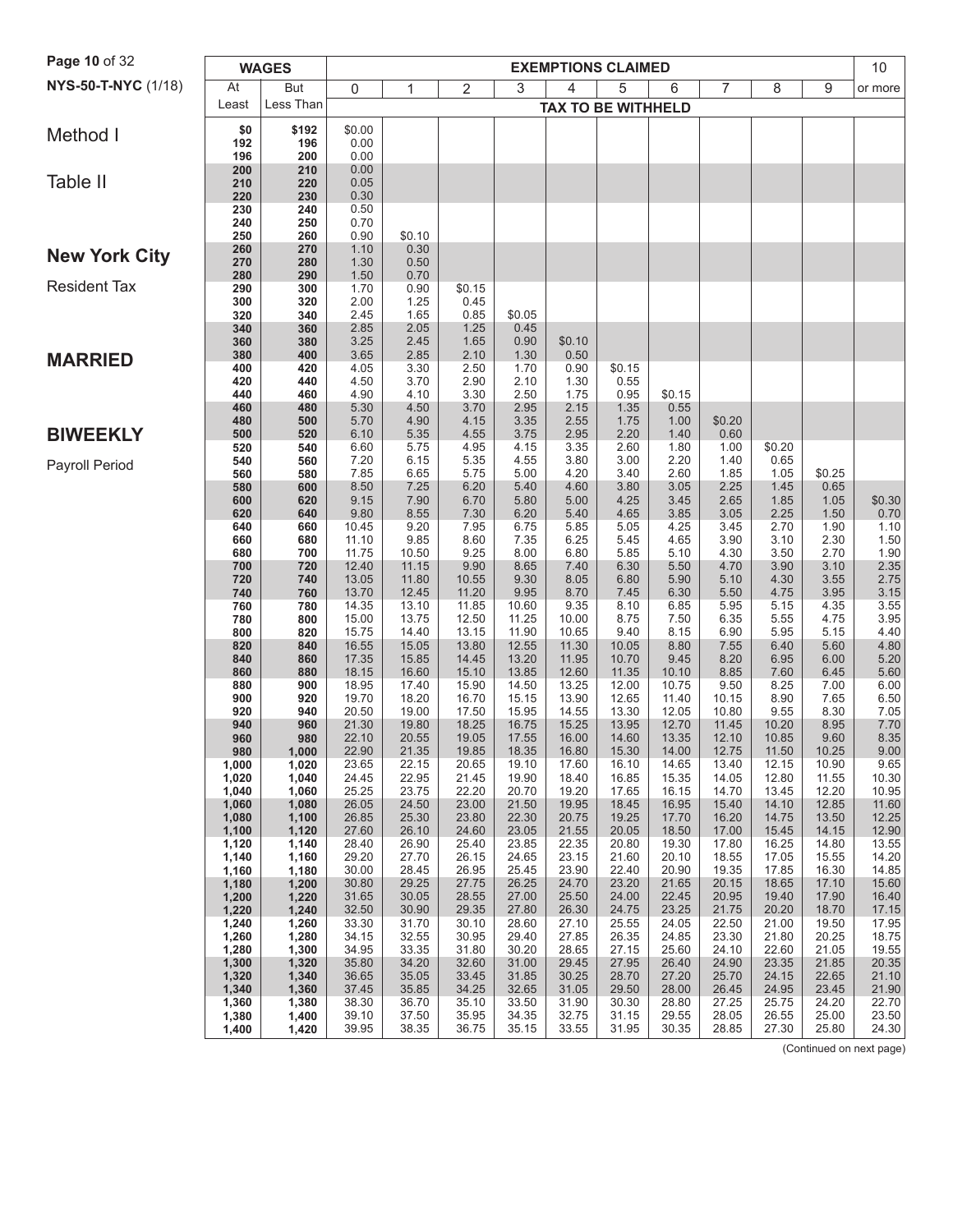|                | <b>WAGES</b>   |                  |                |                |                | <b>EXEMPTIONS CLAIMED</b> |                |                                                                        |                |                |                | 10             | Page 11 of 32        |
|----------------|----------------|------------------|----------------|----------------|----------------|---------------------------|----------------|------------------------------------------------------------------------|----------------|----------------|----------------|----------------|----------------------|
| At             | But            | 0                | 1              | 2              | 3              | 4                         | 5              | 6                                                                      | $\overline{7}$ | 8              | 9              | or more        | NYS-50-T-NYC (1/18)  |
| Least          | Less Than      |                  |                |                |                | <b>TAX TO BE WITHHELD</b> |                |                                                                        |                |                |                |                |                      |
| \$1,420        | \$1,440        | \$40.80          | \$39.20        | \$37.60        | \$36.00        | \$34.40                   | \$32.80        | \$31.20                                                                | \$29.65        | \$28.10        | \$26.60        | \$25.05        | Method I             |
| 1,440<br>1,460 | 1,460<br>1,480 | 41.60<br>42.45   | 40.00<br>40.85 | 38.40<br>39.25 | 36.80<br>37.65 | 35.20<br>36.05            | 33.65<br>34.45 | 32.05<br>32.85                                                         | 30.45<br>31.25 | 28.90<br>29.70 | 27.40<br>28.15 | 25.85<br>26.65 |                      |
| 1,480          | 1,500          | 43.25            | 41.65          | 40.10          | 38.50          | 36.90                     | 35.30          | 33.70                                                                  | 32.10          | 30.50          | 28.95          | 27.45          | Table II             |
| 1,500<br>1,520 | 1,520<br>1,540 | 44.10<br>44.95   | 42.50<br>43.35 | 40.90<br>41.75 | 39.30<br>40.15 | 37.70<br>38.55            | 36.10<br>36.95 | 34.50<br>35.35                                                         | 32.90<br>33.75 | 31.35<br>32.15 | 29.75<br>30.55 | 28.25<br>29.00 |                      |
| 1,540<br>1,560 | 1,560<br>1,580 | 45.75<br>46.60   | 44.15<br>45.00 | 42.55<br>43.40 | 40.95<br>41.80 | 39.35<br>40.20            | 37.80<br>38.60 | 36.20<br>37.00                                                         | 34.60<br>35.40 | 33.00<br>33.80 | 31.40<br>32.20 | 29.80<br>30.65 |                      |
| 1,580          | 1,600          | 47.40            | 45.80          | 44.25          | 42.65          | 41.05                     | 39.45          | 37.85                                                                  | 36.25          | 34.65          | 33.05          | 31.45          |                      |
| 1,600<br>1,620 | 1,620<br>1,640 | 48.25<br>49.10   | 46.65<br>47.50 | 45.05<br>45.90 | 43.45<br>44.30 | 41.85<br>42.70            | 40.25<br>41.10 | 38.65<br>39.50                                                         | 37.05<br>37.90 | 35.50<br>36.30 | 33.90<br>34.70 | 32.30<br>33.10 | <b>New York City</b> |
| 1,640          | 1,660          | 49.90            | 48.30          | 46.70          | 45.10          | 43.50                     | 41.95          | 40.35                                                                  | 38.75          | 37.15          | 35.55          | 33.95          |                      |
| 1,660<br>1,680 | 1,680<br>1,700 | 50.75<br>51.55   | 49.15<br>49.95 | 47.55<br>48.40 | 45.95<br>46.80 | 44.35<br>45.20            | 42.75<br>43.60 | 41.15<br>42.00                                                         | 39.55<br>40.40 | 37.95<br>38.80 | 36.35<br>37.20 | 34.80<br>35.60 | <b>Resident Tax</b>  |
| 1,700          | 1,720          | 52.40            | 50.80          | 49.20          | 47.60          | 46.00                     | 44.40          | 42.80                                                                  | 41.20          | 39.65          | 38.05          | 36.45          |                      |
| 1,720<br>1,740 | 1,740<br>1,760 | 53.25<br>54.05   | 51.65<br>52.45 | 50.05<br>50.85 | 48.45<br>49.25 | 46.85<br>47.65            | 45.25<br>46.10 | 43.65<br>44.50                                                         | 42.05<br>42.90 | 40.45<br>41.30 | 38.85<br>39.70 | 37.25<br>38.10 |                      |
| 1,760          | 1,780          | 54.90            | 53.30          | 51.70          | 50.10          | 48.50                     | 46.90          | 45.30                                                                  | 43.70          | 42.10          | 40.50          | 38.95          | <b>MARRIED</b>       |
| 1,780<br>1,800 | 1,800<br>1,820 | 55.70<br>56.55   | 54.10<br>54.95 | 52.55<br>53.35 | 50.95<br>51.75 | 49.35<br>50.15            | 47.75<br>48.55 | 46.15<br>46.95                                                         | 44.55<br>45.35 | 42.95<br>43.80 | 41.35<br>42.20 | 39.75<br>40.60 |                      |
| 1,820          | 1,840          | 57.40            | 55.80          | 54.20          | 52.60          | 51.00                     | 49.40          | 47.80                                                                  | 46.20          | 44.60          | 43.00          | 41.40          |                      |
| 1,840<br>1,860 | 1,860<br>1,880 | 58.20<br>59.05   | 56.60<br>57.45 | 55.00<br>55.85 | 53.40<br>54.25 | 51.80<br>52.65            | 50.25<br>51.05 | 48.65<br>49.45                                                         | 47.05<br>47.85 | 45.45<br>46.25 | 43.85<br>44.65 | 42.25<br>43.10 |                      |
| 1,880          | 1,900          | 59.85            | 58.25          | 56.70          | 55.10          | 53.50                     | 51.90          | 50.30                                                                  | 48.70          | 47.10          | 45.50          | 43.90          | <b>BIWEEKLY</b>      |
| 1,900<br>1,920 | 1,920<br>1,940 | 60.70<br>61.55   | 59.10<br>59.95 | 57.50<br>58.35 | 55.90<br>56.75 | 54.30<br>55.15            | 52.70<br>53.55 | 51.10<br>51.95                                                         | 49.50<br>50.35 | 47.95<br>48.75 | 46.35<br>47.15 | 44.75<br>45.55 |                      |
| 1,940          | 1,960          | 62.35            | 60.75          | 59.15          | 57.55          | 55.95                     | 54.40          | 52.80                                                                  | 51.20          | 49.60          | 48.00          | 46.40          | Payroll Period       |
| 1,960<br>1,980 | 1,980<br>2,000 | 63.20<br>64.00   | 61.60<br>62.40 | 60.00<br>60.85 | 58.40<br>59.25 | 56.80<br>57.65            | 55.20<br>56.05 | 53.60<br>54.45                                                         | 52.00<br>52.85 | 50.40<br>51.25 | 48.80<br>49.65 | 47.25<br>48.05 |                      |
| 2,000          | 2,020          | 64.85            | 63.25          | 61.65          | 60.05          | 58.45                     | 56.85          | 55.25                                                                  | 53.65          | 52.10          | 50.50          | 48.90          |                      |
| 2,020<br>2,040 | 2,040<br>2,060 | 65.70<br>66.50   | 64.10<br>64.90 | 62.50<br>63.30 | 60.90<br>61.70 | 59.30<br>60.10            | 57.70<br>58.55 | 56.10<br>56.95                                                         | 54.50<br>55.35 | 52.90<br>53.75 | 51.30<br>52.15 | 49.70<br>50.55 |                      |
| 2,060          | 2,080          | 67.35            | 65.75          | 64.15          | 62.55          | 60.95                     | 59.35          | 57.75                                                                  | 56.15          | 54.55          | 52.95          | 51.40          |                      |
| 2,080<br>2,100 | 2,100<br>2,120 | 68.15<br>69.00   | 66.55<br>67.40 | 65.00<br>65.80 | 63.40<br>64.20 | 61.80<br>62.60            | 60.20<br>61.00 | 58.60<br>59.40                                                         | 57.00<br>57.80 | 55.40<br>56.25 | 53.80<br>54.65 | 52.20<br>53.05 |                      |
| 2,120          | 2,140          | 69.85            | 68.25          | 66.65          | 65.05          | 63.45                     | 61.85          | 60.25                                                                  | 58.65          | 57.05          | 55.45          | 53.85          |                      |
| 2,140<br>2,160 | 2,160<br>2,180 | 70.65<br>71.50   | 69.05<br>69.90 | 67.45<br>68.30 | 65.85<br>66.70 | 64.25<br>65.10            | 62.70<br>63.50 | 61.10<br>61.90                                                         | 59.50<br>60.30 | 57.90<br>58.70 | 56.30<br>57.10 | 54.70<br>55.55 |                      |
| 2,180          | 2,200          | 72.30            | 70.70          | 69.15          | 67.55          | 65.95                     | 64.35          | 62.75                                                                  | 61.15          | 59.55          | 57.95          | 56.35          |                      |
| 2,200<br>2,220 | 2,220<br>2,240 | 73.15<br>74.00   | 71.55<br>72.40 | 69.95<br>70.80 | 68.35<br>69.20 | 66.75<br>67.60            | 65.15<br>66.00 | 63.55<br>64.40                                                         | 61.95<br>62.80 | 60.40<br>61.20 | 58.80<br>59.60 | 57.20<br>58.00 |                      |
| 2,240          | 2,260          | 74.80            | 73.20          | 71.60          | 70.00          | 68.40                     | 66.85          | 65.25                                                                  | 63.65          | 62.05          | 60.45          | 58.85          |                      |
| 2,260<br>2,280 | 2,280<br>2,300 | 75.65<br>76.45   | 74.05<br>74.85 | 72.45<br>73.30 | 70.85<br>71.70 | 69.25<br>70.10            | 67.65<br>68.50 | 66.05<br>66.90                                                         | 64.45<br>65.30 | 62.85<br>63.70 | 61.25<br>62.10 | 59.70<br>60.50 |                      |
| 2,300          | 2,320          | 77.30            | 75.70          | 74.10          | 72.50          | 70.90                     | 69.30          | 67.70                                                                  | 66.10          | 64.55          | 62.95          | 61.35          |                      |
| 2,320<br>2,340 | 2,340<br>2,360 | 78.15<br>78.95   | 76.55<br>77.35 | 74.95<br>75.75 | 73.35<br>74.15 | 71.75<br>72.55            | 70.15<br>71.00 | 68.55<br>69.40                                                         | 66.95<br>67.80 | 65.35<br>66.20 | 63.75<br>64.60 | 62.15<br>63.00 |                      |
| 2,360          | 2,380          | 79.80            | 78.20          | 76.60          | 75.00          | 73.40                     | 71.80          | 70.20                                                                  | 68.60          | 67.00          | 65.40          | 63.85          |                      |
| 2,380<br>2,400 | 2,400<br>2,420 | 80.60<br>81.45   | 79.00<br>79.85 | 77.45<br>78.25 | 75.85<br>76.65 | 74.25<br>75.05            | 72.65<br>73.45 | 71.05<br>71.85                                                         | 69.45<br>70.25 | 67.85<br>68.70 | 66.25<br>67.10 | 64.65<br>65.50 |                      |
| 2,420          | 2,440          | 82.30            | 80.70          | 79.10          | 77.50          | 75.90                     | 74.30          | 72.70                                                                  | 71.10          | 69.50          | 67.90          | 66.30          |                      |
| 2,440<br>2,460 | 2,460<br>2,480 | 83.10<br>83.95   | 81.50<br>82.35 | 79.90<br>80.75 | 78.30<br>79.15 | 76.70<br>77.55            | 75.15<br>75.95 | 73.55<br>74.35                                                         | 71.95<br>72.75 | 70.35<br>71.15 | 68.75<br>69.55 | 67.15<br>68.00 |                      |
| 2,480          | 2,500          | 84.75            | 83.15          | 81.60          | 80.00          | 78.40                     | 76.80          | 75.20                                                                  | 73.60          | 72.00          | 70.40          | 68.80          |                      |
| 2,500<br>2,520 | 2,520<br>2,540 | 85.60<br>86.45   | 84.00<br>84.85 | 82.40<br>83.25 | 80.80<br>81.65 | 79.20<br>80.05            | 77.60<br>78.45 | 76.00<br>76.85                                                         | 74.40<br>75.25 | 72.85<br>73.65 | 71.25<br>72.05 | 69.65<br>70.45 |                      |
| 2,540          | 2,560          | 87.30            | 85.65          | 84.05          | 82.45          | 80.85                     | 79.30          | 77.70                                                                  | 76.10          | 74.50          | 72.90          | 71.30          |                      |
| 2,560<br>2,580 | 2,580<br>2,600 | 88.15<br>89.00   | 86.50<br>87.35 | 84.90<br>85.75 | 83.30<br>84.15 | 81.70<br>82.55            | 80.10<br>80.95 | 78.50<br>79.35                                                         | 76.90<br>77.75 | 75.30<br>76.15 | 73.70<br>74.55 | 72.15<br>72.95 |                      |
| 2,600          | 2,620          | 89.85<br>90.70   | 88.20<br>89.05 | 86.60<br>87.45 | 84.95<br>85.80 | 83.35                     | 81.75<br>82.60 | 80.15                                                                  | 78.55<br>79.40 | 77.00          | 75.40          | 73.80<br>74.60 |                      |
| 2,620<br>2,640 | 2,640<br>2,660 | 91.55            | 89.90          | 88.30          | 86.65          | 84.20<br>85.00            | 83.45          | 81.00<br>81.85                                                         | 80.25          | 77.80<br>78.65 | 76.20<br>77.05 | 75.45          |                      |
| 2,660          | 2,680          | 92.40<br>93.25   | 90.75          | 89.15<br>90.00 | 87.50<br>88.35 | 85.85<br>86.70            | 84.25<br>85.10 | 82.65<br>83.50                                                         | 81.05<br>81.90 | 79.45<br>80.30 | 77.85          | 76.30          |                      |
| 2,680<br>2,700 | 2,700<br>2,720 | 94.10            | 91.60<br>92.45 | 90.85          | 89.20          | 87.55                     | 85.90          | 84.30                                                                  | 82.70          | 81.15          | 78.70<br>79.55 | 77.10<br>77.95 |                      |
| 2,720<br>2,740 | 2,740<br>2,760 | 94.95<br>95.80   | 93.30<br>94.15 | 91.70<br>92.55 | 90.05<br>90.90 | 88.40<br>89.25            | 86.80<br>87.65 | 85.15<br>86.00                                                         | 83.55<br>84.40 | 81.95<br>82.80 | 80.35<br>81.20 | 78.75<br>79.60 |                      |
| 2,760          | 2,780          | 96.65            | 95.00          | 93.40          | 91.75          | 90.10                     | 88.50          | 86.85                                                                  | 85.20          | 83.60          | 82.00          | 80.45          |                      |
| 2,780<br>2,800 | 2,800<br>2,820 | 97.50<br>98.35   | 95.85<br>96.70 | 94.25<br>95.10 | 92.60<br>93.45 | 90.95<br>91.80            | 89.35<br>90.20 | 87.70<br>88.55                                                         | 86.05<br>86.90 | 84.45<br>85.30 | 82.85<br>83.70 | 81.25<br>82.10 |                      |
| 2,820          | 2,840          | 99.20            | 97.55          | 95.95          | 94.30          | 92.65                     | 91.05          | 89.40                                                                  | 87.75          | 86.15          | 84.50          | 82.90          |                      |
| 2,840<br>2,860 | 2,860<br>2,880 | 100.05<br>100.90 | 98.40<br>99.25 | 96.80<br>97.65 | 95.15<br>96.00 | 93.50<br>94.35            | 91.90<br>92.75 | 90.25<br>91.10                                                         | 88.60<br>89.45 | 87.00<br>87.85 | 85.35<br>86.20 | 83.75<br>84.60 |                      |
| 2,880          | 2,900          | 101.75           | 100.10         | 98.50          | 96.85          | 95.20                     | 93.60          | 91.95                                                                  | 90.30          | 88.70          | 87.05          | 85.40          |                      |
| 2,900          | 2,920          | 102.60           | 100.95         | 99.35          | 97.70          | 96.05                     | 94.45          | 92.80                                                                  | 91.15          | 89.55          | 87.90          | 86.25          |                      |
|                | \$2,920 & OVER |                  |                |                |                |                           |                | Use Method II, "Exact Calculation Method," on page 26 of this booklet. |                |                |                |                |                      |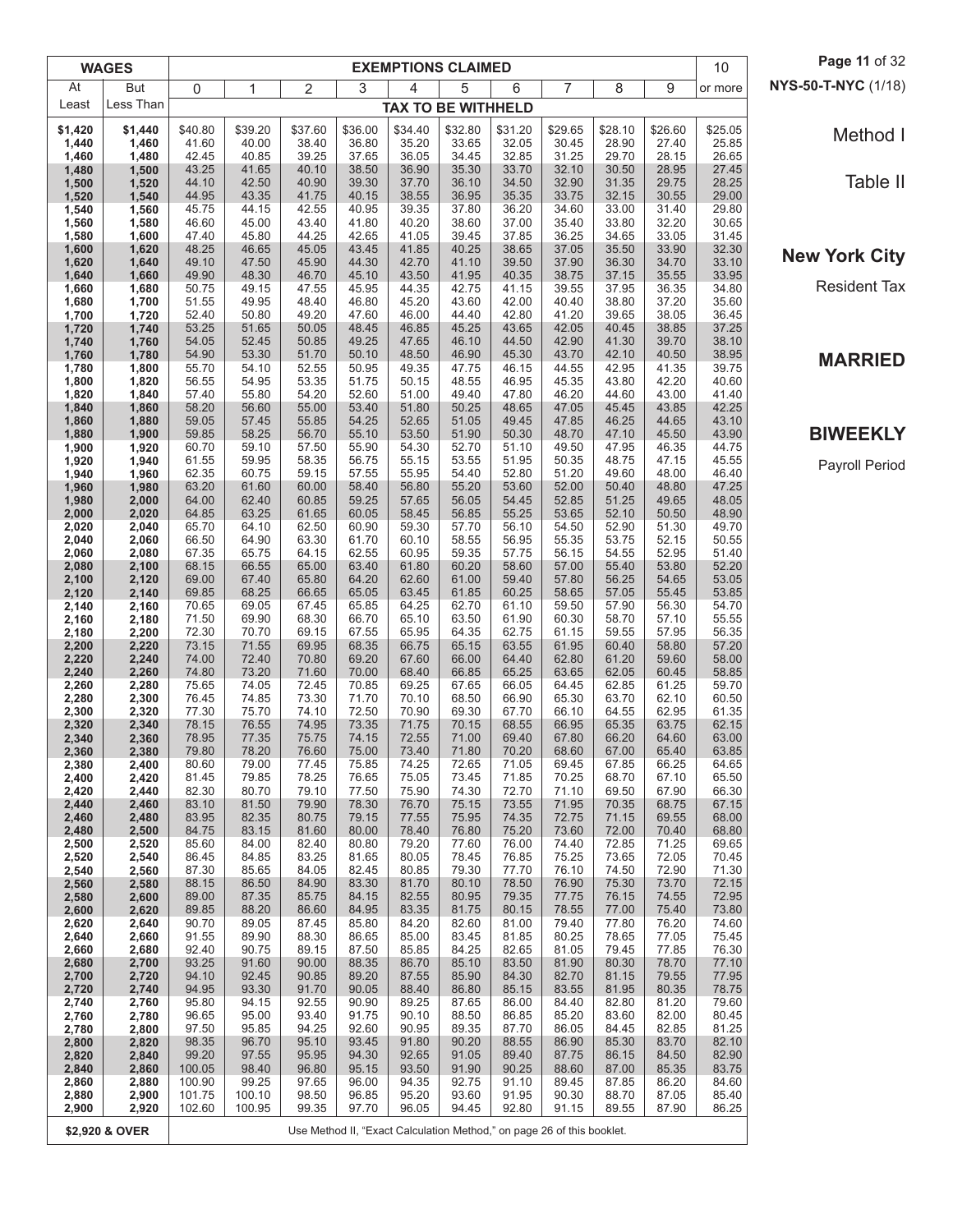| Page 12 of 32         |                | <b>WAGES</b>   |                |                |                |                | <b>EXEMPTIONS CLAIMED</b> |                |                |                |                |                | 10             |
|-----------------------|----------------|----------------|----------------|----------------|----------------|----------------|---------------------------|----------------|----------------|----------------|----------------|----------------|----------------|
| NYS-50-T-NYC (1/18)   | At             | <b>But</b>     | $\mathbf 0$    | 1              | 2              | 3              | 4                         | 5              | 6              | 7              | 8              | 9              | or more        |
|                       | Least          | Less Than      |                |                |                |                | <b>TAX TO BE WITHHELD</b> |                |                |                |                |                |                |
| Method I              | \$0<br>209     | \$209<br>220   | \$0.00<br>0.15 |                |                |                |                           |                |                |                |                |                |                |
|                       | 220            | 230            | 0.35           |                |                |                |                           |                |                |                |                |                |                |
| Table III             | 230<br>240     | 240<br>250     | 0.55<br>0.75   |                |                |                |                           |                |                |                |                |                |                |
|                       | 250<br>260     | 260<br>270     | 0.95<br>1.15   | \$0.10<br>0.30 |                |                |                           |                |                |                |                |                |                |
|                       | 270            | 280            | 1.35           | 0.50           |                |                |                           |                |                |                |                |                |                |
|                       | 280<br>290     | 290<br>300     | 1.55<br>1.80   | 0.70<br>0.90   | \$0.05         |                |                           |                |                |                |                |                |                |
| <b>New York City</b>  | 300<br>320     | 320<br>340     | 2.10<br>2.50   | 1.25<br>1.65   | 0.40<br>0.80   |                |                           |                |                |                |                |                |                |
| <b>Resident Tax</b>   | 340            | 360            | 2.90           | 2.05           | 1.20           | \$0.35         |                           |                |                |                |                |                |                |
|                       | 360<br>380     | 380<br>400     | 3.30<br>3.70   | 2.45<br>2.85   | 1.60<br>2.00   | 0.75<br>1.15   | \$0.30                    |                |                |                |                |                |                |
|                       | 400<br>420     | 420<br>440     | 4.15<br>4.55   | 3.30<br>3.70   | 2.45<br>2.85   | 1.55<br>2.00   | 0.70<br>1.15              | \$0.25         |                |                |                |                |                |
| <b>SINGLE</b>         | 440            | 460            | 4.95           | 4.10           | 3.25           | 2.40           | 1.55                      | 0.70           |                |                |                |                |                |
|                       | 460<br>480     | 480<br>500     | 5.35<br>5.75   | 4.50<br>4.90   | 3.65<br>4.05   | 2.80<br>3.20   | 1.95<br>2.35              | 1.10<br>1.50   | \$0.25<br>0.65 |                |                |                |                |
|                       | 500<br>520     | 520<br>540     | 6.20<br>6.60   | 5.35<br>5.75   | 4.50<br>4.90   | 3.60<br>4.05   | 2.75<br>3.20              | 1.90<br>2.30   | 1.05<br>1.45   | \$0.20<br>0.60 |                |                |                |
|                       | 540            | 560            | 7.05           | 6.15           | 5.30           | 4.45           | 3.60                      | 2.75           | 1.90           | 1.05           | \$0.15         |                |                |
| <b>SEMIMONTHLY</b>    | 560<br>580     | 580<br>600     | 7.65<br>8.30   | 6.55<br>7.00   | 5.70<br>6.10   | 4.85<br>5.25   | 4.00<br>4.40              | 3.15<br>3.55   | 2.30<br>2.70   | 1.45<br>1.85   | 0.60<br>1.00   | \$0.15         |                |
| <b>Payroll Period</b> | 600<br>620     | 620<br>640     | 8.95<br>9.60   | 7.60<br>8.25   | 6.55<br>6.95   | 5.65<br>6.10   | 4.80<br>5.25              | 3.95<br>4.35   | 3.10<br>3.50   | 2.25<br>2.65   | 1.40<br>1.80   | 0.55<br>0.95   | \$0.10         |
|                       | 640            | 660            | 10.25          | 8.90           | 7.55           | 6.50           | 5.65                      | 4.80           | 3.95           | 3.10           | 2.20           | 1.35           | 0.50           |
|                       | 660<br>680     | 680<br>700     | 10.90<br>11.55 | 9.55<br>10.20  | 8.20<br>8.85   | 6.95<br>7.50   | 6.05<br>6.45              | 5.20<br>5.60   | 4.35<br>4.75   | 3.50<br>3.90   | 2.65<br>3.05   | 1.80<br>2.20   | 0.90<br>1.35   |
|                       | 700<br>720     | 720<br>740     | 12.20<br>12.85 | 10.85<br>11.50 | 9.50<br>10.15  | 8.15<br>8.80   | 6.90<br>7.45              | 6.00<br>6.40   | 5.15<br>5.55   | 4.30<br>4.70   | 3.45<br>3.85   | 2.60<br>3.00   | 1.75<br>2.15   |
|                       | 740            | 760            | 13.50          | 12.15          | 10.80          | 9.45           | 8.05                      | 6.85           | 6.00           | 5.15           | 4.25           | 3.40           | 2.55           |
|                       | 760<br>780     | 780<br>800     | 14.15<br>14.80 | 12.80<br>13.45 | 11.45<br>12.10 | 10.10<br>10.75 | 8.70<br>9.35              | 7.40<br>8.00   | 6.40<br>6.80   | 5.55<br>5.95   | 4.70<br>5.10   | 3.85<br>4.25   | 2.95<br>3.40   |
|                       | 800<br>820     | 820<br>840     | 15.45<br>16.10 | 14.10<br>14.75 | 12.75<br>13.40 | 11.40<br>12.05 | 10.00<br>10.65            | 8.65<br>9.30   | 7.35<br>7.95   | 6.35<br>6.75   | 5.50<br>5.90   | 4.65<br>5.05   | 3.80<br>4.20   |
|                       | 840            | 860            | 16.85          | 15.40          | 14.05          | 12.70          | 11.30                     | 9.95           | 8.60           | 7.30           | 6.30           | 5.45           | 4.60           |
|                       | 860<br>880     | 880<br>900     | 17.60<br>18.40 | 16.05<br>16.75 | 14.70<br>15.35 | 13.35<br>14.00 | 11.95<br>12.60            | 10.60<br>11.25 | 9.25<br>9.90   | 7.90<br>8.55   | 6.75<br>7.25   | 5.90<br>6.30   | 5.00<br>5.45   |
|                       | 900<br>920     | 920<br>940     | 19.20<br>20.00 | 17.55<br>18.35 | 16.00<br>16.70 | 14.65<br>15.30 | 13.25<br>13.90            | 11.90<br>12.55 | 10.55<br>11.20 | 9.20<br>9.85   | 7.85<br>8.50   | 6.70<br>7.20   | 5.85<br>6.25   |
|                       | 940            | 960            | 20.80          | 19.15          | 17.50          | 15.95          | 14.55                     | 13.20          | 11.85          | 10.50          | 9.15           | 7.80           | 6.65           |
|                       | 960<br>980     | 980<br>1,000   | 21.55<br>22.35 | 19.90<br>20.70 | 18.25<br>19.05 | 16.65<br>17.40 | 15.20<br>15.85            | 13.85<br>14.50 | 12.50<br>13.15 | 11.15<br>11.80 | 9.80<br>10.45  | 8.45<br>9.10   | 7.15<br>7.75   |
|                       | 1,000          | 1,020          | 23.15<br>23.95 | 21.50<br>22.30 | 19.85<br>20.65 | 18.20<br>19.00 | 16.55<br>17.35            | 15.15<br>15.80 | 13.80<br>14.45 | 12.45<br>13.10 | 11.10<br>11.75 | 9.75<br>10.40  | 8.40<br>9.05   |
|                       | 1,020<br>1,040 | 1,040<br>1,060 | 24.75          | 23.10          | 21.45          | 19.80          | 18.15                     | 16.50          | 15.10          | 13.75          | 12.40          | 11.05          | 9.70           |
|                       | 1,060<br>1,080 | 1,080<br>1,100 | 25.50<br>26.30 | 23.85<br>24.65 | 22.20<br>23.00 | 20.60<br>21.35 | 18.95<br>19.70            | 17.30<br>18.10 | 15.75<br>16.45 | 14.40<br>15.05 | 13.05<br>13.70 | 11.70<br>12.35 | 10.35<br>11.00 |
|                       | 1,100<br>1,120 | 1,120<br>1,140 | 27.10<br>27.90 | 25.45<br>26.25 | 23.80<br>24.60 | 22.15<br>22.95 | 20.50<br>21.30            | 18.85<br>19.65 | 17.20<br>18.00 | 15.70<br>16.35 | 14.35<br>15.00 | 13.00<br>13.65 | 11.65          |
|                       | 1,140          | 1,160          | 28.70          | 27.05          | 25.40          | 23.75          | 22.10                     | 20.45          | 18.80          | 17.15          | 15.65          | 14.30          | 12.30<br>12.95 |
|                       | 1,160<br>1,180 | 1,180<br>1,200 | 29.45<br>30.25 | 27.80<br>28.60 | 26.15<br>26.95 | 24.55<br>25.30 | 22.90<br>23.65            | 21.25<br>22.05 | 19.60<br>20.40 | 17.95<br>18.75 | 16.30<br>17.10 | 14.95<br>15.60 | 13.60<br>14.25 |
|                       | 1,200<br>1,220 | 1,220<br>1,240 | 31.05<br>31.85 | 29.40<br>30.20 | 27.75<br>28.55 | 26.10<br>26.90 | 24.45<br>25.25            | 22.80<br>23.60 | 21.15<br>21.95 | 19.50<br>20.30 | 17.90<br>18.65 | 16.25<br>17.00 | 14.90<br>15.55 |
|                       | 1,240          | 1,260          | 32.65          | 31.00          | 29.35          | 27.70          | 26.05                     | 24.40          | 22.75          | 21.10          | 19.45          | 17.80          | 16.15          |
|                       | 1,260<br>1,280 | 1,280<br>1,300 | 33.45<br>34.30 | 31.75<br>32.55 | 30.10<br>30.90 | 28.50<br>29.25 | 26.85<br>27.60            | 25.20<br>26.00 | 23.55<br>24.35 | 21.90<br>22.70 | 20.25<br>21.05 | 18.60<br>19.40 | 16.95<br>17.75 |
|                       | 1,300<br>1,320 | 1,320<br>1,340 | 35.10<br>35.95 | 33.40<br>34.20 | 31.70<br>32.50 | 30.05<br>30.85 | 28.40<br>29.20            | 26.75<br>27.55 | 25.10<br>25.90 | 23.45<br>24.25 | 21.85<br>22.60 | 20.20<br>20.95 | 18.55<br>19.35 |
|                       | 1,340          | 1,360          | 36.80          | 35.05          | 33.30          | 31.65          | 30.00                     | 28.35          | 26.70          | 25.05          | 23.40          | 21.75          | 20.10          |
|                       | 1,360<br>1,380 | 1,380<br>1,400 | 37.60<br>38.45 | 35.90<br>36.70 | 34.15<br>35.00 | 32.45<br>33.25 | 30.80<br>31.55            | 29.15<br>29.95 | 27.50<br>28.30 | 25.85<br>26.65 | 24.20<br>25.00 | 22.55<br>23.35 | 20.90<br>21.70 |
|                       | 1,400          | 1,420          | 39.25<br>40.10 | 37.55          | 35.80          | 34.10          | 32.35                     | 30.70          | 29.05<br>29.85 | 27.40          | 25.80          | 24.15          | 22.50<br>23.30 |
|                       | 1,420<br>1,440 | 1,440<br>1,460 | 40.95          | 38.35<br>39.20 | 36.65<br>37.45 | 34.90<br>35.75 | 33.20<br>34.00            | 31.50<br>32.30 | 30.65          | 28.20<br>29.00 | 26.55<br>27.35 | 24.90<br>25.70 | 24.05          |
|                       | 1,460<br>1,480 | 1,480<br>1,500 | 41.75<br>42.60 | 40.05<br>40.85 | 38.30<br>39.15 | 36.55<br>37.40 | 34.85<br>35.65            | 33.10<br>33.95 | 31.45<br>32.25 | 29.80<br>30.60 | 28.15<br>28.95 | 26.50<br>27.30 | 24.85<br>25.65 |
|                       | 1,500          | 1,520          | 43.40<br>44.25 | 41.70          | 39.95          | 38.25          | 36.50                     | 34.75          | 33.05          | 31.35          | 29.75          | 28.10          | 26.45          |
|                       | 1,520<br>1,540 | 1,540<br>1,560 | 45.10          | 42.50<br>43.35 | 40.80<br>41.60 | 39.05<br>39.90 | 37.35<br>38.15            | 35.60<br>36.45 | 33.85<br>34.70 | 32.15<br>32.95 | 30.50<br>31.30 | 28.85<br>29.65 | 27.25<br>28.00 |
|                       | 1,560<br>1,580 | 1,580<br>1,600 | 45.90<br>46.75 | 44.20<br>45.00 | 42.45<br>43.30 | 40.70<br>41.55 | 39.00<br>39.80            | 37.25<br>38.10 | 35.55<br>36.35 | 33.80<br>34.65 | 32.10<br>32.90 | 30.45<br>31.25 | 28.80<br>29.60 |
|                       | 1,600          | 1,620          | 47.55          | 45.85          | 44.10          | 42.40          | 40.65                     | 38.90          | 37.20          | 35.45          | 33.75          | 32.05          | 30.40          |
|                       | 1,620<br>1,640 | 1,640<br>1,660 | 48.40<br>49.25 | 46.65<br>47.50 | 44.95<br>45.75 | 43.20<br>44.05 | 41.50<br>42.30            | 39.75<br>40.60 | 38.00<br>38.85 | 36.30<br>37.10 | 34.55<br>35.40 | 32.85<br>33.65 | 31.20<br>31.95 |
|                       |                |                |                |                |                |                |                           |                |                |                |                |                |                |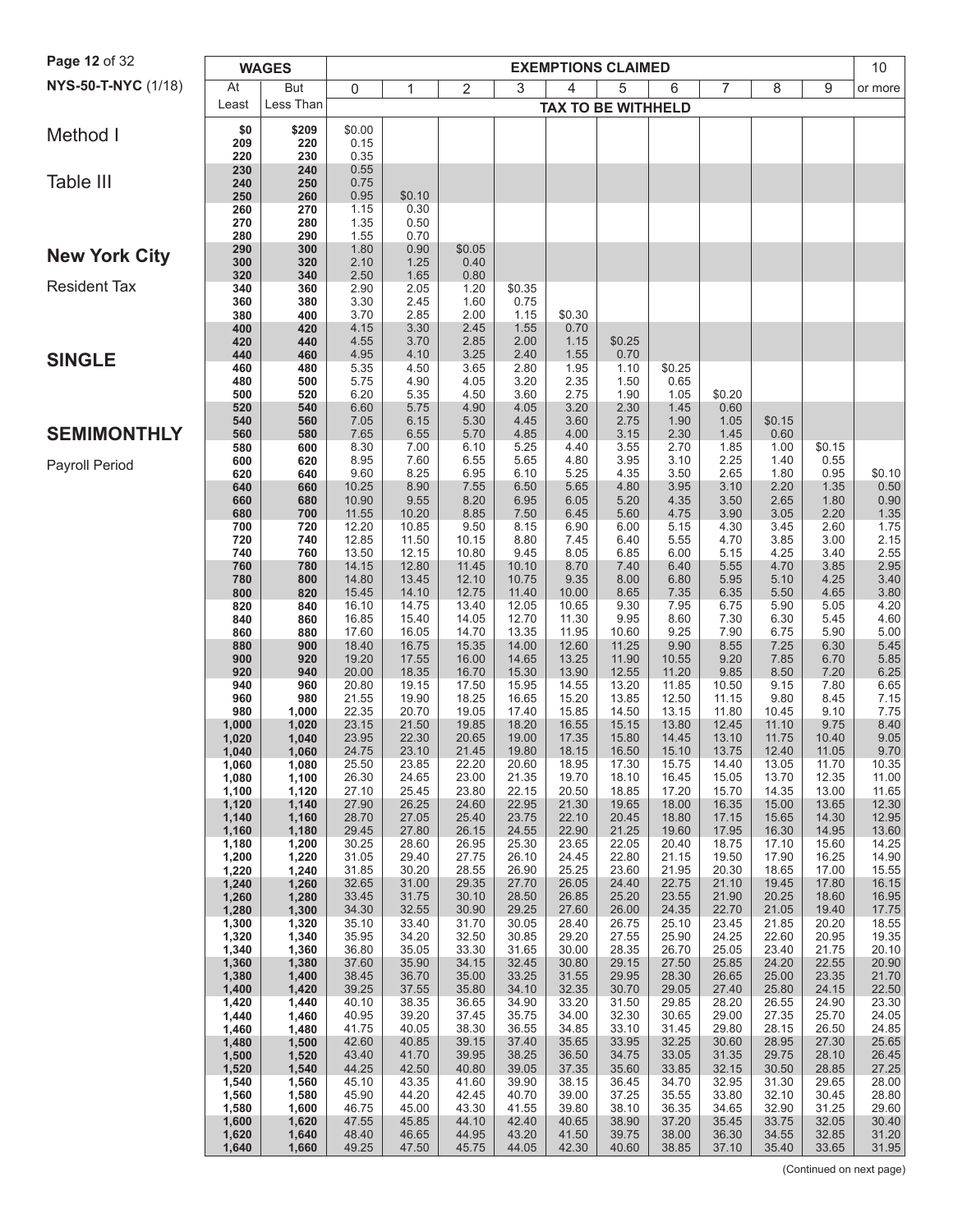|                | <b>WAGES</b>   |                  |                  |                  |                                                                        | <b>EXEMPTIONS CLAIMED</b> |                  |                |                |                |                | 10             | Page 13 of 32        |
|----------------|----------------|------------------|------------------|------------------|------------------------------------------------------------------------|---------------------------|------------------|----------------|----------------|----------------|----------------|----------------|----------------------|
| At             | <b>But</b>     | 0                | 1                | 2                | 3                                                                      | 4                         | 5                | 6              | $\overline{7}$ | 8              | 9              | or more        | NYS-50-T-NYC (1/18)  |
| Least          | Less Than      |                  |                  |                  |                                                                        | <b>TAX TO BE WITHHELD</b> |                  |                |                |                |                |                |                      |
| \$1,660        | \$1,680        | \$50.05          | \$48.35          | \$46.60          | \$44.85                                                                | \$43.15                   | \$41.40          | \$39.70        | \$37.95        | \$36.20        | \$34.50        | \$32.75        | Method I             |
| 1,680<br>1,700 | 1,700<br>1,720 | 50.90<br>51.70   | 49.15<br>50.00   | 47.45<br>48.25   | 45.70<br>46.55                                                         | 43.95<br>44.80            | 42.25<br>43.05   | 40.50<br>41.35 | 38.80<br>39.60 | 37.05<br>37.90 | 35.30<br>36.15 | 33.60<br>34.40 |                      |
| 1,720          | 1,740          | 52.55            | 50.80            | 49.10            | 47.35                                                                  | 45.65                     | 43.90            | 42.15          | 40.45          | 38.70          | 37.00          | 35.25          |                      |
| 1,740<br>1,760 | 1,760<br>1,780 | 53.40<br>54.20   | 51.65<br>52.50   | 49.90<br>50.75   | 48.20<br>49.00                                                         | 46.45<br>47.30            | 44.75<br>45.55   | 43.00<br>43.85 | 41.25<br>42.10 | 39.55<br>40.35 | 37.80<br>38.65 | 36.10<br>36.90 | Table III            |
| 1,780          | 1,800          | 55.05            | 53.30            | 51.60            | 49.85                                                                  | 48.10                     | 46.40            | 44.65          | 42.95          | 41.20          | 39.45          | 37.75          |                      |
| 1,800<br>1,820 | 1,820<br>1,840 | 55.85<br>56.70   | 54.15<br>54.95   | 52.40<br>53.25   | 50.70<br>51.50                                                         | 48.95<br>49.80            | 47.20<br>48.05   | 45.50<br>46.30 | 43.75<br>44.60 | 42.05<br>42.85 | 40.30<br>41.15 | 38.55<br>39.40 |                      |
| 1,840          | 1,860          | 57.55            | 55.80            | 54.05            | 52.35                                                                  | 50.60                     | 48.90            | 47.15          | 45.40          | 43.70          | 41.95          | 40.25          | <b>New York City</b> |
| 1,860          | 1,880          | 58.35<br>59.20   | 56.65            | 54.90            | 53.15<br>54.00                                                         | 51.45<br>52.25            | 49.70            | 48.00          | 46.25<br>47.10 | 44.50          | 42.80          | 41.05          |                      |
| 1,880<br>1,900 | 1,900<br>1,920 | 60.00            | 57.45<br>58.30   | 55.75<br>56.55   | 54.85                                                                  | 53.10                     | 50.55<br>51.35   | 48.80<br>49.65 | 47.90          | 45.35<br>46.20 | 43.60<br>44.45 | 41.90<br>42.70 | <b>Resident Tax</b>  |
| 1,920          | 1,940          | 60.85            | 59.10            | 57.40            | 55.65                                                                  | 53.95                     | 52.20            | 50.45          | 48.75          | 47.00          | 45.30          | 43.55          |                      |
| 1,940<br>1,960 | 1,960<br>1,980 | 61.70<br>62.50   | 59.95<br>60.80   | 58.20<br>59.05   | 56.50<br>57.30                                                         | 54.75<br>55.60            | 53.05<br>53.85   | 51.30<br>52.15 | 49.55<br>50.40 | 47.85<br>48.65 | 46.10<br>46.95 | 44.40<br>45.20 |                      |
| 1,980          | 2,000          | 63.35            | 61.60            | 59.90            | 58.15                                                                  | 56.40                     | 54.70            | 52.95          | 51.25          | 49.50          | 47.75          | 46.05          |                      |
| 2,000<br>2,020 | 2,020<br>2,040 | 64.15<br>65.00   | 62.45<br>63.25   | 60.70<br>61.55   | 59.00<br>59.80                                                         | 57.25<br>58.10            | 55.50<br>56.35   | 53.80<br>54.60 | 52.05<br>52.90 | 50.35<br>51.15 | 48.60<br>49.45 | 46.85<br>47.70 | <b>SINGLE</b>        |
| 2,040          | 2,060          | 65.85            | 64.10            | 62.35            | 60.65                                                                  | 58.90                     | 57.20            | 55.45          | 53.70          | 52.00          | 50.25          | 48.55          |                      |
| 2,060<br>2,080 | 2,080<br>2,100 | 66.65<br>67.50   | 64.95<br>65.75   | 63.20<br>64.05   | 61.45<br>62.30                                                         | 59.75<br>60.55            | 58.00<br>58.85   | 56.30<br>57.10 | 54.55<br>55.40 | 52.80<br>53.65 | 51.10<br>51.90 | 49.35<br>50.20 |                      |
| 2,100          | 2,120          | 68.30            | 66.60            | 64.85            | 63.15                                                                  | 61.40                     | 59.65            | 57.95          | 56.20          | 54.50          | 52.75          | 51.00          |                      |
| 2,120          | 2,140          | 69.15            | 67.40            | 65.70            | 63.95                                                                  | 62.25                     | 60.50            | 58.75          | 57.05          | 55.30          | 53.60          | 51.85<br>52.70 | <b>SEMIMONTHLY</b>   |
| 2,140<br>2,160 | 2,160<br>2,180 | 70.00<br>70.80   | 68.25<br>69.10   | 66.50<br>67.35   | 64.80<br>65.60                                                         | 63.05<br>63.90            | 61.35<br>62.15   | 59.60<br>60.45 | 57.85<br>58.70 | 56.15<br>56.95 | 54.40<br>55.25 | 53.50          | Payroll Period       |
| 2,180          | 2,200          | 71.65            | 69.90            | 68.20            | 66.45                                                                  | 64.70                     | 63.00            | 61.25          | 59.55          | 57.80          | 56.05          | 54.35          |                      |
| 2,200<br>2,220 | 2,220<br>2,240 | 72.45<br>73.30   | 70.75<br>71.55   | 69.00<br>69.85   | 67.30<br>68.10                                                         | 65.55<br>66.40            | 63.80<br>64.65   | 62.10<br>62.90 | 60.35<br>61.20 | 58.65<br>59.45 | 56.90<br>57.75 | 55.15<br>56.00 |                      |
| 2,240          | 2,260          | 74.15            | 72.40            | 70.65            | 68.95                                                                  | 67.20                     | 65.50            | 63.75          | 62.00          | 60.30          | 58.55          | 56.85          |                      |
| 2,260<br>2,280 | 2,280<br>2,300 | 74.95<br>75.80   | 73.25<br>74.05   | 71.50<br>72.35   | 69.75<br>70.60                                                         | 68.05<br>68.85            | 66.30<br>67.15   | 64.60<br>65.40 | 62.85<br>63.70 | 61.10<br>61.95 | 59.40<br>60.20 | 57.65<br>58.50 |                      |
| 2,300          | 2,320          | 76.60            | 74.90            | 73.15            | 71.45                                                                  | 69.70                     | 67.95            | 66.25          | 64.50          | 62.80          | 61.05          | 59.30          |                      |
| 2,320<br>2,340 | 2,340<br>2,360 | 77.45<br>78.30   | 75.70<br>76.55   | 74.00<br>74.80   | 72.25<br>73.10                                                         | 70.55<br>71.35            | 68.80<br>69.65   | 67.05<br>67.90 | 65.35<br>66.15 | 63.60<br>64.45 | 61.90<br>62.70 | 60.15<br>61.00 |                      |
| 2,360          | 2,380          | 79.10            | 77.40            | 75.65            | 73.90                                                                  | 72.20                     | 70.45            | 68.75          | 67.00          | 65.25          | 63.55          | 61.80          |                      |
| 2,380          | 2,400          | 79.95<br>80.75   | 78.20<br>79.05   | 76.50<br>77.30   | 74.75<br>75.60                                                         | 73.00<br>73.85            | 71.30<br>72.10   | 69.55<br>70.40 | 67.85<br>68.65 | 66.10<br>66.95 | 64.35<br>65.20 | 62.65<br>63.45 |                      |
| 2,400<br>2,420 | 2,420<br>2,440 | 81.60            | 79.85            | 78.15            | 76.40                                                                  | 74.70                     | 72.95            | 71.20          | 69.50          | 67.75          | 66.05          | 64.30          |                      |
| 2,440          | 2,460          | 82.45            | 80.70            | 78.95            | 77.25                                                                  | 75.50                     | 73.80            | 72.05          | 70.30          | 68.60          | 66.85          | 65.15          |                      |
| 2,460<br>2,480 | 2,480<br>2,500 | 83.25<br>84.10   | 81.55<br>82.35   | 79.80<br>80.65   | 78.05<br>78.90                                                         | 76.35<br>77.15            | 74.60<br>75.45   | 72.90<br>73.70 | 71.15<br>72.00 | 69.40<br>70.25 | 67.70<br>68.50 | 65.95<br>66.80 |                      |
| 2,500          | 2,520          | 84.90            | 83.20            | 81.45            | 79.75                                                                  | 78.00                     | 76.25            | 74.55          | 72.80          | 71.10          | 69.35          | 67.60          |                      |
| 2,520<br>2,540 | 2,540<br>2,560 | 85.75<br>86.60   | 84.00<br>84.85   | 82.30<br>83.10   | 80.55<br>81.40                                                         | 78.85<br>79.65            | 77.10<br>77.95   | 75.35<br>76.20 | 73.65<br>74.45 | 71.90<br>72.75 | 70.20<br>71.00 | 68.45<br>69.30 |                      |
| 2,560          | 2,580          | 87.40            | 85.70            | 83.95            | 82.20                                                                  | 80.50                     | 78.75            | 77.05          | 75.30          | 73.55          | 71.85          | 70.10          |                      |
| 2,580<br>2,600 | 2,600<br>2,620 | 88.25<br>89.05   | 86.50<br>87.35   | 84.80<br>85.60   | 83.05<br>83.90                                                         | 81.30<br>82.15            | 79.60<br>80.40   | 77.85<br>78.70 | 76.15<br>76.95 | 74.40<br>75.25 | 72.65<br>73.50 | 70.95<br>71.75 |                      |
| 2,620          | 2,640          | 89.90            | 88.15            | 86.45            | 84.70                                                                  | 83.00                     | 81.25            | 79.50          | 77.80          | 76.05          | 74.35          | 72.60          |                      |
| 2,640<br>2,660 | 2,660<br>2,680 | 90.75<br>91.55   | 89.00<br>89.85   | 87.25<br>88.10   | 85.55<br>86.35                                                         | 83.80<br>84.65            | 82.10<br>82.90   | 80.35<br>81.20 | 78.60<br>79.45 | 76.90<br>77.70 | 75.15<br>76.00 | 73.45<br>74.25 |                      |
| 2,680          | 2,700          | 92.40            | 90.65            | 88.95            | 87.20                                                                  | 85.45                     | 83.75            | 82.00          | 80.30          | 78.55          | 76.80          | 75.10          |                      |
| 2,700<br>2,720 | 2,720<br>2,740 | 93.25<br>94.10   | 91.50<br>92.30   | 89.75<br>90.60   | 88.05<br>88.85                                                         | 86.30<br>87.15            | 84.55<br>85.40   | 82.85<br>83.65 | 81.10<br>81.95 | 79.40<br>80.20 | 77.65<br>78.50 | 75.90<br>76.75 |                      |
| 2,740          | 2,760          | 94.95            | 93.15            | 91.40            | 89.70                                                                  | 87.95                     | 86.25            | 84.50          | 82.75          | 81.05          | 79.30          | 77.60          |                      |
| 2,760<br>2,780 | 2,780<br>2,800 | 95.80<br>96.65   | 94.00<br>94.85   | 92.25<br>93.10   | 90.50<br>91.35                                                         | 88.80<br>89.60            | 87.05<br>87.90   | 85.35<br>86.15 | 83.60<br>84.45 | 81.85<br>82.70 | 80.15<br>80.95 | 78.40<br>79.25 |                      |
| 2,800          | 2,820          | 97.50            | 95.70            | 93.95            | 92.20                                                                  | 90.45                     | 88.70            | 87.00          | 85.25          | 83.55          | 81.80          | 80.05          |                      |
| 2,820<br>2,840 | 2,840<br>2,860 | 98.35<br>99.20   | 96.55<br>97.40   | 94.80<br>95.65   | 93.00<br>93.90                                                         | 91.30<br>92.10            | 89.55<br>90.40   | 87.80<br>88.65 | 86.10<br>86.90 | 84.35<br>85.20 | 82.65<br>83.45 | 80.90<br>81.75 |                      |
| 2,860          | 2,880          | 100.05           | 98.25            | 96.50            | 94.75                                                                  | 92.95                     | 91.20            | 89.50          | 87.75          | 86.00          | 84.30          | 82.55          |                      |
| 2,880          | 2,900          | 100.90           | 99.10            | 97.35            | 95.60                                                                  | 93.80                     | 92.05            | 90.30          | 88.60          | 86.85          | 85.10          | 83.40          |                      |
| 2,900<br>2,920 | 2,920<br>2,940 | 101.75<br>102.60 | 99.95<br>100.80  | 98.20<br>99.05   | 96.45<br>97.30                                                         | 94.65<br>95.50            | 92.85<br>93.75   | 91.15<br>91.95 | 89.40<br>90.25 | 87.70<br>88.50 | 85.95<br>86.80 | 84.20<br>85.05 |                      |
| 2,940          | 2,960          | 103.45           | 101.65           | 99.90            | 98.15                                                                  | 96.35                     | 94.60            | 92.80          | 91.05          | 89.35          | 87.60          | 85.90          |                      |
| 2,960<br>2,980 | 2,980<br>3,000 | 104.30<br>105.15 | 102.50<br>103.35 | 100.75<br>101.60 | 99.00<br>99.85                                                         | 97.20<br>98.05            | 95.45<br>96.30   | 93.65<br>94.50 | 91.90<br>92.75 | 90.15<br>91.00 | 88.45<br>89.25 | 86.70<br>87.55 |                      |
| 3,000          | 3,020          | 106.00           | 104.20           | 102.45           | 100.70                                                                 | 98.90                     | 97.15            | 95.35          | 93.60          | 91.85          | 90.10          | 88.35          |                      |
| 3,020<br>3,040 | 3,040<br>3,060 | 106.85<br>107.70 | 105.05<br>105.90 | 103.30<br>104.15 | 101.55<br>102.40                                                       | 99.75<br>100.60           | 98.00<br>98.85   | 96.20<br>97.05 | 94.45<br>95.30 | 92.65<br>93.50 | 90.95<br>91.75 | 89.20<br>90.05 |                      |
| 3,060          | 3,080          | 108.55           | 106.75           | 105.00           | 103.25                                                                 | 101.45                    | 99.70            | 97.90          | 96.15          | 94.35          | 92.60          | 90.85          |                      |
| 3,080<br>3,100 | 3,100<br>3,120 | 109.40<br>110.25 | 107.60<br>108.45 | 105.85<br>106.70 | 104.10<br>104.95                                                       | 102.30<br>103.15          | 100.55<br>101.40 | 98.75<br>99.60 | 97.00<br>97.85 | 95.20<br>96.05 | 93.45<br>94.30 | 91.70<br>92.50 |                      |
| 3,120          | 3,140          | 111.10           | 109.30           | 107.55           | 105.80                                                                 | 104.00                    | 102.25           | 100.45         | 98.70          | 96.90          | 95.15          | 93.40          |                      |
| 3,140          | 3,160          | 111.95           | 110.15           | 108.40           | 106.65                                                                 | 104.85                    | 103.10           | 101.30         | 99.55          | 97.75          | 96.00          | 94.25          |                      |
|                | \$3,160 & OVER |                  |                  |                  | Use Method II, "Exact Calculation Method," on page 25 of this booklet. |                           |                  |                |                |                |                |                |                      |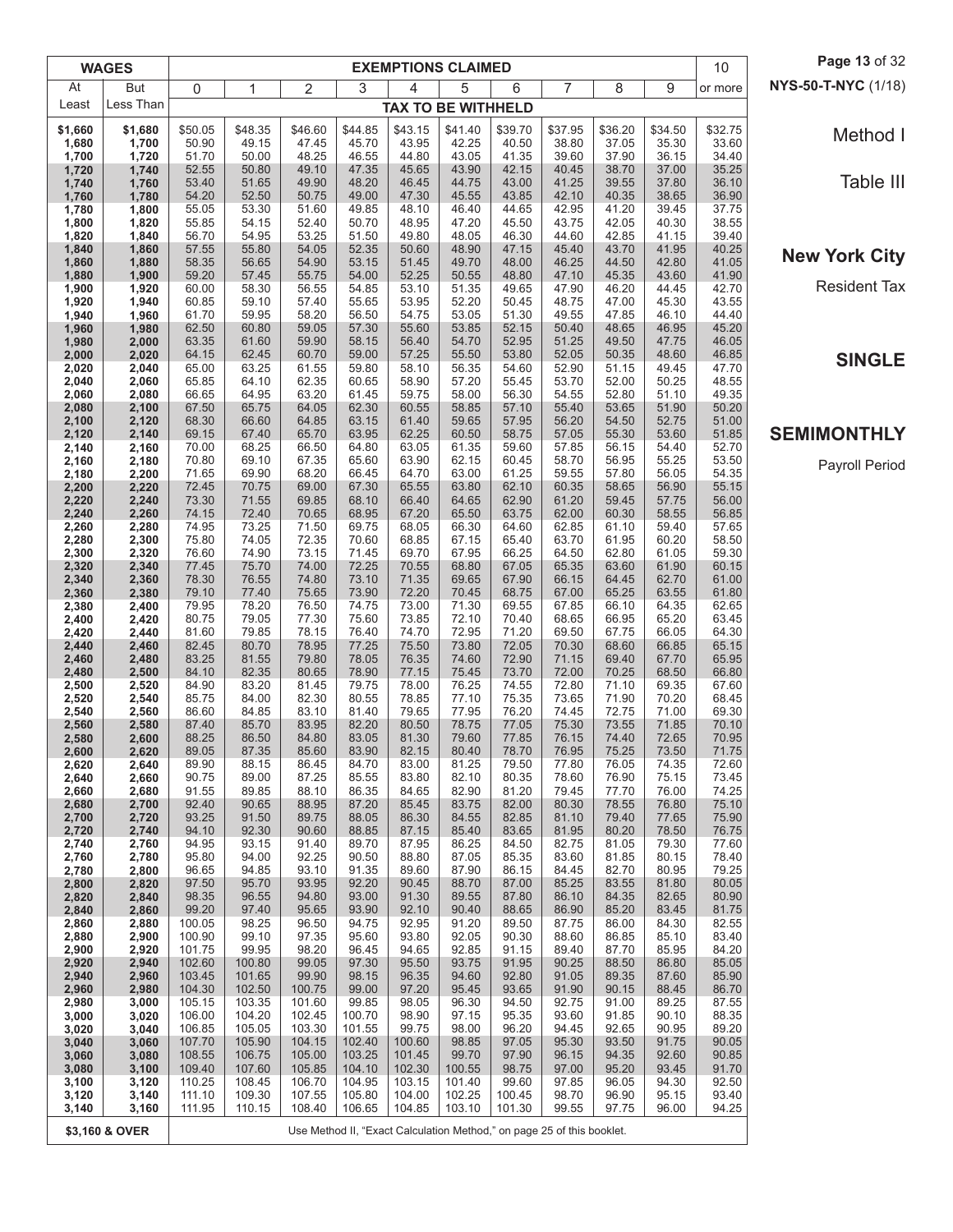| At<br>3<br>5<br>7<br>8<br>9<br><b>But</b><br>$\mathbf 0$<br>2<br>6<br>1<br>4<br>or more<br>Less Than<br>Least<br><b>TAX TO BE WITHHELD</b><br>\$0.00<br>\$0<br>\$210<br>210<br>220<br>0.00<br>0.00<br>220<br>230<br>230<br>0.10<br>240<br>Table III<br>240<br>250<br>0.30<br>0.55<br>250<br>260<br>0.75<br>260<br>270<br>270<br>280<br>0.95<br>\$0.10<br>1.15<br>0.30<br>280<br>290<br>290<br>300<br>1.35<br>0.50<br><b>New York City</b><br>300<br>320<br>1.65<br>0.80<br>2.05<br>320<br>1.20<br>\$0.35<br>340<br>340<br>2.50<br>1.60<br>0.75<br>360<br>360<br>2.90<br>2.05<br>1.20<br>\$0.30<br>380<br>3.30<br>2.45<br>1.60<br>0.75<br>380<br>400<br>400<br>420<br>3.70<br>2.85<br>2.00<br>1.15<br>\$0.30<br>420<br>440<br>4.10<br>3.25<br>2.40<br>1.55<br>0.70<br>4.55<br>3.65<br>2.80<br>1.95<br>1.10<br>\$0.25<br>440<br>460<br><b>MARRIED</b><br>460<br>4.95<br>4.10<br>3.25<br>2.35<br>480<br>1.50<br>0.65<br>480<br>500<br>5.35<br>4.50<br>3.65<br>2.80<br>1.95<br>1.10<br>\$0.20<br>5.75<br>4.90<br>4.05<br>3.20<br>2.35<br>500<br>520<br>1.50<br>0.65<br>520<br>4.45<br>540<br>6.15<br>5.30<br>3.60<br>2.75<br>1.90<br>1.05<br>\$0.20<br>540<br>6.60<br>0.60<br>560<br>5.70<br>4.85<br>4.00<br>3.15<br>2.30<br>1.45<br><b>SEMIMONTHLY</b><br>560<br>5.30<br>3.55<br>1.85<br>580<br>7.05<br>6.15<br>4.40<br>2.70<br>1.00<br>\$0.15<br>580<br>7.60<br>6.55<br>5.70<br>0.55<br>600<br>4.85<br>4.00<br>3.15<br>2.25<br>1.40<br>600<br>620<br>8.25<br>7.00<br>6.10<br>4.40<br>3.55<br>2.70<br>0.95<br>\$0.10<br>5.25<br>1.85<br>8.90<br>7.55<br>6.50<br>4.80<br>3.95<br>3.10<br>2.25<br>0.55<br>620<br>640<br>5.65<br>1.40<br>640<br>660<br>9.55<br>8.20<br>6.95<br>6.05<br>5.20<br>4.35<br>3.50<br>2.65<br>1.80<br>0.95<br>\$0.10<br>3.90<br>0.50<br>660<br>680<br>10.20<br>8.85<br>7.50<br>5.60<br>4.75<br>3.05<br>2.20<br>1.35<br>6.45<br>0.90<br>10.85<br>9.50<br>8.15<br>6.05<br>4.30<br>680<br>700<br>6.90<br>5.20<br>3.45<br>2.60<br>1.75<br>8.80<br>1.30<br>700<br>11.50<br>10.15<br>6.45<br>4.75<br>3.00<br>2.15<br>720<br>7.45<br>5.60<br>3.90<br>1.75<br>720<br>12.15<br>10.80<br>9.45<br>6.85<br>6.00<br>5.15<br>4.30<br>2.60<br>740<br>8.10<br>3.45<br>2.15<br>12.80<br>5.55<br>3.85<br>3.00<br>740<br>760<br>11.45<br>10.10<br>8.75<br>7.40<br>6.40<br>4.70<br>5.95<br>760<br>780<br>13.45<br>12.10<br>10.75<br>9.40<br>8.05<br>6.80<br>5.10<br>4.25<br>3.40<br>2.55<br>2.95<br>14.10<br>11.40<br>10.05<br>8.70<br>7.35<br>6.35<br>5.50<br>4.65<br>3.80<br>780<br>800<br>12.75<br>14.75<br>12.05<br>9.35<br>6.80<br>3.35<br>800<br>13.40<br>10.70<br>8.00<br>5.95<br>5.05<br>4.20<br>820<br>3.80<br>820<br>15.40<br>14.05<br>12.70<br>7.30<br>840<br>11.35<br>10.00<br>8.65<br>6.35<br>5.50<br>4.65<br>4.20<br>16.05<br>14.70<br>13.35<br>12.00<br>10.65<br>9.30<br>7.95<br>5.90<br>840<br>6.75<br>5.05<br>860<br>16.80<br>15.35<br>14.00<br>12.65<br>11.30<br>9.95<br>8.60<br>7.30<br>6.30<br>4.60<br>860<br>880<br>5.45<br>5.00<br>880<br>900<br>17.60<br>16.00<br>14.65<br>13.30<br>11.95<br>10.60<br>9.25<br>7.90<br>6.70<br>5.85<br>15.30<br>12.60<br>9.90<br>5.40<br>18.35<br>13.95<br>11.25<br>8.55<br>7.25<br>6.25<br>900<br>920<br>16.75<br>19.15<br>17.50<br>15.95<br>14.60<br>13.25<br>11.90<br>10.55<br>7.85<br>6.70<br>5.85<br>920<br>940<br>9.20<br>6.25<br>940<br>19.95<br>18.30<br>16.65<br>13.90<br>8.50<br>960<br>15.25<br>12.55<br>11.20<br>9.85<br>7.20<br>6.65<br>14.55<br>13.20<br>11.85<br>7.80<br>960<br>980<br>20.75<br>19.10<br>17.45<br>15.90<br>10.50<br>9.15<br>21.55<br>19.90<br>18.25<br>15.20<br>12.50<br>9.80<br>7.15<br>980<br>16.60<br>13.85<br>11.15<br>8.45<br>1,000<br>17.40<br>13.15<br>11.80<br>1,000<br>1,020<br>22.30<br>20.70<br>19.05<br>15.85<br>14.50<br>10.45<br>9.10<br>7.70<br>8.35<br>23.10<br>21.45<br>19.80<br>18.15<br>16.55<br>15.15<br>13.80<br>12.45<br>11.10<br>9.75<br>1,020<br>1,040<br>23.90<br>22.25<br>18.95<br>17.30<br>15.80<br>14.45<br>1,040<br>1,060<br>20.60<br>13.10<br>11.75<br>10.40<br>9.00<br>9.65<br>1,060<br>1,080<br>24.70<br>23.05<br>21.40<br>19.75<br>18.10<br>13.75<br>12.40<br>11.05<br>16.45<br>15.10<br>10.30<br>1,080<br>1,100<br>25.50<br>23.85<br>22.20<br>20.55<br>18.90<br>17.25<br>14.40<br>13.05<br>11.70<br>15.75<br>23.00<br>21.35<br>19.70<br>18.05<br>16.40<br>15.05<br>13.70<br>12.35<br>10.95<br>1,100<br>1,120<br>26.25<br>24.65<br>1,120<br>1,140<br>27.05<br>25.40<br>23.75<br>22.10<br>20.50<br>18.85<br>17.20<br>15.70<br>14.35<br>13.00<br>11.60<br>24.55<br>22.90<br>21.25<br>19.60<br>18.00<br>16.35<br>15.00<br>13.65<br>12.25<br>1,140<br>1,160<br>27.85<br>26.20<br>25.35<br>18.75<br>14.30<br>12.90<br>28.65<br>27.00<br>23.70<br>22.05<br>20.40<br>17.10<br>15.65<br>1,160<br>1,180<br>13.55<br>1,180<br>1,200<br>29.45<br>27.80<br>26.15<br>24.50<br>22.85<br>21.20<br>19.55<br>17.90<br>16.25<br>14.95<br>26.95<br>20.35<br>18.70<br>14.20<br>1,220<br>30.20<br>28.60<br>25.30<br>23.65<br>22.00<br>17.05<br>15.60<br>1,200<br>27.70<br>22.80<br>21.15<br>14.85<br>1,220<br>1,240<br>31.00<br>29.35<br>26.05<br>24.45<br>19.50<br>17.85<br>16.20<br>1,240<br>1,260<br>31.80<br>30.15<br>28.50<br>26.85<br>25.20<br>23.55<br>21.95<br>20.30<br>18.65<br>17.00<br>15.50<br>32.60<br>30.95<br>29.30<br>22.70<br>21.05<br>16.15<br>27.65<br>26.00<br>24.35<br>19.45<br>17.80<br>1,260<br>1,280<br>16.90<br>1,280<br>1,300<br>33.40<br>31.75<br>30.10<br>28.45<br>26.80<br>25.15<br>23.50<br>21.85<br>20.20<br>18.55<br>1,300<br>29.25<br>22.65<br>17.70<br>1,320<br>34.25<br>32.55<br>30.90<br>27.60<br>25.95<br>24.30<br>21.00<br>19.35<br>18.50<br>1,340<br>35.10<br>33.35<br>31.65<br>30.00<br>28.40<br>26.75<br>25.10<br>23.45<br>21.80<br>20.15<br>1,320<br>1,360<br>35.90<br>34.20<br>32.45<br>30.80<br>29.15<br>27.50<br>25.90<br>24.25<br>22.60<br>20.95<br>19.30<br>1,340<br>1,360<br>1,380<br>36.75<br>35.00<br>33.30<br>31.60<br>29.95<br>28.30<br>26.65<br>25.00<br>23.40<br>21.75<br>20.10<br>37.55<br>34.10<br>32.40<br>30.75<br>29.10<br>27.45<br>25.80<br>24.15<br>22.50<br>20.85<br>1,380<br>1,400<br>35.85<br>34.95<br>29.90<br>28.25<br>21.65<br>1,400<br>1,420<br>38.40<br>36.65<br>33.20<br>31.55<br>26.60<br>24.95<br>23.30<br>1,440<br>34.05<br>22.45<br>1,420<br>39.25<br>37.50<br>35.75<br>32.35<br>30.70<br>29.05<br>27.40<br>25.75<br>24.10<br>29.85<br>28.20<br>23.25<br>1,460<br>40.05<br>38.35<br>36.60<br>34.85<br>33.15<br>31.45<br>26.55<br>24.90<br>1,440<br>40.90<br>32.25<br>30.60<br>1,460<br>1,480<br>39.15<br>37.45<br>35.70<br>33.95<br>28.95<br>27.35<br>25.70<br>24.05<br>41.70<br>1,480<br>1,500<br>40.00<br>38.25<br>36.55<br>34.80<br>33.05<br>31.40<br>29.75<br>28.10<br>26.45<br>24.80<br>42.55<br>32.20<br>28.90<br>25.60<br>40.80<br>39.10<br>37.35<br>35.65<br>33.90<br>30.55<br>27.25<br>1,500<br>1,520<br>1,520<br>1,540<br>43.40<br>41.65<br>39.90<br>38.20<br>36.45<br>34.75<br>33.00<br>31.35<br>29.70<br>28.05<br>26.40<br>27.20<br>1,540<br>1,560<br>44.20<br>42.50<br>40.75<br>39.00<br>37.30<br>35.55<br>33.85<br>32.15<br>30.50<br>28.85<br>28.00<br>45.05<br>43.30<br>41.60<br>39.85<br>38.10<br>34.65<br>32.95<br>31.30<br>1,560<br>1,580<br>36.40<br>29.65<br>40.70<br>38.95<br>37.20<br>35.50<br>33.75<br>1,580<br>1,600<br>45.85<br>44.15<br>42.40<br>32.05<br>30.40<br>28.75<br>1,600<br>1,620<br>46.70<br>44.95<br>43.25<br>41.50<br>39.80<br>38.05<br>36.35<br>34.60<br>32.85<br>31.20<br>29.55<br>47.55<br>44.05<br>42.35<br>40.60<br>38.90<br>37.15<br>35.45<br>33.70<br>32.00<br>30.35<br>1,620<br>1,640<br>45.80<br>1,640<br>1,660<br>48.35<br>46.65<br>44.90<br>43.15<br>41.45<br>39.70<br>38.00<br>36.25<br>34.55<br>32.80<br>31.15 | Page 14 of 32         | <b>WAGES</b> |  |  | <b>EXEMPTIONS CLAIMED</b> |  |  | 10 |
|---------------------------------------------------------------------------------------------------------------------------------------------------------------------------------------------------------------------------------------------------------------------------------------------------------------------------------------------------------------------------------------------------------------------------------------------------------------------------------------------------------------------------------------------------------------------------------------------------------------------------------------------------------------------------------------------------------------------------------------------------------------------------------------------------------------------------------------------------------------------------------------------------------------------------------------------------------------------------------------------------------------------------------------------------------------------------------------------------------------------------------------------------------------------------------------------------------------------------------------------------------------------------------------------------------------------------------------------------------------------------------------------------------------------------------------------------------------------------------------------------------------------------------------------------------------------------------------------------------------------------------------------------------------------------------------------------------------------------------------------------------------------------------------------------------------------------------------------------------------------------------------------------------------------------------------------------------------------------------------------------------------------------------------------------------------------------------------------------------------------------------------------------------------------------------------------------------------------------------------------------------------------------------------------------------------------------------------------------------------------------------------------------------------------------------------------------------------------------------------------------------------------------------------------------------------------------------------------------------------------------------------------------------------------------------------------------------------------------------------------------------------------------------------------------------------------------------------------------------------------------------------------------------------------------------------------------------------------------------------------------------------------------------------------------------------------------------------------------------------------------------------------------------------------------------------------------------------------------------------------------------------------------------------------------------------------------------------------------------------------------------------------------------------------------------------------------------------------------------------------------------------------------------------------------------------------------------------------------------------------------------------------------------------------------------------------------------------------------------------------------------------------------------------------------------------------------------------------------------------------------------------------------------------------------------------------------------------------------------------------------------------------------------------------------------------------------------------------------------------------------------------------------------------------------------------------------------------------------------------------------------------------------------------------------------------------------------------------------------------------------------------------------------------------------------------------------------------------------------------------------------------------------------------------------------------------------------------------------------------------------------------------------------------------------------------------------------------------------------------------------------------------------------------------------------------------------------------------------------------------------------------------------------------------------------------------------------------------------------------------------------------------------------------------------------------------------------------------------------------------------------------------------------------------------------------------------------------------------------------------------------------------------------------------------------------------------------------------------------------------------------------------------------------------------------------------------------------------------------------------------------------------------------------------------------------------------------------------------------------------------------------------------------------------------------------------------------------------------------------------------------------------------------------------------------------------------------------------------------------------------------------------------------------------------------------------------------------------------------------------------------------------------------------------------------------------------------------------------------------------------------------------------------------------------------------------------------------------------------------------------------------------------------------------------------------------------------------------------------------------------------------------------------------------------------------------------------------------------------------------------------------------------------------------------------------------------------------------------------------------------------------------------------------------------------------------------------------------------------------------------------------------------------------------------------------------------------------------------------------------------------------------------------------------------------------------------------------------------------------------------------------------------------------------------------------------------------------------------------------------------------------------------------------------------------------------------------------------------------------------------------------------------------------------------------------------------------------------------------------------------------------------------------------------------------------------------------------------------------------------------------------------------------------------------------------------------------------------------------------------------------------------|-----------------------|--------------|--|--|---------------------------|--|--|----|
|                                                                                                                                                                                                                                                                                                                                                                                                                                                                                                                                                                                                                                                                                                                                                                                                                                                                                                                                                                                                                                                                                                                                                                                                                                                                                                                                                                                                                                                                                                                                                                                                                                                                                                                                                                                                                                                                                                                                                                                                                                                                                                                                                                                                                                                                                                                                                                                                                                                                                                                                                                                                                                                                                                                                                                                                                                                                                                                                                                                                                                                                                                                                                                                                                                                                                                                                                                                                                                                                                                                                                                                                                                                                                                                                                                                                                                                                                                                                                                                                                                                                                                                                                                                                                                                                                                                                                                                                                                                                                                                                                                                                                                                                                                                                                                                                                                                                                                                                                                                                                                                                                                                                                                                                                                                                                                                                                                                                                                                                                                                                                                                                                                                                                                                                                                                                                                                                                                                                                                                                                                                                                                                                                                                                                                                                                                                                                                                                                                                                                                                                                                                                                                                                                                                                                                                                                                                                                                                                                                                                                                                                                                                                                                                                                                                                                                                                                                                                                                                                                                                                                                                                                                             | NYS-50-T-NYC (1/18)   |              |  |  |                           |  |  |    |
|                                                                                                                                                                                                                                                                                                                                                                                                                                                                                                                                                                                                                                                                                                                                                                                                                                                                                                                                                                                                                                                                                                                                                                                                                                                                                                                                                                                                                                                                                                                                                                                                                                                                                                                                                                                                                                                                                                                                                                                                                                                                                                                                                                                                                                                                                                                                                                                                                                                                                                                                                                                                                                                                                                                                                                                                                                                                                                                                                                                                                                                                                                                                                                                                                                                                                                                                                                                                                                                                                                                                                                                                                                                                                                                                                                                                                                                                                                                                                                                                                                                                                                                                                                                                                                                                                                                                                                                                                                                                                                                                                                                                                                                                                                                                                                                                                                                                                                                                                                                                                                                                                                                                                                                                                                                                                                                                                                                                                                                                                                                                                                                                                                                                                                                                                                                                                                                                                                                                                                                                                                                                                                                                                                                                                                                                                                                                                                                                                                                                                                                                                                                                                                                                                                                                                                                                                                                                                                                                                                                                                                                                                                                                                                                                                                                                                                                                                                                                                                                                                                                                                                                                                                             |                       |              |  |  |                           |  |  |    |
|                                                                                                                                                                                                                                                                                                                                                                                                                                                                                                                                                                                                                                                                                                                                                                                                                                                                                                                                                                                                                                                                                                                                                                                                                                                                                                                                                                                                                                                                                                                                                                                                                                                                                                                                                                                                                                                                                                                                                                                                                                                                                                                                                                                                                                                                                                                                                                                                                                                                                                                                                                                                                                                                                                                                                                                                                                                                                                                                                                                                                                                                                                                                                                                                                                                                                                                                                                                                                                                                                                                                                                                                                                                                                                                                                                                                                                                                                                                                                                                                                                                                                                                                                                                                                                                                                                                                                                                                                                                                                                                                                                                                                                                                                                                                                                                                                                                                                                                                                                                                                                                                                                                                                                                                                                                                                                                                                                                                                                                                                                                                                                                                                                                                                                                                                                                                                                                                                                                                                                                                                                                                                                                                                                                                                                                                                                                                                                                                                                                                                                                                                                                                                                                                                                                                                                                                                                                                                                                                                                                                                                                                                                                                                                                                                                                                                                                                                                                                                                                                                                                                                                                                                                             | Method I              |              |  |  |                           |  |  |    |
|                                                                                                                                                                                                                                                                                                                                                                                                                                                                                                                                                                                                                                                                                                                                                                                                                                                                                                                                                                                                                                                                                                                                                                                                                                                                                                                                                                                                                                                                                                                                                                                                                                                                                                                                                                                                                                                                                                                                                                                                                                                                                                                                                                                                                                                                                                                                                                                                                                                                                                                                                                                                                                                                                                                                                                                                                                                                                                                                                                                                                                                                                                                                                                                                                                                                                                                                                                                                                                                                                                                                                                                                                                                                                                                                                                                                                                                                                                                                                                                                                                                                                                                                                                                                                                                                                                                                                                                                                                                                                                                                                                                                                                                                                                                                                                                                                                                                                                                                                                                                                                                                                                                                                                                                                                                                                                                                                                                                                                                                                                                                                                                                                                                                                                                                                                                                                                                                                                                                                                                                                                                                                                                                                                                                                                                                                                                                                                                                                                                                                                                                                                                                                                                                                                                                                                                                                                                                                                                                                                                                                                                                                                                                                                                                                                                                                                                                                                                                                                                                                                                                                                                                                                             |                       |              |  |  |                           |  |  |    |
|                                                                                                                                                                                                                                                                                                                                                                                                                                                                                                                                                                                                                                                                                                                                                                                                                                                                                                                                                                                                                                                                                                                                                                                                                                                                                                                                                                                                                                                                                                                                                                                                                                                                                                                                                                                                                                                                                                                                                                                                                                                                                                                                                                                                                                                                                                                                                                                                                                                                                                                                                                                                                                                                                                                                                                                                                                                                                                                                                                                                                                                                                                                                                                                                                                                                                                                                                                                                                                                                                                                                                                                                                                                                                                                                                                                                                                                                                                                                                                                                                                                                                                                                                                                                                                                                                                                                                                                                                                                                                                                                                                                                                                                                                                                                                                                                                                                                                                                                                                                                                                                                                                                                                                                                                                                                                                                                                                                                                                                                                                                                                                                                                                                                                                                                                                                                                                                                                                                                                                                                                                                                                                                                                                                                                                                                                                                                                                                                                                                                                                                                                                                                                                                                                                                                                                                                                                                                                                                                                                                                                                                                                                                                                                                                                                                                                                                                                                                                                                                                                                                                                                                                                                             |                       |              |  |  |                           |  |  |    |
|                                                                                                                                                                                                                                                                                                                                                                                                                                                                                                                                                                                                                                                                                                                                                                                                                                                                                                                                                                                                                                                                                                                                                                                                                                                                                                                                                                                                                                                                                                                                                                                                                                                                                                                                                                                                                                                                                                                                                                                                                                                                                                                                                                                                                                                                                                                                                                                                                                                                                                                                                                                                                                                                                                                                                                                                                                                                                                                                                                                                                                                                                                                                                                                                                                                                                                                                                                                                                                                                                                                                                                                                                                                                                                                                                                                                                                                                                                                                                                                                                                                                                                                                                                                                                                                                                                                                                                                                                                                                                                                                                                                                                                                                                                                                                                                                                                                                                                                                                                                                                                                                                                                                                                                                                                                                                                                                                                                                                                                                                                                                                                                                                                                                                                                                                                                                                                                                                                                                                                                                                                                                                                                                                                                                                                                                                                                                                                                                                                                                                                                                                                                                                                                                                                                                                                                                                                                                                                                                                                                                                                                                                                                                                                                                                                                                                                                                                                                                                                                                                                                                                                                                                                             |                       |              |  |  |                           |  |  |    |
|                                                                                                                                                                                                                                                                                                                                                                                                                                                                                                                                                                                                                                                                                                                                                                                                                                                                                                                                                                                                                                                                                                                                                                                                                                                                                                                                                                                                                                                                                                                                                                                                                                                                                                                                                                                                                                                                                                                                                                                                                                                                                                                                                                                                                                                                                                                                                                                                                                                                                                                                                                                                                                                                                                                                                                                                                                                                                                                                                                                                                                                                                                                                                                                                                                                                                                                                                                                                                                                                                                                                                                                                                                                                                                                                                                                                                                                                                                                                                                                                                                                                                                                                                                                                                                                                                                                                                                                                                                                                                                                                                                                                                                                                                                                                                                                                                                                                                                                                                                                                                                                                                                                                                                                                                                                                                                                                                                                                                                                                                                                                                                                                                                                                                                                                                                                                                                                                                                                                                                                                                                                                                                                                                                                                                                                                                                                                                                                                                                                                                                                                                                                                                                                                                                                                                                                                                                                                                                                                                                                                                                                                                                                                                                                                                                                                                                                                                                                                                                                                                                                                                                                                                                             |                       |              |  |  |                           |  |  |    |
|                                                                                                                                                                                                                                                                                                                                                                                                                                                                                                                                                                                                                                                                                                                                                                                                                                                                                                                                                                                                                                                                                                                                                                                                                                                                                                                                                                                                                                                                                                                                                                                                                                                                                                                                                                                                                                                                                                                                                                                                                                                                                                                                                                                                                                                                                                                                                                                                                                                                                                                                                                                                                                                                                                                                                                                                                                                                                                                                                                                                                                                                                                                                                                                                                                                                                                                                                                                                                                                                                                                                                                                                                                                                                                                                                                                                                                                                                                                                                                                                                                                                                                                                                                                                                                                                                                                                                                                                                                                                                                                                                                                                                                                                                                                                                                                                                                                                                                                                                                                                                                                                                                                                                                                                                                                                                                                                                                                                                                                                                                                                                                                                                                                                                                                                                                                                                                                                                                                                                                                                                                                                                                                                                                                                                                                                                                                                                                                                                                                                                                                                                                                                                                                                                                                                                                                                                                                                                                                                                                                                                                                                                                                                                                                                                                                                                                                                                                                                                                                                                                                                                                                                                                             |                       |              |  |  |                           |  |  |    |
|                                                                                                                                                                                                                                                                                                                                                                                                                                                                                                                                                                                                                                                                                                                                                                                                                                                                                                                                                                                                                                                                                                                                                                                                                                                                                                                                                                                                                                                                                                                                                                                                                                                                                                                                                                                                                                                                                                                                                                                                                                                                                                                                                                                                                                                                                                                                                                                                                                                                                                                                                                                                                                                                                                                                                                                                                                                                                                                                                                                                                                                                                                                                                                                                                                                                                                                                                                                                                                                                                                                                                                                                                                                                                                                                                                                                                                                                                                                                                                                                                                                                                                                                                                                                                                                                                                                                                                                                                                                                                                                                                                                                                                                                                                                                                                                                                                                                                                                                                                                                                                                                                                                                                                                                                                                                                                                                                                                                                                                                                                                                                                                                                                                                                                                                                                                                                                                                                                                                                                                                                                                                                                                                                                                                                                                                                                                                                                                                                                                                                                                                                                                                                                                                                                                                                                                                                                                                                                                                                                                                                                                                                                                                                                                                                                                                                                                                                                                                                                                                                                                                                                                                                                             |                       |              |  |  |                           |  |  |    |
|                                                                                                                                                                                                                                                                                                                                                                                                                                                                                                                                                                                                                                                                                                                                                                                                                                                                                                                                                                                                                                                                                                                                                                                                                                                                                                                                                                                                                                                                                                                                                                                                                                                                                                                                                                                                                                                                                                                                                                                                                                                                                                                                                                                                                                                                                                                                                                                                                                                                                                                                                                                                                                                                                                                                                                                                                                                                                                                                                                                                                                                                                                                                                                                                                                                                                                                                                                                                                                                                                                                                                                                                                                                                                                                                                                                                                                                                                                                                                                                                                                                                                                                                                                                                                                                                                                                                                                                                                                                                                                                                                                                                                                                                                                                                                                                                                                                                                                                                                                                                                                                                                                                                                                                                                                                                                                                                                                                                                                                                                                                                                                                                                                                                                                                                                                                                                                                                                                                                                                                                                                                                                                                                                                                                                                                                                                                                                                                                                                                                                                                                                                                                                                                                                                                                                                                                                                                                                                                                                                                                                                                                                                                                                                                                                                                                                                                                                                                                                                                                                                                                                                                                                                             | <b>Resident Tax</b>   |              |  |  |                           |  |  |    |
|                                                                                                                                                                                                                                                                                                                                                                                                                                                                                                                                                                                                                                                                                                                                                                                                                                                                                                                                                                                                                                                                                                                                                                                                                                                                                                                                                                                                                                                                                                                                                                                                                                                                                                                                                                                                                                                                                                                                                                                                                                                                                                                                                                                                                                                                                                                                                                                                                                                                                                                                                                                                                                                                                                                                                                                                                                                                                                                                                                                                                                                                                                                                                                                                                                                                                                                                                                                                                                                                                                                                                                                                                                                                                                                                                                                                                                                                                                                                                                                                                                                                                                                                                                                                                                                                                                                                                                                                                                                                                                                                                                                                                                                                                                                                                                                                                                                                                                                                                                                                                                                                                                                                                                                                                                                                                                                                                                                                                                                                                                                                                                                                                                                                                                                                                                                                                                                                                                                                                                                                                                                                                                                                                                                                                                                                                                                                                                                                                                                                                                                                                                                                                                                                                                                                                                                                                                                                                                                                                                                                                                                                                                                                                                                                                                                                                                                                                                                                                                                                                                                                                                                                                                             |                       |              |  |  |                           |  |  |    |
|                                                                                                                                                                                                                                                                                                                                                                                                                                                                                                                                                                                                                                                                                                                                                                                                                                                                                                                                                                                                                                                                                                                                                                                                                                                                                                                                                                                                                                                                                                                                                                                                                                                                                                                                                                                                                                                                                                                                                                                                                                                                                                                                                                                                                                                                                                                                                                                                                                                                                                                                                                                                                                                                                                                                                                                                                                                                                                                                                                                                                                                                                                                                                                                                                                                                                                                                                                                                                                                                                                                                                                                                                                                                                                                                                                                                                                                                                                                                                                                                                                                                                                                                                                                                                                                                                                                                                                                                                                                                                                                                                                                                                                                                                                                                                                                                                                                                                                                                                                                                                                                                                                                                                                                                                                                                                                                                                                                                                                                                                                                                                                                                                                                                                                                                                                                                                                                                                                                                                                                                                                                                                                                                                                                                                                                                                                                                                                                                                                                                                                                                                                                                                                                                                                                                                                                                                                                                                                                                                                                                                                                                                                                                                                                                                                                                                                                                                                                                                                                                                                                                                                                                                                             |                       |              |  |  |                           |  |  |    |
|                                                                                                                                                                                                                                                                                                                                                                                                                                                                                                                                                                                                                                                                                                                                                                                                                                                                                                                                                                                                                                                                                                                                                                                                                                                                                                                                                                                                                                                                                                                                                                                                                                                                                                                                                                                                                                                                                                                                                                                                                                                                                                                                                                                                                                                                                                                                                                                                                                                                                                                                                                                                                                                                                                                                                                                                                                                                                                                                                                                                                                                                                                                                                                                                                                                                                                                                                                                                                                                                                                                                                                                                                                                                                                                                                                                                                                                                                                                                                                                                                                                                                                                                                                                                                                                                                                                                                                                                                                                                                                                                                                                                                                                                                                                                                                                                                                                                                                                                                                                                                                                                                                                                                                                                                                                                                                                                                                                                                                                                                                                                                                                                                                                                                                                                                                                                                                                                                                                                                                                                                                                                                                                                                                                                                                                                                                                                                                                                                                                                                                                                                                                                                                                                                                                                                                                                                                                                                                                                                                                                                                                                                                                                                                                                                                                                                                                                                                                                                                                                                                                                                                                                                                             |                       |              |  |  |                           |  |  |    |
|                                                                                                                                                                                                                                                                                                                                                                                                                                                                                                                                                                                                                                                                                                                                                                                                                                                                                                                                                                                                                                                                                                                                                                                                                                                                                                                                                                                                                                                                                                                                                                                                                                                                                                                                                                                                                                                                                                                                                                                                                                                                                                                                                                                                                                                                                                                                                                                                                                                                                                                                                                                                                                                                                                                                                                                                                                                                                                                                                                                                                                                                                                                                                                                                                                                                                                                                                                                                                                                                                                                                                                                                                                                                                                                                                                                                                                                                                                                                                                                                                                                                                                                                                                                                                                                                                                                                                                                                                                                                                                                                                                                                                                                                                                                                                                                                                                                                                                                                                                                                                                                                                                                                                                                                                                                                                                                                                                                                                                                                                                                                                                                                                                                                                                                                                                                                                                                                                                                                                                                                                                                                                                                                                                                                                                                                                                                                                                                                                                                                                                                                                                                                                                                                                                                                                                                                                                                                                                                                                                                                                                                                                                                                                                                                                                                                                                                                                                                                                                                                                                                                                                                                                                             |                       |              |  |  |                           |  |  |    |
|                                                                                                                                                                                                                                                                                                                                                                                                                                                                                                                                                                                                                                                                                                                                                                                                                                                                                                                                                                                                                                                                                                                                                                                                                                                                                                                                                                                                                                                                                                                                                                                                                                                                                                                                                                                                                                                                                                                                                                                                                                                                                                                                                                                                                                                                                                                                                                                                                                                                                                                                                                                                                                                                                                                                                                                                                                                                                                                                                                                                                                                                                                                                                                                                                                                                                                                                                                                                                                                                                                                                                                                                                                                                                                                                                                                                                                                                                                                                                                                                                                                                                                                                                                                                                                                                                                                                                                                                                                                                                                                                                                                                                                                                                                                                                                                                                                                                                                                                                                                                                                                                                                                                                                                                                                                                                                                                                                                                                                                                                                                                                                                                                                                                                                                                                                                                                                                                                                                                                                                                                                                                                                                                                                                                                                                                                                                                                                                                                                                                                                                                                                                                                                                                                                                                                                                                                                                                                                                                                                                                                                                                                                                                                                                                                                                                                                                                                                                                                                                                                                                                                                                                                                             |                       |              |  |  |                           |  |  |    |
|                                                                                                                                                                                                                                                                                                                                                                                                                                                                                                                                                                                                                                                                                                                                                                                                                                                                                                                                                                                                                                                                                                                                                                                                                                                                                                                                                                                                                                                                                                                                                                                                                                                                                                                                                                                                                                                                                                                                                                                                                                                                                                                                                                                                                                                                                                                                                                                                                                                                                                                                                                                                                                                                                                                                                                                                                                                                                                                                                                                                                                                                                                                                                                                                                                                                                                                                                                                                                                                                                                                                                                                                                                                                                                                                                                                                                                                                                                                                                                                                                                                                                                                                                                                                                                                                                                                                                                                                                                                                                                                                                                                                                                                                                                                                                                                                                                                                                                                                                                                                                                                                                                                                                                                                                                                                                                                                                                                                                                                                                                                                                                                                                                                                                                                                                                                                                                                                                                                                                                                                                                                                                                                                                                                                                                                                                                                                                                                                                                                                                                                                                                                                                                                                                                                                                                                                                                                                                                                                                                                                                                                                                                                                                                                                                                                                                                                                                                                                                                                                                                                                                                                                                                             |                       |              |  |  |                           |  |  |    |
|                                                                                                                                                                                                                                                                                                                                                                                                                                                                                                                                                                                                                                                                                                                                                                                                                                                                                                                                                                                                                                                                                                                                                                                                                                                                                                                                                                                                                                                                                                                                                                                                                                                                                                                                                                                                                                                                                                                                                                                                                                                                                                                                                                                                                                                                                                                                                                                                                                                                                                                                                                                                                                                                                                                                                                                                                                                                                                                                                                                                                                                                                                                                                                                                                                                                                                                                                                                                                                                                                                                                                                                                                                                                                                                                                                                                                                                                                                                                                                                                                                                                                                                                                                                                                                                                                                                                                                                                                                                                                                                                                                                                                                                                                                                                                                                                                                                                                                                                                                                                                                                                                                                                                                                                                                                                                                                                                                                                                                                                                                                                                                                                                                                                                                                                                                                                                                                                                                                                                                                                                                                                                                                                                                                                                                                                                                                                                                                                                                                                                                                                                                                                                                                                                                                                                                                                                                                                                                                                                                                                                                                                                                                                                                                                                                                                                                                                                                                                                                                                                                                                                                                                                                             |                       |              |  |  |                           |  |  |    |
|                                                                                                                                                                                                                                                                                                                                                                                                                                                                                                                                                                                                                                                                                                                                                                                                                                                                                                                                                                                                                                                                                                                                                                                                                                                                                                                                                                                                                                                                                                                                                                                                                                                                                                                                                                                                                                                                                                                                                                                                                                                                                                                                                                                                                                                                                                                                                                                                                                                                                                                                                                                                                                                                                                                                                                                                                                                                                                                                                                                                                                                                                                                                                                                                                                                                                                                                                                                                                                                                                                                                                                                                                                                                                                                                                                                                                                                                                                                                                                                                                                                                                                                                                                                                                                                                                                                                                                                                                                                                                                                                                                                                                                                                                                                                                                                                                                                                                                                                                                                                                                                                                                                                                                                                                                                                                                                                                                                                                                                                                                                                                                                                                                                                                                                                                                                                                                                                                                                                                                                                                                                                                                                                                                                                                                                                                                                                                                                                                                                                                                                                                                                                                                                                                                                                                                                                                                                                                                                                                                                                                                                                                                                                                                                                                                                                                                                                                                                                                                                                                                                                                                                                                                             | <b>Payroll Period</b> |              |  |  |                           |  |  |    |
|                                                                                                                                                                                                                                                                                                                                                                                                                                                                                                                                                                                                                                                                                                                                                                                                                                                                                                                                                                                                                                                                                                                                                                                                                                                                                                                                                                                                                                                                                                                                                                                                                                                                                                                                                                                                                                                                                                                                                                                                                                                                                                                                                                                                                                                                                                                                                                                                                                                                                                                                                                                                                                                                                                                                                                                                                                                                                                                                                                                                                                                                                                                                                                                                                                                                                                                                                                                                                                                                                                                                                                                                                                                                                                                                                                                                                                                                                                                                                                                                                                                                                                                                                                                                                                                                                                                                                                                                                                                                                                                                                                                                                                                                                                                                                                                                                                                                                                                                                                                                                                                                                                                                                                                                                                                                                                                                                                                                                                                                                                                                                                                                                                                                                                                                                                                                                                                                                                                                                                                                                                                                                                                                                                                                                                                                                                                                                                                                                                                                                                                                                                                                                                                                                                                                                                                                                                                                                                                                                                                                                                                                                                                                                                                                                                                                                                                                                                                                                                                                                                                                                                                                                                             |                       |              |  |  |                           |  |  |    |
|                                                                                                                                                                                                                                                                                                                                                                                                                                                                                                                                                                                                                                                                                                                                                                                                                                                                                                                                                                                                                                                                                                                                                                                                                                                                                                                                                                                                                                                                                                                                                                                                                                                                                                                                                                                                                                                                                                                                                                                                                                                                                                                                                                                                                                                                                                                                                                                                                                                                                                                                                                                                                                                                                                                                                                                                                                                                                                                                                                                                                                                                                                                                                                                                                                                                                                                                                                                                                                                                                                                                                                                                                                                                                                                                                                                                                                                                                                                                                                                                                                                                                                                                                                                                                                                                                                                                                                                                                                                                                                                                                                                                                                                                                                                                                                                                                                                                                                                                                                                                                                                                                                                                                                                                                                                                                                                                                                                                                                                                                                                                                                                                                                                                                                                                                                                                                                                                                                                                                                                                                                                                                                                                                                                                                                                                                                                                                                                                                                                                                                                                                                                                                                                                                                                                                                                                                                                                                                                                                                                                                                                                                                                                                                                                                                                                                                                                                                                                                                                                                                                                                                                                                                             |                       |              |  |  |                           |  |  |    |
|                                                                                                                                                                                                                                                                                                                                                                                                                                                                                                                                                                                                                                                                                                                                                                                                                                                                                                                                                                                                                                                                                                                                                                                                                                                                                                                                                                                                                                                                                                                                                                                                                                                                                                                                                                                                                                                                                                                                                                                                                                                                                                                                                                                                                                                                                                                                                                                                                                                                                                                                                                                                                                                                                                                                                                                                                                                                                                                                                                                                                                                                                                                                                                                                                                                                                                                                                                                                                                                                                                                                                                                                                                                                                                                                                                                                                                                                                                                                                                                                                                                                                                                                                                                                                                                                                                                                                                                                                                                                                                                                                                                                                                                                                                                                                                                                                                                                                                                                                                                                                                                                                                                                                                                                                                                                                                                                                                                                                                                                                                                                                                                                                                                                                                                                                                                                                                                                                                                                                                                                                                                                                                                                                                                                                                                                                                                                                                                                                                                                                                                                                                                                                                                                                                                                                                                                                                                                                                                                                                                                                                                                                                                                                                                                                                                                                                                                                                                                                                                                                                                                                                                                                                             |                       |              |  |  |                           |  |  |    |
|                                                                                                                                                                                                                                                                                                                                                                                                                                                                                                                                                                                                                                                                                                                                                                                                                                                                                                                                                                                                                                                                                                                                                                                                                                                                                                                                                                                                                                                                                                                                                                                                                                                                                                                                                                                                                                                                                                                                                                                                                                                                                                                                                                                                                                                                                                                                                                                                                                                                                                                                                                                                                                                                                                                                                                                                                                                                                                                                                                                                                                                                                                                                                                                                                                                                                                                                                                                                                                                                                                                                                                                                                                                                                                                                                                                                                                                                                                                                                                                                                                                                                                                                                                                                                                                                                                                                                                                                                                                                                                                                                                                                                                                                                                                                                                                                                                                                                                                                                                                                                                                                                                                                                                                                                                                                                                                                                                                                                                                                                                                                                                                                                                                                                                                                                                                                                                                                                                                                                                                                                                                                                                                                                                                                                                                                                                                                                                                                                                                                                                                                                                                                                                                                                                                                                                                                                                                                                                                                                                                                                                                                                                                                                                                                                                                                                                                                                                                                                                                                                                                                                                                                                                             |                       |              |  |  |                           |  |  |    |
|                                                                                                                                                                                                                                                                                                                                                                                                                                                                                                                                                                                                                                                                                                                                                                                                                                                                                                                                                                                                                                                                                                                                                                                                                                                                                                                                                                                                                                                                                                                                                                                                                                                                                                                                                                                                                                                                                                                                                                                                                                                                                                                                                                                                                                                                                                                                                                                                                                                                                                                                                                                                                                                                                                                                                                                                                                                                                                                                                                                                                                                                                                                                                                                                                                                                                                                                                                                                                                                                                                                                                                                                                                                                                                                                                                                                                                                                                                                                                                                                                                                                                                                                                                                                                                                                                                                                                                                                                                                                                                                                                                                                                                                                                                                                                                                                                                                                                                                                                                                                                                                                                                                                                                                                                                                                                                                                                                                                                                                                                                                                                                                                                                                                                                                                                                                                                                                                                                                                                                                                                                                                                                                                                                                                                                                                                                                                                                                                                                                                                                                                                                                                                                                                                                                                                                                                                                                                                                                                                                                                                                                                                                                                                                                                                                                                                                                                                                                                                                                                                                                                                                                                                                             |                       |              |  |  |                           |  |  |    |
|                                                                                                                                                                                                                                                                                                                                                                                                                                                                                                                                                                                                                                                                                                                                                                                                                                                                                                                                                                                                                                                                                                                                                                                                                                                                                                                                                                                                                                                                                                                                                                                                                                                                                                                                                                                                                                                                                                                                                                                                                                                                                                                                                                                                                                                                                                                                                                                                                                                                                                                                                                                                                                                                                                                                                                                                                                                                                                                                                                                                                                                                                                                                                                                                                                                                                                                                                                                                                                                                                                                                                                                                                                                                                                                                                                                                                                                                                                                                                                                                                                                                                                                                                                                                                                                                                                                                                                                                                                                                                                                                                                                                                                                                                                                                                                                                                                                                                                                                                                                                                                                                                                                                                                                                                                                                                                                                                                                                                                                                                                                                                                                                                                                                                                                                                                                                                                                                                                                                                                                                                                                                                                                                                                                                                                                                                                                                                                                                                                                                                                                                                                                                                                                                                                                                                                                                                                                                                                                                                                                                                                                                                                                                                                                                                                                                                                                                                                                                                                                                                                                                                                                                                                             |                       |              |  |  |                           |  |  |    |
|                                                                                                                                                                                                                                                                                                                                                                                                                                                                                                                                                                                                                                                                                                                                                                                                                                                                                                                                                                                                                                                                                                                                                                                                                                                                                                                                                                                                                                                                                                                                                                                                                                                                                                                                                                                                                                                                                                                                                                                                                                                                                                                                                                                                                                                                                                                                                                                                                                                                                                                                                                                                                                                                                                                                                                                                                                                                                                                                                                                                                                                                                                                                                                                                                                                                                                                                                                                                                                                                                                                                                                                                                                                                                                                                                                                                                                                                                                                                                                                                                                                                                                                                                                                                                                                                                                                                                                                                                                                                                                                                                                                                                                                                                                                                                                                                                                                                                                                                                                                                                                                                                                                                                                                                                                                                                                                                                                                                                                                                                                                                                                                                                                                                                                                                                                                                                                                                                                                                                                                                                                                                                                                                                                                                                                                                                                                                                                                                                                                                                                                                                                                                                                                                                                                                                                                                                                                                                                                                                                                                                                                                                                                                                                                                                                                                                                                                                                                                                                                                                                                                                                                                                                             |                       |              |  |  |                           |  |  |    |
|                                                                                                                                                                                                                                                                                                                                                                                                                                                                                                                                                                                                                                                                                                                                                                                                                                                                                                                                                                                                                                                                                                                                                                                                                                                                                                                                                                                                                                                                                                                                                                                                                                                                                                                                                                                                                                                                                                                                                                                                                                                                                                                                                                                                                                                                                                                                                                                                                                                                                                                                                                                                                                                                                                                                                                                                                                                                                                                                                                                                                                                                                                                                                                                                                                                                                                                                                                                                                                                                                                                                                                                                                                                                                                                                                                                                                                                                                                                                                                                                                                                                                                                                                                                                                                                                                                                                                                                                                                                                                                                                                                                                                                                                                                                                                                                                                                                                                                                                                                                                                                                                                                                                                                                                                                                                                                                                                                                                                                                                                                                                                                                                                                                                                                                                                                                                                                                                                                                                                                                                                                                                                                                                                                                                                                                                                                                                                                                                                                                                                                                                                                                                                                                                                                                                                                                                                                                                                                                                                                                                                                                                                                                                                                                                                                                                                                                                                                                                                                                                                                                                                                                                                                             |                       |              |  |  |                           |  |  |    |
|                                                                                                                                                                                                                                                                                                                                                                                                                                                                                                                                                                                                                                                                                                                                                                                                                                                                                                                                                                                                                                                                                                                                                                                                                                                                                                                                                                                                                                                                                                                                                                                                                                                                                                                                                                                                                                                                                                                                                                                                                                                                                                                                                                                                                                                                                                                                                                                                                                                                                                                                                                                                                                                                                                                                                                                                                                                                                                                                                                                                                                                                                                                                                                                                                                                                                                                                                                                                                                                                                                                                                                                                                                                                                                                                                                                                                                                                                                                                                                                                                                                                                                                                                                                                                                                                                                                                                                                                                                                                                                                                                                                                                                                                                                                                                                                                                                                                                                                                                                                                                                                                                                                                                                                                                                                                                                                                                                                                                                                                                                                                                                                                                                                                                                                                                                                                                                                                                                                                                                                                                                                                                                                                                                                                                                                                                                                                                                                                                                                                                                                                                                                                                                                                                                                                                                                                                                                                                                                                                                                                                                                                                                                                                                                                                                                                                                                                                                                                                                                                                                                                                                                                                                             |                       |              |  |  |                           |  |  |    |
|                                                                                                                                                                                                                                                                                                                                                                                                                                                                                                                                                                                                                                                                                                                                                                                                                                                                                                                                                                                                                                                                                                                                                                                                                                                                                                                                                                                                                                                                                                                                                                                                                                                                                                                                                                                                                                                                                                                                                                                                                                                                                                                                                                                                                                                                                                                                                                                                                                                                                                                                                                                                                                                                                                                                                                                                                                                                                                                                                                                                                                                                                                                                                                                                                                                                                                                                                                                                                                                                                                                                                                                                                                                                                                                                                                                                                                                                                                                                                                                                                                                                                                                                                                                                                                                                                                                                                                                                                                                                                                                                                                                                                                                                                                                                                                                                                                                                                                                                                                                                                                                                                                                                                                                                                                                                                                                                                                                                                                                                                                                                                                                                                                                                                                                                                                                                                                                                                                                                                                                                                                                                                                                                                                                                                                                                                                                                                                                                                                                                                                                                                                                                                                                                                                                                                                                                                                                                                                                                                                                                                                                                                                                                                                                                                                                                                                                                                                                                                                                                                                                                                                                                                                             |                       |              |  |  |                           |  |  |    |
|                                                                                                                                                                                                                                                                                                                                                                                                                                                                                                                                                                                                                                                                                                                                                                                                                                                                                                                                                                                                                                                                                                                                                                                                                                                                                                                                                                                                                                                                                                                                                                                                                                                                                                                                                                                                                                                                                                                                                                                                                                                                                                                                                                                                                                                                                                                                                                                                                                                                                                                                                                                                                                                                                                                                                                                                                                                                                                                                                                                                                                                                                                                                                                                                                                                                                                                                                                                                                                                                                                                                                                                                                                                                                                                                                                                                                                                                                                                                                                                                                                                                                                                                                                                                                                                                                                                                                                                                                                                                                                                                                                                                                                                                                                                                                                                                                                                                                                                                                                                                                                                                                                                                                                                                                                                                                                                                                                                                                                                                                                                                                                                                                                                                                                                                                                                                                                                                                                                                                                                                                                                                                                                                                                                                                                                                                                                                                                                                                                                                                                                                                                                                                                                                                                                                                                                                                                                                                                                                                                                                                                                                                                                                                                                                                                                                                                                                                                                                                                                                                                                                                                                                                                             |                       |              |  |  |                           |  |  |    |
|                                                                                                                                                                                                                                                                                                                                                                                                                                                                                                                                                                                                                                                                                                                                                                                                                                                                                                                                                                                                                                                                                                                                                                                                                                                                                                                                                                                                                                                                                                                                                                                                                                                                                                                                                                                                                                                                                                                                                                                                                                                                                                                                                                                                                                                                                                                                                                                                                                                                                                                                                                                                                                                                                                                                                                                                                                                                                                                                                                                                                                                                                                                                                                                                                                                                                                                                                                                                                                                                                                                                                                                                                                                                                                                                                                                                                                                                                                                                                                                                                                                                                                                                                                                                                                                                                                                                                                                                                                                                                                                                                                                                                                                                                                                                                                                                                                                                                                                                                                                                                                                                                                                                                                                                                                                                                                                                                                                                                                                                                                                                                                                                                                                                                                                                                                                                                                                                                                                                                                                                                                                                                                                                                                                                                                                                                                                                                                                                                                                                                                                                                                                                                                                                                                                                                                                                                                                                                                                                                                                                                                                                                                                                                                                                                                                                                                                                                                                                                                                                                                                                                                                                                                             |                       |              |  |  |                           |  |  |    |
|                                                                                                                                                                                                                                                                                                                                                                                                                                                                                                                                                                                                                                                                                                                                                                                                                                                                                                                                                                                                                                                                                                                                                                                                                                                                                                                                                                                                                                                                                                                                                                                                                                                                                                                                                                                                                                                                                                                                                                                                                                                                                                                                                                                                                                                                                                                                                                                                                                                                                                                                                                                                                                                                                                                                                                                                                                                                                                                                                                                                                                                                                                                                                                                                                                                                                                                                                                                                                                                                                                                                                                                                                                                                                                                                                                                                                                                                                                                                                                                                                                                                                                                                                                                                                                                                                                                                                                                                                                                                                                                                                                                                                                                                                                                                                                                                                                                                                                                                                                                                                                                                                                                                                                                                                                                                                                                                                                                                                                                                                                                                                                                                                                                                                                                                                                                                                                                                                                                                                                                                                                                                                                                                                                                                                                                                                                                                                                                                                                                                                                                                                                                                                                                                                                                                                                                                                                                                                                                                                                                                                                                                                                                                                                                                                                                                                                                                                                                                                                                                                                                                                                                                                                             |                       |              |  |  |                           |  |  |    |
|                                                                                                                                                                                                                                                                                                                                                                                                                                                                                                                                                                                                                                                                                                                                                                                                                                                                                                                                                                                                                                                                                                                                                                                                                                                                                                                                                                                                                                                                                                                                                                                                                                                                                                                                                                                                                                                                                                                                                                                                                                                                                                                                                                                                                                                                                                                                                                                                                                                                                                                                                                                                                                                                                                                                                                                                                                                                                                                                                                                                                                                                                                                                                                                                                                                                                                                                                                                                                                                                                                                                                                                                                                                                                                                                                                                                                                                                                                                                                                                                                                                                                                                                                                                                                                                                                                                                                                                                                                                                                                                                                                                                                                                                                                                                                                                                                                                                                                                                                                                                                                                                                                                                                                                                                                                                                                                                                                                                                                                                                                                                                                                                                                                                                                                                                                                                                                                                                                                                                                                                                                                                                                                                                                                                                                                                                                                                                                                                                                                                                                                                                                                                                                                                                                                                                                                                                                                                                                                                                                                                                                                                                                                                                                                                                                                                                                                                                                                                                                                                                                                                                                                                                                             |                       |              |  |  |                           |  |  |    |
|                                                                                                                                                                                                                                                                                                                                                                                                                                                                                                                                                                                                                                                                                                                                                                                                                                                                                                                                                                                                                                                                                                                                                                                                                                                                                                                                                                                                                                                                                                                                                                                                                                                                                                                                                                                                                                                                                                                                                                                                                                                                                                                                                                                                                                                                                                                                                                                                                                                                                                                                                                                                                                                                                                                                                                                                                                                                                                                                                                                                                                                                                                                                                                                                                                                                                                                                                                                                                                                                                                                                                                                                                                                                                                                                                                                                                                                                                                                                                                                                                                                                                                                                                                                                                                                                                                                                                                                                                                                                                                                                                                                                                                                                                                                                                                                                                                                                                                                                                                                                                                                                                                                                                                                                                                                                                                                                                                                                                                                                                                                                                                                                                                                                                                                                                                                                                                                                                                                                                                                                                                                                                                                                                                                                                                                                                                                                                                                                                                                                                                                                                                                                                                                                                                                                                                                                                                                                                                                                                                                                                                                                                                                                                                                                                                                                                                                                                                                                                                                                                                                                                                                                                                             |                       |              |  |  |                           |  |  |    |
|                                                                                                                                                                                                                                                                                                                                                                                                                                                                                                                                                                                                                                                                                                                                                                                                                                                                                                                                                                                                                                                                                                                                                                                                                                                                                                                                                                                                                                                                                                                                                                                                                                                                                                                                                                                                                                                                                                                                                                                                                                                                                                                                                                                                                                                                                                                                                                                                                                                                                                                                                                                                                                                                                                                                                                                                                                                                                                                                                                                                                                                                                                                                                                                                                                                                                                                                                                                                                                                                                                                                                                                                                                                                                                                                                                                                                                                                                                                                                                                                                                                                                                                                                                                                                                                                                                                                                                                                                                                                                                                                                                                                                                                                                                                                                                                                                                                                                                                                                                                                                                                                                                                                                                                                                                                                                                                                                                                                                                                                                                                                                                                                                                                                                                                                                                                                                                                                                                                                                                                                                                                                                                                                                                                                                                                                                                                                                                                                                                                                                                                                                                                                                                                                                                                                                                                                                                                                                                                                                                                                                                                                                                                                                                                                                                                                                                                                                                                                                                                                                                                                                                                                                                             |                       |              |  |  |                           |  |  |    |
|                                                                                                                                                                                                                                                                                                                                                                                                                                                                                                                                                                                                                                                                                                                                                                                                                                                                                                                                                                                                                                                                                                                                                                                                                                                                                                                                                                                                                                                                                                                                                                                                                                                                                                                                                                                                                                                                                                                                                                                                                                                                                                                                                                                                                                                                                                                                                                                                                                                                                                                                                                                                                                                                                                                                                                                                                                                                                                                                                                                                                                                                                                                                                                                                                                                                                                                                                                                                                                                                                                                                                                                                                                                                                                                                                                                                                                                                                                                                                                                                                                                                                                                                                                                                                                                                                                                                                                                                                                                                                                                                                                                                                                                                                                                                                                                                                                                                                                                                                                                                                                                                                                                                                                                                                                                                                                                                                                                                                                                                                                                                                                                                                                                                                                                                                                                                                                                                                                                                                                                                                                                                                                                                                                                                                                                                                                                                                                                                                                                                                                                                                                                                                                                                                                                                                                                                                                                                                                                                                                                                                                                                                                                                                                                                                                                                                                                                                                                                                                                                                                                                                                                                                                             |                       |              |  |  |                           |  |  |    |
|                                                                                                                                                                                                                                                                                                                                                                                                                                                                                                                                                                                                                                                                                                                                                                                                                                                                                                                                                                                                                                                                                                                                                                                                                                                                                                                                                                                                                                                                                                                                                                                                                                                                                                                                                                                                                                                                                                                                                                                                                                                                                                                                                                                                                                                                                                                                                                                                                                                                                                                                                                                                                                                                                                                                                                                                                                                                                                                                                                                                                                                                                                                                                                                                                                                                                                                                                                                                                                                                                                                                                                                                                                                                                                                                                                                                                                                                                                                                                                                                                                                                                                                                                                                                                                                                                                                                                                                                                                                                                                                                                                                                                                                                                                                                                                                                                                                                                                                                                                                                                                                                                                                                                                                                                                                                                                                                                                                                                                                                                                                                                                                                                                                                                                                                                                                                                                                                                                                                                                                                                                                                                                                                                                                                                                                                                                                                                                                                                                                                                                                                                                                                                                                                                                                                                                                                                                                                                                                                                                                                                                                                                                                                                                                                                                                                                                                                                                                                                                                                                                                                                                                                                                             |                       |              |  |  |                           |  |  |    |
|                                                                                                                                                                                                                                                                                                                                                                                                                                                                                                                                                                                                                                                                                                                                                                                                                                                                                                                                                                                                                                                                                                                                                                                                                                                                                                                                                                                                                                                                                                                                                                                                                                                                                                                                                                                                                                                                                                                                                                                                                                                                                                                                                                                                                                                                                                                                                                                                                                                                                                                                                                                                                                                                                                                                                                                                                                                                                                                                                                                                                                                                                                                                                                                                                                                                                                                                                                                                                                                                                                                                                                                                                                                                                                                                                                                                                                                                                                                                                                                                                                                                                                                                                                                                                                                                                                                                                                                                                                                                                                                                                                                                                                                                                                                                                                                                                                                                                                                                                                                                                                                                                                                                                                                                                                                                                                                                                                                                                                                                                                                                                                                                                                                                                                                                                                                                                                                                                                                                                                                                                                                                                                                                                                                                                                                                                                                                                                                                                                                                                                                                                                                                                                                                                                                                                                                                                                                                                                                                                                                                                                                                                                                                                                                                                                                                                                                                                                                                                                                                                                                                                                                                                                             |                       |              |  |  |                           |  |  |    |
|                                                                                                                                                                                                                                                                                                                                                                                                                                                                                                                                                                                                                                                                                                                                                                                                                                                                                                                                                                                                                                                                                                                                                                                                                                                                                                                                                                                                                                                                                                                                                                                                                                                                                                                                                                                                                                                                                                                                                                                                                                                                                                                                                                                                                                                                                                                                                                                                                                                                                                                                                                                                                                                                                                                                                                                                                                                                                                                                                                                                                                                                                                                                                                                                                                                                                                                                                                                                                                                                                                                                                                                                                                                                                                                                                                                                                                                                                                                                                                                                                                                                                                                                                                                                                                                                                                                                                                                                                                                                                                                                                                                                                                                                                                                                                                                                                                                                                                                                                                                                                                                                                                                                                                                                                                                                                                                                                                                                                                                                                                                                                                                                                                                                                                                                                                                                                                                                                                                                                                                                                                                                                                                                                                                                                                                                                                                                                                                                                                                                                                                                                                                                                                                                                                                                                                                                                                                                                                                                                                                                                                                                                                                                                                                                                                                                                                                                                                                                                                                                                                                                                                                                                                             |                       |              |  |  |                           |  |  |    |
|                                                                                                                                                                                                                                                                                                                                                                                                                                                                                                                                                                                                                                                                                                                                                                                                                                                                                                                                                                                                                                                                                                                                                                                                                                                                                                                                                                                                                                                                                                                                                                                                                                                                                                                                                                                                                                                                                                                                                                                                                                                                                                                                                                                                                                                                                                                                                                                                                                                                                                                                                                                                                                                                                                                                                                                                                                                                                                                                                                                                                                                                                                                                                                                                                                                                                                                                                                                                                                                                                                                                                                                                                                                                                                                                                                                                                                                                                                                                                                                                                                                                                                                                                                                                                                                                                                                                                                                                                                                                                                                                                                                                                                                                                                                                                                                                                                                                                                                                                                                                                                                                                                                                                                                                                                                                                                                                                                                                                                                                                                                                                                                                                                                                                                                                                                                                                                                                                                                                                                                                                                                                                                                                                                                                                                                                                                                                                                                                                                                                                                                                                                                                                                                                                                                                                                                                                                                                                                                                                                                                                                                                                                                                                                                                                                                                                                                                                                                                                                                                                                                                                                                                                                             |                       |              |  |  |                           |  |  |    |
|                                                                                                                                                                                                                                                                                                                                                                                                                                                                                                                                                                                                                                                                                                                                                                                                                                                                                                                                                                                                                                                                                                                                                                                                                                                                                                                                                                                                                                                                                                                                                                                                                                                                                                                                                                                                                                                                                                                                                                                                                                                                                                                                                                                                                                                                                                                                                                                                                                                                                                                                                                                                                                                                                                                                                                                                                                                                                                                                                                                                                                                                                                                                                                                                                                                                                                                                                                                                                                                                                                                                                                                                                                                                                                                                                                                                                                                                                                                                                                                                                                                                                                                                                                                                                                                                                                                                                                                                                                                                                                                                                                                                                                                                                                                                                                                                                                                                                                                                                                                                                                                                                                                                                                                                                                                                                                                                                                                                                                                                                                                                                                                                                                                                                                                                                                                                                                                                                                                                                                                                                                                                                                                                                                                                                                                                                                                                                                                                                                                                                                                                                                                                                                                                                                                                                                                                                                                                                                                                                                                                                                                                                                                                                                                                                                                                                                                                                                                                                                                                                                                                                                                                                                             |                       |              |  |  |                           |  |  |    |
|                                                                                                                                                                                                                                                                                                                                                                                                                                                                                                                                                                                                                                                                                                                                                                                                                                                                                                                                                                                                                                                                                                                                                                                                                                                                                                                                                                                                                                                                                                                                                                                                                                                                                                                                                                                                                                                                                                                                                                                                                                                                                                                                                                                                                                                                                                                                                                                                                                                                                                                                                                                                                                                                                                                                                                                                                                                                                                                                                                                                                                                                                                                                                                                                                                                                                                                                                                                                                                                                                                                                                                                                                                                                                                                                                                                                                                                                                                                                                                                                                                                                                                                                                                                                                                                                                                                                                                                                                                                                                                                                                                                                                                                                                                                                                                                                                                                                                                                                                                                                                                                                                                                                                                                                                                                                                                                                                                                                                                                                                                                                                                                                                                                                                                                                                                                                                                                                                                                                                                                                                                                                                                                                                                                                                                                                                                                                                                                                                                                                                                                                                                                                                                                                                                                                                                                                                                                                                                                                                                                                                                                                                                                                                                                                                                                                                                                                                                                                                                                                                                                                                                                                                                             |                       |              |  |  |                           |  |  |    |
|                                                                                                                                                                                                                                                                                                                                                                                                                                                                                                                                                                                                                                                                                                                                                                                                                                                                                                                                                                                                                                                                                                                                                                                                                                                                                                                                                                                                                                                                                                                                                                                                                                                                                                                                                                                                                                                                                                                                                                                                                                                                                                                                                                                                                                                                                                                                                                                                                                                                                                                                                                                                                                                                                                                                                                                                                                                                                                                                                                                                                                                                                                                                                                                                                                                                                                                                                                                                                                                                                                                                                                                                                                                                                                                                                                                                                                                                                                                                                                                                                                                                                                                                                                                                                                                                                                                                                                                                                                                                                                                                                                                                                                                                                                                                                                                                                                                                                                                                                                                                                                                                                                                                                                                                                                                                                                                                                                                                                                                                                                                                                                                                                                                                                                                                                                                                                                                                                                                                                                                                                                                                                                                                                                                                                                                                                                                                                                                                                                                                                                                                                                                                                                                                                                                                                                                                                                                                                                                                                                                                                                                                                                                                                                                                                                                                                                                                                                                                                                                                                                                                                                                                                                             |                       |              |  |  |                           |  |  |    |
|                                                                                                                                                                                                                                                                                                                                                                                                                                                                                                                                                                                                                                                                                                                                                                                                                                                                                                                                                                                                                                                                                                                                                                                                                                                                                                                                                                                                                                                                                                                                                                                                                                                                                                                                                                                                                                                                                                                                                                                                                                                                                                                                                                                                                                                                                                                                                                                                                                                                                                                                                                                                                                                                                                                                                                                                                                                                                                                                                                                                                                                                                                                                                                                                                                                                                                                                                                                                                                                                                                                                                                                                                                                                                                                                                                                                                                                                                                                                                                                                                                                                                                                                                                                                                                                                                                                                                                                                                                                                                                                                                                                                                                                                                                                                                                                                                                                                                                                                                                                                                                                                                                                                                                                                                                                                                                                                                                                                                                                                                                                                                                                                                                                                                                                                                                                                                                                                                                                                                                                                                                                                                                                                                                                                                                                                                                                                                                                                                                                                                                                                                                                                                                                                                                                                                                                                                                                                                                                                                                                                                                                                                                                                                                                                                                                                                                                                                                                                                                                                                                                                                                                                                                             |                       |              |  |  |                           |  |  |    |
|                                                                                                                                                                                                                                                                                                                                                                                                                                                                                                                                                                                                                                                                                                                                                                                                                                                                                                                                                                                                                                                                                                                                                                                                                                                                                                                                                                                                                                                                                                                                                                                                                                                                                                                                                                                                                                                                                                                                                                                                                                                                                                                                                                                                                                                                                                                                                                                                                                                                                                                                                                                                                                                                                                                                                                                                                                                                                                                                                                                                                                                                                                                                                                                                                                                                                                                                                                                                                                                                                                                                                                                                                                                                                                                                                                                                                                                                                                                                                                                                                                                                                                                                                                                                                                                                                                                                                                                                                                                                                                                                                                                                                                                                                                                                                                                                                                                                                                                                                                                                                                                                                                                                                                                                                                                                                                                                                                                                                                                                                                                                                                                                                                                                                                                                                                                                                                                                                                                                                                                                                                                                                                                                                                                                                                                                                                                                                                                                                                                                                                                                                                                                                                                                                                                                                                                                                                                                                                                                                                                                                                                                                                                                                                                                                                                                                                                                                                                                                                                                                                                                                                                                                                             |                       |              |  |  |                           |  |  |    |
|                                                                                                                                                                                                                                                                                                                                                                                                                                                                                                                                                                                                                                                                                                                                                                                                                                                                                                                                                                                                                                                                                                                                                                                                                                                                                                                                                                                                                                                                                                                                                                                                                                                                                                                                                                                                                                                                                                                                                                                                                                                                                                                                                                                                                                                                                                                                                                                                                                                                                                                                                                                                                                                                                                                                                                                                                                                                                                                                                                                                                                                                                                                                                                                                                                                                                                                                                                                                                                                                                                                                                                                                                                                                                                                                                                                                                                                                                                                                                                                                                                                                                                                                                                                                                                                                                                                                                                                                                                                                                                                                                                                                                                                                                                                                                                                                                                                                                                                                                                                                                                                                                                                                                                                                                                                                                                                                                                                                                                                                                                                                                                                                                                                                                                                                                                                                                                                                                                                                                                                                                                                                                                                                                                                                                                                                                                                                                                                                                                                                                                                                                                                                                                                                                                                                                                                                                                                                                                                                                                                                                                                                                                                                                                                                                                                                                                                                                                                                                                                                                                                                                                                                                                             |                       |              |  |  |                           |  |  |    |
|                                                                                                                                                                                                                                                                                                                                                                                                                                                                                                                                                                                                                                                                                                                                                                                                                                                                                                                                                                                                                                                                                                                                                                                                                                                                                                                                                                                                                                                                                                                                                                                                                                                                                                                                                                                                                                                                                                                                                                                                                                                                                                                                                                                                                                                                                                                                                                                                                                                                                                                                                                                                                                                                                                                                                                                                                                                                                                                                                                                                                                                                                                                                                                                                                                                                                                                                                                                                                                                                                                                                                                                                                                                                                                                                                                                                                                                                                                                                                                                                                                                                                                                                                                                                                                                                                                                                                                                                                                                                                                                                                                                                                                                                                                                                                                                                                                                                                                                                                                                                                                                                                                                                                                                                                                                                                                                                                                                                                                                                                                                                                                                                                                                                                                                                                                                                                                                                                                                                                                                                                                                                                                                                                                                                                                                                                                                                                                                                                                                                                                                                                                                                                                                                                                                                                                                                                                                                                                                                                                                                                                                                                                                                                                                                                                                                                                                                                                                                                                                                                                                                                                                                                                             |                       |              |  |  |                           |  |  |    |
|                                                                                                                                                                                                                                                                                                                                                                                                                                                                                                                                                                                                                                                                                                                                                                                                                                                                                                                                                                                                                                                                                                                                                                                                                                                                                                                                                                                                                                                                                                                                                                                                                                                                                                                                                                                                                                                                                                                                                                                                                                                                                                                                                                                                                                                                                                                                                                                                                                                                                                                                                                                                                                                                                                                                                                                                                                                                                                                                                                                                                                                                                                                                                                                                                                                                                                                                                                                                                                                                                                                                                                                                                                                                                                                                                                                                                                                                                                                                                                                                                                                                                                                                                                                                                                                                                                                                                                                                                                                                                                                                                                                                                                                                                                                                                                                                                                                                                                                                                                                                                                                                                                                                                                                                                                                                                                                                                                                                                                                                                                                                                                                                                                                                                                                                                                                                                                                                                                                                                                                                                                                                                                                                                                                                                                                                                                                                                                                                                                                                                                                                                                                                                                                                                                                                                                                                                                                                                                                                                                                                                                                                                                                                                                                                                                                                                                                                                                                                                                                                                                                                                                                                                                             |                       |              |  |  |                           |  |  |    |
|                                                                                                                                                                                                                                                                                                                                                                                                                                                                                                                                                                                                                                                                                                                                                                                                                                                                                                                                                                                                                                                                                                                                                                                                                                                                                                                                                                                                                                                                                                                                                                                                                                                                                                                                                                                                                                                                                                                                                                                                                                                                                                                                                                                                                                                                                                                                                                                                                                                                                                                                                                                                                                                                                                                                                                                                                                                                                                                                                                                                                                                                                                                                                                                                                                                                                                                                                                                                                                                                                                                                                                                                                                                                                                                                                                                                                                                                                                                                                                                                                                                                                                                                                                                                                                                                                                                                                                                                                                                                                                                                                                                                                                                                                                                                                                                                                                                                                                                                                                                                                                                                                                                                                                                                                                                                                                                                                                                                                                                                                                                                                                                                                                                                                                                                                                                                                                                                                                                                                                                                                                                                                                                                                                                                                                                                                                                                                                                                                                                                                                                                                                                                                                                                                                                                                                                                                                                                                                                                                                                                                                                                                                                                                                                                                                                                                                                                                                                                                                                                                                                                                                                                                                             |                       |              |  |  |                           |  |  |    |
|                                                                                                                                                                                                                                                                                                                                                                                                                                                                                                                                                                                                                                                                                                                                                                                                                                                                                                                                                                                                                                                                                                                                                                                                                                                                                                                                                                                                                                                                                                                                                                                                                                                                                                                                                                                                                                                                                                                                                                                                                                                                                                                                                                                                                                                                                                                                                                                                                                                                                                                                                                                                                                                                                                                                                                                                                                                                                                                                                                                                                                                                                                                                                                                                                                                                                                                                                                                                                                                                                                                                                                                                                                                                                                                                                                                                                                                                                                                                                                                                                                                                                                                                                                                                                                                                                                                                                                                                                                                                                                                                                                                                                                                                                                                                                                                                                                                                                                                                                                                                                                                                                                                                                                                                                                                                                                                                                                                                                                                                                                                                                                                                                                                                                                                                                                                                                                                                                                                                                                                                                                                                                                                                                                                                                                                                                                                                                                                                                                                                                                                                                                                                                                                                                                                                                                                                                                                                                                                                                                                                                                                                                                                                                                                                                                                                                                                                                                                                                                                                                                                                                                                                                                             |                       |              |  |  |                           |  |  |    |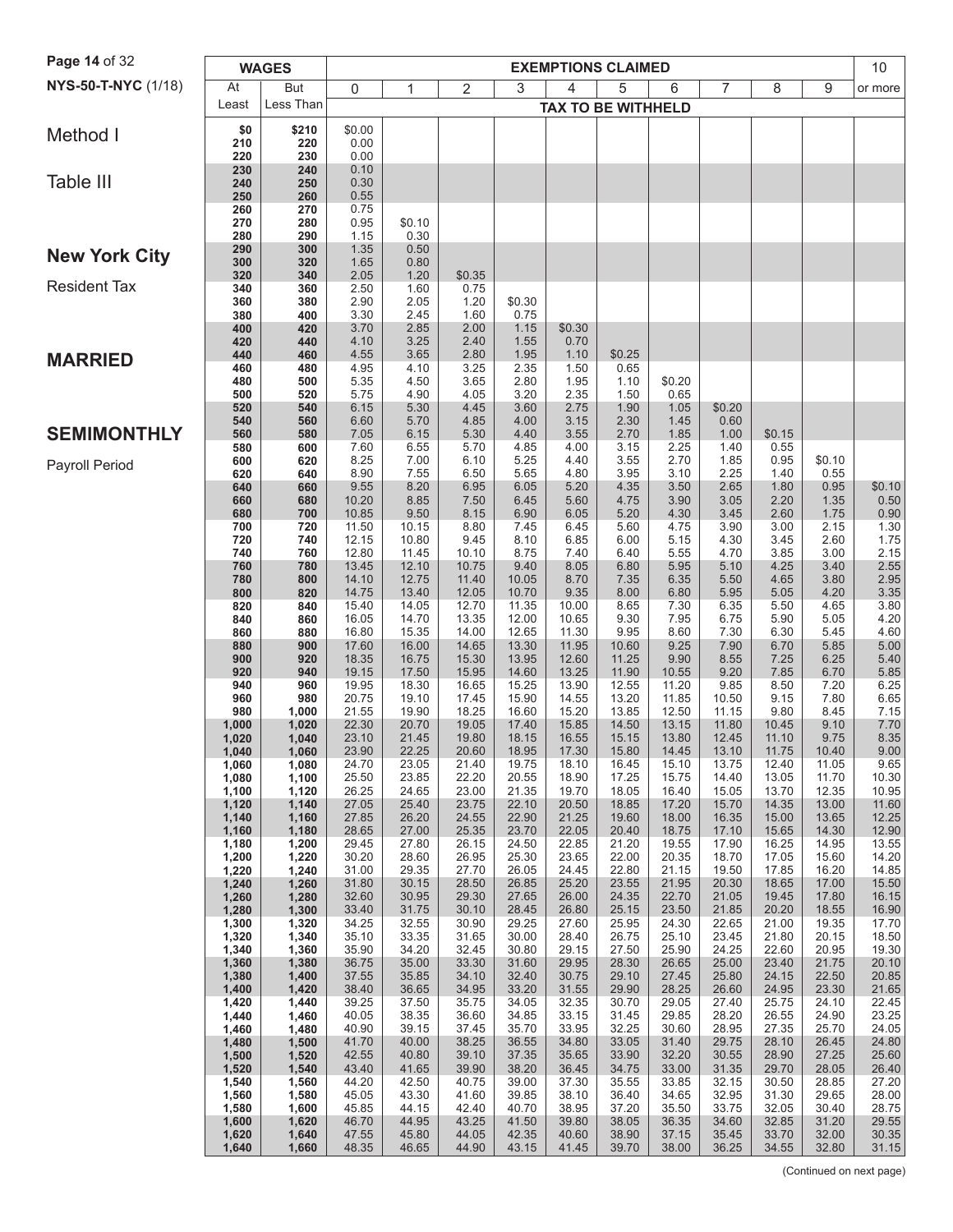|                | <b>WAGES</b>   |                  |                  |                  |                  |                  | <b>EXEMPTIONS CLAIMED</b>                                              |                 |                |                |                | 10             | Page 15 of 32        |
|----------------|----------------|------------------|------------------|------------------|------------------|------------------|------------------------------------------------------------------------|-----------------|----------------|----------------|----------------|----------------|----------------------|
| At             | <b>But</b>     | 0                | 1                | 2                | 3                | 4                | 5                                                                      | 6               | $\overline{7}$ | 8              | 9              | or more        | NYS-50-T-NYC (1/18)  |
| Least          | Less Than      |                  |                  |                  |                  |                  | <b>TAX TO BE WITHHELD</b>                                              |                 |                |                |                |                |                      |
| \$1,660        | \$1,680        | \$49.20          | \$47.45          | \$45.75          | \$44.00          | \$42.25          | \$40.55                                                                | \$38.80         | \$37.10        | \$35.35        | \$33.65        | \$31.95        | Method I             |
| 1,680<br>1,700 | 1,700<br>1,720 | 50.00<br>50.85   | 48.30<br>49.10   | 46.55<br>47.40   | 44.85<br>45.65   | 43.10<br>43.95   | 41.35<br>42.20                                                         | 39.65<br>40.50  | 37.90<br>38.75 | 36.20<br>37.00 | 34.45<br>35.30 | 32.75<br>33.55 |                      |
| 1,720          | 1,740          | 51.70            | 49.95            | 48.20            | 46.50            | 44.75            | 43.05                                                                  | 41.30           | 39.60          | 37.85          | 36.10          | 34.40          |                      |
| 1,740<br>1,760 | 1,760<br>1,780 | 52.50<br>53.35   | 50.80<br>51.60   | 49.05<br>49.90   | 47.30<br>48.15   | 45.60<br>46.40   | 43.85<br>44.70                                                         | 42.15<br>42.95  | 40.40<br>41.25 | 38.70<br>39.50 | 36.95<br>37.80 | 35.20<br>36.05 | Table III            |
| 1,780          | 1,800          | 54.15            | 52.45            | 50.70            | 49.00            | 47.25            | 45.50                                                                  | 43.80           | 42.05          | 40.35          | 38.60          | 36.90          |                      |
| 1,800<br>1,820 | 1,820<br>1,840 | 55.00<br>55.85   | 53.25<br>54.10   | 51.55<br>52.35   | 49.80<br>50.65   | 48.10<br>48.90   | 46.35<br>47.20                                                         | 44.65<br>45.45  | 42.90<br>43.75 | 41.15<br>42.00 | 39.45<br>40.25 | 37.70<br>38.55 |                      |
| 1,840          | 1,860          | 56.65            | 54.95            | 53.20            | 51.45            | 49.75            | 48.00                                                                  | 46.30           | 44.55          | 42.85          | 41.10          | 39.35          | <b>New York City</b> |
| 1,860<br>1,880 | 1,880<br>1,900 | 57.50<br>58.30   | 55.75<br>56.60   | 54.05<br>54.85   | 52.30<br>53.15   | 50.55<br>51.40   | 48.85<br>49.65                                                         | 47.10<br>47.95  | 45.40<br>46.20 | 43.65<br>44.50 | 41.95<br>42.75 | 40.20<br>41.05 |                      |
| 1,900          | 1,920          | 59.15            | 57.40            | 55.70            | 53.95            | 52.25            | 50.50                                                                  | 48.80           | 47.05          | 45.30          | 43.60          | 41.85          | <b>Resident Tax</b>  |
| 1,920<br>1,940 | 1,940<br>1,960 | 60.00<br>60.80   | 58.25<br>59.10   | 56.50<br>57.35   | 54.80<br>55.60   | 53.05<br>53.90   | 51.35<br>52.15                                                         | 49.60<br>50.45  | 47.90<br>48.70 | 46.15<br>47.00 | 44.40<br>45.25 | 42.70<br>43.50 |                      |
| 1,960          | 1,980          | 61.65            | 59.90            | 58.20            | 56.45            | 54.70            | 53.00                                                                  | 51.25           | 49.55          | 47.80          | 46.10          | 44.35          |                      |
| 1,980          | 2,000          | 62.45            | 60.75            | 59.00<br>59.85   | 57.30            | 55.55            | 53.80                                                                  | 52.10           | 50.35          | 48.65          | 46.90          | 45.20<br>46.00 |                      |
| 2,000<br>2,020 | 2,020<br>2,040 | 63.30<br>64.15   | 61.55<br>62.40   | 60.65            | 58.10<br>58.95   | 56.40<br>57.20   | 54.65<br>55.50                                                         | 52.95<br>53.75  | 51.20<br>52.05 | 49.45<br>50.30 | 47.75<br>48.55 | 46.85          | <b>MARRIED</b>       |
| 2,040          | 2,060          | 64.95            | 63.25            | 61.50            | 59.75            | 58.05            | 56.30                                                                  | 54.60           | 52.85          | 51.15          | 49.40          | 47.65          |                      |
| 2,060<br>2,080 | 2,080<br>2,100 | 65.80<br>66.60   | 64.05<br>64.90   | 62.35<br>63.15   | 60.60<br>61.45   | 58.85<br>59.70   | 57.15<br>57.95                                                         | 55.40<br>56.25  | 53.70<br>54.50 | 51.95<br>52.80 | 50.25<br>51.05 | 48.50<br>49.35 |                      |
| 2,100          | 2,120          | 67.45            | 65.70            | 64.00            | 62.25            | 60.55            | 58.80                                                                  | 57.10           | 55.35          | 53.60          | 51.90          | 50.15          |                      |
| 2,120<br>2,140 | 2,140<br>2,160 | 68.30<br>69.10   | 66.55<br>67.40   | 64.80<br>65.65   | 63.10<br>63.90   | 61.35<br>62.20   | 59.65<br>60.45                                                         | 57.90<br>58.75  | 56.20<br>57.00 | 54.45<br>55.30 | 52.70<br>53.55 | 51.00<br>51.80 | <b>SEMIMONTHLY</b>   |
| 2,160          | 2,180          | 69.95            | 68.20            | 66.50            | 64.75            | 63.00            | 61.30                                                                  | 59.55           | 57.85          | 56.10          | 54.40          | 52.65          | Payroll Period       |
| 2,180<br>2,200 | 2,200<br>2,220 | 70.75<br>71.60   | 69.05<br>69.85   | 67.30<br>68.15   | 65.60<br>66.40   | 63.85<br>64.70   | 62.10<br>62.95                                                         | 60.40<br>61.25  | 58.65<br>59.50 | 56.95<br>57.75 | 55.20<br>56.05 | 53.50<br>54.30 |                      |
| 2,220          | 2,240          | 72.45            | 70.70            | 68.95            | 67.25            | 65.50            | 63.80                                                                  | 62.05           | 60.35          | 58.60          | 56.85          | 55.15          |                      |
| 2,240<br>2,260 | 2,260<br>2,280 | 73.25<br>74.10   | 71.55<br>72.35   | 69.80<br>70.65   | 68.05<br>68.90   | 66.35<br>67.15   | 64.60<br>65.45                                                         | 62.90<br>63.70  | 61.15<br>62.00 | 59.45<br>60.25 | 57.70<br>58.55 | 55.95<br>56.80 |                      |
| 2,280          | 2,300          | 74.90            | 73.20            | 71.45            | 69.75            | 68.00            | 66.25                                                                  | 64.55           | 62.80          | 61.10          | 59.35          | 57.65          |                      |
| 2,300          | 2,320          | 75.75            | 74.00            | 72.30<br>73.10   | 70.55<br>71.40   | 68.85            | 67.10                                                                  | 65.40<br>66.20  | 63.65          | 61.90<br>62.75 | 60.20          | 58.45<br>59.30 |                      |
| 2,320<br>2,340 | 2,340<br>2,360 | 76.60<br>77.40   | 74.85<br>75.70   | 73.95            | 72.20            | 69.65<br>70.50   | 67.95<br>68.75                                                         | 67.05           | 64.50<br>65.30 | 63.60          | 61.00<br>61.85 | 60.10          |                      |
| 2,360          | 2,380          | 78.25            | 76.50            | 74.80            | 73.05            | 71.30            | 69.60                                                                  | 67.85           | 66.15          | 64.40          | 62.70          | 60.95          |                      |
| 2,380<br>2,400 | 2,400<br>2,420 | 79.05<br>79.90   | 77.35<br>78.15   | 75.60<br>76.45   | 73.90<br>74.70   | 72.15<br>73.00   | 70.40<br>71.25                                                         | 68.70<br>69.55  | 66.95<br>67.80 | 65.25<br>66.05 | 63.50<br>64.35 | 61.80<br>62.60 |                      |
| 2,420          | 2,440          | 80.75            | 79.00            | 77.25            | 75.55            | 73.80            | 72.10                                                                  | 70.35           | 68.65          | 66.90          | 65.15          | 63.45          |                      |
| 2,440<br>2,460 | 2,460<br>2,480 | 81.55<br>82.40   | 79.85<br>80.65   | 78.10<br>78.95   | 76.35<br>77.20   | 74.65<br>75.45   | 72.90<br>73.75                                                         | 71.20<br>72.00  | 69.45<br>70.30 | 67.75<br>68.55 | 66.00<br>66.85 | 64.25<br>65.10 |                      |
| 2,480          | 2,500          | 83.20            | 81.50            | 79.75            | 78.05            | 76.30            | 74.55                                                                  | 72.85           | 71.10          | 69.40          | 67.65          | 65.95          |                      |
| 2,500<br>2,520 | 2,520<br>2,540 | 84.05<br>84.90   | 82.30<br>83.15   | 80.60<br>81.40   | 78.85<br>79.70   | 77.15<br>77.95   | 75.40<br>76.25                                                         | 73.70<br>74.50  | 71.95<br>72.80 | 70.20<br>71.05 | 68.50<br>69.30 | 66.75<br>67.60 |                      |
| 2,540          | 2,560          | 85.70            | 84.00            | 82.25            | 80.50            | 78.80            | 77.05                                                                  | 75.35           | 73.60          | 71.90          | 70.15          | 68.40          |                      |
| 2,560<br>2,580 | 2,580<br>2,600 | 86.55<br>87.35   | 84.80<br>85.65   | 83.10<br>83.90   | 81.35<br>82.20   | 79.60<br>80.45   | 77.90<br>78.70                                                         | 76.15<br>77.00  | 74.45<br>75.25 | 72.70<br>73.55 | 71.00<br>71.80 | 69.25<br>70.10 |                      |
| 2,600          | 2,620          | 88.20            | 86.45            | 84.75            | 83.00            | 81.30            | 79.55                                                                  | 77.85           | 76.10          | 74.35          | 72.65          | 70.90          |                      |
| 2,620<br>2,640 | 2,640<br>2,660 | 89.05<br>89.85   | 87.30<br>88.15   | 85.55<br>86.40   | 83.85<br>84.65   | 82.10<br>82.95   | 80.40<br>81.20                                                         | 78.65<br>79.50  | 76.95<br>77.75 | 75.20<br>76.05 | 73.45<br>74.30 | 71.75<br>72.55 |                      |
| 2,660          | 2,680          | 90.70            | 88.95            | 87.25            | 85.50            | 83.75            | 82.05                                                                  | 80.30           | 78.60          | 76.85          | 75.15          | 73.40          |                      |
| 2,680<br>2,700 | 2,700<br>2,720 | 91.50<br>92.35   | 89.80<br>90.60   | 88.05<br>88.90   | 86.35<br>87.15   | 84.60<br>85.45   | 82.85<br>83.70                                                         | 81.15<br>82.00  | 79.40<br>80.25 | 77.70<br>78.50 | 75.95<br>76.80 | 74.25<br>75.05 |                      |
| 2,720          | 2,740          | 93.20            | 91.45            | 89.70            | 88.00            | 86.25            | 84.55                                                                  | 82.80           | 81.10          | 79.35          | 77.60          | 75.90          |                      |
| 2,740<br>2,760 | 2,760<br>2,780 | 94.05<br>94.90   | 92.30<br>93.10   | 90.55<br>91.40   | 88.80<br>89.65   | 87.10<br>87.90   | 85.35<br>86.20                                                         | 83.65<br>84.45  | 81.90<br>82.75 | 80.20<br>81.00 | 78.45<br>79.30 | 76.70<br>77.55 |                      |
| 2,780          | 2,800          | 95.75            | 94.00            | 92.20            | 90.50            | 88.75            | 87.00                                                                  | 85.30           | 83.55          | 81.85          | 80.10          | 78.40          |                      |
| 2,800<br>2,820 | 2,820<br>2,840 | 96.60<br>97.45   | 94.85<br>95.70   | 93.05<br>93.90   | 91.30<br>92.15   | 89.60<br>90.40   | 87.85<br>88.70                                                         | 86.15<br>86.95  | 84.40<br>85.25 | 82.65<br>83.50 | 80.95<br>81.75 | 79.20<br>80.05 |                      |
| 2,840          | 2,860          | 98.30            | 96.55            | 94.75            | 92.95            | 91.25            | 89.50                                                                  | 87.80           | 86.05          | 84.35          | 82.60          | 80.85          |                      |
| 2,860<br>2,880 | 2,880<br>2,900 | 99.15<br>100.00  | 97.40<br>98.25   | 95.60<br>96.45   | 93.85<br>94.70   | 92.05<br>92.90   | 90.35<br>91.15                                                         | 88.60<br>89.45  | 86.90<br>87.70 | 85.15<br>86.00 | 83.45<br>84.25 | 81.70<br>82.55 |                      |
| 2,900          | 2,920          | 100.85           | 99.10            | 97.30            | 95.55            | 93.75            | 92.00                                                                  | 90.30           | 88.55          | 86.80          | 85.10          | 83.35          |                      |
| 2,920          | 2,940          | 101.70           | 99.95            | 98.15            | 96.40            | 94.60            | 92.85                                                                  | 91.10           | 89.40          | 87.65          | 85.90          | 84.20          |                      |
| 2,940<br>2,960 | 2,960<br>2,980 | 102.55<br>103.40 | 100.80<br>101.65 | 99.00<br>99.85   | 97.25<br>98.10   | 95.45<br>96.30   | 93.70<br>94.55                                                         | 91.95<br>92.75  | 90.20<br>91.05 | 88.50<br>89.30 | 86.75<br>87.60 | 85.00<br>85.85 |                      |
| 2,980          | 3,000          | 104.25           | 102.50           | 100.70           | 98.95            | 97.15            | 95.40                                                                  | 93.65           | 91.85          | 90.15          | 88.40          | 86.70          |                      |
| 3,000<br>3,020 | 3,020<br>3,040 | 105.10<br>105.95 | 103.35<br>104.20 | 101.55<br>102.40 | 99.80<br>100.65  | 98.00<br>98.85   | 96.25<br>97.10                                                         | 94.50<br>95.35  | 92.70<br>93.55 | 90.95<br>91.80 | 89.25<br>90.05 | 87.50<br>88.35 |                      |
| 3,040          | 3,060          | 106.80           | 105.05           | 103.25           | 101.50           | 99.70            | 97.95                                                                  | 96.20           | 94.40          | 92.65          | 90.90          | 89.15          |                      |
| 3,060<br>3,080 | 3,080<br>3,100 | 107.65<br>108.50 | 105.90<br>106.75 | 104.10<br>104.95 | 102.35<br>103.20 | 100.55<br>101.40 | 98.80<br>99.65                                                         | 97.05<br>97.90  | 95.25<br>96.10 | 93.50<br>94.35 | 91.75<br>92.55 | 90.00<br>90.85 |                      |
| 3,100          | 3,120          | 109.35           | 107.60           | 105.80           | 104.05           | 102.25           | 100.50                                                                 | 98.75           | 96.95          | 95.20          | 93.40          | 91.65          |                      |
| 3,120<br>3,140 | 3,140<br>3,160 | 110.20<br>111.05 | 108.45<br>109.30 | 106.65<br>107.50 | 104.90<br>105.75 | 103.10<br>103.95 | 101.35<br>102.20                                                       | 99.60<br>100.45 | 97.80<br>98.65 | 96.05<br>96.90 | 94.25<br>95.10 | 92.50<br>93.35 |                      |
|                |                |                  |                  |                  |                  |                  |                                                                        |                 |                |                |                |                |                      |
|                | \$3,160 & OVER |                  |                  |                  |                  |                  | Use Method II, "Exact Calculation Method," on page 26 of this booklet. |                 |                |                |                |                |                      |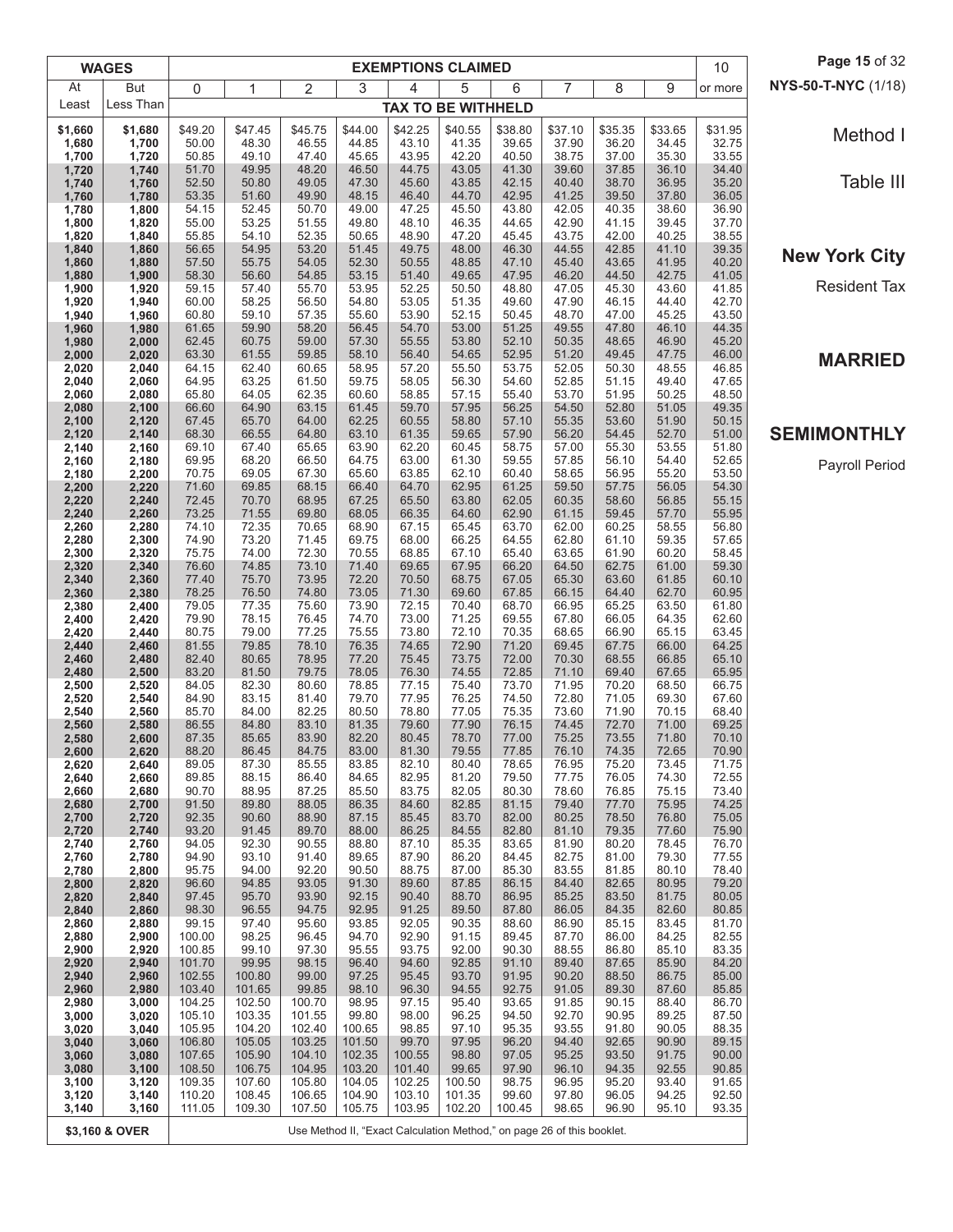| Page 16 of 32        |                | <b>WAGES</b>   |                |                |                |                |                | <b>EXEMPTIONS CLAIMED</b> |                |                |                |                | 10             |
|----------------------|----------------|----------------|----------------|----------------|----------------|----------------|----------------|---------------------------|----------------|----------------|----------------|----------------|----------------|
| NYS-50-T-NYC (1/18)  | At             | But            | $\mathbf 0$    | 1              | 2              | 3              | 4              | 5                         | 6              | 7              | 8              | 9              | or more        |
|                      | Least          | Less Than      |                |                |                |                |                | <b>TAX TO BE WITHHELD</b> |                |                |                |                |                |
| Method I             | \$0            | \$418          | \$0.00         |                |                |                |                |                           |                |                |                |                |                |
|                      | 418<br>440     | 440<br>460     | 0.25<br>0.70   |                |                |                |                |                           |                |                |                |                |                |
| Table IV             | 460            | 480            | 1.10           |                |                |                |                |                           |                |                |                |                |                |
|                      | 480<br>500     | 500<br>520     | 1.50<br>1.90   | \$0.20         |                |                |                |                           |                |                |                |                |                |
|                      | 520<br>540     | 540<br>560     | 2.30<br>2.75   | 0.60<br>1.05   |                |                |                |                           |                |                |                |                |                |
|                      | 560            | 580            | 3.15           | 1.45           |                |                |                |                           |                |                |                |                |                |
| <b>New York City</b> | 580<br>600     | 600<br>640     | 3.55<br>4.15   | 1.85<br>2.45   | \$0.15<br>0.75 |                |                |                           |                |                |                |                |                |
| <b>Resident Tax</b>  | 640<br>680     | 680<br>720     | 5.00<br>5.80   | 3.30<br>4.10   | 1.55<br>2.40   | \$0.70         |                |                           |                |                |                |                |                |
|                      | 720            | 760            | 6.65           | 4.90           | 3.20           | 1.50           |                |                           |                |                |                |                |                |
|                      | 760<br>800     | 800<br>840     | 7.45<br>8.25   | 5.75<br>6.55   | 4.05<br>4.85   | 2.30<br>3.15   | \$0.60<br>1.45 |                           |                |                |                |                |                |
|                      | 840            | 880            | 9.10           | 7.40           | 5.65           | 3.95           | 2.25           | \$0.55                    |                |                |                |                |                |
| <b>SINGLE</b>        | 880<br>920     | 920<br>960     | 9.90<br>10.75  | 8.20<br>9.00   | 6.50<br>7.30   | 4.80<br>5.60   | 3.10<br>3.90   | 1.35<br>2.20              | \$0.50         |                |                |                |                |
|                      | 960<br>1,000   | 1,000<br>1,040 | 11.55<br>12.35 | 9.85<br>10.65  | 8.15<br>8.95   | 6.40<br>7.25   | 4.70<br>5.55   | 3.00<br>3.85              | 1.30<br>2.10   | \$0.40         |                |                |                |
|                      | 1,040          | 1,080          | 13.20          | 11.50          | 9.75           | 8.05           | 6.35           | 4.65                      | 2.95           | 1.25           |                |                |                |
| <b>MONTHLY</b>       | 1,080<br>1,120 | 1,120<br>1,160 | 14.15<br>15.25 | 12.30<br>13.10 | 10.60<br>11.40 | 8.90<br>9.70   | 7.20<br>8.00   | 5.45<br>6.30              | 3.75<br>4.60   | 2.05<br>2.85   | \$0.35<br>1.15 |                |                |
|                      | 1,160          | 1,200<br>1,240 | 16.60          | 14.05          | 12.25<br>13.05 | 10.50<br>11.35 | 8.80<br>9.65   | 7.10<br>7.95              | 5.40<br>6.20   | 3.70           | 2.00           | \$0.25         |                |
| Payroll Period       | 1,200<br>1,240 | 1,280          | 17.90<br>19.20 | 15.15<br>16.45 | 13.95          | 12.15          | 10.45          | 8.75                      | 7.05           | 4.50<br>5.35   | 2.80<br>3.60   | 1.10<br>1.90   | \$0.20         |
|                      | 1,280<br>1,320 | 1,320<br>1,360 | 20.50<br>21.80 | 17.75<br>19.05 | 15.05<br>16.35 | 13.00<br>13.85 | 11.30<br>12.10 | 9.55<br>10.40             | 7.85<br>8.70   | 6.15<br>6.95   | 4.45<br>5.25   | 2.75<br>3.55   | 1.05<br>1.85   |
|                      | 1,360          | 1,400          | 23.10          | 20.35          | 17.65          | 14.95          | 12.90          | 11.20                     | 9.50           | 7.80           | 6.10           | 4.35           | 2.65           |
|                      | 1,400<br>1,440 | 1,440<br>1,480 | 24.40<br>25.70 | 21.65<br>22.95 | 18.95<br>20.25 | 16.25<br>17.55 | 13.75<br>14.90 | 12.05<br>12.85            | 10.30<br>11.15 | 8.60<br>9.45   | 6.90<br>7.70   | 5.20<br>6.00   | 3.50           |
|                      | 1,480          | 1,520          | 27.00<br>28.30 | 24.25<br>25.55 | 21.55<br>22.85 | 18.85<br>20.15 | 16.15<br>17.45 | 13.65<br>14.80            | 11.95<br>12.80 | 10.25<br>11.05 | 8.55<br>9.35   | 6.85<br>7.65   | 4.30<br>5.15   |
|                      | 1,520<br>1,560 | 1,560<br>1,600 | 29.60          | 26.85          | 24.15          | 21.45          | 18.75          | 16.05                     | 13.60          | 11.90          | 10.20          | 8.45           | 5.95<br>6.75   |
|                      | 1,600<br>1,640 | 1,640<br>1,680 | 30.90<br>32.20 | 28.15<br>29.45 | 25.45<br>26.75 | 22.75<br>24.05 | 20.05<br>21.35 | 17.35<br>18.65            | 14.70<br>15.95 | 12.70<br>13.55 | 11.00<br>11.80 | 9.30<br>10.10  | 7.60<br>8.40   |
|                      | 1,680          | 1,720          | 33.65          | 30.75          | 28.05          | 25.35          | 22.65          | 19.95                     | 17.25          | 14.60          | 12.65          | 10.95          | 9.25           |
|                      | 1,720<br>1,760 | 1,760<br>1,800 | 35.25<br>36.80 | 32.05<br>33.50 | 29.35<br>30.65 | 26.65<br>27.95 | 23.95<br>25.25 | 21.25<br>22.55            | 18.55<br>19.85 | 15.80<br>17.10 | 13.45<br>14.50 | 11.75<br>12.55 | 10.05<br>10.85 |
|                      | 1,800<br>1,840 | 1,840<br>1,880 | 38.40<br>39.95 | 35.10<br>36.70 | 31.95<br>33.40 | 29.25<br>30.55 | 26.55<br>27.85 | 23.85<br>25.15            | 21.15<br>22.45 | 18.40<br>19.70 | 15.70<br>17.00 | 13.40<br>14.40 | 11.70<br>12.50 |
|                      | 1,880          | 1,920          | 41.55          | 38.25          | 34.95          | 31.85          | 29.15          | 26.45                     | 23.75          | 21.00          | 18.30          | 15.60          | 13.35          |
|                      | 1,920<br>1,960 | 1,960<br>2,000 | 43.15<br>44.70 | 39.85<br>41.40 | 36.55<br>38.15 | 33.25<br>34.85 | 30.45<br>31.75 | 27.75<br>29.05            | 25.05<br>26.35 | 22.30<br>23.60 | 19.60<br>20.90 | 16.90<br>18.20 | 14.30<br>15.50 |
|                      | 2,000          | 2,040          | 46.30          | 43.00          | 39.70          | 36.40          | 33.10          | 30.35                     | 27.65          | 24.90          | 22.20          | 19.50          | 16.80          |
|                      | 2,040<br>2,080 | 2,080<br>2,120 | 47.85<br>49.45 | 44.60<br>46.15 | 41.30<br>42.85 | 38.00<br>39.60 | 34.70<br>36.30 | 31.65<br>33.00            | 28.95<br>30.25 | 26.20<br>27.50 | 23.50<br>24.80 | 20.80<br>22.10 | 18.10<br>19.40 |
|                      | 2,120<br>2,160 | 2,160<br>2,200 | 51.05<br>52.60 | 47.75<br>49.30 | 44.45<br>46.05 | 41.15<br>42.75 | 37.85<br>39.45 | 34.55<br>36.15            | 31.55<br>32.85 | 28.80<br>30.10 | 26.10<br>27.40 | 23.40<br>24.70 | 20.70<br>22.00 |
|                      | 2,200          | 2,240          | 54.20          | 50.90          | 47.60          | 44.30          | 41.00          | 37.75                     | 34.45          | 31.40          | 28.70          | 26.00          | 23.30          |
|                      | 2,240<br>2,280 | 2,280<br>2,320 | 55.75<br>57.35 | 52.50<br>54.05 | 49.20<br>50.75 | 45.90<br>47.50 | 42.60<br>44.20 | 39.30<br>40.90            | 36.00<br>37.60 | 32.75<br>34.30 | 30.00<br>31.30 | 27.30<br>28.60 | 24.60<br>25.90 |
|                      | 2,320<br>2,360 | 2,360<br>2,400 | 58.95<br>60.50 | 55.65<br>57.20 | 52.35<br>53.95 | 49.05<br>50.65 | 45.75<br>47.35 | 42.45<br>44.05            | 39.20<br>40.75 | 35.90<br>37.45 | 32.60<br>34.20 | 29.90<br>31.20 | 27.20<br>28.50 |
|                      | 2,400          | 2,440          | 62.10          | 58.80          | 55.50          | 52.20          | 48.90          | 45.65                     | 42.35          | 39.05          | 35.75          | 32.45          | 29.80          |
|                      | 2,440<br>2,480 | 2,480<br>2,520 | 63.65<br>65.25 | 60.40<br>61.95 | 57.10<br>58.65 | 53.80<br>55.40 | 50.50<br>52.10 | 47.20<br>48.80            | 43.90<br>45.50 | 40.65<br>42.20 | 37.35<br>38.90 | 34.05<br>35.65 | 31.10<br>32.35 |
|                      | 2,520          | 2,560          | 66.90<br>68.55 | 63.55          | 60.25<br>61.85 | 56.95<br>58.55 | 53.65<br>55.25 | 50.35<br>51.95            | 47.10<br>48.65 | 43.80<br>45.35 | 40.50<br>42.10 | 37.20<br>38.80 | 33.90<br>35.50 |
|                      | 2,560<br>2,600 | 2,600<br>2,640 | 70.25          | 65.10<br>66.75 | 63.40          | 60.10          | 56.80          | 53.55                     | 50.25          | 46.95          | 43.65          | 40.35          | 37.05          |
|                      | 2,640<br>2,680 | 2,680<br>2,720 | 71.90<br>73.55 | 68.45<br>70.10 | 65.00<br>66.65 | 61.70<br>63.30 | 58.40<br>60.00 | 55.10<br>56.70            | 51.80<br>53.40 | 48.55<br>50.10 | 45.25<br>46.80 | 41.95<br>43.55 | 38.65<br>40.25 |
|                      | 2,720          | 2,760          | 75.20          | 71.75          | 68.30          | 64.85          | 61.55          | 58.25                     | 55.00          | 51.70          | 48.40          | 45.10          | 41.80          |
|                      | 2,760<br>2,800 | 2,800<br>2,840 | 76.85<br>78.55 | 73.40<br>75.05 | 69.95<br>71.60 | 66.50<br>68.15 | 63.15<br>64.70 | 59.85<br>61.45            | 56.55<br>58.15 | 53.25<br>54.85 | 50.00<br>51.55 | 46.70<br>48.25 | 43.40<br>44.95 |
|                      | 2,840<br>2,880 | 2,880<br>2,920 | 80.20<br>81.85 | 76.75<br>78.40 | 73.25<br>74.95 | 69.80<br>71.50 | 66.35<br>68.00 | 63.00<br>64.60            | 59.70<br>61.30 | 56.45<br>58.00 | 53.15<br>54.70 | 49.85<br>51.45 | 46.55<br>48.15 |
|                      | 2,920          | 2,960          | 83.50          | 80.05          | 76.60          | 73.15          | 69.70          | 66.20                     | 62.90          | 59.60          | 56.30          | 53.00          | 49.70          |
|                      | 2,960<br>3,000 | 3,000<br>3,040 | 85.15<br>86.85 | 81.70<br>83.35 | 78.25<br>79.90 | 74.80<br>76.45 | 71.35<br>73.00 | 67.90<br>69.55            | 64.45<br>66.10 | 61.15<br>62.75 | 57.90<br>59.45 | 54.60<br>56.15 | 51.30<br>52.85 |
|                      | 3,040          | 3,080          | 88.50          | 85.05          | 81.55          | 78.10          | 74.65          | 71.20                     | 67.75          | 64.35          | 61.05          | 57.75          | 54.45          |
|                      | 3,080<br>3,120 | 3,120<br>3,160 | 90.15<br>91.80 | 86.70<br>88.35 | 83.25<br>84.90 | 79.80<br>81.45 | 76.30<br>78.00 | 72.85<br>74.50            | 69.40<br>71.05 | 65.95<br>67.60 | 62.60<br>64.20 | 59.35<br>60.90 | 56.05<br>57.60 |
|                      | 3,160<br>3,200 | 3,200<br>3,240 | 93.45<br>95.15 | 90.00<br>91.65 | 86.55<br>88.20 | 83.10<br>84.75 | 79.65<br>81.30 | 76.20<br>77.85            | 72.70<br>74.40 | 69.25<br>70.90 | 65.80<br>67.45 | 62.50<br>64.05 | 59.20<br>60.75 |
|                      | 3,240          | 3,280          | 96.80          | 93.35          | 89.85          | 86.40          | 82.95          | 79.50                     | 76.05          | 72.60          | 69.10          | 65.65          | 62.35          |
|                      | 3,280          | 3,320          | 98.45          | 95.00          | 91.55          | 88.10          | 84.60          | 81.15                     | 77.70          | 74.25          | 70.80          | 67.35          | 63.95          |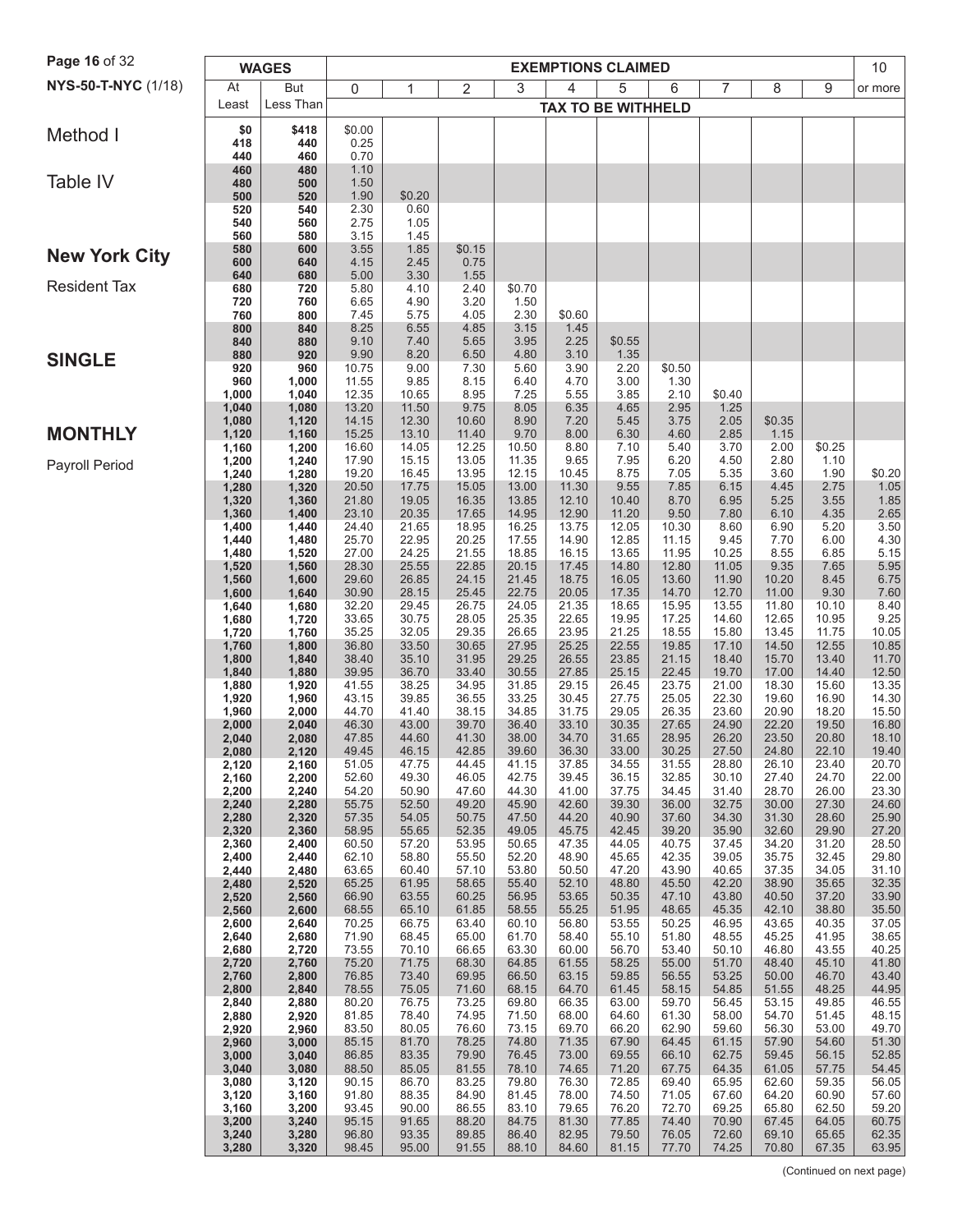|                | <b>WAGES</b>   |                  |                  |                  |                  |                  | <b>EXEMPTIONS CLAIMED</b>                                              |                  |                  |                  |                  | 10               | Page 17 of 32        |
|----------------|----------------|------------------|------------------|------------------|------------------|------------------|------------------------------------------------------------------------|------------------|------------------|------------------|------------------|------------------|----------------------|
| At             | <b>But</b>     | 0                | 1                | 2                | 3                | 4                | 5                                                                      | 6                | 7                | 8                | 9                | or more          | NYS-50-T-NYC (1/18)  |
| Least          | Less Than      |                  |                  |                  |                  |                  | <b>TAX TO BE WITHHELD</b>                                              |                  |                  |                  |                  |                  |                      |
| \$3,320        | \$3,360        | \$100.10         | \$96.65          | \$93.20          | \$89.75          | \$86.30          | \$82.80                                                                | \$79.35          | \$75.90          | \$72.45          | \$69.00          | \$65.55          | Method I             |
| 3,360<br>3,400 | 3,400<br>3,440 | 101.75<br>103.45 | 98.30<br>99.95   | 94.85<br>96.50   | 91.40<br>93.05   | 87.95<br>89.60   | 84.50<br>86.15                                                         | 81.00<br>82.70   | 77.55<br>79.20   | 74.10<br>75.75   | 70.65<br>72.30   | 67.20<br>68.85   |                      |
| 3,440          | 3,480          | 105.10           | 101.65           | 98.15            | 94.70            | 91.25            | 87.80                                                                  | 84.35            | 80.90            | 77.40            | 73.95            | 70.50            |                      |
| 3,480<br>3,520 | 3,520<br>3,560 | 106.75<br>108.40 | 103.30<br>104.95 | 99.85<br>101.50  | 96.40<br>98.05   | 92.90<br>94.60   | 89.45<br>91.10                                                         | 86.00<br>87.65   | 82.55<br>84.20   | 79.10<br>80.75   | 75.65<br>77.30   | 72.15<br>73.85   | Table IV             |
| 3,560          | 3,600          | 110.05           | 106.60           | 103.15           | 99.70            | 96.25            | 92.80                                                                  | 89.30            | 85.85            | 82.40            | 78.95            | 75.50            |                      |
| 3,600<br>3,640 | 3,640<br>3,680 | 111.75<br>113.40 | 108.25<br>109.95 | 104.80<br>106.45 | 101.35<br>103.00 | 97.90<br>99.55   | 94.45<br>96.10                                                         | 91.00<br>92.65   | 87.50<br>89.20   | 84.05<br>85.70   | 80.60<br>82.25   | 77.15<br>78.80   |                      |
| 3,680          | 3,720          | 115.05           | 111.60           | 108.15           | 104.70           | 101.20           | 97.75                                                                  | 94.30            | 90.85            | 87.40            | 83.95            | 80.45            | <b>New York City</b> |
| 3,720          | 3,760<br>3,800 | 116.70<br>118.35 | 113.25<br>114.90 | 109.80<br>111.45 | 106.35<br>108.00 | 102.90<br>104.55 | 99.40<br>101.10                                                        | 95.95<br>97.60   | 92.50<br>94.15   | 89.05<br>90.70   | 85.60<br>87.25   | 82.15<br>83.80   |                      |
| 3,760<br>3,800 | 3,840          | 120.05           | 116.55           | 113.10           | 109.65           | 106.20           | 102.75                                                                 | 99.30            | 95.80            | 92.35            | 88.90            | 85.45            | <b>Resident Tax</b>  |
| 3,840          | 3,880          | 121.70           | 118.25           | 114.75           | 111.30           | 107.85           | 104.40                                                                 | 100.95           | 97.50            | 94.00            | 90.55            | 87.10            |                      |
| 3,880<br>3,920 | 3,920<br>3,960 | 123.35<br>125.00 | 119.90<br>121.55 | 116.45<br>118.10 | 113.00<br>114.65 | 109.50<br>111.20 | 106.05<br>107.70                                                       | 102.60<br>104.25 | 99.15<br>100.80  | 95.70<br>97.35   | 92.25<br>93.90   | 88.75<br>90.45   |                      |
| 3,960          | 4,000          | 126.65           | 123.20           | 119.75           | 116.30           | 112.85           | 109.40                                                                 | 105.90           | 102.45           | 99.00            | 95.55            | 92.10            |                      |
| 4,000<br>4,040 | 4,040<br>4,080 | 128.35<br>130.00 | 124.85<br>126.55 | 121.40<br>123.05 | 117.95<br>119.60 | 114.50<br>116.15 | 111.05<br>112.70                                                       | 107.60<br>109.25 | 104.10<br>105.80 | 100.65<br>102.30 | 97.20<br>98.85   | 93.75<br>95.40   | <b>SINGLE</b>        |
| 4,080          | 4,120          | 131.65           | 128.20           | 124.75           | 121.30           | 117.80           | 114.35                                                                 | 110.90           | 107.45           | 104.00           | 100.55           | 97.05            |                      |
| 4,120<br>4,160 | 4,160<br>4,200 | 133.30<br>134.95 | 129.85<br>131.50 | 126.40<br>128.05 | 122.95<br>124.60 | 119.50<br>121.15 | 116.00<br>117.70                                                       | 112.55<br>114.20 | 109.10<br>110.75 | 105.65<br>107.30 | 102.20<br>103.85 | 98.75<br>100.40  |                      |
| 4,200          | 4,240          | 136.65           | 133.15           | 129.70           | 126.25           | 122.80           | 119.35                                                                 | 115.90           | 112.40           | 108.95           | 105.50           | 102.05           |                      |
| 4,240<br>4,280 | 4,280<br>4,320 | 138.30<br>139.95 | 134.85<br>136.50 | 131.35<br>133.05 | 127.90<br>129.60 | 124.45<br>126.10 | 121.00<br>122.65                                                       | 117.55<br>119.20 | 114.10<br>115.75 | 110.60<br>112.30 | 107.15<br>108.85 | 103.70<br>105.35 | <b>MONTHLY</b>       |
| 4,320          | 4,360          | 141.60           | 138.15           | 134.70           | 131.25           | 127.80           | 124.30                                                                 | 120.85           | 117.40           | 113.95           | 110.50           | 107.05           | Payroll Period       |
| 4,360<br>4,400 | 4,400<br>4,440 | 143.25<br>144.95 | 139.80<br>141.45 | 136.35<br>138.00 | 132.90<br>134.55 | 129.45<br>131.10 | 126.00<br>127.65                                                       | 122.50<br>124.20 | 119.05<br>120.70 | 115.60<br>117.25 | 112.15<br>113.80 | 108.70<br>110.35 |                      |
| 4,440          | 4,480          | 146.60           | 143.15           | 139.65           | 136.20           | 132.75           | 129.30                                                                 | 125.85           | 122.40           | 118.90           | 115.45           | 112.00           |                      |
| 4,480          | 4,520          | 148.25           | 144.80           | 141.35           | 137.90           | 134.40           | 130.95                                                                 | 127.50           | 124.05           | 120.60           | 117.15           | 113.65           |                      |
| 4,520<br>4,560 | 4,560<br>4,600 | 149.90<br>151.55 | 146.45<br>148.10 | 143.00<br>144.65 | 139.55<br>141.20 | 136.10<br>137.75 | 132.60<br>134.30                                                       | 129.15<br>130.80 | 125.70<br>127.35 | 122.25<br>123.90 | 118.80<br>120.45 | 115.35<br>117.00 |                      |
| 4,600          | 4,640          | 153.25           | 149.75           | 146.30           | 142.85           | 139.40           | 135.95                                                                 | 132.50           | 129.00           | 125.55           | 122.10           | 118.65           |                      |
| 4,640<br>4,680 | 4,680<br>4,720 | 154.90<br>156.55 | 151.45<br>153.10 | 147.95<br>149.65 | 144.50<br>146.20 | 141.05<br>142.70 | 137.60<br>139.25                                                       | 134.15<br>135.80 | 130.70<br>132.35 | 127.20<br>128.90 | 123.75<br>125.45 | 120.30<br>121.95 |                      |
| 4,720          | 4,760          | 158.20           | 154.75           | 151.30           | 147.85           | 144.40           | 140.90                                                                 | 137.45           | 134.00           | 130.55           | 127.10           | 123.65           |                      |
| 4,760<br>4,800 | 4,800<br>4,840 | 159.85<br>161.55 | 156.40<br>158.05 | 152.95<br>154.60 | 149.50<br>151.15 | 146.05<br>147.70 | 142.60<br>144.25                                                       | 139.10<br>140.80 | 135.65<br>137.30 | 132.20<br>133.85 | 128.75<br>130.40 | 125.30<br>126.95 |                      |
| 4,840          | 4,880          | 163.20           | 159.75           | 156.25           | 152.80           | 149.35           | 145.90                                                                 | 142.45           | 139.00           | 135.50           | 132.05           | 128.60           |                      |
| 4,880<br>4,920 | 4,920<br>4,960 | 164.85<br>166.50 | 161.40<br>163.05 | 157.95<br>159.60 | 154.50<br>156.15 | 151.00<br>152.70 | 147.55<br>149.20                                                       | 144.10<br>145.75 | 140.65<br>142.30 | 137.20<br>138.85 | 133.75<br>135.40 | 130.25<br>131.95 |                      |
| 4,960          | 5,000          | 168.15           | 164.70           | 161.25           | 157.80           | 154.35           | 150.90                                                                 | 147.40           | 143.95           | 140.50           | 137.05           | 133.60           |                      |
| 5,000<br>5,040 | 5,040<br>5,080 | 169.85<br>171.50 | 166.35<br>168.05 | 162.90<br>164.55 | 159.45<br>161.10 | 156.00<br>157.65 | 152.55<br>154.20                                                       | 149.10<br>150.75 | 145.60<br>147.30 | 142.15<br>143.80 | 138.70<br>140.35 | 135.25<br>136.90 |                      |
| 5,080          | 5,120          | 173.15           | 169.70           | 166.25           | 162.80           | 159.30           | 155.85                                                                 | 152.40           | 148.95           | 145.50           | 142.05           | 138.55           |                      |
| 5,120<br>5,160 | 5,160<br>5,200 | 174.80<br>176.45 | 171.35<br>173.00 | 167.90<br>169.55 | 164.45<br>166.10 | 161.00<br>162.65 | 157.50<br>159.20                                                       | 154.05<br>155.70 | 150.60<br>152.25 | 147.15<br>148.80 | 143.70<br>145.35 | 140.25<br>141.90 |                      |
| 5,200          | 5,240          | 178.15           | 174.65           | 171.20           | 167.75           | 164.30           | 160.85                                                                 | 157.40           | 153.90           | 150.45           | 147.00           | 143.55           |                      |
| 5,240<br>5,280 | 5,280<br>5,320 | 179.80<br>181.45 | 176.35<br>178.00 | 172.85<br>174.55 | 169.40<br>171.10 | 165.95<br>167.60 | 162.50<br>164.15                                                       | 159.05<br>160.70 | 155.60<br>157.25 | 152.10<br>153.80 | 148.65<br>150.35 | 145.20<br>146.85 |                      |
| 5,320          | 5,360          | 183.10           | 179.65           | 176.20           | 172.75           | 169.30           | 165.80                                                                 | 162.35           | 158.90           | 155.45           | 152.00           | 148.55           |                      |
| 5,360<br>5,400 | 5,400<br>5,440 | 184.75<br>186.50 | 181.30<br>182.95 | 177.85<br>179.50 | 174.40<br>176.05 | 170.95<br>172.60 | 167.50<br>169.15                                                       | 164.00<br>165.70 | 160.55<br>162.20 | 157.10<br>158.75 | 153.65<br>155.30 | 150.20<br>151.85 |                      |
| 5,440          | 5,480          | 188.20           | 184.65           | 181.15           | 177.70           | 174.25           | 170.80                                                                 | 167.35           | 163.90           | 160.40           | 156.95           | 153.50           |                      |
| 5,480          | 5,520          | 189.90<br>191.60 | 186.35<br>188.05 | 182.85<br>184.50 | 179.40<br>181.05 | 175.90<br>177.60 | 172.45<br>174.10                                                       | 169.00<br>170.65 | 165.55<br>167.20 | 162.10<br>163.75 | 158.65<br>160.30 | 155.15<br>156.85 |                      |
| 5,520<br>5,560 | 5,560<br>5,600 | 193.30           | 189.75           | 186.15           | 182.70           | 179.25           | 175.80                                                                 | 172.30           | 168.85           | 165.40           | 161.95           | 158.50           |                      |
| 5,600          | 5,640          | 195.00           | 191.45           | 187.90<br>189.60 | 184.35           | 180.90           | 177.45                                                                 | 174.00           | 170.50<br>172.20 | 167.05           | 163.60           | 160.15           |                      |
| 5,640<br>5,680 | 5,680<br>5,720 | 196.70<br>198.40 | 193.15<br>194.85 | 191.30           | 186.00<br>187.75 | 182.55<br>184.20 | 179.10<br>180.75                                                       | 175.65<br>177.30 | 173.85           | 168.70<br>170.40 | 165.25<br>166.95 | 161.80<br>163.45 |                      |
| 5,720          | 5,760          | 200.10           | 196.55           | 193.00           | 189.45           | 185.90           | 182.40                                                                 | 178.95           | 175.50           | 172.05           | 168.60           | 165.15           |                      |
| 5,760<br>5,800 | 5,800<br>5,840 | 201.80<br>203.50 | 198.25<br>199.95 | 194.70<br>196.40 | 191.15<br>192.85 | 187.60<br>189.30 | 184.10<br>185.75                                                       | 180.60<br>182.30 | 177.15<br>178.80 | 173.70<br>175.35 | 170.25<br>171.90 | 166.80<br>168.45 |                      |
| 5,840          | 5,880          | 205.20           | 201.65           | 198.10           | 194.55           | 191.00           | 187.45                                                                 | 183.95           | 180.50           | 177.00           | 173.55           | 170.10           |                      |
| 5,880<br>5,920 | 5,920<br>5,960 | 206.90<br>208.60 | 203.35<br>205.05 | 199.80<br>201.50 | 196.25<br>197.95 | 192.70<br>194.40 | 189.15<br>190.85                                                       | 185.60<br>187.35 | 182.15<br>183.80 | 178.70<br>180.35 | 175.25<br>176.90 | 171.75<br>173.45 |                      |
| 5,960          | 6,000          | 210.30           | 206.75           | 203.20           | 199.65           | 196.10           | 192.55                                                                 | 189.05           | 185.45           | 182.00           | 178.55           | 175.10           |                      |
| 6,000<br>6,040 | 6,040<br>6,080 | 212.00<br>213.70 | 208.45<br>210.15 | 204.90<br>206.60 | 201.35<br>203.05 | 197.80<br>199.50 | 194.25<br>195.95                                                       | 190.75<br>192.45 | 187.20<br>188.90 | 183.65<br>185.30 | 180.20<br>181.85 | 176.75<br>178.40 |                      |
| 6,080          | 6,120          | 215.40           | 211.85           | 208.30           | 204.75           | 201.20           | 197.65                                                                 | 194.15           | 190.60           | 187.05           | 183.55           | 180.05           |                      |
| 6,120<br>6,160 | 6,160<br>6,200 | 217.10<br>218.80 | 213.55<br>215.25 | 210.00<br>211.70 | 206.45<br>208.15 | 202.90<br>204.60 | 199.35<br>201.05                                                       | 195.85<br>197.55 | 192.30<br>194.00 | 188.75<br>190.45 | 185.20<br>186.90 | 181.75<br>183.40 |                      |
| 6,200          | 6,240          | 220.50           | 216.95           | 213.40           | 209.85           | 206.30           | 202.75                                                                 | 199.25           | 195.70           | 192.15           | 188.60           | 185.05           |                      |
| 6,240<br>6,280 | 6,280<br>6,320 | 222.20<br>223.90 | 218.65<br>220.35 | 215.10<br>216.80 | 211.55<br>213.25 | 208.00<br>209.70 | 204.45<br>206.15                                                       | 200.95<br>202.65 | 197.40<br>199.10 | 193.85<br>195.55 | 190.30<br>192.00 | 186.75<br>188.45 |                      |
|                |                |                  |                  |                  |                  |                  |                                                                        |                  |                  |                  |                  |                  |                      |
|                | \$6,320 & OVER |                  |                  |                  |                  |                  | Use Method II, "Exact Calculation Method," on page 25 of this booklet. |                  |                  |                  |                  |                  |                      |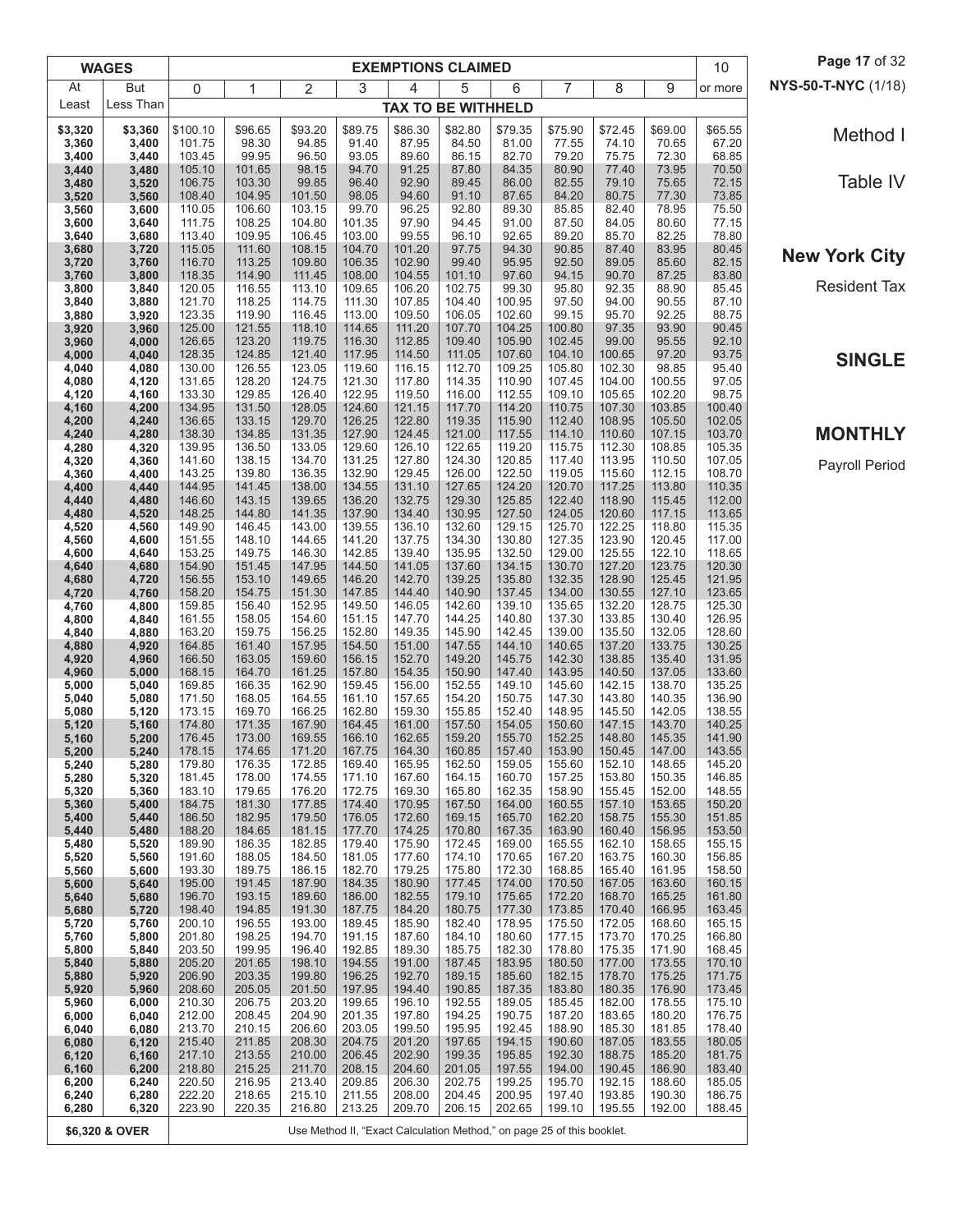| Page 18 of 32        |                | <b>WAGES</b>   |                |                |                |                |                | <b>EXEMPTIONS CLAIMED</b> |                |                |                |                | 10             |
|----------------------|----------------|----------------|----------------|----------------|----------------|----------------|----------------|---------------------------|----------------|----------------|----------------|----------------|----------------|
| NYS-50-T-NYC (1/18)  | At             | But            | 0              | 1              | 2              | 3              | 4              | 5                         | 6              | 7              | 8              | 9              | or more        |
|                      | Least          | Less Than      |                |                |                |                |                | <b>TAX TO BE WITHHELD</b> |                |                |                |                |                |
| Method I             | \$0            | \$420          | \$0.00         |                |                |                |                |                           |                |                |                |                |                |
|                      | 420<br>440     | 440<br>460     | 0.00<br>0.00   |                |                |                |                |                           |                |                |                |                |                |
|                      | 460            | 480            | 0.25           |                |                |                |                |                           |                |                |                |                |                |
| Table IV             | 480            | 500            | 0.65           |                |                |                |                |                           |                |                |                |                |                |
|                      | 500<br>520     | 520<br>540     | 1.05<br>1.45   |                |                |                |                |                           |                |                |                |                |                |
|                      | 540            | 560            | 1.90<br>2.30   | \$0.15<br>0.60 |                |                |                |                           |                |                |                |                |                |
|                      | 560<br>580     | 580<br>600     | 2.70           | 1.00           |                |                |                |                           |                |                |                |                |                |
| <b>New York City</b> | 600            | 640            | 3.30           | 1.60           |                |                |                |                           |                |                |                |                |                |
| <b>Resident Tax</b>  | 640<br>680     | 680<br>720     | 4.15<br>4.95   | 2.45<br>3.25   | \$0.70<br>1.55 |                |                |                           |                |                |                |                |                |
|                      | 720            | 760            | 5.75           | 4.05           | 2.35           | \$0.65         |                |                           |                |                |                |                |                |
|                      | 760<br>800     | 800<br>840     | 6.60<br>7.40   | 4.90<br>5.70   | 3.20<br>4.00   | 1.45<br>2.30   | \$0.60         |                           |                |                |                |                |                |
|                      | 840            | 880            | 8.25           | 6.55           | 4.80           | 3.10           | 1.40           |                           |                |                |                |                |                |
| <b>MARRIED</b>       | 880<br>920     | 920<br>960     | 9.05<br>9.85   | 7.35<br>8.15   | 5.65<br>6.45   | 3.95<br>4.75   | 2.20<br>3.05   | \$0.50<br>1.35            |                |                |                |                |                |
|                      | 960            | 1,000          | 10.70          | 9.00           | 7.30           | 5.55           | 3.85           | 2.15                      | \$0.45         |                |                |                |                |
|                      | 1,000<br>1,040 | 1,040<br>1,080 | 11.50<br>12.35 | 9.80<br>10.65  | 8.10<br>8.90   | 6.40<br>7.20   | 4.70<br>5.50   | 2.95<br>3.80              | 1.25<br>2.10   | \$0.40         |                |                |                |
|                      | 1,080          | 1,120          | 13.15          | 11.45          | 9.75           | 8.05           | 6.30           | 4.60                      | 2.90           | 1.20           |                |                |                |
| <b>MONTHLY</b>       | 1,120<br>1,160 | 1,160<br>1,200 | 14.10<br>15.20 | 12.25<br>13.10 | 10.55<br>11.40 | 8.85<br>9.65   | 7.15<br>7.95   | 5.45<br>6.25              | 3.70<br>4.55   | 2.00<br>2.85   | \$0.30<br>1.15 |                |                |
| Payroll Period       | 1,200          | 1,240          | 16.55          | 14.00          | 12.20          | 10.50          | 8.80           | 7.05                      | 5.35           | 3.65           | 1.95           | \$0.25         |                |
|                      | 1,240<br>1,280 | 1,280<br>1,320 | 17.85<br>19.15 | 15.10<br>16.40 | 13.00<br>13.90 | 11.30<br>12.15 | 9.60<br>10.40  | 7.90<br>8.70              | 6.20<br>7.00   | 4.50<br>5.30   | 2.75<br>3.60   | 1.05<br>1.90   | \$0.15         |
|                      | 1,320          | 1,360          | 20.45          | 17.70          | 15.00          | 12.95          | 11.25          | 9.55                      | 7.80           | 6.10           | 4.40           | 2.70           | 1.00           |
|                      | 1,360<br>1,400 | 1,400<br>1,440 | 21.75<br>23.05 | 19.00<br>20.30 | 16.30<br>17.60 | 13.80<br>14.95 | 12.05<br>12.90 | 10.35<br>11.15            | 8.65<br>9.45   | 6.95           | 5.25<br>6.05   | 3.50<br>4.35   | $1.80$<br>2.65 |
|                      | 1,440          | 1,480          | 24.35          | 21.60          | 18.90          | 16.20          | 13.70          | 12.00                     | 10.30          | 7.75<br>8.60   | 6.85           | 5.15           | 3.45           |
|                      | 1,480          | 1,520          | 25.65          | 22.90          | 20.20          | 17.50          | 14.85          | 12.80                     | 11.10          | 9.40           | 7.70           | 6.00           | 4.25           |
|                      | 1,520<br>1,560 | 1,560<br>1,600 | 26.95<br>28.25 | 24.20<br>25.50 | 21.50<br>22.80 | 18.80<br>20.10 | 16.10<br>17.40 | 13.65<br>14.75            | 11.90<br>12.75 | 10.20<br>11.05 | 8.50<br>9.35   | 6.80<br>7.60   | 5.10<br>5.90   |
|                      | 1,600          | 1,640          | 29.55          | 26.80          | 24.10          | 21.40          | 18.70          | 16.00                     | 13.55          | 11.85          | 10.15          | 8.45           | 6.75           |
|                      | 1,640<br>1,680 | 1,680<br>1,720 | 30.85<br>32.15 | 28.10<br>29.40 | 25.40<br>26.70 | 22.70<br>24.00 | 20.00<br>21.30 | 17.30<br>18.60            | 14.65<br>15.90 | 12.70<br>13.50 | 10.95<br>11.80 | 9.25<br>10.10  | 7.55<br>8.35   |
|                      | 1,720          | 1,760          | 33.60          | 30.70          | 28.00          | 25.30          | 22.60          | 19.90                     | 17.20          | 14.55          | 12.60          | 10.90          | 9.20           |
|                      | 1,760<br>1,800 | 1,800<br>1,840 | 35.15<br>36.75 | 32.00<br>33.45 | 29.30<br>30.60 | 26.60<br>27.90 | 23.90<br>25.20 | 21.20<br>22.50            | 18.50<br>19.80 | 15.75<br>17.05 | 13.45<br>14.45 | 11.70<br>12.55 | 10.00<br>10.85 |
|                      | 1,840          | 1,880          | 38.30          | 35.05          | 31.90          | 29.20          | 26.50          | 23.80                     | 21.10          | 18.35          | 15.65          | 13.35          | 11.65          |
|                      | 1,880<br>1,920 | 1,920<br>1,960 | 39.90<br>41.50 | 36.60<br>38.20 | 33.30<br>34.90 | 30.50<br>31.80 | 27.80<br>29.10 | 25.10<br>26.40            | 22.40<br>23.70 | 19.65<br>20.95 | 16.95<br>18.25 | 14.35<br>15.55 | 12.45<br>13.30 |
|                      | 1,960          | 2,000          | 43.05          | 39.75          | 36.50          | 33.20          | 30.40          | 27.70                     | 25.00          | 22.25          | 19.55          | 16.85          | 14.25          |
|                      | 2,000          | 2,040          | 44.65<br>46.20 | 41.35<br>42.95 | 38.05<br>39.65 | 34.75<br>36.35 | 31.70<br>33.05 | 29.00<br>30.30            | 26.30<br>27.60 | 23.55<br>24.85 | 20.85<br>22.15 | 18.15<br>19.45 | 15.45<br>16.75 |
|                      | 2,040<br>2,080 | 2,080<br>2,120 | 47.80          | 44.50          | 41.20          | 37.95          | 34.65          | 31.60                     | 28.90          | 26.15          | 23.45          | 20.75          | 18.05          |
|                      | 2,120          | 2,160          | 49.40          | 46.10          | 42.80          | 39.50          | 36.20          | 32.95                     | 30.20          | 27.45          | 24.75          | 22.05          | 19.35          |
|                      | 2,160<br>2,200 | 2,200<br>2,240 | 50.95<br>52.55 | 47.65<br>49.25 | 44.40<br>45.95 | 41.10<br>42.65 | 37.80<br>39.40 | 34.50<br>36.10            | 31.50<br>32.80 | 28.75<br>30.05 | 26.05<br>27.35 | 23.35<br>24.65 | 20.65<br>21.95 |
|                      | 2,240          | 2,280          | 54.10          | 50.85          | 47.55          | 44.25          | 40.95          | 37.65                     | 34.35          | 31.35          | 28.65          | 25.95          | 23.25          |
|                      | 2,280<br>2,320 | 2,320<br>2,360 | 55.70<br>57.30 | 52.40<br>54.00 | 49.10<br>50.70 | 45.85<br>47.40 | 42.55<br>44.10 | 39.25<br>40.85            | 35.95<br>37.55 | 32.65<br>34.25 | 29.95<br>31.25 | 27.25<br>28.55 | 24.55<br>25.85 |
|                      | 2,360          | 2,400          | 58.85          | 55.55          | 52.30          | 49.00          | 45.70          | 42.40                     | 39.10          | 35.80          | 32.55          | 29.85          | 27.15          |
|                      | 2,400<br>2,440 | 2,440<br>2,480 | 60.45<br>62.00 | 57.15<br>58.75 | 53.85<br>55.45 | 50.55<br>52.15 | 47.30<br>48.85 | 44.00<br>45.55            | 40.70<br>42.25 | 37.40<br>39.00 | 34.10<br>35.70 | 31.15<br>32.40 | 28.45<br>29.75 |
|                      | 2,480          | 2,520          | 63.60          | 60.30          | 57.00          | 53.75          | 50.45          | 47.15                     | 43.85          | 40.55          | 37.25          | 34.00          | 31.05          |
|                      | 2,520<br>2,560 | 2,560<br>2,600 | 65.20<br>66.85 | 61.90<br>63.45 | 58.60<br>60.20 | 55.30<br>56.90 | 52.00<br>53.60 | 48.75<br>50.30            | 45.45<br>47.00 | 42.15<br>43.70 | 38.85<br>40.45 | 35.55<br>37.15 | 32.35<br>33.85 |
|                      | 2,600          | 2,640          | 68.50          | 65.05          | 61.75          | 58.45          | 55.20          | 51.90                     | 48.60          | 45.30          | 42.00          | 38.70          | 35.45          |
|                      | 2,640<br>2,680 | 2,680<br>2,720 | 70.15<br>71.80 | 66.70<br>68.35 | 63.35<br>64.90 | 60.05<br>61.65 | 56.75<br>58.35 | 53.45<br>55.05            | 50.15<br>51.75 | 46.90<br>48.45 | 43.60<br>45.15 | 40.30<br>41.90 | 37.00<br>38.60 |
|                      | 2,720          | 2,760          | 73.50          | 70.00          | 66.55          | 63.20          | 59.90          | 56.65                     | 53.35          | 50.05          | 46.75          | 43.45          | 40.15          |
|                      | 2,760          | 2,800          | 75.15          | 71.70          | 68.20          | 64.80          | 61.50          | 58.20                     | 54.90          | 51.60          | 48.35          | 45.05          | 41.75          |
|                      | 2,800<br>2,840 | 2,840<br>2,880 | 76.80<br>78.45 | 73.35<br>75.00 | 69.90<br>71.55 | 66.45<br>68.10 | 63.10<br>64.65 | 59.80<br>61.35            | 56.50<br>58.05 | 53.20<br>54.80 | 49.90<br>51.50 | 46.60<br>48.20 | 43.35<br>44.90 |
|                      | 2,880          | 2,920          | 80.10          | 76.65          | 73.20          | 69.75          | 66.30          | 62.95                     | 59.65<br>61.25 | 56.35          | 53.05          | 49.80          | 46.50          |
|                      | 2,920<br>2,960 | 2,960<br>3,000 | 81.80<br>83.45 | 78.30<br>80.00 | 74.85<br>76.50 | 71.40<br>73.05 | 67.95<br>69.60 | 64.55<br>66.15            | 62.80          | 57.95<br>59.50 | 54.65<br>56.25 | 51.35<br>52.95 | 48.05<br>49.65 |
|                      | 3,000          | 3,040          | 85.10          | 81.65          | 78.20          | 74.75          | 71.25          | 67.80                     | 64.40          | 61.10          | 57.80          | 54.50          | 51.25          |
|                      | 3,040<br>3,080 | 3,080<br>3,120 | 86.75<br>88.40 | 83.30<br>84.95 | 79.85<br>81.50 | 76.40<br>78.05 | 72.95<br>74.60 | 69.45<br>71.15            | 66.00<br>67.65 | 62.70<br>64.25 | 59.40<br>60.95 | 56.10<br>57.70 | 52.80<br>54.40 |
|                      | 3,120          | 3,160          | 90.10          | 86.60          | 83.15          | 79.70          | 76.25          | 72.80                     | 69.35          | 65.85          | 62.55          | 59.25          | 55.95          |
|                      | 3,160<br>3,200 | 3,200<br>3,240 | 91.75<br>93.40 | 88.30<br>89.95 | 84.80<br>86.50 | 81.35<br>83.05 | 77.90<br>79.55 | 74.45<br>76.10            | 71.00<br>72.65 | 67.55<br>69.20 | 64.15<br>65.75 | 60.85<br>62.40 | 57.55<br>59.15 |
|                      | 3,240          | 3,280          | 95.05          | 91.60          | 88.15          | 84.70          | 81.25          | 77.75                     | 74.30          | 70.85          | 67.40          | 64.00          | 60.70          |
|                      | 3,280          | 3,320          | 96.70          | 93.25          | 89.80          | 86.35          | 82.90          | 79.45                     | 75.95          | 72.50          | 69.05          | 65.60          | 62.30          |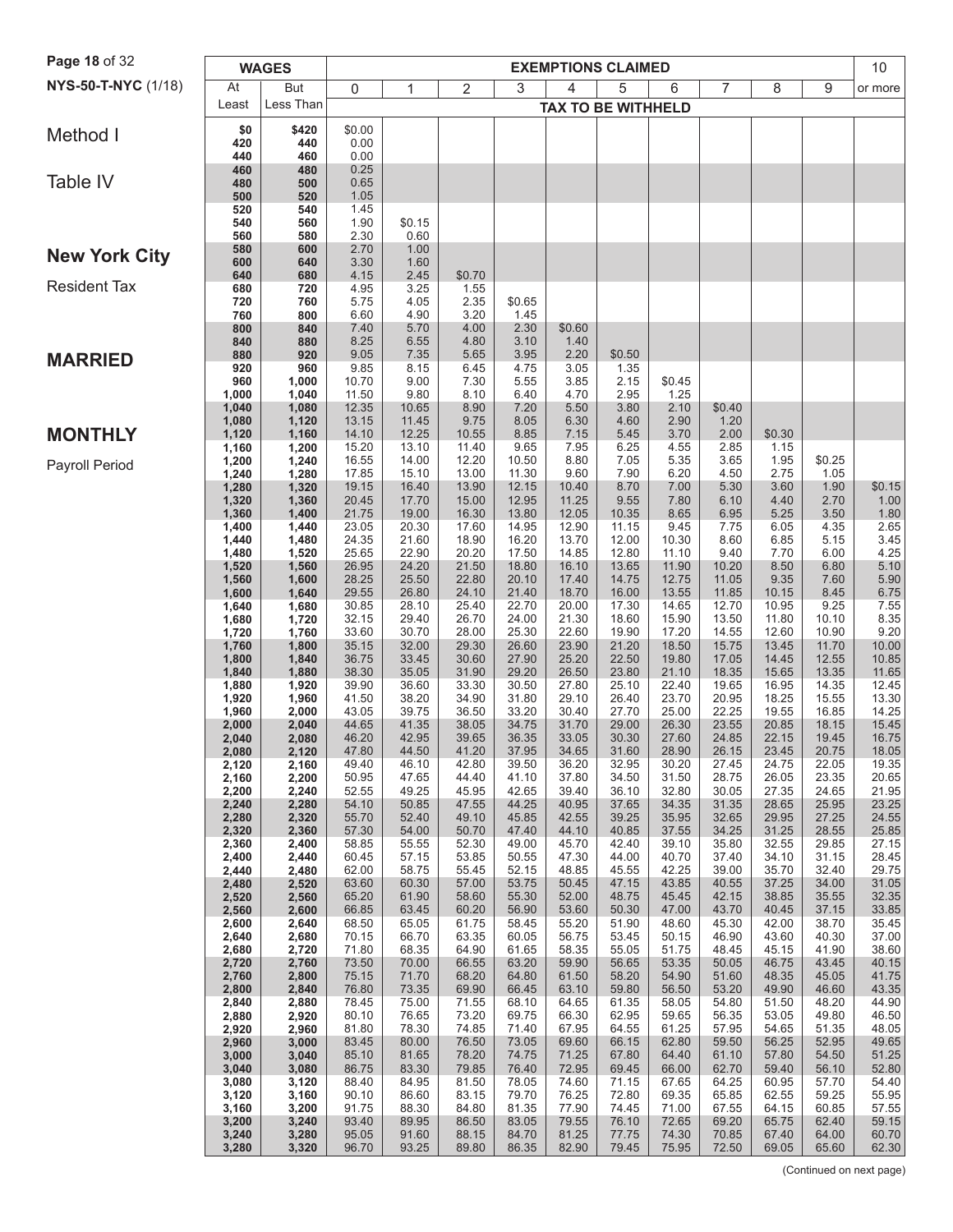|                | <b>WAGES</b>   |                  |                  |                  |                  |                  | <b>EXEMPTIONS CLAIMED</b>                                              |                  |                  |                  |                  | 10               | Page 19 of 32        |
|----------------|----------------|------------------|------------------|------------------|------------------|------------------|------------------------------------------------------------------------|------------------|------------------|------------------|------------------|------------------|----------------------|
| At             | <b>But</b>     | 0                | 1                | 2                | 3                | 4                | 5                                                                      | 6                | 7                | 8                | 9                | or more          | NYS-50-T-NYC (1/18)  |
| Least          | Less Than      |                  |                  |                  |                  |                  | <b>TAX TO BE WITHHELD</b>                                              |                  |                  |                  |                  |                  |                      |
| \$3,320        | \$3,360        | \$98.40          | \$94.90          | \$91.45          | \$88.00          | \$84.55          | \$81.10                                                                | \$77.65          | \$74.15          | \$70.70          | \$67.25          | \$63.85          | Method I             |
| 3,360<br>3,400 | 3,400<br>3,440 | 100.05<br>101.70 | 96.60<br>98.25   | 93.10<br>94.80   | 89.65<br>91.35   | 86.20<br>87.85   | 82.75<br>84.40                                                         | 79.30<br>80.95   | 75.85<br>77.50   | 72.35<br>74.05   | 68.90<br>70.60   | 65.45<br>67.10   |                      |
| 3,440          | 3,480          | 103.35           | 99.90            | 96.45            | 93.00            | 89.55            | 86.05                                                                  | 82.60            | 79.15            | 75.70            | 72.25            | 68.80            |                      |
| 3,480<br>3,520 | 3,520<br>3,560 | 105.00<br>106.70 | 101.55<br>103.20 | 98.10<br>99.75   | 94.65<br>96.30   | 91.20<br>92.85   | 87.75<br>89.40                                                         | 84.25<br>85.95   | 80.80<br>82.45   | 77.35<br>79.00   | 73.90<br>75.55   | 70.45<br>72.10   | Table IV             |
| 3,560          | 3,600          | 108.35           | 104.90           | 101.40           | 97.95            | 94.50            | 91.05                                                                  | 87.60            | 84.15            | 80.65            | 77.20            | 73.75            |                      |
| 3,600<br>3,640 | 3,640<br>3,680 | 110.00<br>111.65 | 106.55<br>108.20 | 103.10<br>104.75 | 99.65<br>101.30  | 96.15<br>97.85   | 92.70<br>94.35                                                         | 89.25<br>90.90   | 85.80<br>87.45   | 82.35<br>84.00   | 78.90<br>80.55   | 75.40<br>77.10   |                      |
| 3,680          | 3,720          | 113.30           | 109.85           | 106.40           | 102.95           | 99.50            | 96.05                                                                  | 92.55            | 89.10            | 85.65            | 82.20            | 78.75            | <b>New York City</b> |
| 3,720          | 3,760          | 115.00           | 111.50           | 108.05           | 104.60<br>106.25 | 101.15<br>102.80 | 97.70<br>99.35                                                         | 94.25<br>95.90   | 90.75<br>92.45   | 87.30<br>88.95   | 83.85<br>85.50   | 80.40<br>82.05   |                      |
| 3,760<br>3,800 | 3,800<br>3,840 | 116.65<br>118.30 | 113.20<br>114.85 | 109.70<br>111.40 | 107.95           | 104.45           | 101.00                                                                 | 97.55            | 94.10            | 90.65            | 87.20            | 83.70            | <b>Resident Tax</b>  |
| 3,840          | 3,880          | 119.95           | 116.50           | 113.05           | 109.60           | 106.15           | 102.65                                                                 | 99.20            | 95.75            | 92.30            | 88.85            | 85.40            |                      |
| 3,880<br>3,920 | 3,920<br>3,960 | 121.60<br>123.30 | 118.15<br>119.80 | 114.70<br>116.35 | 111.25<br>112.90 | 107.80<br>109.45 | 104.35<br>106.00                                                       | 100.85<br>102.55 | 97.40<br>99.05   | 93.95<br>95.60   | 90.50<br>92.15   | 87.05<br>88.70   |                      |
| 3,960          | 4,000          | 124.95           | 121.50           | 118.00           | 114.55           | 111.10           | 107.65                                                                 | 104.20           | 100.75           | 97.25            | 93.80            | 90.35            |                      |
| 4,000<br>4,040 | 4,040<br>4,080 | 126.60<br>128.25 | 123.15<br>124.80 | 119.70<br>121.35 | 116.25<br>117.90 | 112.75<br>114.45 | 109.30<br>110.95                                                       | 105.85<br>107.50 | 102.40<br>104.05 | 98.95<br>100.60  | 95.50<br>97.15   | 92.00<br>93.70   | <b>MARRIED</b>       |
| 4,080          | 4,120          | 129.90           | 126.45           | 123.00           | 119.55           | 116.10           | 112.65                                                                 | 109.15           | 105.70           | 102.25           | 98.80            | 95.35            |                      |
| 4,120          | 4,160          | 131.60           | 128.10           | 124.65           | 121.20           | 117.75           | 114.30                                                                 | 110.85           | 107.35           | 103.90           | 100.45           | 97.00            |                      |
| 4,160<br>4,200 | 4,200<br>4,240 | 133.25<br>134.90 | 129.80<br>131.45 | 126.30<br>128.00 | 122.85<br>124.55 | 119.40<br>121.05 | 115.95<br>117.60                                                       | 112.50<br>114.15 | 109.05<br>110.70 | 105.55<br>107.25 | 102.10<br>103.80 | 98.65<br>100.30  |                      |
| 4,240          | 4,280          | 136.55           | 133.10           | 129.65           | 126.20           | 122.75           | 119.25                                                                 | 115.80           | 112.35           | 108.90           | 105.45           | 102.00           | <b>MONTHLY</b>       |
| 4,280<br>4,320 | 4,320<br>4,360 | 138.20<br>139.90 | 134.75<br>136.40 | 131.30<br>132.95 | 127.85<br>129.50 | 124.40<br>126.05 | 120.95<br>122.60                                                       | 117.45<br>119.15 | 114.00<br>115.65 | 110.55<br>112.20 | 107.10<br>108.75 | 103.65<br>105.30 |                      |
| 4,360          | 4,400          | 141.55           | 138.10           | 134.60           | 131.15           | 127.70           | 124.25                                                                 | 120.80           | 117.35           | 113.85           | 110.40           | 106.95           | Payroll Period       |
| 4,400          | 4,440          | 143.20           | 139.75           | 136.30           | 132.85           | 129.35           | 125.90                                                                 | 122.45           | 119.00           | 115.55           | 112.10           | 108.60           |                      |
| 4,440<br>4,480 | 4,480<br>4,520 | 144.85<br>146.50 | 141.40<br>143.05 | 137.95<br>139.60 | 134.50<br>136.15 | 131.05<br>132.70 | 127.55<br>129.25                                                       | 124.10<br>125.75 | 120.65<br>122.30 | 117.20<br>118.85 | 113.75<br>115.40 | 110.30<br>111.95 |                      |
| 4,520          | 4,560          | 148.20           | 144.70           | 141.25           | 137.80           | 134.35           | 130.90                                                                 | 127.45           | 123.95           | 120.50           | 117.05           | 113.60           |                      |
| 4,560<br>4,600 | 4,600<br>4,640 | 149.85<br>151.50 | 146.40<br>148.05 | 142.90<br>144.60 | 139.45<br>141.15 | 136.00<br>137.65 | 132.55<br>134.20                                                       | 129.10<br>130.75 | 125.65<br>127.30 | 122.15<br>123.85 | 118.70<br>120.40 | 115.25<br>116.90 |                      |
| 4,640          | 4,680          | 153.15           | 149.70           | 146.25           | 142.80           | 139.35           | 135.85                                                                 | 132.40           | 128.95           | 125.50           | 122.05           | 118.60           |                      |
| 4,680          | 4,720          | 154.80<br>156.50 | 151.35           | 147.90<br>149.55 | 144.45<br>146.10 | 141.00<br>142.65 | 137.55<br>139.20                                                       | 134.05<br>135.75 | 130.60<br>132.25 | 127.15<br>128.80 | 123.70<br>125.35 | 120.25           |                      |
| 4,720<br>4,760 | 4,760<br>4,800 | 158.15           | 153.00<br>154.70 | 151.20           | 147.75           | 144.30           | 140.85                                                                 | 137.40           | 133.95           | 130.45           | 127.00           | 121.90<br>123.55 |                      |
| 4,800          | 4,840          | 159.80           | 156.35           | 152.90           | 149.45           | 145.95           | 142.50                                                                 | 139.05           | 135.60           | 132.15           | 128.70           | 125.20           |                      |
| 4,840<br>4,880 | 4,880<br>4,920 | 161.45<br>163.10 | 158.00<br>159.65 | 154.55<br>156.20 | 151.10<br>152.75 | 147.65<br>149.30 | 144.15<br>145.85                                                       | 140.70<br>142.35 | 137.25<br>138.90 | 133.80<br>135.45 | 130.35<br>132.00 | 126.90<br>128.55 |                      |
| 4,920          | 4,960          | 164.80           | 161.30           | 157.85           | 154.40           | 150.95           | 147.50                                                                 | 144.05           | 140.55           | 137.10           | 133.65           | 130.20           |                      |
| 4,960<br>5,000 | 5,000<br>5,040 | 166.45<br>168.10 | 163.00<br>164.65 | 159.50<br>161.20 | 156.05<br>157.75 | 152.60<br>154.25 | 149.15<br>150.80                                                       | 145.70<br>147.35 | 142.25<br>143.90 | 138.75<br>140.45 | 135.30<br>137.00 | 131.85<br>133.50 |                      |
| 5,040          | 5,080          | 169.75           | 166.30           | 162.85           | 159.40           | 155.95           | 152.45                                                                 | 149.00           | 145.55           | 142.10           | 138.65           | 135.20           |                      |
| 5,080          | 5,120          | 171.40           | 167.95           | 164.50           | 161.05           | 157.60           | 154.15                                                                 | 150.65           | 147.20           | 143.75           | 140.30           | 136.85           |                      |
| 5,120<br>5,160 | 5,160<br>5,200 | 173.10<br>174.75 | 169.60<br>171.30 | 166.15<br>167.80 | 162.70<br>164.35 | 159.25<br>160.90 | 155.80<br>157.45                                                       | 152.35<br>154.00 | 148.85<br>150.55 | 145.40<br>147.05 | 141.95<br>143.60 | 138.50<br>140.15 |                      |
| 5,200          | 5,240          | 176.40           | 172.95           | 169.50           | 166.05           | 162.55           | 159.10                                                                 | 155.65           | 152.20           | 148.75           | 145.30           | 141.80           |                      |
| 5,240<br>5,280 | 5,280<br>5,320 | 178.05<br>179.70 | 174.60<br>176.25 | 171.15<br>172.80 | 167.70<br>169.35 | 164.25<br>165.90 | 160.75<br>162.45                                                       | 157.30<br>158.95 | 153.85<br>155.50 | 150.40<br>152.05 | 146.95<br>148.60 | 143.50<br>145.15 |                      |
| 5,320          | 5,360          | 181.40           | 177.90           | 174.45           | 171.00           | 167.55           | 164.10                                                                 | 160.65           | 157.15           | 153.70           | 150.25           | 146.80           |                      |
| 5,360<br>5,400 | 5,400<br>5,440 | 183.05<br>184.70 | 179.60<br>181.25 | 176.10<br>177.80 | 172.65<br>174.35 | 169.20<br>170.85 | 165.75<br>167.40                                                       | 162.30<br>163.95 | 158.85<br>160.50 | 155.35<br>157.05 | 151.90<br>153.60 | 148.45<br>150.10 |                      |
| 5,440          | 5,480          | 186.40           | 182.90           | 179.45           | 176.00           | 172.55           | 169.05                                                                 | 165.60           | 162.15           | 158.70           | 155.25           | 151.80           |                      |
| 5,480          | 5,520          | 188.10           | 184.55           | 181.10           | 177.65           | 174.20           | 170.75                                                                 | 167.25           | 163.80           | 160.35           | 156.90           | 153.45           |                      |
| 5,520<br>5,560 | 5,560<br>5,600 | 189.80<br>191.50 | 186.20<br>187.95 | 182.75<br>184.40 | 179.30<br>180.95 | 175.85<br>177.50 | 172.40<br>174.05                                                       | 168.95<br>170.60 | 165.45<br>167.15 | 162.00<br>163.65 | 158.55<br>160.20 | 155.10<br>156.75 |                      |
| 5,600          | 5,640          | 193.20           | 189.65           | 186.10           | 182.65           | 179.15           | 175.70                                                                 | 172.25           | 168.80           | 165.35           | 161.90           | 158.40           |                      |
| 5,640<br>5,680 | 5,680<br>5,720 | 194.90<br>196.60 | 191.35<br>193.05 | 187.80<br>189.50 | 184.30<br>185.95 | 180.85<br>182.50 | 177.35<br>179.05                                                       | 173.90<br>175.55 | 170.45<br>172.10 | 167.00<br>168.65 | 163.55<br>165.20 | 160.10<br>161.75 |                      |
| 5,720          | 5,760          | 198.30           | 194.75           | 191.20           | 187.70           | 184.15           | 180.70                                                                 | 177.25           | 173.75           | 170.30           | 166.85           | 163.40           |                      |
| 5,760<br>5,800 | 5,800<br>5,840 | 200.00<br>201.70 | 196.45<br>198.15 | 192.90<br>194.60 | 189.40<br>191.10 | 185.80<br>187.55 | 182.35<br>184.00                                                       | 178.90<br>180.55 | 175.45<br>177.10 | 171.95<br>173.65 | 168.50<br>170.20 | 165.05<br>166.70 |                      |
| 5,840          | 5,880          | 203.40           | 199.85           | 196.30           | 192.80           | 189.25           | 185.65                                                                 | 182.20           | 178.75           | 175.30           | 171.85           | 168.40           |                      |
| 5,880          | 5,920          | 205.10           | 201.55           | 198.00           | 194.50           | 190.95           | 187.40                                                                 | 183.85<br>185.55 | 180.40           | 176.95           | 173.50           | 170.05           |                      |
| 5,920<br>5,960 | 5,960<br>6,000 | 206.80<br>208.50 | 203.25<br>204.95 | 199.70<br>201.40 | 196.20<br>197.90 | 192.65<br>194.35 | 189.10<br>190.80                                                       | 187.25           | 182.05<br>183.75 | 178.60<br>180.25 | 175.15<br>176.80 | 171.70<br>173.35 |                      |
| 6,000          | 6,040          | 210.20           | 206.65           | 203.10           | 199.60           | 196.05           | 192.50                                                                 | 188.95           | 185.40           | 181.95           | 178.50           | 175.00           |                      |
| 6,040<br>6,080 | 6,080<br>6,120 | 211.90<br>213.60 | 208.35<br>210.05 | 204.80<br>206.50 | 201.30<br>203.00 | 197.75<br>199.45 | 194.20<br>195.90                                                       | 190.65<br>192.35 | 187.10<br>188.80 | 183.60<br>185.25 | 180.15<br>181.80 | 176.70<br>178.35 |                      |
| 6,120          | 6,160          | 215.30           | 211.75           | 208.20           | 204.70           | 201.15           | 197.60                                                                 | 194.05           | 190.50           | 186.95           | 183.45           | 180.00           |                      |
| 6,160<br>6,200 | 6,200<br>6,240 | 217.00<br>218.70 | 213.45<br>215.15 | 209.90<br>211.60 | 206.40<br>208.10 | 202.85<br>204.55 | 199.30<br>201.00                                                       | 195.75<br>197.45 | 192.20<br>193.90 | 188.65<br>190.35 | 185.10<br>186.85 | 181.65<br>183.30 |                      |
| 6,240          | 6,280          | 220.40           | 216.85           | 213.30           | 209.80           | 206.25           | 202.70                                                                 | 199.15           | 195.60           | 192.05           | 188.55           | 185.00           |                      |
| 6,280          | 6,320          | 222.10           | 218.55           | 215.00           | 211.50           | 207.95           | 204.40                                                                 | 200.85           | 197.30           | 193.75           | 190.25           | 186.70           |                      |
|                | \$6,320 & OVER |                  |                  |                  |                  |                  | Use Method II, "Exact Calculation Method," on page 26 of this booklet. |                  |                  |                  |                  |                  |                      |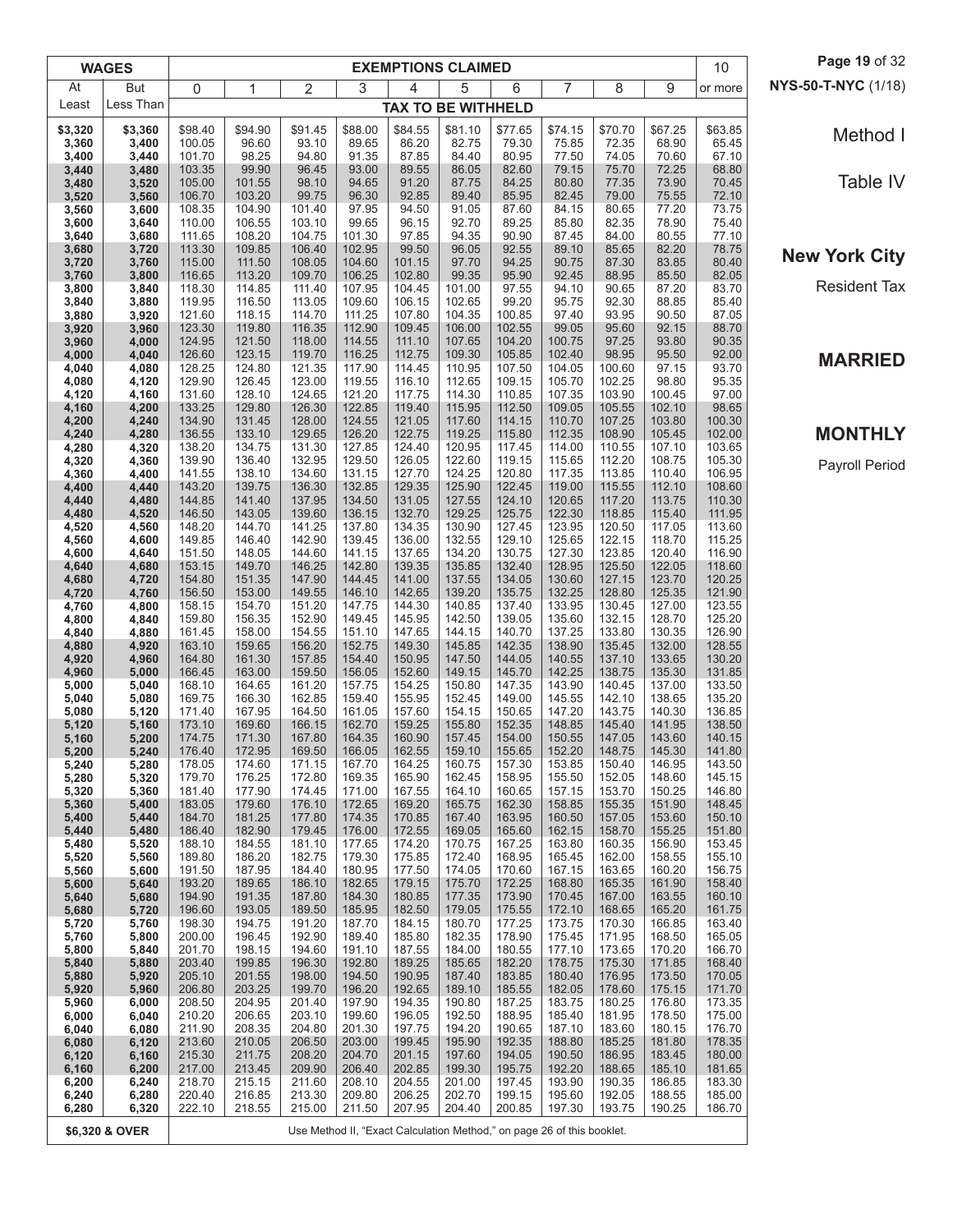| <b>Page 20 of 32</b> |            | <b>WAGES</b> |                |              |                |              |                | <b>EXEMPTIONS CLAIMED</b> |              |              |              |                | 10             |
|----------------------|------------|--------------|----------------|--------------|----------------|--------------|----------------|---------------------------|--------------|--------------|--------------|----------------|----------------|
| NYS-50-T-NYC (1/18)  | At         | But          | 0              | 1            | 2              | 3            | 4              | 5                         | 6            | 7            | 8            | 9              | or more        |
|                      | Least      | Less Than    |                |              |                |              |                | <b>TAX TO BE WITHHELD</b> |              |              |              |                |                |
| Method I             | \$0<br>5   | \$5<br>10    | \$0.00<br>0.00 |              |                |              |                |                           |              |              |              |                |                |
|                      | 10         | 15           | 0.00           |              |                |              |                |                           |              |              |              |                |                |
| Table V              | 15<br>19   | 19<br>23     | 0.00<br>0.05   |              |                |              |                |                           |              |              |              |                |                |
|                      | 23<br>24   | 24<br>25     | 0.10<br>0.10   | \$0.05       |                |              |                |                           |              |              |              |                |                |
|                      | 25         | 26           | 0.15           | 0.05         |                |              |                |                           |              |              |              |                |                |
| <b>New York City</b> | 26<br>27   | 27<br>28     | 0.15<br>0.15   | 0.05<br>0.10 |                |              |                |                           |              |              |              |                |                |
|                      | 28<br>29   | 29<br>30     | 0.20<br>0.20   | 0.10<br>0.15 | \$0.05<br>0.05 |              |                |                           |              |              |              |                |                |
| <b>Resident Tax</b>  | 30         | 31           | 0.25           | 0.15         | 0.05           |              |                |                           |              |              |              |                |                |
|                      | 31<br>32   | 32<br>33     | 0.25<br>0.25   | 0.15<br>0.20 | 0.10<br>0.10   | \$0.05       |                |                           |              |              |              |                |                |
|                      | 33<br>34   | 34<br>35     | 0.30<br>0.30   | 0.20<br>0.25 | 0.15<br>0.15   | 0.05<br>0.10 |                |                           |              |              |              |                |                |
| <b>SINGLE</b>        | 35         | 36           | 0.35           | 0.25         | 0.20           | 0.10         |                |                           |              |              |              |                |                |
|                      | 36<br>37   | 37<br>38     | 0.35<br>0.35   | 0.30<br>0.30 | 0.20<br>0.20   | 0.10<br>0.15 | \$0.05<br>0.05 |                           |              |              |              |                |                |
|                      | 38<br>39   | 39<br>40     | 0.40<br>0.40   | 0.30<br>0.35 | 0.25<br>0.25   | 0.15<br>0.20 | 0.10<br>0.10   |                           |              |              |              |                |                |
| <b>DAILY</b>         | 40         | 41<br>42     | 0.45<br>0.45   | 0.35<br>0.40 | 0.30<br>0.30   | 0.20<br>0.20 | 0.10<br>0.15   | \$0.05<br>0.05            |              |              |              |                |                |
|                      | 41<br>42   | 43           | 0.50           | 0.40         | 0.30           | 0.25         | 0.15           | 0.10                      |              |              |              |                |                |
| Payroll Period       | 43<br>44   | 44<br>45     | 0.50<br>0.50   | 0.40<br>0.45 | 0.35<br>0.35   | 0.25<br>0.30 | 0.20<br>0.20   | 0.10<br>0.10              | \$0.05       |              |              |                |                |
|                      | 45<br>46   | 46<br>47     | 0.55<br>0.55   | 0.45<br>0.50 | 0.40<br>0.40   | 0.30<br>0.30 | 0.20<br>0.25   | 0.15<br>0.15              | 0.05<br>0.10 |              |              |                |                |
|                      | 47         | 48           | 0.60           | 0.50         | 0.40           | 0.35         | 0.25           | 0.20                      | 0.10         | \$0.05       |              |                |                |
|                      | 48<br>49   | 49<br>50     | 0.60<br>0.60   | 0.50<br>0.55 | 0.45<br>0.45   | 0.35<br>0.40 | 0.30<br>0.30   | 0.20<br>0.25              | 0.15<br>0.15 | 0.05<br>0.05 |              |                |                |
|                      | 50<br>52   | 52<br>54     | 0.65<br>0.70   | 0.55<br>0.60 | 0.50<br>0.55   | 0.40<br>0.45 | 0.35<br>0.40   | 0.25<br>0.30              | 0.20<br>0.20 | 0.10<br>0.15 | \$0.05       |                |                |
|                      | 54         | 56           | 0.80           | 0.65         | 0.60           | 0.50         | 0.40           | 0.35                      | 0.25         | 0.20         | 0.10         |                |                |
|                      | 56<br>58   | 58<br>60     | 0.85<br>0.90   | 0.70<br>0.80 | 0.60<br>0.65   | 0.55<br>0.60 | 0.45<br>0.50   | 0.40<br>0.40              | 0.30<br>0.35 | 0.20<br>0.25 | 0.15<br>0.20 | \$0.05<br>0.10 |                |
|                      | 60<br>62   | 62<br>64     | 1.00<br>1.05   | 0.85<br>0.90 | 0.75<br>0.80   | 0.60<br>0.65 | 0.55<br>0.60   | 0.45<br>0.50              | 0.40<br>0.40 | 0.30<br>0.35 | 0.25<br>0.25 | 0.15<br>0.20   | \$0.05<br>0.10 |
|                      | 64         | 66           | 1.10           | 1.00         | 0.85           | 0.75         | 0.60           | 0.55                      | 0.45         | 0.40         | 0.30         | 0.25           | 0.15           |
|                      | 66<br>68   | 68<br>70     | 1.15<br>1.25   | 1.05<br>1.10 | 0.90<br>1.00   | 0.80<br>0.85 | 0.70<br>0.75   | 0.60<br>0.65              | 0.50<br>0.55 | 0.45<br>0.45 | 0.35<br>0.40 | 0.25<br>0.30   | 0.20<br>0.25   |
|                      | 70<br>72   | 72<br>74     | 1.30<br>1.35   | 1.20<br>1.25 | 1.05<br>1.10   | 0.95<br>1.00 | 0.80<br>0.85   | 0.70<br>0.75              | 0.60<br>0.65 | 0.50<br>0.55 | 0.45<br>0.45 | 0.35<br>0.40   | 0.25<br>0.30   |
|                      | 74<br>76   | 76<br>78     | 1.45<br>1.50   | 1.30<br>1.35 | 1.20<br>1.25   | 1.05<br>1.10 | 0.95<br>1.00   | 0.80<br>0.85              | 0.70<br>0.75 | 0.60<br>0.65 | 0.50<br>0.55 | 0.45<br>0.45   | 0.35<br>0.40   |
|                      | 78         | 80           | 1.55           | 1.45         | 1.30           | 1.20         | 1.05           | 0.95                      | 0.80         | 0.70         | 0.60         | 0.50           | 0.45           |
|                      | 80<br>82   | 82<br>84     | 1.65<br>1.75   | 1.50<br>1.60 | 1.40<br>1.45   | 1.25<br>1.30 | 1.15<br>1.20   | 1.00<br>1.05              | 0.90<br>0.95 | 0.75<br>0.80 | 0.65<br>0.70 | 0.55<br>0.60   | 0.50<br>0.50   |
|                      | 84<br>86   | 86<br>88     | 1.80<br>1.90   | 1.65<br>1.75 | 1.50<br>1.60   | 1.40<br>1.45 | 1.25<br>1.30   | 1.15<br>1.20              | 1.00<br>1.05 | 0.90<br>0.95 | 0.75<br>0.80 | 0.65<br>0.70   | 0.55<br>0.60   |
|                      | 88         | 90           | 1.95           | 1.80         | 1.65           | 1.50         | 1.40           | 1.25                      | 1.15         | 1.00         | 0.90         | 0.75           | 0.65           |
|                      | 90<br>92   | 92<br>94     | 2.05<br>2.15   | 1.90<br>2.00 | 1.75<br>1.80   | 1.60<br>1.65 | 1.45<br>1.50   | 1.35<br>1.40              | 1.20<br>1.25 | 1.10<br>1.15 | 0.95<br>1.00 | 0.85<br>0.90   | 0.70<br>0.75   |
|                      | 94<br>96   | 96<br>98     | 2.20<br>2.30   | 2.05<br>2.15 | 1.90<br>2.00   | 1.75<br>1.85 | 1.60<br>1.70   | 1.45<br>1.55              | 1.35<br>1.40 | 1.20<br>1.25 | 1.10<br>1.15 | 0.95<br>1.00   | 0.85<br>0.90   |
|                      | 98<br>100  | 100<br>102   | 2.35<br>2.45   | 2.20<br>2.30 | 2.05<br>2.15   | 1.90<br>2.00 | 1.75<br>1.85   | 1.60<br>1.70              | 1.45<br>1.55 | 1.35<br>1.40 | 1.20<br>1.30 | 1.10<br>1.15   | 0.95<br>1.05   |
|                      | 102        | 104          | 2.50           | 2.35         | 2.20           | 2.05         | 1.90           | 1.75                      | 1.60         | 1.45         | 1.35         | 1.20           | 1.10           |
|                      | 104<br>106 | 106<br>108   | 2.60<br>2.70   | 2.45<br>2.55 | 2.30<br>2.40   | 2.15<br>2.20 | 2.00<br>2.05   | 1.85<br>1.90              | 1.70<br>1.75 | 1.55<br>1.60 | 1.40<br>1.45 | 1.30<br>1.35   | 1.15<br>1.20   |
|                      | 108<br>110 | 110<br>112   | 2.75<br>2.85   | 2.60<br>2.70 | 2.45<br>2.55   | 2.30<br>2.40 | 2.15<br>2.25   | 2.00<br>2.10              | 1.85<br>1.95 | 1.70<br>1.75 | 1.55<br>1.60 | 1.40<br>1.50   | 1.30<br>1.35   |
|                      | 112        | 114          | 2.90           | 2.75         | 2.60           | 2.45         | 2.30           | 2.15                      | 2.00         | 1.85         | 1.70         | 1.55           | 1.40           |
|                      | 114<br>116 | 116<br>118   | 3.00<br>3.10   | 2.85<br>2.90 | 2.70<br>2.75   | 2.55<br>2.60 | 2.40<br>2.45   | 2.25<br>2.30              | 2.10<br>2.15 | 1.95<br>2.00 | 1.80<br>1.85 | 1.65<br>1.70   | 1.50<br>1.55   |
|                      | 118<br>120 | 120<br>122   | 3.15<br>3.25   | 3.00<br>3.10 | 2.85<br>2.95   | 2.70<br>2.80 | 2.55<br>2.65   | 2.40<br>2.45              | 2.25<br>2.30 | 2.10<br>2.15 | 1.95<br>2.00 | 1.80<br>1.85   | 1.65<br>1.70   |
|                      | 122<br>124 | 124<br>126   | 3.35           | 3.15<br>3.25 | 3.00           | 2.85<br>2.95 | 2.70           | 2.55<br>2.65              | 2.40<br>2.50 | 2.25<br>2.35 | 2.10<br>2.20 | 1.95           | 1.80<br>1.85   |
|                      | 126        | 128          | 3.40<br>3.50   | 3.35         | 3.10<br>3.15   | 3.00         | 2.80<br>2.85   | 2.70                      | 2.55         | 2.40         | 2.25         | 2.00<br>2.10   | 1.95           |
|                      | 128<br>130 | 130<br>132   | 3.60<br>3.65   | 3.40<br>3.50 | 3.25<br>3.35   | 3.10<br>3.20 | 2.95<br>3.00   | 2.80<br>2.85              | 2.65<br>2.70 | 2.50<br>2.55 | 2.35<br>2.40 | 2.20<br>2.25   | 2.05<br>2.10   |
|                      | 132<br>134 | 134<br>136   | 3.75<br>3.85   | 3.60<br>3.65 | 3.40<br>3.50   | 3.25<br>3.35 | 3.10<br>3.20   | 2.95<br>3.05              | 2.80<br>2.85 | 2.65<br>2.70 | 2.50<br>2.55 | 2.35<br>2.40   | 2.20<br>2.25   |
|                      | 136        | 138          | 3.90           | 3.75         | 3.60           | 3.45         | 3.25           | 3.10                      | 2.95         | 2.80         | 2.65         | 2.50           | 2.35<br>2.45   |
|                      | 138<br>140 | 140<br>142   | 4.00<br>4.05   | 3.85<br>3.90 | 3.65<br>3.75   | 3.50<br>3.60 | 3.35<br>3.45   | 3.20<br>3.30              | 3.05<br>3.10 | 2.90<br>2.95 | 2.75<br>2.80 | 2.60<br>2.65   | 2.50           |
|                      |            |              |                |              |                |              |                |                           |              |              |              |                |                |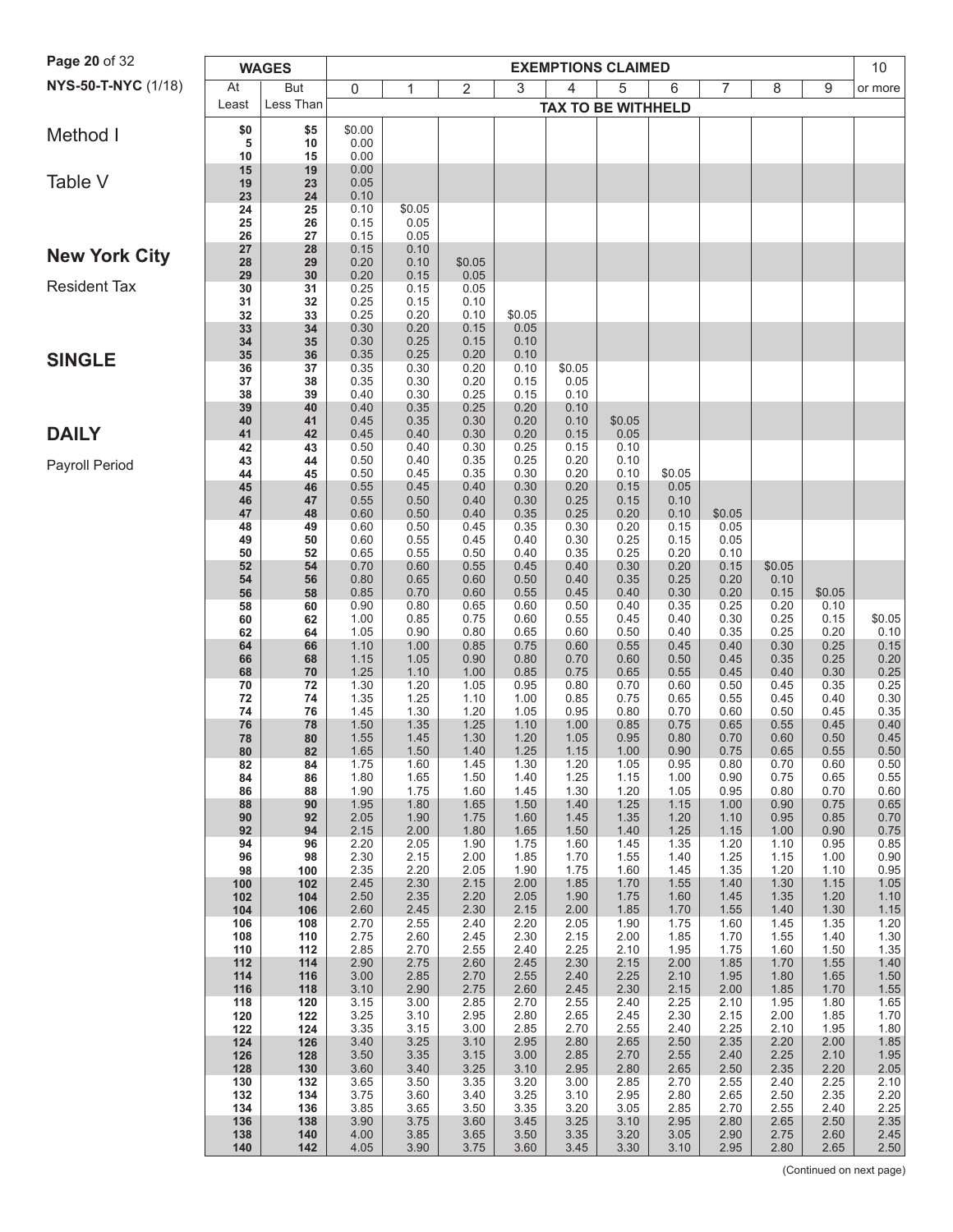|            | <b>WAGES</b> |                |                |               |                                                                        | <b>EXEMPTIONS CLAIMED</b> |              |              |              |              |              | 10           | Page 21 of 32        |
|------------|--------------|----------------|----------------|---------------|------------------------------------------------------------------------|---------------------------|--------------|--------------|--------------|--------------|--------------|--------------|----------------------|
| At         | But          | 0              | 1              | 2             | 3                                                                      | 4                         | 5            | 6            | 7            | 8            | 9            | or more      | NYS-50-T-NYC (1/18)  |
| Least      | Less Than    |                |                |               |                                                                        | <b>TAX TO BE WITHHELD</b> |              |              |              |              |              |              |                      |
| \$142      | \$144        | \$4.15         | \$4.00         | \$3.85        | \$3.70                                                                 | \$3.50                    | \$3.35       | \$3.20       | \$3.05       | \$2.90       | \$2.75       | \$2.60       | Method I             |
| 144<br>146 | 146<br>148   | 4.25<br>4.30   | 4.10<br>4.15   | 3.90<br>4.00  | 3.75<br>3.85                                                           | 3.60<br>3.70              | 3.45<br>3.55 | 3.30<br>3.35 | 3.10<br>3.20 | 2.95<br>3.05 | 2.80<br>2.90 | 2.65<br>2.75 |                      |
| 148        | 150          | 4.40           | 4.25           | 4.10          | 3.95                                                                   | 3.75                      | 3.60         | 3.45         | 3.30         | 3.15         | 2.95         | 2.80         | Table V              |
| 150<br>152 | 152<br>154   | 4.50<br>4.55   | 4.35<br>4.40   | 4.15<br>4.25  | 4.00<br>4.10                                                           | 3.85<br>3.95              | 3.70<br>3.75 | 3.55<br>3.60 | 3.35<br>3.45 | 3.20<br>3.30 | 3.05<br>3.15 | 2.90<br>3.00 |                      |
| 154        | 156          | 4.65           | 4.50           | 4.35          | 4.20                                                                   | 4.00                      | 3.85         | 3.70         | 3.55         | 3.40         | 3.20         | 3.05         |                      |
| 156<br>158 | 158<br>160   | 4.75<br>4.80   | 4.60<br>4.65   | 4.40<br>4.50  | 4.25<br>4.35                                                           | 4.10<br>4.20              | 3.95<br>4.00 | 3.80<br>3.85 | 3.60<br>3.70 | 3.45<br>3.55 | 3.30<br>3.40 | 3.15<br>3.25 |                      |
| 160<br>162 | 162          | 4.90           | 4.75           | 4.60<br>4.65  | 4.45<br>4.50                                                           | 4.25<br>4.35              | 4.10         | 3.95         | 3.80<br>3.85 | 3.65         | 3.45<br>3.55 | 3.30<br>3.40 | <b>New York City</b> |
| 164        | 164<br>166   | 5.00<br>5.05   | 4.85<br>4.90   | 4.75          | 4.60                                                                   | 4.45                      | 4.20<br>4.25 | 4.05<br>4.10 | 3.95         | 3.70<br>3.80 | 3.65         | 3.45         |                      |
| 166<br>168 | 168<br>170   | 5.15<br>5.25   | 5.00<br>5.10   | 4.85<br>4.90  | 4.65<br>4.75                                                           | 4.50<br>4.60              | 4.35<br>4.45 | 4.20<br>4.30 | 4.05<br>4.10 | 3.90<br>3.95 | 3.70<br>3.80 | 3.55<br>3.65 | <b>Resident Tax</b>  |
| 170        | 172          | 5.30           | 5.15           | 5.00          | 4.85                                                                   | 4.70                      | 4.50         | 4.35         | 4.20         | 4.05         | 3.90         | 3.70         |                      |
| 172<br>174 | 174<br>176   | 5.40<br>5.50   | 5.25<br>5.35   | 5.10<br>5.15  | 4.90<br>5.00                                                           | 4.75<br>4.85              | 4.60<br>4.70 | 4.45<br>4.55 | 4.30<br>4.35 | 4.15<br>4.20 | 3.95<br>4.05 | 3.80<br>3.90 |                      |
| 176        | 178          | 5.55           | 5.40           | 5.25          | 5.10                                                                   | 4.95                      | 4.75         | 4.60         | 4.45         | 4.30         | 4.15         | 3.95         | <b>SINGLE</b>        |
| 178<br>180 | 180<br>182   | 5.65<br>5.75   | 5.50<br>5.55   | 5.35<br>5.40  | 5.15<br>5.25                                                           | 5.00<br>5.10              | 4.85<br>4.95 | 4.70<br>4.80 | 4.55<br>4.60 | 4.35<br>4.45 | 4.20<br>4.30 | 4.05<br>4.15 |                      |
| 182        | 184          | 5.80           | 5.65           | 5.50          | 5.35                                                                   | 5.20                      | 5.00         | 4.85         | 4.70         | 4.55         | 4.40         | 4.20         |                      |
| 184<br>186 | 186<br>188   | 5.90<br>6.00   | 5.75<br>5.80   | 5.60<br>5.65  | 5.40<br>5.50                                                           | 5.25<br>5.35              | 5.10<br>5.20 | 4.95<br>5.05 | 4.80<br>4.85 | 4.60<br>4.70 | 4.45<br>4.55 | 4.30<br>4.40 |                      |
| 188        | 190          | 6.05           | 5.90           | 5.75          | 5.60                                                                   | 5.45                      | 5.25         | 5.10         | 4.95         | 4.80         | 4.65         | 4.45         | <b>DAILY</b>         |
| 190<br>192 | 192<br>194   | 6.15<br>6.25   | 6.00<br>6.05   | 5.85<br>5.90  | 5.65<br>5.75                                                           | 5.50<br>5.60              | 5.35<br>5.45 | 5.20<br>5.25 | 5.05<br>5.10 | 4.85<br>4.95 | 4.70<br>4.80 | 4.55<br>4.65 |                      |
| 194        | 196          | 6.30           | 6.15           | 6.00          | 5.85                                                                   | 5.70                      | 5.50         | 5.35         | 5.20         | 5.05         | 4.90         | 4.70         | Payroll Period       |
| 196<br>198 | 198<br>200   | 6.40<br>6.50   | 6.25<br>6.30   | 6.10<br>6.15  | 5.90<br>6.00                                                           | 5.75<br>5.85              | 5.60<br>5.70 | 5.45<br>5.50 | 5.30<br>5.35 | 5.10<br>5.20 | 4.95<br>5.05 | 4.80<br>4.90 |                      |
| 200        | 202          | 6.55           | 6.40           | 6.25          | 6.10                                                                   | 5.95                      | 5.75         | 5.60         | 5.45         | 5.30         | 5.15         | 4.95         |                      |
| 202<br>204 | 204<br>206   | 6.65<br>6.75   | 6.50<br>6.55   | 6.35<br>6.40  | 6.15<br>6.25                                                           | 6.00<br>6.10              | 5.85<br>5.95 | 5.70<br>5.75 | 5.55<br>5.60 | 5.35<br>5.45 | 5.20<br>5.30 | 5.05<br>5.15 |                      |
| 206        | 208          | 6.80           | 6.65           | 6.50          | 6.35                                                                   | 6.20                      | 6.00         | 5.85         | 5.70         | 5.55         | 5.40         | 5.20         |                      |
| 208<br>210 | 210<br>212   | 6.90<br>7.00   | 6.75<br>6.80   | 6.60<br>6.65  | 6.40<br>6.50                                                           | 6.25<br>6.35              | 6.10<br>6.20 | 5.95<br>6.00 | 5.80<br>5.85 | 5.60<br>5.70 | 5.45<br>5.55 | 5.30<br>5.40 |                      |
| 212        | 214          | 7.05           | 6.90           | 6.75          | 6.60                                                                   | 6.40                      | 6.25         | 6.10         | 5.95         | 5.80         | 5.65         | 5.45         |                      |
| 214<br>216 | 216<br>218   | 7.15<br>7.25   | 7.00<br>7.05   | 6.85<br>6.90  | 6.65<br>6.75                                                           | 6.50<br>6.60              | 6.35<br>6.45 | 6.20<br>6.25 | 6.05<br>6.10 | 5.85<br>5.95 | 5.70<br>5.80 | 5.55<br>5.65 |                      |
| 218        | 220          | 7.30           | 7.15           | 7.00          | 6.85                                                                   | 6.65                      | 6.50         | 6.35         | 6.20         | 6.05         | 5.90         | 5.70         |                      |
| 220<br>222 | 222<br>224   | 7.40<br>7.50   | 7.25<br>7.30   | 7.10<br>7.15  | 6.90<br>7.00                                                           | 6.75<br>6.85              | 6.60<br>6.70 | 6.45<br>6.50 | 6.30<br>6.35 | 6.10<br>6.20 | 5.95<br>6.05 | 5.80<br>5.90 |                      |
| 224<br>226 | 226<br>228   | 7.55<br>7.65   | 7.40<br>7.50   | 7.25<br>7.30  | 7.10<br>7.15                                                           | 6.90<br>7.00              | 6.75<br>6.85 | 6.60<br>6.70 | 6.45<br>6.55 | 6.30<br>6.35 | 6.10<br>6.20 | 5.95         |                      |
| 228        | 230          | 7.75           | 7.55           | 7.40          | 7.25                                                                   | 7.10                      | 6.95         | 6.75         | 6.60         | 6.45         | 6.30         | 6.05<br>6.15 |                      |
| 230<br>232 | 232<br>234   | 7.80<br>7.90   | 7.65<br>7.75   | 7.50<br>7.55  | 7.35<br>7.40                                                           | 7.15<br>7.25              | 7.00<br>7.10 | 6.85<br>6.95 | 6.70<br>6.80 | 6.55<br>6.60 | 6.35<br>6.45 | 6.20<br>6.30 |                      |
| 234        | 236          | 8.00           | 7.80           | 7.65          | 7.50                                                                   | 7.35                      | 7.20         | 7.00         | 6.85         | 6.70         | 6.55         | 6.40         |                      |
| 236<br>238 | 238<br>240   | 8.05<br>8.15   | 7.90<br>8.00   | 7.75<br>7.80  | 7.60<br>7.65                                                           | 7.40<br>7.50              | 7.25<br>7.35 | 7.10<br>7.20 | 6.95<br>7.00 | 6.80<br>6.85 | 6.60<br>6.70 | 6.45<br>6.55 |                      |
| 240        | 242          | 8.20           | 8.05           | 7.90          | 7.75                                                                   | 7.60                      | 7.45         | 7.25         | 7.10         | 6.95         | 6.80         | 6.65         |                      |
| 242<br>244 | 244<br>246   | 8.30<br>8.40   | 8.15<br>8.25   | 8.00<br>8.05  | 7.85<br>7.90                                                           | 7.65<br>7.75              | 7.50<br>7.60 | 7.35<br>7.45 | 7.20<br>7.25 | 7.05<br>7.10 | 6.85<br>6.95 | 6.70<br>6.80 |                      |
| 246        | 248          | 8.45           | 8.30           | 8.15          | 8.00                                                                   | 7.85                      | 7.70         | 7.50         | 7.35         | 7.20         | 7.05         | 6.90         |                      |
| 248<br>250 | 250<br>252   | 8.55<br>8.65   | 8.40<br>8.50   | 8.25<br>8.30  | 8.10<br>8.15                                                           | 7.90<br>8.00              | 7.75<br>7.85 | 7.60<br>7.70 | 7.45<br>7.50 | 7.30<br>7.35 | 7.10<br>7.20 | 6.95<br>7.05 |                      |
| 252        | 254          | 8.75           | 8.55           | 8.40          | 8.25                                                                   | 8.10                      | 7.90         | 7.75         | 7.60         | 7.45         | 7.30         | 7.15         |                      |
| 254<br>256 | 256<br>258   | 8.80<br>8.90   | 8.65<br>8.75   | 8.50<br>8.55  | 8.35<br>8.40                                                           | 8.15<br>8.25              | 8.00<br>8.10 | 7.85<br>7.95 | 7.70<br>7.75 | 7.55<br>7.60 | 7.35<br>7.45 | 7.20<br>7.30 |                      |
| 258        | 260          | 9.00           | 8.80           | 8.65          | 8.50                                                                   | 8.35                      | 8.15         | 8.00         | 7.85         | 7.70         | 7.55         | 7.40         |                      |
| 260<br>262 | 262<br>264   | 9.05<br>9.15   | 8.90<br>9.00   | 8.75<br>8.85  | 8.60<br>8.65                                                           | 8.40<br>8.50              | 8.25<br>8.35 | 8.10<br>8.20 | 7.95<br>8.00 | 7.80<br>7.85 | 7.60<br>7.70 | 7.45<br>7.55 |                      |
| 264        | 266          | 9.25           | 9.05           | 8.90          | 8.75                                                                   | 8.60                      | 8.40         | 8.25         | 8.10         | 7.95         | 7.80         | 7.60         |                      |
| 266<br>268 | 268<br>270   | 9.30<br>9.40   | 9.15<br>9.25   | 9.00<br>9.10  | 8.85<br>8.90                                                           | 8.65<br>8.75              | 8.50<br>8.60 | 8.35<br>8.45 | 8.20<br>8.25 | 8.05<br>8.10 | 7.85<br>7.95 | 7.70<br>7.80 |                      |
| 270        | 272          | 9.50           | 9.35           | 9.15          | 9.00                                                                   | 8.85                      | 8.70         | 8.50         | 8.35         | 8.20         | 8.05         | 7.85<br>7.95 |                      |
| 272<br>274 | 274<br>276   | 9.60<br>9.65   | 9.40<br>9.50   | 9.25<br>9.35  | 9.10<br>9.15                                                           | 8.90<br>9.00              | 8.75<br>8.85 | 8.60<br>8.70 | 8.45<br>8.50 | 8.30<br>8.35 | 8.10<br>8.20 | 8.05         |                      |
| 276<br>278 | 278<br>280   | 9.75<br>9.85   | 9.60<br>9.65   | 9.40<br>9.50  | 9.25<br>9.35                                                           | 9.10<br>9.20              | 8.95<br>9.00 | 8.75<br>8.85 | 8.60<br>8.70 | 8.45<br>8.50 | 8.30<br>8.35 | 8.10<br>8.20 |                      |
| 280        | 282          | 9.90           | 9.75           | 9.60          | 9.45                                                                   | 9.25                      | 9.10         | 8.95         | 8.75         | 8.60         | 8.45         | 8.30         |                      |
| 282<br>284 | 284<br>286   | 10.00<br>10.10 | 9.85<br>9.90   | 9.70<br>9.75  | 9.50<br>9.60                                                           | 9.35<br>9.45              | 9.20<br>9.25 | 9.00<br>9.10 | 8.85<br>8.95 | 8.70<br>8.80 | 8.55<br>8.60 | 8.35<br>8.45 |                      |
| 286        | 288          | 10.15          | 10.00          | 9.85          | 9.70                                                                   | 9.50                      | 9.35         | 9.20         | 9.05         | 8.85         | 8.70         | 8.55         |                      |
| 288<br>290 | 290<br>292   | 10.25<br>10.35 | 10.10<br>10.20 | 9.95<br>10.00 | 9.75<br>9.85                                                           | 9.60<br>9.70              | 9.45<br>9.55 | 9.30<br>9.35 | 9.10<br>9.20 | 8.95<br>9.05 | 8.80<br>8.85 | 8.60<br>8.70 |                      |
|            | \$292 & OVER |                |                |               | Use Method II, "Exact Calculation Method," on page 25 of this booklet. |                           |              |              |              |              |              |              |                      |
|            |              |                |                |               |                                                                        |                           |              |              |              |              |              |              |                      |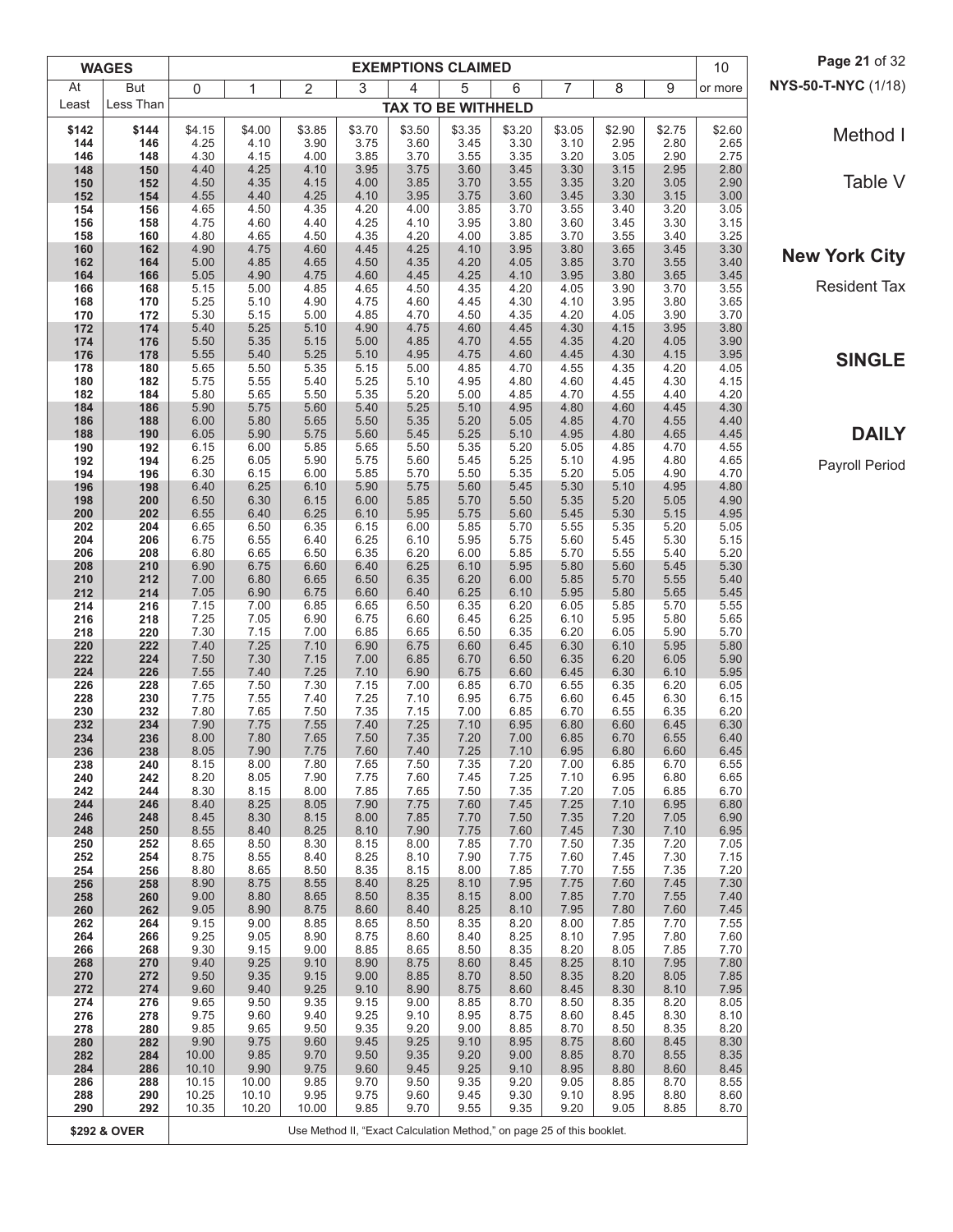| Page 22 of 32        |            | <b>WAGES</b> |                |                |                |              |                | <b>EXEMPTIONS CLAIMED</b> |                  |              |              |              | 10             |
|----------------------|------------|--------------|----------------|----------------|----------------|--------------|----------------|---------------------------|------------------|--------------|--------------|--------------|----------------|
| NYS-50-T-NYC (1/18)  | At         | But          | $\mathbf 0$    | 1              | 2              | 3            | 4              | 5                         | 6                | 7            | 8            | 9            | or more        |
|                      | Least      | Less Than    |                |                |                |              |                | <b>TAX TO BE WITHHELD</b> |                  |              |              |              |                |
| Method I             | \$0<br>10  | \$10<br>20   | \$0.00<br>0.00 |                |                |              |                |                           |                  |              |              |              |                |
|                      | 20         | 21           | 0.00           |                |                |              |                |                           |                  |              |              |              |                |
| Table V              | 21<br>22   | 22<br>23     | 0.00<br>0.05   |                |                |              |                |                           |                  |              |              |              |                |
|                      | 23<br>24   | 24<br>25     | 0.05<br>0.05   |                |                |              |                |                           |                  |              |              |              |                |
|                      | 25         | 26           | 0.10           |                |                |              |                |                           |                  |              |              |              |                |
| <b>New York City</b> | 26<br>27   | 27<br>28     | 0.10<br>0.15   | \$0.05<br>0.05 |                |              |                |                           |                  |              |              |              |                |
|                      | 28<br>29   | 29<br>30     | 0.15<br>0.15   | 0.05<br>0.10   |                |              |                |                           |                  |              |              |              |                |
| <b>Resident Tax</b>  | 30         | 31           | 0.20           | 0.10           | \$0.05         |              |                |                           |                  |              |              |              |                |
|                      | 31<br>32   | 32<br>33     | 0.20<br>0.25   | 0.15<br>0.15   | 0.05<br>0.05   |              |                |                           |                  |              |              |              |                |
|                      | 33<br>34   | 34<br>35     | 0.25<br>0.25   | 0.15<br>0.20   | 0.10<br>0.10   | \$0.05       |                |                           |                  |              |              |              |                |
| <b>MARRIED</b>       | 35<br>36   | 36<br>37     | 0.30<br>0.30   | 0.20<br>0.25   | 0.15<br>0.15   | 0.05<br>0.10 |                |                           |                  |              |              |              |                |
|                      | 37         | 38           | 0.35           | 0.25           | 0.20           | 0.10         |                |                           |                  |              |              |              |                |
|                      | 38<br>39   | 39<br>40     | 0.35<br>0.40   | 0.30<br>0.30   | 0.20<br>0.20   | 0.10<br>0.15 | \$0.05<br>0.05 |                           |                  |              |              |              |                |
| <b>DAILY</b>         | 40<br>41   | 41<br>42     | 0.40<br>0.40   | 0.30<br>0.35   | 0.25<br>0.25   | 0.15<br>0.20 | 0.10<br>0.10   |                           |                  |              |              |              |                |
|                      | 42         | 43           | 0.45           | 0.35           | 0.30           | 0.20         | 0.10           | \$0.05                    |                  |              |              |              |                |
| Payroll Period       | 43<br>44   | 44<br>45     | 0.45<br>0.50   | 0.40<br>0.40   | 0.30<br>0.30   | 0.20<br>0.25 | 0.15<br>0.15   | 0.05<br>0.10              |                  |              |              |              |                |
|                      | 45<br>46   | 46<br>47     | 0.50<br>0.50   | 0.40<br>0.45   | 0.35<br>0.35   | 0.25<br>0.30 | 0.20<br>0.20   | 0.10<br>0.15              | \$0.05           |              |              |              |                |
|                      | 47         | 48           | 0.55           | 0.45           | 0.40           | 0.30         | 0.20           | 0.15                      | 0.05             |              |              |              |                |
|                      | 48<br>49   | 49<br>50     | 0.55<br>0.60   | 0.50<br>0.50   | 0.40<br>0.40   | 0.30<br>0.35 | 0.25<br>0.25   | 0.15<br>0.20              | 0.10<br>0.10     | \$0.05       |              |              |                |
|                      | 50<br>52   | 52<br>54     | 0.60<br>0.65   | 0.55<br>0.55   | 0.45<br>0.50   | 0.40<br>0.40 | 0.30<br>0.35   | 0.20<br>0.25              | 0.15<br>0.20     | 0.05<br>0.10 |              |              |                |
|                      | 54         | 56           | 0.70           | 0.60           | 0.55           | 0.45         | 0.40           | 0.30                      | 0.20             | 0.15         | \$0.05       |              |                |
|                      | 56<br>58   | 58<br>60     | 0.80<br>0.85   | 0.65<br>0.75   | 0.60<br>0.60   | 0.50<br>0.55 | 0.40<br>0.45   | 0.35<br>0.40              | 0.25<br>0.30     | 0.20<br>0.20 | 0.10<br>0.15 | \$0.05       |                |
|                      | 60<br>62   | 62<br>64     | 0.90<br>1.00   | 0.80<br>0.85   | 0.65<br>0.75   | 0.60<br>0.60 | 0.50<br>0.55   | 0.40<br>0.45              | 0.35<br>0.40     | 0.25<br>0.30 | 0.20<br>0.25 | 0.10<br>0.15 | \$0.05<br>0.05 |
|                      | 64         | 66           | 1.05           | 0.90           | 0.80           | 0.65         | 0.60           | 0.50                      | 0.45<br>0.45     | 0.35         | 0.25         | 0.20<br>0.25 | 0.10           |
|                      | 66<br>68   | 68<br>70     | 1.10<br>1.20   | 1.00<br>1.05   | 0.85<br>0.95   | 0.75<br>0.80 | 0.60<br>0.70   | 0.55<br>0.60              | 0.50             | 0.40<br>0.45 | 0.30<br>0.35 | 0.25         | 0.15<br>0.20   |
|                      | 70<br>72   | 72<br>74     | 1.25<br>1.30   | 1.10<br>1.20   | 1.00<br>1.05   | 0.85<br>0.95 | 0.75<br>0.80   | 0.65<br>0.70              | 0.55<br>0.60     | 0.45<br>0.50 | 0.40<br>0.45 | 0.30<br>0.35 | 0.25<br>0.25   |
|                      | 74<br>76   | 76<br>78     | 1.35<br>1.45   | 1.25<br>1.30   | 1.10<br>1.20   | 1.00<br>1.05 | 0.85<br>0.95   | 0.75<br>0.80              | 0.65<br>0.70     | 0.55<br>0.60 | 0.45<br>0.50 | 0.40<br>0.45 | 0.30<br>0.35   |
|                      | 78         | 80           | 1.50           | 1.40           | 1.25           | 1.15         | 1.00           | 0.90                      | 0.75             | 0.65         | 0.55         | 0.50         | 0.40           |
|                      | 80<br>82   | 82<br>84     | 1.60<br>1.65   | 1.45<br>1.50   | $1.30$<br>1.40 | 1.20<br>1.25 | $1.05$<br>1.15 | 0.95<br>1.00              | $0.80\,$<br>0.90 | 0.70<br>0.75 | 0.60<br>0.65 | 0.50<br>0.55 | 0.45<br>0.50   |
|                      | 84<br>86   | 86<br>88     | 1.75<br>1.80   | 1.60<br>1.65   | 1.45<br>1.50   | 1.30<br>1.40 | 1.20<br>1.25   | 1.05<br>1.15              | 0.95<br>1.00     | 0.80<br>0.90 | 0.70<br>0.75 | 0.60<br>0.65 | 0.50<br>0.55   |
|                      | 88<br>90   | 90<br>92     | 1.90<br>1.95   | 1.75<br>1.80   | 1.60<br>1.65   | 1.45<br>1.50 | 1.35<br>1.40   | 1.20<br>1.25              | 1.10<br>1.15     | 0.95<br>1.00 | 0.85<br>0.90 | 0.70<br>0.75 | 0.60<br>0.65   |
|                      | 92         | 94           | 2.05           | 1.90           | 1.75           | 1.60         | 1.45           | 1.35                      | 1.20             | 1.10         | 0.95         | 0.85         | 0.70           |
|                      | 94<br>96   | 96<br>98     | 2.15<br>2.20   | 2.00<br>2.05   | 1.85<br>1.90   | 1.65<br>1.75 | 1.50<br>1.60   | 1.40<br>1.45              | 1.25<br>1.35     | 1.15<br>1.20 | 1.00<br>1.10 | 0.90<br>0.95 | 0.75<br>0.85   |
|                      | 98<br>100  | 100<br>102   | 2.30<br>2.35   | 2.15<br>2.20   | 2.00<br>2.05   | 1.85<br>1.90 | 1.70<br>1.75   | 1.55<br>1.60              | 1.40<br>1.45     | 1.30<br>1.35 | 1.15<br>1.20 | 1.05<br>1.10 | 0.90<br>0.95   |
|                      | 102        | 104          | 2.45           | 2.30           | 2.15           | 2.00         | 1.85           | 1.70                      | 1.55             | 1.40         | 1.30         | 1.15         | $1.05$         |
|                      | 104<br>106 | 106<br>108   | 2.55<br>2.60   | 2.35<br>2.45   | 2.20<br>2.30   | 2.05<br>2.15 | 1.90<br>2.00   | 1.75<br>1.85              | 1.60<br>1.70     | 1.45<br>1.55 | 1.35<br>1.40 | 1.20<br>1.30 | 1.10<br>1.15   |
|                      | 108<br>110 | 110<br>112   | 2.70<br>2.75   | 2.55<br>2.60   | 2.40<br>2.45   | 2.25<br>2.30 | 2.10<br>2.15   | 1.90<br>2.00              | 1.75<br>1.85     | 1.60<br>1.70 | 1.50<br>1.55 | 1.35<br>1.40 | 1.25<br>1.30   |
|                      | 112<br>114 | 114<br>116   | 2.85<br>2.90   | 2.70<br>2.75   | 2.55<br>2.60   | 2.40<br>2.45 | 2.25<br>2.30   | 2.10<br>2.15              | 1.95<br>2.00     | 1.80<br>1.85 | 1.65<br>1.70 | 1.50<br>1.55 | 1.35<br>1.40   |
|                      | 116        | 118          | 3.00           | 2.85           | 2.70           | 2.55         | 2.40           | 2.25                      | 2.10             | 1.95         | 1.80         | 1.65         | $1.50\,$       |
|                      | 118<br>120 | 120<br>122   | 3.10<br>3.15   | 2.95<br>3.00   | 2.75<br>2.85   | 2.60<br>2.70 | 2.45<br>2.55   | 2.30<br>2.40              | 2.15<br>2.25     | 2.00<br>2.10 | 1.85<br>1.95 | 1.70<br>1.80 | $1.55$<br>1.65 |
|                      | 122<br>124 | 124<br>126   | 3.25<br>3.35   | 3.10<br>3.15   | 2.95<br>3.00   | 2.80<br>2.85 | 2.65<br>2.70   | 2.50<br>2.55              | 2.30<br>2.40     | 2.15<br>2.25 | 2.00<br>2.10 | 1.85<br>1.95 | 1.70<br>1.80   |
|                      | 126        | 128          | 3.40           | 3.25           | 3.10           | 2.95         | 2.80           | 2.65                      | 2.50             | 2.35         | 2.20         | 2.05         | 1.90           |
|                      | 128<br>130 | 130<br>132   | 3.50<br>3.60   | 3.35<br>3.40   | 3.20<br>3.25   | 3.00<br>3.10 | 2.85<br>2.95   | 2.70<br>2.80              | 2.55<br>2.65     | 2.40<br>2.50 | 2.25<br>2.35 | 2.10<br>2.20 | 1.95<br>2.05   |
|                      | 132<br>134 | 134<br>136   | 3.65<br>3.75   | 3.50<br>3.60   | 3.35<br>3.45   | 3.20<br>3.25 | 3.00<br>3.10   | 2.85<br>2.95              | 2.70<br>2.80     | 2.55<br>2.65 | 2.40<br>2.50 | 2.25<br>2.35 | 2.10<br>2.20   |
|                      | 136        | 138          | 3.85           | 3.65           | 3.50           | 3.35         | 3.20           | 3.05                      | 2.90             | 2.75         | 2.55         | 2.40         | 2.25           |
|                      | 138<br>140 | 140<br>142   | 3.90<br>4.00   | 3.75<br>3.85   | 3.60<br>3.70   | 3.45<br>3.50 | 3.25<br>3.35   | 3.10<br>3.20              | 2.95<br>3.05     | 2.80<br>2.90 | 2.65<br>2.75 | 2.50<br>2.60 | 2.35<br>2.45   |
|                      |            |              |                |                |                |              |                |                           |                  |              |              |              |                |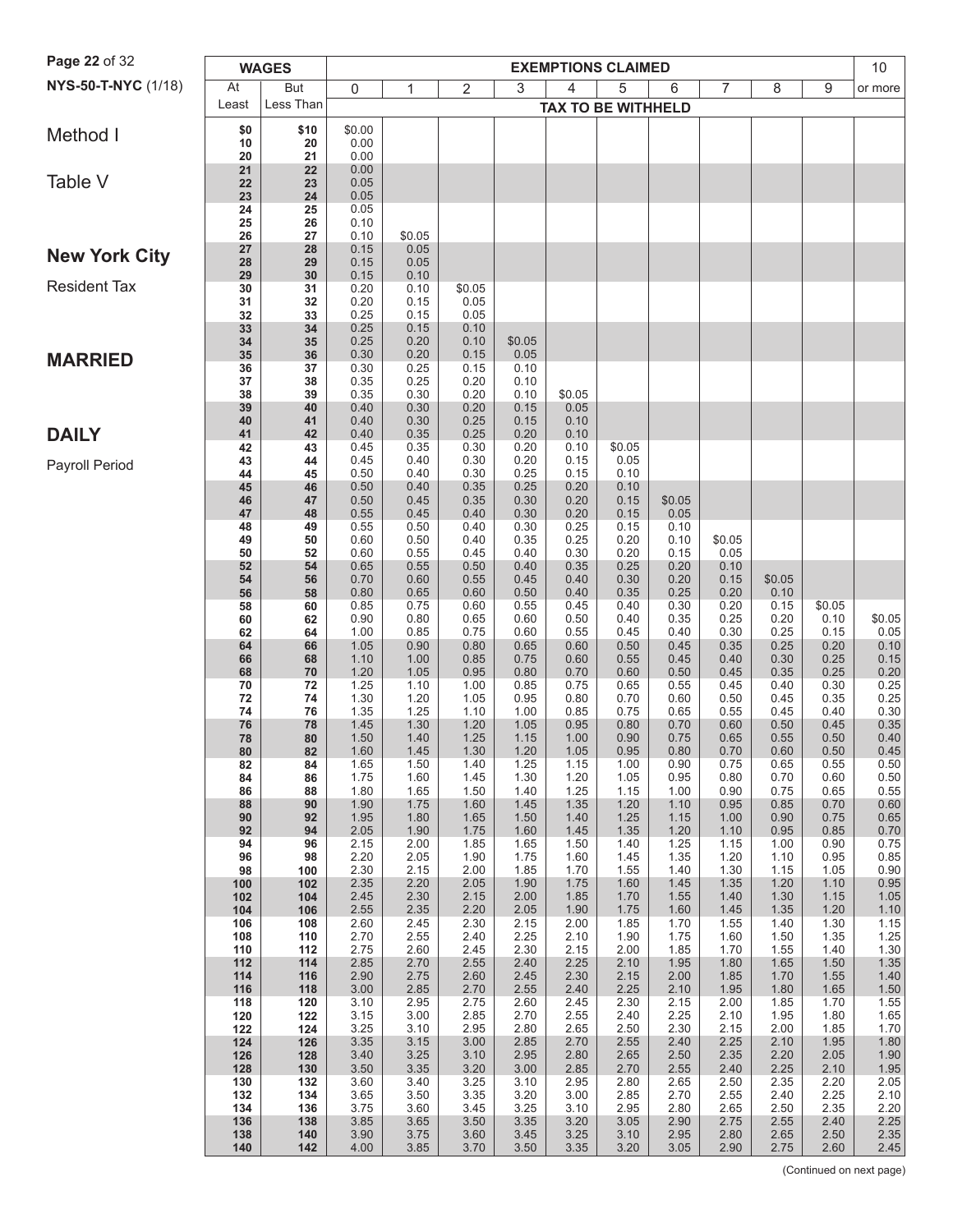|              | <b>WAGES</b> |                |                |                |                |                | <b>EXEMPTIONS CLAIMED</b> |                |                                                                        |                |                | 10             | Page 23 of 32        |
|--------------|--------------|----------------|----------------|----------------|----------------|----------------|---------------------------|----------------|------------------------------------------------------------------------|----------------|----------------|----------------|----------------------|
| At           | But          | 0              | 1              | $\overline{2}$ | 3              | 4              | 5                         | 6              | 7                                                                      | 8              | 9              | or more        | NYS-50-T-NYC (1/18)  |
| Least        | Less Than    |                |                |                |                |                | <b>TAX TO BE WITHHELD</b> |                |                                                                        |                |                |                |                      |
| \$142<br>144 | \$144<br>146 | \$4.10<br>4.15 | \$3.90<br>4.00 | \$3.75<br>3.85 | \$3.60<br>3.70 | \$3.45<br>3.50 | \$3.30<br>3.35            | \$3.10<br>3.20 | \$2.95<br>3.05                                                         | \$2.80<br>2.90 | \$2.65<br>2.75 | \$2.50<br>2.60 | Method I             |
| 146          | 148          | 4.25           | 4.10           | 3.90           | 3.75           | 3.60           | 3.45                      | 3.30           | 3.15                                                                   | 2.95           | 2.80           | 2.65           |                      |
| 148<br>150   | 150<br>152   | 4.35<br>4.40   | 4.15<br>4.25   | 4.00<br>4.10   | 3.85<br>3.95   | 3.70<br>3.75   | 3.55<br>3.60              | 3.35<br>3.45   | 3.20<br>3.30                                                           | 3.05<br>3.15   | 2.90<br>3.00   | 2.75<br>2.80   | Table V              |
| 152          | 154          | 4.50           | 4.35           | 4.15           | 4.00           | 3.85           | 3.70                      | 3.55           | 3.40                                                                   | 3.20           | 3.05           | 2.90           |                      |
| 154<br>156   | 156<br>158   | 4.60<br>4.65   | 4.40<br>4.50   | 4.25<br>4.35   | 4.10<br>4.20   | 3.95<br>4.00   | 3.80<br>3.85              | 3.60<br>3.70   | 3.45<br>3.55                                                           | 3.30<br>3.40   | 3.15<br>3.20   | 3.00<br>3.05   |                      |
| 158          | 160          | 4.75           | 4.60           | 4.40           | 4.25           | 4.10           | 3.95                      | 3.80           | 3.60                                                                   | 3.45           | 3.30           | 3.15           |                      |
| 160<br>162   | 162<br>164   | 4.80<br>4.90   | 4.65<br>4.75   | 4.50<br>4.60   | 4.35<br>4.45   | 4.20<br>4.25   | 4.05<br>4.10              | 3.85<br>3.95   | 3.70<br>3.80                                                           | 3.55<br>3.65   | 3.40<br>3.45   | 3.25<br>3.30   | <b>New York City</b> |
| 164          | 166          | 5.00           | 4.85           | 4.65           | 4.50           | 4.35           | 4.20                      | 4.05           | 3.85                                                                   | 3.70           | 3.55           | 3.40           |                      |
| 166<br>168   | 168<br>170   | 5.05<br>5.15   | 4.90<br>5.00   | 4.75<br>4.85   | 4.60<br>4.70   | 4.45<br>4.50   | 4.30<br>4.35              | 4.10<br>4.20   | 3.95<br>4.05                                                           | 3.80<br>3.90   | 3.65<br>3.70   | 3.50<br>3.55   | <b>Resident Tax</b>  |
| 170          | 172          | 5.25           | 5.10           | 4.90           | 4.75           | 4.60           | 4.45                      | 4.30           | 4.10                                                                   | 3.95           | 3.80           | 3.65           |                      |
| 172<br>174   | 174<br>176   | 5.30<br>5.40   | 5.15<br>5.25   | 5.00<br>5.10   | 4.85<br>4.95   | 4.70<br>4.75   | 4.50<br>4.60              | 4.35<br>4.45   | 4.20<br>4.30                                                           | 4.05<br>4.15   | 3.90<br>3.95   | 3.75<br>3.80   |                      |
| 176          | 178          | 5.50           | 5.35           | 5.15           | 5.00           | 4.85           | 4.70                      | 4.55           | 4.35                                                                   | 4.20           | 4.05           | 3.90           | <b>MARRIED</b>       |
| 178<br>180   | 180<br>182   | 5.55<br>5.65   | 5.40<br>5.50   | 5.25<br>5.35   | 5.10<br>5.20   | 4.95<br>5.00   | 4.75<br>4.85              | 4.60<br>4.70   | 4.45<br>4.55                                                           | 4.30<br>4.40   | 4.15<br>4.20   | 4.00<br>4.05   |                      |
| 182          | 184          | 5.75           | 5.60           | 5.40           | 5.25           | 5.10           | 4.95                      | 4.80           | 4.60                                                                   | 4.45           | 4.30           | 4.15           |                      |
| 184<br>186   | 186<br>188   | 5.80<br>5.90   | 5.65<br>5.75   | 5.50<br>5.60   | 5.35<br>5.40   | 5.20<br>5.25   | 5.00<br>5.10              | 4.85<br>4.95   | 4.70<br>4.80                                                           | 4.55<br>4.65   | 4.40<br>4.45   | 4.20<br>4.30   |                      |
| 188          | 190          | 6.00           | 5.85           | 5.65           | 5.50           | 5.35           | 5.20                      | 5.05           | 4.85                                                                   | 4.70           | 4.55           | 4.40           | <b>DAILY</b>         |
| 190<br>192   | 192<br>194   | 6.05<br>6.15   | 5.90<br>6.00   | 5.75<br>5.85   | 5.60<br>5.65   | 5.45<br>5.50   | 5.25<br>5.35              | 5.10<br>5.20   | 4.95<br>5.05                                                           | 4.80<br>4.90   | 4.65<br>4.70   | 4.45<br>4.55   |                      |
| 194          | 196          | 6.25           | 6.10           | 5.90           | 5.75           | 5.60           | 5.45                      | 5.30           | 5.10                                                                   | 4.95           | 4.80           | 4.65           | Payroll Period       |
| 196          | 198          | 6.30           | 6.15           | 6.00           | 5.85           | 5.70           | 5.50                      | 5.35           | 5.20                                                                   | 5.05           | 4.90           | 4.70           |                      |
| 198<br>200   | 200<br>202   | 6.40<br>6.50   | 6.25<br>6.35   | 6.10<br>6.15   | 5.90<br>6.00   | 5.75<br>5.85   | 5.60<br>5.70              | 5.45<br>5.55   | 5.30<br>5.35                                                           | 5.10<br>5.20   | 4.95<br>5.05   | 4.80<br>4.90   |                      |
| 202          | 204          | 6.55           | 6.40           | 6.25           | 6.10           | 5.95           | 5.75                      | 5.60           | 5.45                                                                   | 5.30           | 5.15           | 4.95           |                      |
| 204<br>206   | 206<br>208   | 6.65<br>6.75   | 6.50<br>6.55   | 6.35<br>6.40   | 6.15<br>6.25   | 6.00<br>6.10   | 5.85<br>5.95              | 5.70<br>5.80   | 5.55<br>5.60                                                           | 5.35<br>5.45   | 5.20<br>5.30   | 5.05<br>5.15   |                      |
| 208          | 210          | 6.80           | 6.65           | 6.50           | 6.35           | 6.20           | 6.00                      | 5.85           | 5.70                                                                   | 5.55           | 5.40           | 5.20           |                      |
| 210<br>212   | 212<br>214   | 6.90<br>7.00   | 6.75<br>6.80   | 6.60<br>6.65   | 6.40<br>6.50   | 6.25<br>6.35   | 6.10<br>6.20              | 5.95<br>6.05   | 5.80<br>5.85                                                           | 5.60<br>5.70   | 5.45<br>5.55   | 5.30<br>5.40   |                      |
| 214          | 216          | 7.05           | 6.90           | 6.75           | 6.60           | 6.45           | 6.25                      | 6.10           | 5.95                                                                   | 5.80           | 5.65           | 5.45           |                      |
| 216<br>218   | 218<br>220   | 7.15<br>7.25   | 7.00<br>7.05   | 6.85<br>6.90   | 6.65<br>6.75   | 6.50<br>6.60   | 6.35<br>6.45              | 6.20<br>6.25   | 6.05<br>6.10                                                           | 5.85<br>5.95   | 5.70<br>5.80   | 5.55<br>5.65   |                      |
| 220          | 222          | 7.30           | 7.15           | 7.00           | 6.85           | 6.70           | 6.50                      | 6.35           | 6.20                                                                   | 6.05           | 5.90           | 5.70           |                      |
| 222<br>224   | 224<br>226   | 7.40<br>7.50   | 7.25<br>7.30   | 7.10<br>7.15   | 6.90<br>7.00   | 6.75<br>6.85   | 6.60<br>6.70              | 6.45<br>6.50   | 6.30<br>6.35                                                           | 6.10<br>6.20   | 5.95<br>6.05   | 5.80<br>5.90   |                      |
| 226          | 228          | 7.55           | 7.40           | 7.25           | 7.10           | 6.95           | 6.75                      | 6.60           | 6.45                                                                   | 6.30           | 6.15           | 5.95           |                      |
| 228<br>230   | 230<br>232   | 7.65<br>7.75   | 7.50<br>7.55   | 7.35<br>7.40   | 7.15<br>7.25   | 7.00<br>7.10   | 6.85<br>6.95              | 6.70<br>6.75   | 6.55<br>6.60                                                           | 6.35<br>6.45   | 6.20<br>6.30   | 6.05<br>6.15   |                      |
| 232          | 234          | 7.80           | 7.65           | 7.50           | 7.35           | 7.15           | 7.00                      | 6.85           | 6.70                                                                   | 6.55           | 6.40           | 6.20           |                      |
| 234<br>236   | 236<br>238   | 7.90<br>8.00   | 7.75<br>7.80   | 7.60<br>7.65   | 7.40<br>7.50   | 7.25<br>7.35   | 7.10<br>7.20              | 6.95<br>7.00   | 6.80<br>6.85                                                           | 6.60<br>6.70   | 6.45<br>6.55   | 6.30<br>6.40   |                      |
| 238          | 240          | 8.05           | 7.90           | 7.75           | 7.60           | 7.40           | 7.25                      | 7.10           | 6.95                                                                   | 6.80           | 6.65           | 6.45           |                      |
| 240<br>242   | 242<br>244   | 8.15<br>8.25   | 8.00<br>8.05   | 7.85<br>7.90   | 7.65<br>7.75   | 7.50<br>7.60   | 7.35<br>7.45              | 7.20<br>7.25   | 7.05<br>7.10                                                           | 6.85<br>6.95   | 6.70<br>6.80   | 6.55<br>6.65   |                      |
| 244          | 246          | 8.30           | 8.15           | 8.00           | 7.85           | 7.65           | 7.50                      | 7.35           | 7.20                                                                   | 7.05           | 6.85           | 6.70           |                      |
| 246<br>248   | 248<br>250   | 8.40<br>8.50   | 8.25<br>8.30   | 8.05<br>8.15   | 7.90<br>8.00   | 7.75<br>7.85   | 7.60<br>7.70              | 7.45<br>7.50   | 7.30<br>7.35                                                           | 7.10<br>7.20   | 6.95<br>7.05   | 6.80<br>6.90   |                      |
| 250          | 252          | 8.55           | 8.40           | 8.25           | 8.10           | 7.90           | 7.75                      | 7.60           | 7.45                                                                   | 7.30           | 7.10           | 6.95           |                      |
| 252<br>254   | 254<br>256   | 8.65<br>8.75   | 8.50<br>8.55   | 8.30<br>8.40   | 8.15<br>8.25   | 8.00<br>8.10   | 7.85<br>7.95              | 7.70<br>7.75   | 7.55<br>7.60                                                           | 7.35<br>7.45   | 7.20<br>7.30   | 7.05<br>7.15   |                      |
| 256          | 258          | 8.80           | 8.65           | 8.50           | 8.35           | 8.15           | 8.00                      | 7.85           | 7.70                                                                   | 7.55           | 7.35           | 7.20           |                      |
| 258<br>260   | 260<br>262   | 8.90<br>9.00   | 8.75<br>8.80   | 8.55<br>8.65   | 8.40<br>8.50   | 8.25<br>8.35   | 8.10<br>8.20              | 7.95<br>8.00   | 7.75<br>7.85                                                           | 7.60<br>7.70   | 7.45<br>7.55   | 7.30<br>7.40   |                      |
| 262          | 264          | 9.05           | 8.90           | 8.75           | 8.60           | 8.40           | 8.25                      | 8.10           | 7.95                                                                   | 7.80           | 7.60           | 7.45           |                      |
| 264<br>266   | 266<br>268   | 9.15<br>9.25   | 9.00<br>9.10   | 8.85<br>8.90   | 8.65<br>8.75   | 8.50<br>8.60   | 8.35<br>8.45              | 8.20<br>8.25   | 8.00<br>8.10                                                           | 7.85<br>7.95   | 7.70<br>7.80   | 7.55<br>7.65   |                      |
| 268          | 270          | 9.35           | 9.15           | 9.00           | 8.85           | 8.65           | 8.50                      | 8.35           | 8.20                                                                   | 8.05           | 7.85           | 7.70           |                      |
| 270<br>272   | 272<br>274   | 9.40<br>9.50   | 9.25<br>9.35   | 9.10<br>9.15   | 8.90<br>9.00   | 8.75<br>8.85   | 8.60<br>8.70              | 8.45<br>8.50   | 8.25<br>8.35                                                           | 8.10<br>8.20   | 7.95<br>8.05   | 7.80<br>7.90   |                      |
| 274          | 276          | 9.60           | 9.40           | 9.25           | 9.10           | 8.95           | 8.75                      | 8.60           | 8.45                                                                   | 8.30           | 8.10           | 7.95           |                      |
| 276<br>278   | 278<br>280   | 9.65<br>9.75   | 9.50<br>9.60   | 9.35<br>9.40   | 9.20<br>9.25   | 9.00<br>9.10   | 8.85<br>8.95              | 8.70<br>8.75   | 8.50<br>8.60                                                           | 8.35<br>8.45   | 8.20<br>8.30   | 8.05<br>8.15   |                      |
| 280          | 282          | 9.85           | 9.65           | 9.50           | 9.35           | 9.20           | 9.00                      | 8.85           | 8.70                                                                   | 8.55           | 8.35           | 8.20           |                      |
| 282<br>284   | 284<br>286   | 9.90<br>10.00  | 9.75<br>9.85   | 9.60<br>9.70   | 9.45<br>9.50   | 9.25<br>9.35   | 9.10<br>9.20              | 8.95<br>9.05   | 8.80<br>8.85                                                           | 8.60<br>8.70   | 8.45<br>8.55   | 8.30<br>8.35   |                      |
| 286          | 288          | 10.10          | 9.95           | 9.75           | 9.60           | 9.45           | 9.25                      | 9.10           | 8.95                                                                   | 8.80           | 8.60           | 8.45           |                      |
| 288<br>290   | 290<br>292   | 10.20<br>10.25 | 10.00<br>10.10 | 9.85<br>9.95   | 9.70<br>9.75   | 9.50<br>9.60   | 9.35<br>9.45              | 9.20<br>9.30   | 9.05<br>9.10                                                           | 8.85<br>8.95   | 8.70<br>8.80   | 8.55<br>8.65   |                      |
|              | \$292 & OVER |                |                |                |                |                |                           |                | Use Method II, "Exact Calculation Method," on page 26 of this booklet. |                |                |                |                      |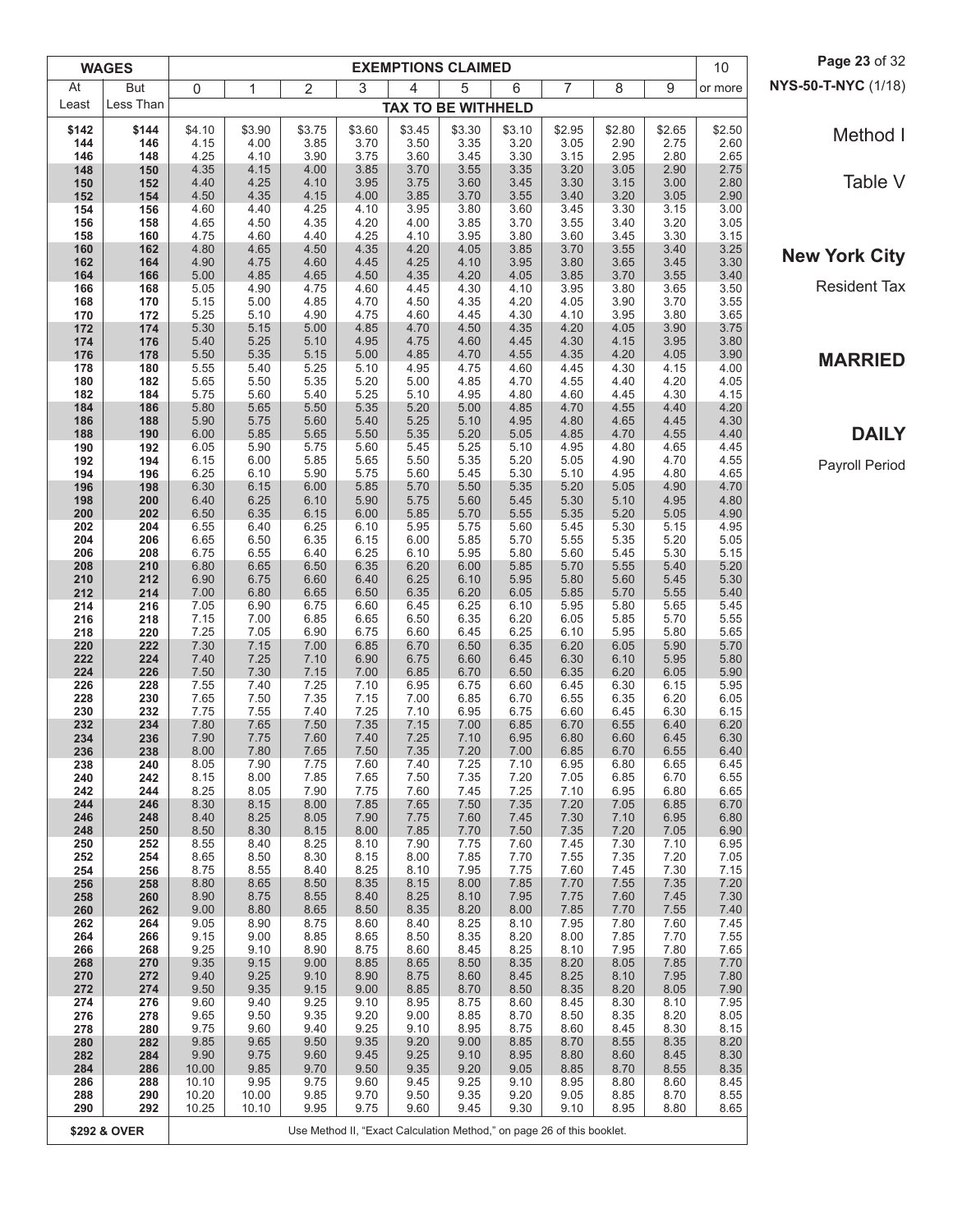### **Page 24** of 32 **NYS-50-T-NYC** (1/18) **New York City Special Tables for Deduction and Exemption Allowances**

Applicable to Method II, Exact Calculation Method Applicable to Dollar to Dollar Withholding Tables<br>18 - 18 - 18 for New York City; see pages 28 - 18 for New York City; see pages 25 and 26

Using the tables below, compute the total deduction and exemption allowance to subtract from wages.

### **Table A**

### **Combined deduction and exemption allowance (full year)**

Using *Payroll type*, *Marital status*, and the *Number of exemptions*, locate the combined deduction and exemption allowance amount in the chart below and subtract that amount from wages, before using the exact calculation method (or dollar to dollar withholding tables) to determine the amount to be withheld.

*(Use Tables B and C below if more than 10 exemptions are claimed.)*

|                        |                   |          |         |              |         |         | <b>Number of exemptions</b> |         |         |         |         |         |
|------------------------|-------------------|----------|---------|--------------|---------|---------|-----------------------------|---------|---------|---------|---------|---------|
| <b>Payroll</b><br>type | Marital<br>status | $\bf{0}$ | 1       | $\mathbf{2}$ | 3       | 4       | 5                           | 6       |         | 8       | 9       | 10      |
| Daily or               | Single            | \$19.25  | \$23.10 | \$26.95      | \$30.80 | \$34.65 | \$38.50                     | \$42.35 | \$46.20 | \$50.05 | \$53.90 | \$57.75 |
| Miscellaneous          | <b>Married</b>    | 21.15    | 25.00   | 28.85        | 32.70   | 36.55   | 40.40                       | 44.25   | 48.10   | 51.95   | 55.80   | 59.65   |
| Weekly                 | Single            | 96.15    | 115.40  | 134.65       | 153.90  | 173.15  | 192.40                      | 211.65  | 230.90  | 250.15  | 269.40  | 288.65  |
|                        | <b>Married</b>    | 105.75   | 125.00  | 144.25       | 163.50  | 182.75  | 202.00                      | 221.25  | 240.50  | 259.75  | 279.00  | 298.25  |
| Biweekly               | Single            | 192.30   | 230.80  | 269.30       | 307.80  | 346.30  | 384.80                      | 423.30  | 461.80  | 500.30  | 538.80  | 577.30  |
|                        | <b>Married</b>    | 211.50   | 250.00  | 288.50       | 327.00  | 365.50  | 404.00                      | 442.50  | 481.00  | 519.50  | 558.00  | 596.50  |
| Semimonthly            | Single            | 208.35   | 250.00  | 291.65       | 333.30  | 374.95  | 416.60                      | 458.25  | 499.90  | 541.55  | 583.20  | 624.85  |
|                        | <b>Married</b>    | 229.15   | 270.80  | 312.45       | 354.10  | 395.75  | 437.40                      | 479.05  | 520.70  | 562.35  | 604.00  | 645.65  |
| Monthly                | Single            | 416.70   | 500.00  | 583.30       | 666.60  | 749.90  | 833.20                      | 916.50  | 999.80  | 1083.10 | 1166.40 | 1249.70 |
|                        | <b>Married</b>    | 458.30   | 541.60  | 624.90       | 708.20  | 791.50  | 874.80                      | 958.10  | 1041.40 | 1124.70 | 1208.00 | 1291.30 |
| Annual                 | Single            | 5,000    | 6,000   | 7,000        | 8,000   | 9,000   | 10,000                      | 11,000  | 12,000  | 13,000  | 14,000  | 15,000  |
|                        | <b>Married</b>    | 5.500    | 6,500   | 7.500        | 8,500   | 9,500   | 10.500                      | 11.500  | 12.500  | 13.500  | 14.500  | 15,500  |

### **Table B Deduction allowance**

Use *Payroll period* and *Marital status* of employee to find the deduction allowance. Then see Table C.

| Payroll<br>period | Marital<br>status | Deduction<br>amount |
|-------------------|-------------------|---------------------|
| Daily or          | Single            | \$19.25             |
| Miscellaneous     | Married           | 21.15               |
| Weekly            | Single            | 96.15               |
|                   | Married           | 105.75              |
| <b>Biweekly</b>   | Single            | 192.30              |
|                   | Married           | 211.50              |
| Semimonthly       | Single            | 208.35              |
|                   | Married           | 229.15              |
| Monthly           | Single            | 416.70              |
|                   | Married           | 458.30              |
| Annual            | Single            | 5.000               |
|                   | <b>Married</b>    | 5.500               |

### **Table C Exemption allowance**

Based on a full year exemption of \$1,000.

Multiply the number of exemptions claimed by the applicable amount from the table below and add the result to the deduction amount from Table B.

| <b>Payroll</b><br>period | Value<br>of one<br>exemption |
|--------------------------|------------------------------|
| Daily/miscellaneous      | \$3.85                       |
| Weekly                   | 19.25                        |
| <b>Biweekly</b>          | 38.50                        |
| Semimonthly              | 41.65                        |
| Monthly                  | 83.30                        |
| Annual                   | 1.000                        |
|                          |                              |

### **Table D**

#### **Adjustment for difference between federal\* and New York exemption allowances**

For employers who elect to use the federal exemption amounts\* in computing wages after exemptions, the following adjustments correct for the difference between the federal exemption of \$4,050\* and the New York State exemption of \$1,000 according to the particular payroll period.

To correct for the lower New York State exemption allowances: Multiply the amount below for one exemption by the number of exemptions claimed. Add the product to the federally computed wages after exemptions.

| <b>Payroll period</b> | <b>Adjustment for each</b><br>federal exemption |
|-----------------------|-------------------------------------------------|
| Daily/miscellaneous   | \$11.75                                         |
| Weekly                | 58.65                                           |
| <b>Biweekly</b>       | 117.30                                          |
| Semimonthly           | 127.10                                          |
| Monthly               | 254.20                                          |
| Quarterly             | 762.50                                          |
| Semiannual            | 1,525.00                                        |
| Annual                | 3.050.00                                        |

\* The adjustments in Table D are based on the 2017 federal exemption amount of \$4,050. The federal exemption amount may be adjusted for inflation as prescribed by the Internal Revenue Code. For an annual payroll period, the adjustment for each federal exemption should be changed by subtracting \$1,000 from the current federal exemption amount. Other payroll periods should be recalculated accordingly.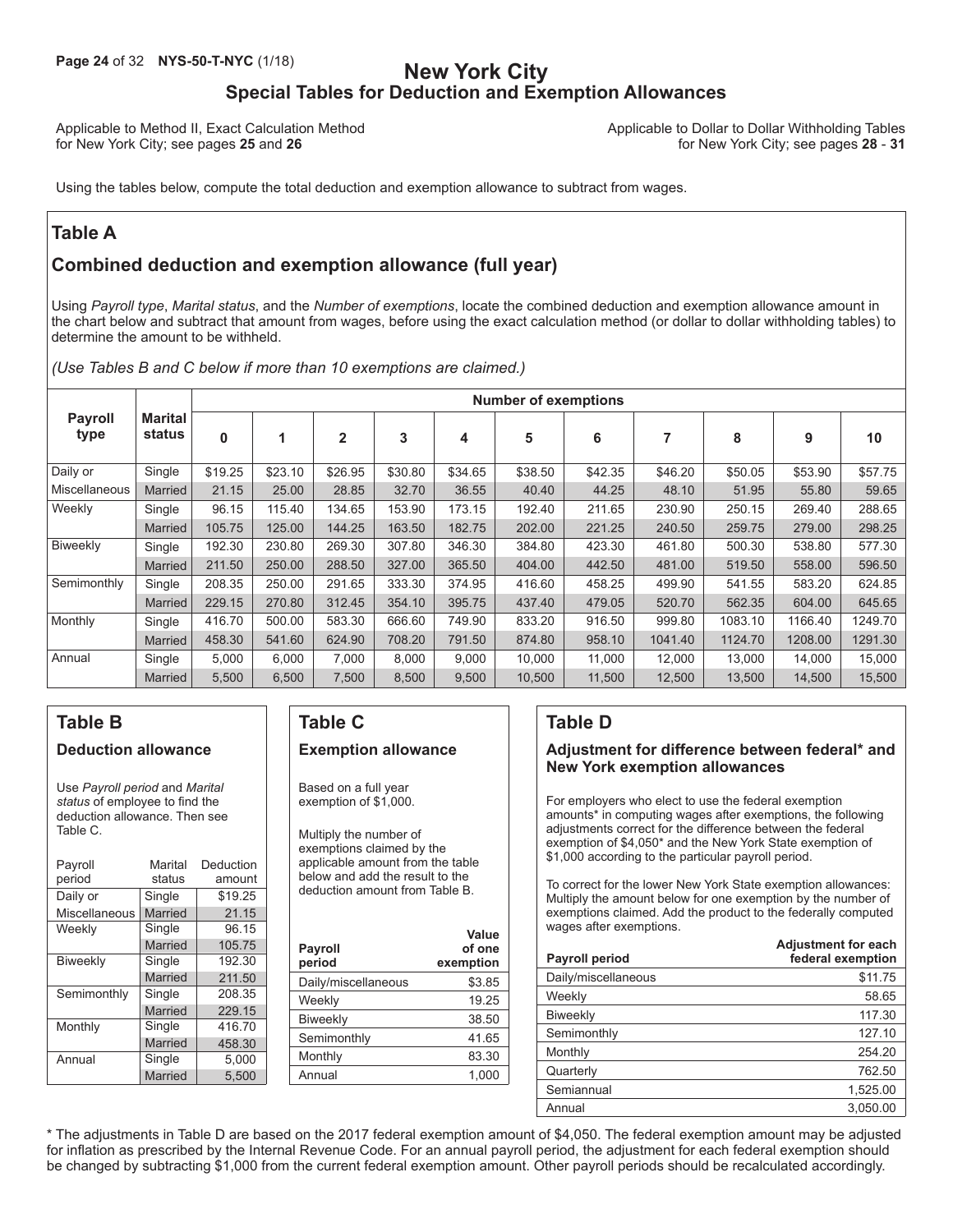#### **Method II Exact Calculation Method New York City Single NYS-50-T-NYC** (1/18) **Page 25** of 32

**Table II - A Weekly Payroll L i n e** If the amount of net wages (after subtracting deductions and exemptions) is: At But less<br>
rest than Least Add the result<br>to Column 5 Subtract Multiply the<br>Column 3 result by Column 3 result by amount.<br>amount from Column 4 Withhold the mount from Column 4 Withhold the<br>net wages amount resulting sum resulting sum **1 2 3 4 5 6** Column 1 Column 2 Column 3 Column 4 Column 5 \$0 \$154 \$0 0.0205 \$0 154 167 154 0.0280 3.15 167 288 167 0.0325 3.54 288 481 288 0.0395 7.46 481 1,154 481 0.0415 15.06 1,154 .................. 1,154 0.0425 43.00

|                | Table II - B<br><b>Biweekly Payroll</b>          |                     |                     |                     |                |  |  |  |
|----------------|--------------------------------------------------|---------------------|---------------------|---------------------|----------------|--|--|--|
|                | If the amount of net<br>wages (after subtracting |                     |                     |                     |                |  |  |  |
|                | deductions and                                   |                     |                     |                     | Add the result |  |  |  |
|                | exemptions) is:                                  |                     | Subtract            | Multiply the        | to Column 5    |  |  |  |
|                |                                                  |                     | Column <sub>3</sub> | result by           | amount.        |  |  |  |
|                | At                                               | But less            | amount from         | Column <sub>4</sub> | Withhold the   |  |  |  |
| n              | Least                                            | than                | net wages           | amount              | resulting sum  |  |  |  |
| e              | Column <sub>1</sub>                              | Column <sub>2</sub> | Column <sub>3</sub> | Column 4            | Column 5       |  |  |  |
| 1              | \$0                                              | \$308               | \$0                 | 0.0205              | \$0            |  |  |  |
| $\overline{2}$ | 308                                              | 334                 | 308                 | 0.0280              | 6.31           |  |  |  |
| 3              | 334                                              | 577                 | 334                 | 0.0325              | 7.08           |  |  |  |
| 4              | 577                                              | 962                 | 577                 | 0.0395              | 14.92          |  |  |  |
| 5              | 962                                              | 2.308               | 962                 | 0.0415              | 30.12          |  |  |  |
| 6              | 2.308                                            |                     | 2.308               | 0.0425              | 86.00          |  |  |  |

|                | Table II - C Semimonthly Payroll                                                                     |                     |                                                             |                                                 |                                                                           |  |  |  |
|----------------|------------------------------------------------------------------------------------------------------|---------------------|-------------------------------------------------------------|-------------------------------------------------|---------------------------------------------------------------------------|--|--|--|
| L<br>n         | If the amount of net<br>wages (after subtracting<br>deductions and<br>exemptions) is:<br>At<br>Least | But less<br>than    | Subtract<br>Column <sub>3</sub><br>amount from<br>net wages | Multiply the<br>result by<br>Column 4<br>amount | Add the result<br>to Column 5<br>amount.<br>Withhold the<br>resulting sum |  |  |  |
| е              | Column <sub>1</sub>                                                                                  | Column <sub>2</sub> | Column 3                                                    | Column 4                                        | Column 5                                                                  |  |  |  |
| 1              | \$0                                                                                                  | \$333               | \$0                                                         | 0.0205                                          | \$0                                                                       |  |  |  |
| $\overline{2}$ | 333                                                                                                  | 362                 | 333                                                         | 0.0280                                          | 6.83                                                                      |  |  |  |
| 3              | 362                                                                                                  | 625                 | 362                                                         | 0.0325                                          | 7.67                                                                      |  |  |  |
| 4              | 625                                                                                                  | 1,042               | 625                                                         | 0.0395                                          | 16.17                                                                     |  |  |  |
| 5              | 1.042                                                                                                | 2.500               | 1.042                                                       | 0.0415                                          | 32.63                                                                     |  |  |  |
| 6              | 2.500                                                                                                |                     | 2.500                                                       | 0.0425                                          | 93.17                                                                     |  |  |  |

|  |  |  |  | Steps for computing the amount of tax to be withheld: |
|--|--|--|--|-------------------------------------------------------|
|--|--|--|--|-------------------------------------------------------|

Step 1 If the number of exemptions claimed is ten or fewer, look up the total exemption and deduction amount in Table A on page 24, according to the payroll period and marital status claimed. (If there are more than 10 exemptions, multiply the number by the exemption amount in Table C on page 24 and add it to the deduction amount from Table B.) Subtract the total exemption and deduction amount from the wages to get net wages.

For weekly payroll periods, if the amount of net wages is \$1,200 or less, you may use the simplified Dollar to Dollar Withholding Table beginning on page 28 to find the amount to withhold. Otherwise, continue with Step 2.

- Step 2 Locate the table on this page for the appropriate payroll period. Find the line on which the net wages fall between the amounts in Columns 1 and 2.
- Step 3 Following across on the line you found in Step 2, subtract the amount in Column 3 from the net wages.
- Step 4 Following across the same line, multiply the result from Step 3 by the amount in Column 4.
- Step 5 Following across on the same line, add the result from Step 4 to the amount in Column 5. The resulting sum is the amount to withhold from wages.

See page 27 for withholding calculation examples using Method II.

|                | Table II - D<br><b>Monthly Payroll</b>                                                |                     |                                 |                           |                                          |  |  |
|----------------|---------------------------------------------------------------------------------------|---------------------|---------------------------------|---------------------------|------------------------------------------|--|--|
|                | If the amount of net<br>wages (after subtracting<br>deductions and<br>exemptions) is: |                     | Subtract<br>Column <sub>3</sub> | Multiply the<br>result by | Add the result<br>to Column 5<br>amount. |  |  |
|                | At                                                                                    | <b>But less</b>     | amount from                     | Column <sub>4</sub>       | Withhold the                             |  |  |
| n              | Least                                                                                 | than                | net wages                       | amount                    | resulting sum                            |  |  |
| e              | Column <sub>1</sub>                                                                   | Column <sub>2</sub> | Column 3                        | Column 4                  | Column <sub>5</sub>                      |  |  |
| 1              | \$0                                                                                   | \$667               | \$0                             | 0.0205                    | \$0                                      |  |  |
| $\overline{2}$ | 667                                                                                   | 725                 | 667                             | 0.0280                    | 13.67                                    |  |  |
| 3              | 725                                                                                   | 1,250               | 725                             | 0.0325                    | 15.33                                    |  |  |
| 4              | 1.250                                                                                 | 2.083               | 1.250                           | 0.0395                    | 32.33                                    |  |  |
| 5              | 2.083                                                                                 | 5.000               | 2.083                           | 0.0415                    | 65.25                                    |  |  |
| 6              | 5.000                                                                                 |                     | 5.000                           | 0.0425                    | 186.33                                   |  |  |

|                | Table II - E<br><b>Daily Payroll</b>       |                     |                     |              |                     |  |  |  |
|----------------|--------------------------------------------|---------------------|---------------------|--------------|---------------------|--|--|--|
|                | If the amount of net                       |                     |                     |              |                     |  |  |  |
|                | wages (after subtracting<br>deductions and |                     |                     |              | Add the result      |  |  |  |
|                | exemptions) is:                            |                     | Subtract            | Multiply the | to Column 5         |  |  |  |
| L              |                                            |                     | Column <sub>3</sub> | result by    | amount.             |  |  |  |
|                | At                                         | <b>But less</b>     | amount from         | Column 4     | Withhold the        |  |  |  |
| n              | Least                                      | than                | net wages           | amount       | resulting sum       |  |  |  |
| e              | Column 1                                   | Column <sub>2</sub> | Column 3            | Column 4     | Column <sub>5</sub> |  |  |  |
| 1              | \$0.00                                     | \$31.00             | \$0.00              | 0.0205       | \$0                 |  |  |  |
| $\overline{2}$ | 31.00                                      | 33.50               | 31.00               | 0.0280       | 0.63                |  |  |  |
| 3              | 33.50                                      | 57.50               | 33.50               | 0.0325       | 0.71                |  |  |  |
| 4              | 57.50                                      | 96.00               | 57.50               | 0.0395       | 1.49                |  |  |  |
| 5              | 96.00                                      | 231.00              | 96.00               | 0.0415       | 3.01                |  |  |  |
| 6              | 231.00                                     |                     | 231.00              | 0.0425       | 8.60                |  |  |  |

|                                                                          | <b>Annual Tax Rate Schedule</b> |                         |                                                |                                 |                                                |  |  |  |
|--------------------------------------------------------------------------|---------------------------------|-------------------------|------------------------------------------------|---------------------------------|------------------------------------------------|--|--|--|
| If annual wages (after<br>subtracting deductions<br>and exemptions) are: |                                 |                         | Subtract<br>Column <sub>3</sub><br>amount from | Multiply the                    | Add the result to<br>Column 5 amount.          |  |  |  |
| n                                                                        | At<br>Least                     | <b>But less</b><br>than | taxable portion<br>of annualized<br>pay        | result by<br>Column 4<br>amount | The resulting sum<br>is the annualized<br>tax. |  |  |  |
| е                                                                        | Column <sub>1</sub>             | Column <sub>2</sub>     | Column 3                                       | Column 4                        | Column <sub>5</sub>                            |  |  |  |
| 1                                                                        | \$0                             | \$8,000                 | \$0                                            | 0.0205                          | \$0                                            |  |  |  |
| $\overline{2}$                                                           | 8.000                           | 8.700                   | 8,000                                          | 0.0280                          | 164.00                                         |  |  |  |
| 3                                                                        | 8.700                           | 15.000                  | 8,700                                          | 0.0325                          | 184.00                                         |  |  |  |
| 4                                                                        | 15.000                          | 25,000                  | 15.000                                         | 0.0395                          | 388.00                                         |  |  |  |
| 5                                                                        | 25.000                          | 60,000                  | 25,000                                         | 0.0415                          | 783.00                                         |  |  |  |
| 6                                                                        | 60.000                          |                         | 60.000                                         | 0.0425                          | 2.236.00                                       |  |  |  |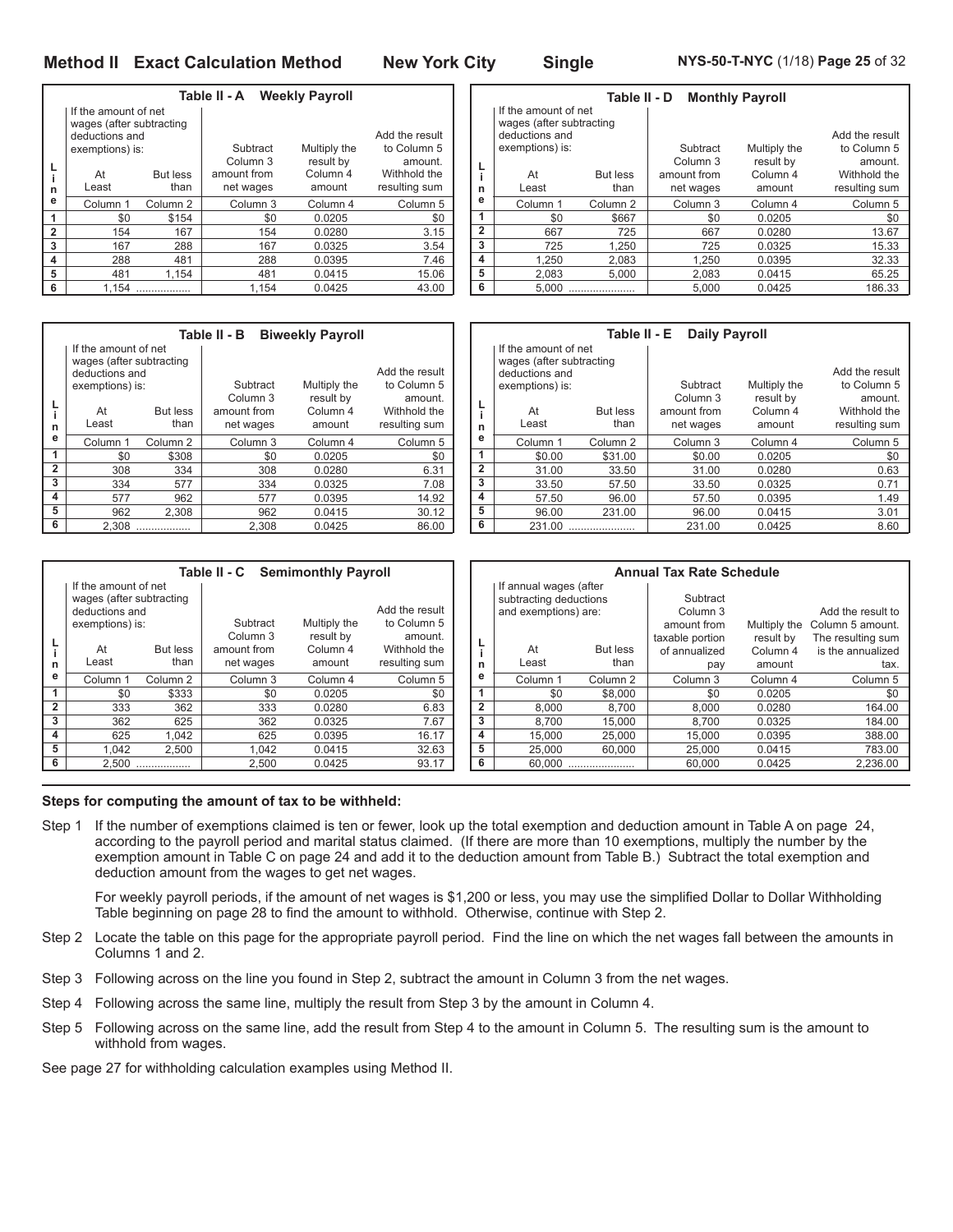|                | Table II - A Weekly Payroll                                                                          |                         |                                                  |                                                 |                                                                           |  |  |  |
|----------------|------------------------------------------------------------------------------------------------------|-------------------------|--------------------------------------------------|-------------------------------------------------|---------------------------------------------------------------------------|--|--|--|
| L<br>i<br>n    | If the amount of net<br>wages (after subtracting<br>deductions and<br>exemptions) is:<br>At<br>Least | <b>But less</b><br>than | Subtract<br>Column 3<br>amount from<br>net wages | Multiply the<br>result by<br>Column 4<br>amount | Add the result<br>to Column 5<br>amount.<br>Withhold the<br>resulting sum |  |  |  |
| е              | Column <sub>1</sub>                                                                                  | Column <sub>2</sub>     | Column <sub>3</sub>                              | Column 4                                        | Column <sub>5</sub>                                                       |  |  |  |
| 1              | \$0                                                                                                  | \$154                   | \$0                                              | 0.0205                                          | \$0                                                                       |  |  |  |
| $\overline{2}$ | 154                                                                                                  | 167                     | 154                                              | 0.0280                                          | 3.15                                                                      |  |  |  |
| 3              | 167                                                                                                  | 288                     | 167                                              | 0.0325                                          | 3.54                                                                      |  |  |  |
| 4              | 288                                                                                                  | 481                     | 288                                              | 0.0395                                          | 7.46                                                                      |  |  |  |
| 5              | 481                                                                                                  | 1.154                   | 481                                              | 0.0415                                          | 15.06                                                                     |  |  |  |
| 6              | 1.154                                                                                                |                         | 1.154                                            | 0.0425                                          | 43.00                                                                     |  |  |  |

|                | Table II - B<br><b>Biweekly Payroll</b> |                     |                     |                     |                     |  |  |  |
|----------------|-----------------------------------------|---------------------|---------------------|---------------------|---------------------|--|--|--|
|                | If the amount of net                    |                     |                     |                     |                     |  |  |  |
|                | wages (after subtracting                |                     |                     |                     |                     |  |  |  |
|                | deductions and                          |                     |                     |                     | Add the result      |  |  |  |
|                | exemptions) is:                         |                     | Subtract            | Multiply the        | to Column 5         |  |  |  |
|                |                                         |                     | Column <sub>3</sub> | result by           | amount.             |  |  |  |
|                | At                                      | <b>But less</b>     | amount from         | Column <sub>4</sub> | Withhold the        |  |  |  |
| n              | Least                                   | than                | net wages           | amount              | resulting sum       |  |  |  |
| e              | Column 1                                | Column <sub>2</sub> | Column <sub>3</sub> | Column <sub>4</sub> | Column <sub>5</sub> |  |  |  |
| 1              | \$0                                     | \$308               | \$0                 | 0.0205              | \$0                 |  |  |  |
| $\overline{2}$ | 308                                     | 334                 | 308                 | 0.0280              | 6.31                |  |  |  |
| 3              | 334                                     | 577                 | 334                 | 0.0325              | 7.08                |  |  |  |
| 4              | 577                                     | 962                 | 577                 | 0.0395              | 14.92               |  |  |  |
| 5              | 962                                     | 2.308               | 962                 | 0.0415              | 30.12               |  |  |  |
| 6              | 2.308                                   |                     | 2,308               | 0.0425              | 86.00               |  |  |  |

|                | Table II - D<br><b>Monthly Payroll</b>                        |                 |                     |              |                               |  |  |  |  |  |  |  |  |  |
|----------------|---------------------------------------------------------------|-----------------|---------------------|--------------|-------------------------------|--|--|--|--|--|--|--|--|--|
|                | If the amount of net                                          |                 |                     |              |                               |  |  |  |  |  |  |  |  |  |
|                | wages (after subtracting<br>deductions and<br>exemptions) is: |                 | Subtract            | Multiply the | Add the result<br>to Column 5 |  |  |  |  |  |  |  |  |  |
| L              |                                                               |                 | Column <sub>3</sub> | result by    | amount.                       |  |  |  |  |  |  |  |  |  |
| i              | At                                                            | <b>But less</b> | amount from         | Column 4     | Withhold the                  |  |  |  |  |  |  |  |  |  |
| n              | Least                                                         | than            | net wages           | amount       | resulting sum                 |  |  |  |  |  |  |  |  |  |
| е              | Column 1                                                      | Column 2        | Column 3            | Column 4     | Column <sub>5</sub>           |  |  |  |  |  |  |  |  |  |
| 1              | \$0                                                           | \$667           | \$0                 | 0.0205       | \$0                           |  |  |  |  |  |  |  |  |  |
| $\overline{2}$ | 667                                                           | 725             | 667                 | 0.0280       | 13.67                         |  |  |  |  |  |  |  |  |  |
| 3              | 725                                                           | 1.250           | 725                 | 0.0325       | 15.33                         |  |  |  |  |  |  |  |  |  |
| 4              | 1.250                                                         | 2.083           | 1.250               | 0.0395       | 32.33                         |  |  |  |  |  |  |  |  |  |
| 5              | 2,083                                                         | 5.000           | 2,083               | 0.0415       | 65.25                         |  |  |  |  |  |  |  |  |  |
| 6              | 5.000                                                         |                 | 5.000               | 0.0425       | 186.33                        |  |  |  |  |  |  |  |  |  |

|                | Table II - E<br><b>Daily Payroll</b>                                                  |                         |                                      |                                 |                                          |  |  |  |  |  |  |  |  |  |
|----------------|---------------------------------------------------------------------------------------|-------------------------|--------------------------------------|---------------------------------|------------------------------------------|--|--|--|--|--|--|--|--|--|
|                | If the amount of net<br>wages (after subtracting<br>deductions and<br>exemptions) is: |                         | Subtract                             | Multiply the                    | Add the result<br>to Column 5            |  |  |  |  |  |  |  |  |  |
| L<br>n         | At<br>Least                                                                           | <b>But less</b><br>than | Column 3<br>amount from<br>net wages | result by<br>Column 4<br>amount | amount.<br>Withhold the<br>resulting sum |  |  |  |  |  |  |  |  |  |
| е              | Column <sub>1</sub>                                                                   | Column <sub>2</sub>     | Column 3                             | Column 4                        | Column <sub>5</sub>                      |  |  |  |  |  |  |  |  |  |
| 1              | \$0.00                                                                                | \$31.00                 | \$0.00                               | 0.0205                          | \$0                                      |  |  |  |  |  |  |  |  |  |
| $\overline{2}$ | 31.00                                                                                 | 33.50                   | 31.00<br>0.0280                      |                                 | 0.63                                     |  |  |  |  |  |  |  |  |  |
| 3              | 33.50                                                                                 | 57.50                   | 33.50                                | 0.0325                          | 0.71                                     |  |  |  |  |  |  |  |  |  |
| 4              | 57.50                                                                                 | 96.00                   | 57.50                                | 0.0395                          | 1.49                                     |  |  |  |  |  |  |  |  |  |
| 5              | 96.00                                                                                 | 231.00                  | 96.00                                | 0.0415                          | 3.01                                     |  |  |  |  |  |  |  |  |  |
| 6              | 231.00                                                                                |                         | 231.00                               | 0.0425                          | 8.60                                     |  |  |  |  |  |  |  |  |  |

|                |                          |                     | Table II - C        | <b>Semimonthly Payroll</b> |                |                | <b>Annual Tax Rate Schedule</b> |                 |                 |                     |                   |  |  |
|----------------|--------------------------|---------------------|---------------------|----------------------------|----------------|----------------|---------------------------------|-----------------|-----------------|---------------------|-------------------|--|--|
|                | If the amount of net     |                     |                     |                            |                |                | If annual wages (after          |                 |                 |                     |                   |  |  |
|                | wages (after subtracting |                     |                     |                            |                |                | subtracting deductions          |                 | Subtract        |                     |                   |  |  |
|                | deductions and           |                     |                     |                            | Add the result |                | and exemptions) are:            |                 | Column 3        |                     | Add the result to |  |  |
|                | exemptions) is:          |                     | Subtract            | Multiply the               | to Column 5    |                |                                 |                 | amount from     | Multiply the        | Column 5 amount.  |  |  |
|                |                          |                     | Column 3            | result by                  | amount.        |                |                                 |                 | taxable portion | result by           | The resulting sum |  |  |
|                | At                       | <b>But less</b>     | amount from         | Withhold the<br>Column 4   |                | ч<br>$\cdot$   | At                              | <b>But less</b> | of annualized   | Column <sub>4</sub> | is the annualized |  |  |
| n              | Least                    | than                | net wages<br>amount |                            | resulting sum  | n              | Least                           | than            | pay             | amount              | tax.              |  |  |
| е              | Column 1                 | Column <sub>2</sub> | Column 3            | Column 5<br>Column 4       |                | е              | Column 1                        | Column 2        | Column 3        | Column 4            | Column 5          |  |  |
|                | \$0                      | \$333               | \$0                 | 0.0205                     | \$0            | 1              | \$0                             | \$8,000         | \$0             | 0.0205              | \$0               |  |  |
| $\overline{2}$ | 333                      | 362                 | 333                 | 0.0280                     | 6.83           | $\overline{2}$ | 8.000                           | 8.700           | 8.000           | 0.0280              | 164.00            |  |  |
| 3              | 362                      | 625                 | 362                 | 0.0325                     | 7.67           | 3              | 8.700                           | 15.000          | 8.700           | 0.0325              | 184.00            |  |  |
| 4              | 625                      | 1.042               | 625                 | 0.0395                     | 16.17          | 4              | 15.000                          | 25,000          | 15.000          | 0.0395              | 388.00            |  |  |
| 5              | 1.042                    | 2.500               | 1.042               | 0.0415                     | 32.63          | 5              | 25,000                          | 60.000          | 25,000          | 0.0415              | 783.00            |  |  |
| 6<br>2.500<br> |                          | 2,500               | 0.0425              | 93.17                      | 6              | 60.000         |                                 | 60,000          | 0.0425          | 2,236.00            |                   |  |  |

#### **Steps for computing the amount of tax to be withheld:**

Step 1 If the number of exemptions claimed is ten or fewer, look up the total exemption and deduction amount in Table A on page 24, according to the payroll period and marital status claimed. (If there are more than 10 exemptions, multiply the number by the exemption amount in Table C on page 24 and add it to the deduction amount from Table B.) Subtract the total exemption and deduction amount from the wages to get net wages.

For weekly payroll periods, if the amount of net wages is \$1,200 or less, you may use the simplified Dollar to Dollar Withholding Table beginning on page 28 to find the amount to withhold. Otherwise, continue with Step 2.

- Step 2 Locate the table on this page for the appropriate payroll period. Find the line on which the net wages fall between the amounts in Columns 1 and 2.
- Step 3 Following across on the line you found in Step 2, subtract the amount in Column 3 from the net wages.
- Step 4 Following across the same line, multiply the result from Step 3 by the amount in Column 4.
- Step 5 Following across on the same line, add the result from Step 4 to the amount in Column 5. The resulting sum is the amount to withhold from wages.

See page 27 for withholding calculation examples using Method II.

#### **Page 26** of 32 **NYS-50-T-NYC** (1/18) **New York City Married Method II Exact Calculation Method**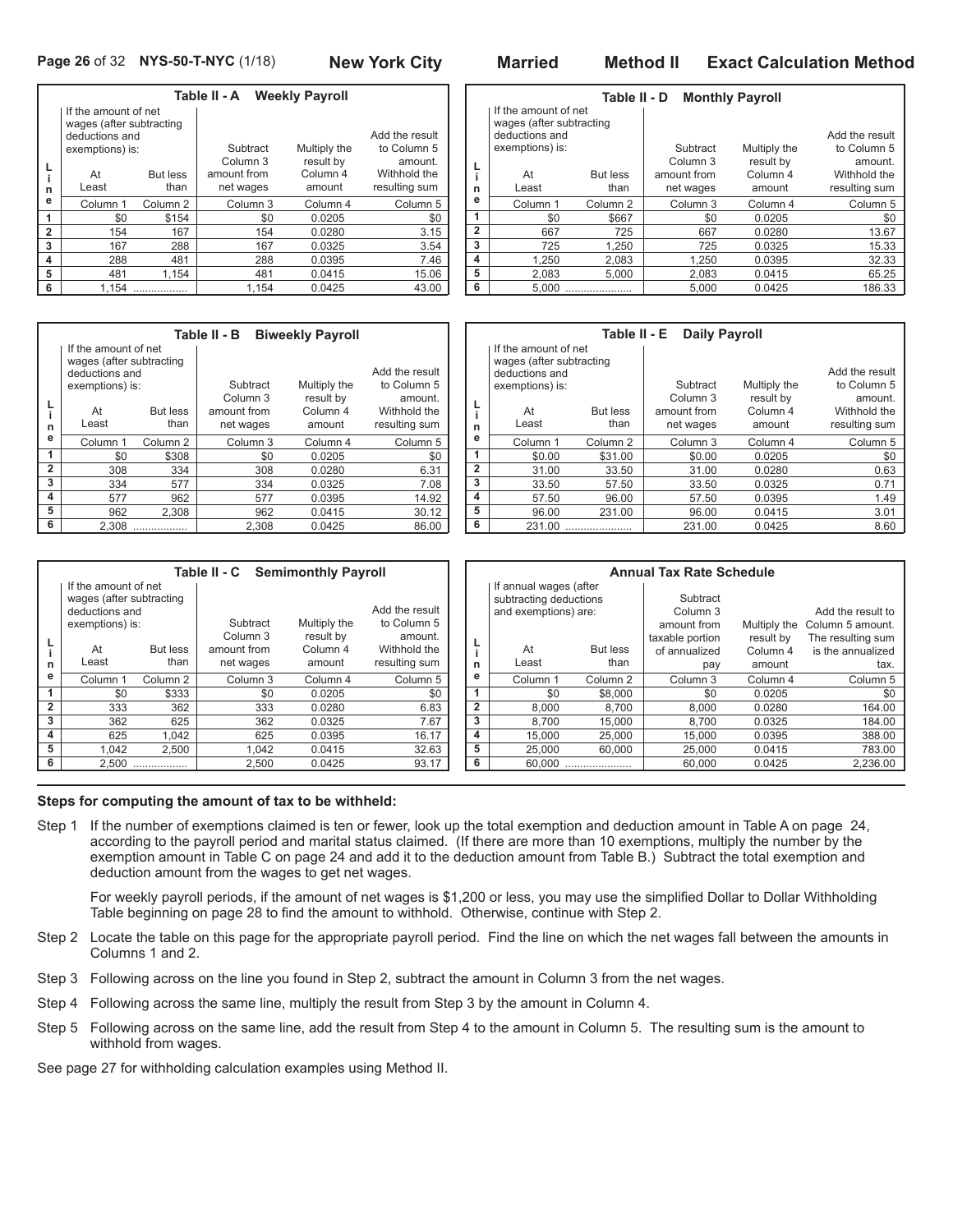#### **New York City Method II Exact Calculation Method Examples**

| <b>Single</b>                                                                                                                                                                                                                                                                                                                                                                                                                                                                                                                                                                                                                                                                                                                                                                                                                                                                                                                                                                                                                                                                                                                                                                                                                         |                                                                                                                                                                                                                                                                                                                                                                                                                                                                                                                                                                                                                                                                                                                                                                                                                                                                                                                                                                                                                                                                                                                                                                                                                       |  |  |  |  |  |  |  |  |
|---------------------------------------------------------------------------------------------------------------------------------------------------------------------------------------------------------------------------------------------------------------------------------------------------------------------------------------------------------------------------------------------------------------------------------------------------------------------------------------------------------------------------------------------------------------------------------------------------------------------------------------------------------------------------------------------------------------------------------------------------------------------------------------------------------------------------------------------------------------------------------------------------------------------------------------------------------------------------------------------------------------------------------------------------------------------------------------------------------------------------------------------------------------------------------------------------------------------------------------|-----------------------------------------------------------------------------------------------------------------------------------------------------------------------------------------------------------------------------------------------------------------------------------------------------------------------------------------------------------------------------------------------------------------------------------------------------------------------------------------------------------------------------------------------------------------------------------------------------------------------------------------------------------------------------------------------------------------------------------------------------------------------------------------------------------------------------------------------------------------------------------------------------------------------------------------------------------------------------------------------------------------------------------------------------------------------------------------------------------------------------------------------------------------------------------------------------------------------|--|--|--|--|--|--|--|--|
| Weekly payroll, \$400 gross wages, single, 3 exemptions<br>Example 1:<br>1. Amount from Table A on page 24 is \$153.90 for single, weekly payroll,<br>3 exemptions. \$400 wages - \$153.90 = \$246.10 net wages.<br>2. Use Table II - A on page 25 for single, weekly payroll. Look up \$246.10<br>and use line 3 on which \$246.10 is greater than Column 1 (\$167) but less<br>than Column 2 (\$288).<br>3. \$246.10 - \$167 (from Column 3, line 3) = \$79.10.<br>4. \$79.10 x .0325 (from Column 4, line 3) = \$2.57.<br>5. $$2.57 + $3.54$ (from Column 5, line 3) = \$6.11. Withhold this amount.                                                                                                                                                                                                                                                                                                                                                                                                                                                                                                                                                                                                                               | Example 3:<br>Monthly payroll, \$50,000 gross wages, single, 3 exemptions<br>1. Amount from Table A on page 24 is \$666.60 for single, monthly<br>payroll, 3 exemptions. \$50,000 wages - \$666.60 = \$49,333.40<br>net wages.<br>2. Use Table II - D on page 25 for single, monthly payroll. Look up<br>\$49,333.40 and use line 6 on which \$49,333.40 is greater than<br>Column 1 (\$5,000).<br>3. \$49,333.40 - \$5,000 (from Column 3, line 6) = \$44,333.40.<br>4. \$44,333.40 x .0425 (from Column 4, line 6) = \$1,884.17.<br>5. \$1,884.17 + \$186.33 (from Column 5, line 6) = \$2,070.50. Withhold<br>this amount.                                                                                                                                                                                                                                                                                                                                                                                                                                                                                                                                                                                         |  |  |  |  |  |  |  |  |
| <b>Example 2:</b> Semimonthly payroll, \$5,000 gross wages, single, 1 exemption<br>1. Amount from Table A on page 24 is \$250 for single, semimonthly<br>payroll, 1 exemption. \$5,000 wages - \$250 = \$4,750 net wages.<br>2. Use Table II - C on page 25 for single, semimonthly payroll. Look up<br>\$4,750 and use line 6 on which \$4,750 is greater than Column 1<br>(\$2,500).<br>3. $$4,750 - $2,500$ (from Column 3, line 6) = \$2,250.<br>4. \$2,250 x .0425 (from Column 4, line 6) = \$95.63.<br>5. \$95.63 + \$93.17 (from Column 5, line 6) = \$188.80. Withhold this<br>amount.<br><b>Married</b><br>Example 1:<br>Weekly payroll, \$400 gross wages, married, 4 exemptions<br>1. Amount from Table A on page 24 is \$182.75 for married, weekly<br>payroll 4 exemptions. $$400$ wages - $$182.75 = $217.25$ net wages.<br>2. Use Table II - A on page 26 for married, weekly payroll. Look up<br>\$217.25 and use line 3 on which \$217.25 is greater than Column 1<br>(\$167) but less than Column 2 (\$288).<br>3. \$217.25 - \$167 (from Column 3, line 3) = \$50.25.<br>4. $$50.25 \times .0325$ (from Column 4, line 3) = \$1.63.<br>5. \$1.63 + \$3.54 (from Column 5, line 3) = \$5.17. Withhold this amount. | Daily payroll, \$750 gross wages, single, 2 exemptions<br>Example 4:<br>1. Amount from Table A on page 24 is \$26.95 for single, daily<br>payroll, 2 exemptions. \$750 wages - \$26.95 = \$723.05 net wages.<br>2. Use Table II - E on page 25 for single, daily payroll. Look up<br>\$723.05 and use line 6 on which \$723.05 is greater than<br>Column 1 (\$231.00).<br>3. \$723.05 - \$231.00 (from Column 3, line 6) = \$492.05.<br>4. \$492.05 x .0425 (from Column 4, line 6) = \$20.91.<br>5. \$20.91 + \$8.60 (from Column 5, line 6) = \$29.51. Withhold this<br>amount.<br>Example 3:<br>Monthly payroll, \$50,000 gross wages, married, 3 exemptions<br>1. Amount from Table A on page 24 is \$708.20 for married, monthly<br>payroll, 3 exemptions. \$50,000 wages - \$708.20 = \$49,291.80<br>net wages.<br>2. Use Table II - D on page 26 for married, monthly payroll. Look up<br>\$49,291.80 and use line 6 on which \$49,291.80 is greater than<br>Column 1 (\$5,000).<br>3. \$49,291.80 - \$5,000 (from Column 3, line 6) = \$44,291.80.<br>4. \$44,291.80 x .0425 (from Column 4, line 6) = \$1,882.40.<br>5. \$1,882.40 + \$186.33 (from Column 5, line 6) = \$2,068.73.<br>Withhold this amount. |  |  |  |  |  |  |  |  |
| Semimonthly payroll, \$5,000 gross wages, married, 3 exemptions<br>Example 2:<br>1. Amount from Table A on page 24 is \$354.10 for married, semimonthly<br>payroll, 3 exemptions. \$5,000 wages - \$354.10 = \$4,645.90 net wages.<br>2. Use Table II - C on page 26 for married, semimonthly payroll. Look up<br>\$4,645.90 and use line 6 on which \$4,645.90 is greater than Column 1<br>(\$2,500).<br>3. \$4,645.90 - \$2,500 (from Column 3, line 6) = \$2,145.90.<br>4. \$2,145.90 x .0425 (from Column 4, line 6) = \$91.20.<br>5. \$91.20 + \$93.17 (from Column 5, line 6) = \$184.37. Withhold this<br>amount.                                                                                                                                                                                                                                                                                                                                                                                                                                                                                                                                                                                                              | Example 4:<br>Daily payroll, \$750 gross wages, married, 2 exemptions<br>1. Amount from Table A on page 24 is \$28.85 for married, daily<br>payroll, 2 exemptions. $$750$ wages - $$28.85 = $721.15$ net wages.<br>2. Use Table II - E on page 26 for married, daily payroll. Look up<br>\$721.15 and use line 6 on which \$721.15 is greater than<br>Column 1 (\$231.00).<br>3. \$721.15 - \$231.00 (from Column 3, line 6) = \$490.15.<br>4. \$490.15 x .0425 (from Column 4, line 6) = \$20.83.<br>5. \$20.83 + \$8.60 (from Column 5, line 6) = \$29.43. Withhold this<br>amount.                                                                                                                                                                                                                                                                                                                                                                                                                                                                                                                                                                                                                                 |  |  |  |  |  |  |  |  |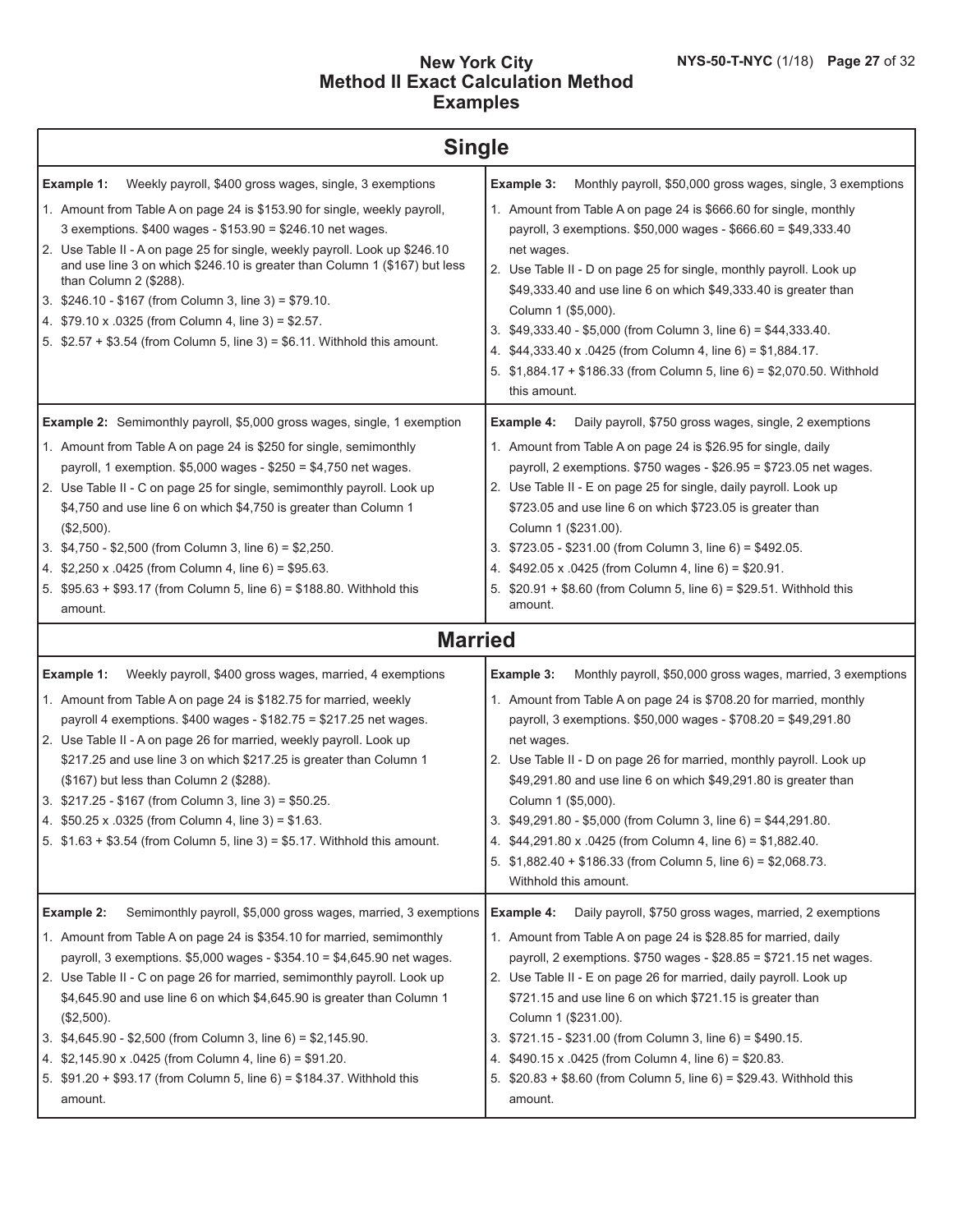### **SINGLE or MARRIED**

### **DOLLAR TO DOLLAR Withholding Table for WEEKLY Wages AFTER Deductions and Exemptions (Net Taxable Wages)**

**This table may be used, instead of the exact calculation charts shown on pages 25 and 26, for net taxable weekly wages paid up to \$1,200.** Before using this table, use page 24 to find amounts to be subtracted from gross weekly wages. For wages over \$1,200, use the exact calculation charts on pages 25 and 26.

| <b>WAGES</b><br><b>AFTER</b><br>DED. &<br>EXEMPT. | <b>TAX</b><br><b>TO</b><br><b>WITHHOLD</b> | <b>WAGES</b><br><b>AFTER</b><br>DED. &<br>EXEMPT. | <b>TAX</b><br><b>TO</b><br><b>WITHHOLD</b> | <b>WAGES</b><br><b>AFTER</b><br>DED. &<br><b>EXEMPT</b> | <b>TAX</b><br><b>TO</b><br><b>WITHHOLD</b> | <b>WAGES</b><br><b>AFTER</b><br>DED. &<br><b>EXEMPT.</b> | <b>TAX</b><br><b>TO</b><br><b>WITHHOLD</b> | <b>WAGES</b><br><b>AFTER</b><br>DED. &<br><b>EXEMPT.</b> | <b>TAX</b><br><b>TO</b><br><b>WITHHOLD</b> | <b>WAGES</b><br><b>AFTER</b><br>DED. &<br>EXEMPT. | <b>TAX</b><br><b>TO</b><br><b>WITHHOLD</b> |
|---------------------------------------------------|--------------------------------------------|---------------------------------------------------|--------------------------------------------|---------------------------------------------------------|--------------------------------------------|----------------------------------------------------------|--------------------------------------------|----------------------------------------------------------|--------------------------------------------|---------------------------------------------------|--------------------------------------------|
| \$1                                               | \$0.02                                     | \$51                                              | \$1.05                                     | \$101                                                   | \$2.07                                     | \$151                                                    | \$3.10                                     | \$201                                                    | \$4.63                                     | \$251                                             | \$6.26                                     |
| $\overline{\mathbf{2}}$                           | 0.04                                       | 52                                                | 1.07                                       | 102                                                     | 2.09                                       | 152                                                      | 3.12                                       | 202                                                      | 4.67                                       | 252                                               | 6.29                                       |
| 3                                                 | 0.06                                       | 53                                                | 1.09                                       | 103                                                     | 2.11                                       | 153                                                      | 3.14                                       | 203                                                      | 4.70                                       | 253                                               | 6.32                                       |
| 4                                                 | 0.08                                       | 54                                                | 1.11                                       | 104                                                     | 2.13                                       | 154                                                      | 3.16                                       | 204                                                      | 4.73                                       | 254                                               | 6.36                                       |
| 5                                                 | 0.10                                       | 55                                                | 1.13                                       | 105                                                     | 2.15                                       | 155                                                      | 3.19                                       | 205                                                      | 4.76                                       | 255                                               | 6.39                                       |
| 6                                                 | 0.12                                       | 56                                                | 1.15                                       | 106                                                     | 2.17                                       | 156                                                      | 3.21                                       | 206                                                      | 4.80                                       | 256                                               | 6.42                                       |
| $\overline{7}$                                    | 0.14                                       | 57                                                | 1.17                                       | 107                                                     | 2.19                                       | 157                                                      | 3.24                                       | 207                                                      | 4.83                                       | 257                                               | 6.45                                       |
| 8                                                 | 0.16                                       | 58                                                | 1.19                                       | 108                                                     | 2.21                                       | 158                                                      | 3.27                                       | 208                                                      | 4.86                                       | 258                                               | 6.49                                       |
| 9                                                 | 0.18                                       | 59                                                | 1.21                                       | 109                                                     | 2.23                                       | 159                                                      | 3.30                                       | 209                                                      | 4.89                                       | 259                                               | 6.52                                       |
| 10                                                | 0.21                                       | 60                                                | 1.23                                       | 110                                                     | 2.26                                       | 160                                                      | 3.33                                       | 210                                                      | 4.93                                       | 260                                               | 6.55                                       |
| 11<br>12                                          | 0.23<br>0.25                               | 61<br>62                                          | 1.25<br>1.27                               | 111<br>112                                              | 2.28<br>2.30                               | 161<br>162                                               | 3.35<br>3.38                               | 211<br>212                                               | 4.96<br>4.99                               | 261<br>262                                        | 6.58<br>6.62                               |
| 13                                                | 0.27                                       | 63                                                | 1.29                                       | 113                                                     | 2.32                                       | 163                                                      | 3.41                                       | 213                                                      | 5.02                                       | 263                                               | 6.65                                       |
| 14                                                | 0.29                                       | 64                                                | 1.31                                       | 114                                                     | 2.34                                       | 164                                                      | 3.44                                       | 214                                                      | 5.06                                       | 264                                               | 6.68                                       |
| 15                                                | 0.31                                       | 65                                                | 1.33                                       | 115                                                     | 2.36                                       | 165                                                      | 3.47                                       | 215                                                      | 5.09                                       | 265                                               | 6.71                                       |
| 16                                                | 0.33                                       | 66                                                | 1.35                                       | 116                                                     | 2.38                                       | 166                                                      | 3.49                                       | 216                                                      | 5.12                                       | 266                                               | 6.75                                       |
| 17                                                | 0.35                                       | 67                                                | 1.37                                       | 117                                                     | 2.40                                       | 167                                                      | 3.52                                       | 217                                                      | 5.15                                       | 267                                               | 6.78                                       |
| 18                                                | 0.37                                       | 68                                                | 1.39                                       | 118                                                     | 2.42                                       | 168                                                      | 3.56                                       | 218                                                      | 5.19                                       | 268                                               | 6.81                                       |
| 19                                                | 0.39                                       | 69                                                | 1.41                                       | 119                                                     | 2.44                                       | 169                                                      | 3.59                                       | 219                                                      | 5.22                                       | 269                                               | 6.84                                       |
| 20                                                | 0.41                                       | 70                                                | 1.44                                       | 120                                                     | 2.46                                       | 170                                                      | 3.63                                       | 220                                                      | 5.25                                       | 270                                               | 6.88                                       |
| 21                                                | 0.43                                       | 71                                                | 1.46                                       | 121                                                     | 2.48                                       | 171                                                      | 3.66                                       | 221                                                      | 5.28                                       | 271                                               | 6.91                                       |
| 22                                                | 0.45                                       | 72                                                | 1.48                                       | 122                                                     | 2.50                                       | 172                                                      | 3.69                                       | 222                                                      | 5.32                                       | 272                                               | 6.94                                       |
| 23                                                | 0.47                                       | 73                                                | 1.50                                       | 123                                                     | 2.52                                       | 173                                                      | 3.72                                       | 223                                                      | 5.35                                       | 273                                               | 6.97                                       |
| 24                                                | 0.49                                       | 74                                                | 1.52                                       | 124                                                     | 2.54                                       | 174                                                      | 3.76                                       | 224                                                      | 5.38                                       | 274                                               | 7.01                                       |
| 25<br>26                                          | 0.51<br>0.53                               | 75<br>76                                          | 1.54<br>1.56                               | 125<br>126                                              | 2.56<br>2.58                               | 175<br>176                                               | 3.79<br>3.82                               | 225<br>226                                               | 5.41<br>5.45                               | 275<br>276                                        | 7.04<br>7.07                               |
| 27                                                | 0.55                                       | 77                                                | 1.58                                       | 127                                                     | 2.60                                       | 177                                                      | 3.85                                       | 227                                                      | 5.48                                       | 277                                               | 7.10                                       |
| 28                                                | 0.57                                       | 78                                                | 1.60                                       | 128                                                     | 2.62                                       | 178                                                      | 3.89                                       | 228                                                      | 5.51                                       | 278                                               | 7.14                                       |
| 29                                                | 0.59                                       | 79                                                | 1.62                                       | 129                                                     | 2.64                                       | 179                                                      | 3.92                                       | 229                                                      | 5.54                                       | 279                                               | 7.17                                       |
| 30                                                | 0.62                                       | 80                                                | 1.64                                       | 130                                                     | 2.67                                       | 180                                                      | 3.95                                       | 230                                                      | 5.58                                       | 280                                               | 7.20                                       |
| 31                                                | 0.64                                       | 81                                                | 1.66                                       | 131                                                     | 2.69                                       | 181                                                      | 3.98                                       | 231                                                      | 5.61                                       | 281                                               | 7.23                                       |
| 32                                                | 0.66                                       | 82                                                | 1.68                                       | 132                                                     | 2.71                                       | 182                                                      | 4.02                                       | 232                                                      | 5.64                                       | 282                                               | 7.27                                       |
| 33                                                | 0.68                                       | 83                                                | 1.70                                       | 133                                                     | 2.73                                       | 183                                                      | 4.05                                       | 233                                                      | 5.67                                       | 283                                               | 7.30                                       |
| 34                                                | 0.70                                       | 84                                                | 1.72                                       | 134                                                     | 2.75                                       | 184                                                      | 4.08                                       | 234                                                      | 5.71                                       | 284                                               | 7.33                                       |
| 35                                                | 0.72                                       | 85                                                | 1.74                                       | 135                                                     | 2.77                                       | 185                                                      | 4.11                                       | 235                                                      | 5.74                                       | 285                                               | 7.36                                       |
| 36                                                | 0.74                                       | 86                                                | 1.76                                       | 136                                                     | 2.79                                       | 186                                                      | 4.15                                       | 236                                                      | 5.77                                       | 286                                               | 7.40                                       |
| 37                                                | 0.76                                       | 87<br>88                                          | 1.78                                       | 137                                                     | 2.81                                       | 187                                                      | 4.18                                       | 237                                                      | 5.80                                       | 287                                               | 7.43                                       |
| 38<br>39                                          | 0.78<br>0.80                               | 89                                                | 1.80<br>1.82                               | 138<br>139                                              | 2.83<br>2.85                               | 188<br>189                                               | 4.21<br>4.24                               | 238<br>239                                               | 5.84<br>5.87                               | 288<br>289                                        | 7.46<br>7.48                               |
| 40                                                | 0.82                                       | 90                                                | 1.85                                       | 140                                                     | 2.87                                       | 190                                                      | 4.28                                       | 240                                                      | 5.90                                       | 290                                               | 7.52                                       |
| 41                                                | 0.84                                       | 91                                                | 1.87                                       | 141                                                     | 2.89                                       | 191                                                      | 4.31                                       | 241                                                      | 5.93                                       | 291                                               | 7.56                                       |
| 42                                                | 0.86                                       | 92                                                | 1.89                                       | 142                                                     | 2.91                                       | 192                                                      | 4.34                                       | 242                                                      | 5.97                                       | 292                                               | 7.60                                       |
| 43                                                | 0.88                                       | 93                                                | 1.91                                       | 143                                                     | 2.93                                       | 193                                                      | 4.37                                       | 243                                                      | 6.00                                       | 293                                               | 7.64                                       |
| 44                                                | 0.90                                       | 94                                                | 1.93                                       | 144                                                     | 2.95                                       | 194                                                      | 4.41                                       | 244                                                      | 6.03                                       | 294                                               | 7.68                                       |
| 45                                                | 0.92                                       | 95                                                | 1.95                                       | 145                                                     | 2.97                                       | 195                                                      | 4.44                                       | 245                                                      | 6.06                                       | 295                                               | 7.72                                       |
| 46                                                | 0.94                                       | 96                                                | 1.97                                       | 146                                                     | 2.99                                       | 196                                                      | 4.47                                       | 246                                                      | 6.10                                       | 296                                               | 7.76                                       |
| 47                                                | 0.96                                       | 97                                                | 1.99                                       | 147                                                     | 3.01                                       | 197                                                      | 4.50                                       | 247                                                      | 6.13                                       | 297                                               | 7.80                                       |
| 48                                                | 0.98                                       | 98                                                | 2.01                                       | 148                                                     | 3.03                                       | 198                                                      | 4.54                                       | 248                                                      | 6.16                                       | 298                                               | 7.84                                       |
| 49                                                | 1.00                                       | 99                                                | 2.03                                       | 149                                                     | 3.05                                       | 199                                                      | 4.57                                       | 249                                                      | 6.19                                       | 299                                               | 7.88                                       |
| 50                                                | 1.03                                       | 100                                               | 2.05                                       | 150                                                     | 3.08                                       | 200                                                      | 4.60                                       | 250                                                      | 6.23                                       | 300                                               | 7.92                                       |

*(continued on next page)*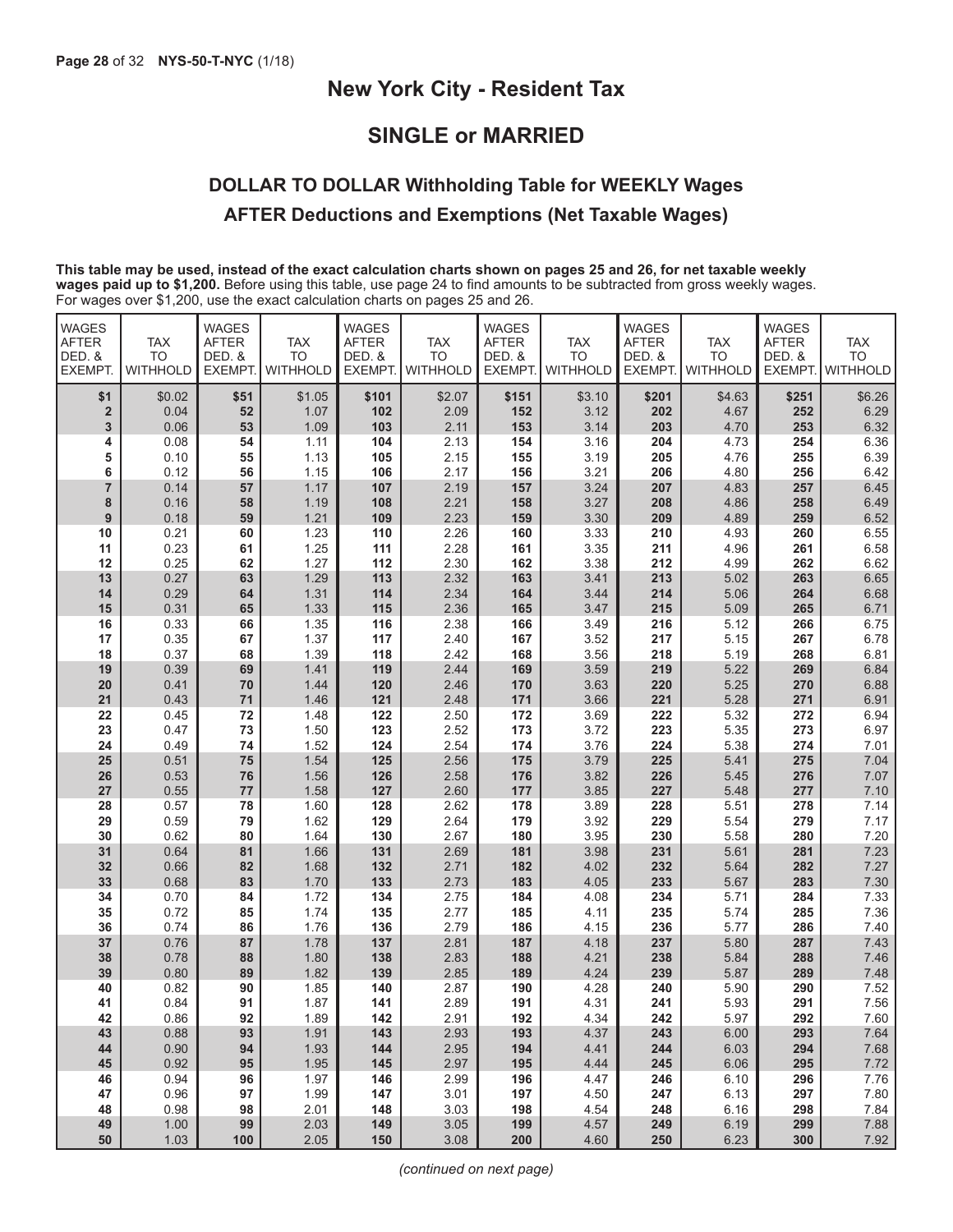# **SINGLE or MARRIED**

# **DOLLAR TO DOLLAR Withholding Table for WEEKLY Wages AFTER Deductions and Exemptions (Net Taxable Wages)**

*(continued from preceding page)*

| <b>WAGES</b><br><b>AFTER</b><br>DED. &<br>EXEMPT. | <b>TAX</b><br><b>TO</b><br><b>WITHHOLD</b> | <b>WAGES</b><br><b>AFTER</b><br>DED. &<br>EXEMPT. | <b>TAX</b><br><b>TO</b><br>WITHHOLD | <b>WAGES</b><br><b>AFTER</b><br>DED. &<br><b>EXEMPT</b> | <b>TAX</b><br><b>TO</b><br>WITHHOLD | <b>WAGES</b><br><b>AFTER</b><br>DED. &<br>EXEMPT. | <b>TAX</b><br><b>TO</b><br>WITHHOLD | <b>WAGES</b><br><b>AFTER</b><br>DED. &<br><b>EXEMPT.</b> | <b>TAX</b><br><b>TO</b><br>WITHHOLD | <b>WAGES</b><br><b>AFTER</b><br>DED. &<br>EXEMPT. | <b>TAX</b><br><b>TO</b><br>WITHHOLD |
|---------------------------------------------------|--------------------------------------------|---------------------------------------------------|-------------------------------------|---------------------------------------------------------|-------------------------------------|---------------------------------------------------|-------------------------------------|----------------------------------------------------------|-------------------------------------|---------------------------------------------------|-------------------------------------|
| \$301                                             |                                            | \$351                                             |                                     | \$401                                                   | \$11.91                             | \$451                                             |                                     | \$501                                                    |                                     | \$551                                             | \$17.97                             |
| 302                                               | \$7.96<br>8.00                             | 352                                               | \$9.93<br>9.97                      | 402                                                     | 11.95                               | 452                                               | \$13.88<br>13.92                    | 502                                                      | \$15.90<br>15.94                    | 552                                               | 18.01                               |
| 303                                               | 8.04                                       | 353                                               | 10.01                               | 403                                                     | 11.99                               | 453                                               | 13.96                               | 503                                                      | 15.98                               | 553                                               | 18.06                               |
| 304                                               | 8.08                                       | 354                                               | 10.05                               | 404                                                     | 12.03                               | 454                                               | 14.00                               | 504                                                      | 16.02                               | 554                                               | 18.10                               |
| 305                                               | 8.11                                       | 355                                               | 10.09                               | 405                                                     | 12.06                               | 455                                               | 14.04                               | 505                                                      | 16.06                               | 555                                               | 18.14                               |
| 306                                               | 8.15                                       | 356                                               | 10.13                               | 406                                                     | 12.10                               | 456                                               | 14.08                               | 506                                                      | 16.10                               | 556                                               | 18.18                               |
| 307                                               | 8.19                                       | 357                                               | 10.17                               | 407                                                     | 12.14                               | 457                                               | 14.12                               | 507                                                      | 16.15                               | 557                                               | 18.22                               |
| 308                                               | 8.23                                       | 358                                               | 10.21                               | 408                                                     | 12.18                               | 458                                               | 14.16                               | 508                                                      | 16.19                               | 558                                               | 18.26                               |
| 309                                               | 8.27                                       | 359                                               | 10.25                               | 409                                                     | 12.22                               | 459                                               | 14.20                               | 509                                                      | 16.23                               | 559                                               | 18.30                               |
| 310                                               | 8.31                                       | 360                                               | 10.29                               | 410                                                     | 12.26                               | 460                                               | 14.24                               | 510                                                      | 16.27                               | 560                                               | 18.35                               |
| 311                                               | 8.35                                       | 361                                               | 10.33                               | 411                                                     | 12.30                               | 461                                               | 14.28                               | 511                                                      | 16.31                               | 561                                               | 18.39                               |
| 312                                               | 8.39                                       | 362                                               | 10.37                               | 412                                                     | 12.34                               | 462                                               | 14.32                               | 512                                                      | 16.35                               | 562                                               | 18.43                               |
| 313                                               | 8.43                                       | 363                                               | 10.41                               | 413                                                     | 12.38                               | 463                                               | 14.36                               | 513                                                      | 16.40                               | 563                                               | 18.47                               |
| 314                                               | 8.47                                       | 364                                               | 10.45                               | 414                                                     | 12.42                               | 464                                               | 14.40                               | 514                                                      | 16.44                               | 564                                               | 18.51                               |
| 315                                               | 8.51                                       | 365                                               | 10.48                               | 415                                                     | 12.46                               | 465                                               | 14.43                               | 515                                                      | 16.48                               | 565                                               | 18.55                               |
| 316                                               | 8.55                                       | 366                                               | 10.52                               | 416                                                     | 12.50                               | 466                                               | 14.47                               | 516                                                      | 16.52                               | 566                                               | 18.59                               |
| 317<br>318                                        | 8.59<br>8.63                               | 367                                               | 10.56                               | 417<br>418                                              | 12.54<br>12.58                      | 467<br>468                                        | 14.51<br>14.55                      | 517<br>518                                               | 16.56                               | 567                                               | 18.64<br>18.68                      |
| 319                                               | 8.67                                       | 368<br>369                                        | 10.60<br>10.64                      | 419                                                     | 12.62                               | 469                                               | 14.59                               | 519                                                      | 16.60<br>16.64                      | 568<br>569                                        | 18.72                               |
| 320                                               | 8.71                                       | 370                                               | 10.68                               | 420                                                     | 12.66                               | 470                                               | 14.63                               | 520                                                      | 16.69                               | 570                                               | 18.76                               |
| 321                                               | 8.75                                       | 371                                               | 10.72                               | 421                                                     | 12.70                               | 471                                               | 14.67                               | 521                                                      | 16.73                               | 571                                               | 18.80                               |
| 322                                               | 8.79                                       | 372                                               | 10.76                               | 422                                                     | 12.74                               | 472                                               | 14.71                               | 522                                                      | 16.77                               | 572                                               | 18.84                               |
| 323                                               | 8.83                                       | 373                                               | 10.80                               | 423                                                     | 12.78                               | 473                                               | 14.75                               | 523                                                      | 16.81                               | 573                                               | 18.89                               |
| 324                                               | 8.87                                       | 374                                               | 10.84                               | 424                                                     | 12.82                               | 474                                               | 14.79                               | 524                                                      | 16.85                               | 574                                               | 18.93                               |
| 325                                               | 8.90                                       | 375                                               | 10.88                               | 425                                                     | 12.85                               | 475                                               | 14.83                               | 525                                                      | 16.89                               | 575                                               | 18.97                               |
| 326                                               | 8.94                                       | 376                                               | 10.92                               | 426                                                     | 12.89                               | 476                                               | 14.87                               | 526                                                      | 16.93                               | 576                                               | 19.01                               |
| 327                                               | 8.98                                       | 377                                               | 10.96                               | 427                                                     | 12.93                               | 477                                               | 14.91                               | 527                                                      | 16.98                               | 577                                               | 19.05                               |
| 328                                               | 9.02                                       | 378                                               | 11.00                               | 428                                                     | 12.97                               | 478                                               | 14.95                               | 528                                                      | 17.02                               | 578                                               | 19.09                               |
| 329                                               | 9.06                                       | 379                                               | 11.04                               | 429                                                     | 13.01                               | 479                                               | 14.99                               | 529                                                      | 17.06                               | 579                                               | 19.13                               |
| 330                                               | 9.10                                       | 380                                               | 11.08                               | 430                                                     | 13.05                               | 480                                               | 15.03                               | 530                                                      | 17.10                               | 580                                               | 19.18                               |
| 331                                               | 9.14                                       | 381                                               | 11.12                               | 431                                                     | 13.09                               | 481                                               | 15.07                               | 531                                                      | 17.14                               | 581                                               | 19.22                               |
| 332                                               | 9.18                                       | 382                                               | 11.16                               | 432                                                     | 13.13                               | 482                                               | 15.11                               | 532                                                      | 17.18                               | 582                                               | 19.26                               |
| 333                                               | 9.22                                       | 383                                               | 11.20                               | 433                                                     | 13.17                               | 483                                               | 15.15                               | 533                                                      | 17.23                               | 583                                               | 19.30                               |
| 334<br>335                                        | 9.26<br>9.30                               | 384<br>385                                        | 11.24<br>11.27                      | 434<br>435                                              | 13.21<br>13.25                      | 484<br>485                                        | 15.19<br>15.23                      | 534<br>535                                               | 17.27<br>17.31                      | 584<br>585                                        | 19.34<br>19.38                      |
| 336                                               | 9.34                                       | 386                                               | 11.31                               | 436                                                     | 13.29                               | 486                                               | 15.27                               | 536                                                      | 17.35                               | 586                                               | 19.42                               |
| 337                                               | 9.38                                       | 387                                               | 11.35                               | 437                                                     | 13.33                               | 487                                               | 15.32                               | 537                                                      | 17.39                               | 587                                               | 19.47                               |
| 338                                               | 9.42                                       | 388                                               | 11.39                               | 438                                                     | 13.37                               | 488                                               | 15.36                               | 538                                                      | 17.43                               | 588                                               | 19.51                               |
| 339                                               | 9.46                                       | 389                                               | 11.43                               | 439                                                     | 13.41                               | 489                                               | 15.40                               | 539                                                      | 17.47                               | 589                                               | 19.55                               |
| 340                                               | 9.50                                       | 390                                               | 11.47                               | 440                                                     | 13.45                               | 490                                               | 15.44                               | 540                                                      | 17.52                               | 590                                               | 19.59                               |
| 341                                               | 9.54                                       | 391                                               | 11.51                               | 441                                                     | 13.49                               | 491                                               | 15.48                               | 541                                                      | 17.56                               | 591                                               | 19.63                               |
| 342                                               | 9.58                                       | 392                                               | 11.55                               | 442                                                     | 13.53                               | 492                                               | 15.52                               | 542                                                      | 17.60                               | 592                                               | 19.67                               |
| 343                                               | 9.62                                       | 393                                               | 11.59                               | 443                                                     | 13.57                               | 493                                               | 15.57                               | 543                                                      | 17.64                               | 593                                               | 19.72                               |
| 344                                               | 9.66                                       | 394                                               | 11.63                               | 444                                                     | 13.61                               | 494                                               | 15.61                               | 544                                                      | 17.68                               | 594                                               | 19.76                               |
| 345                                               | 9.69                                       | 395                                               | 11.67                               | 445                                                     | 13.64                               | 495                                               | 15.65                               | 545                                                      | 17.72                               | 595                                               | 19.80                               |
| 346                                               | 9.73                                       | 396                                               | 11.71                               | 446                                                     | 13.68                               | 496                                               | 15.69                               | 546                                                      | 17.76                               | 596                                               | 19.84                               |
| 347                                               | 9.77                                       | 397                                               | 11.75                               | 447                                                     | 13.72                               | 497                                               | 15.73                               | 547                                                      | 17.81                               | 597                                               | 19.88                               |
| 348                                               | 9.81                                       | 398                                               | 11.79                               | 448                                                     | 13.76                               | 498                                               | 15.77                               | 548                                                      | 17.85                               | 598                                               | 19.92                               |
| 349                                               | 9.85                                       | 399                                               | 11.83                               | 449                                                     | 13.80                               | 499                                               | 15.81                               | 549                                                      | 17.89                               | 599                                               | 19.96                               |
| 350                                               | 9.89                                       | 400                                               | 11.87                               | 450                                                     | 13.84                               | 500                                               | 15.86                               | 550                                                      | 17.93                               | 600                                               | 20.01                               |

*(continued on next page)*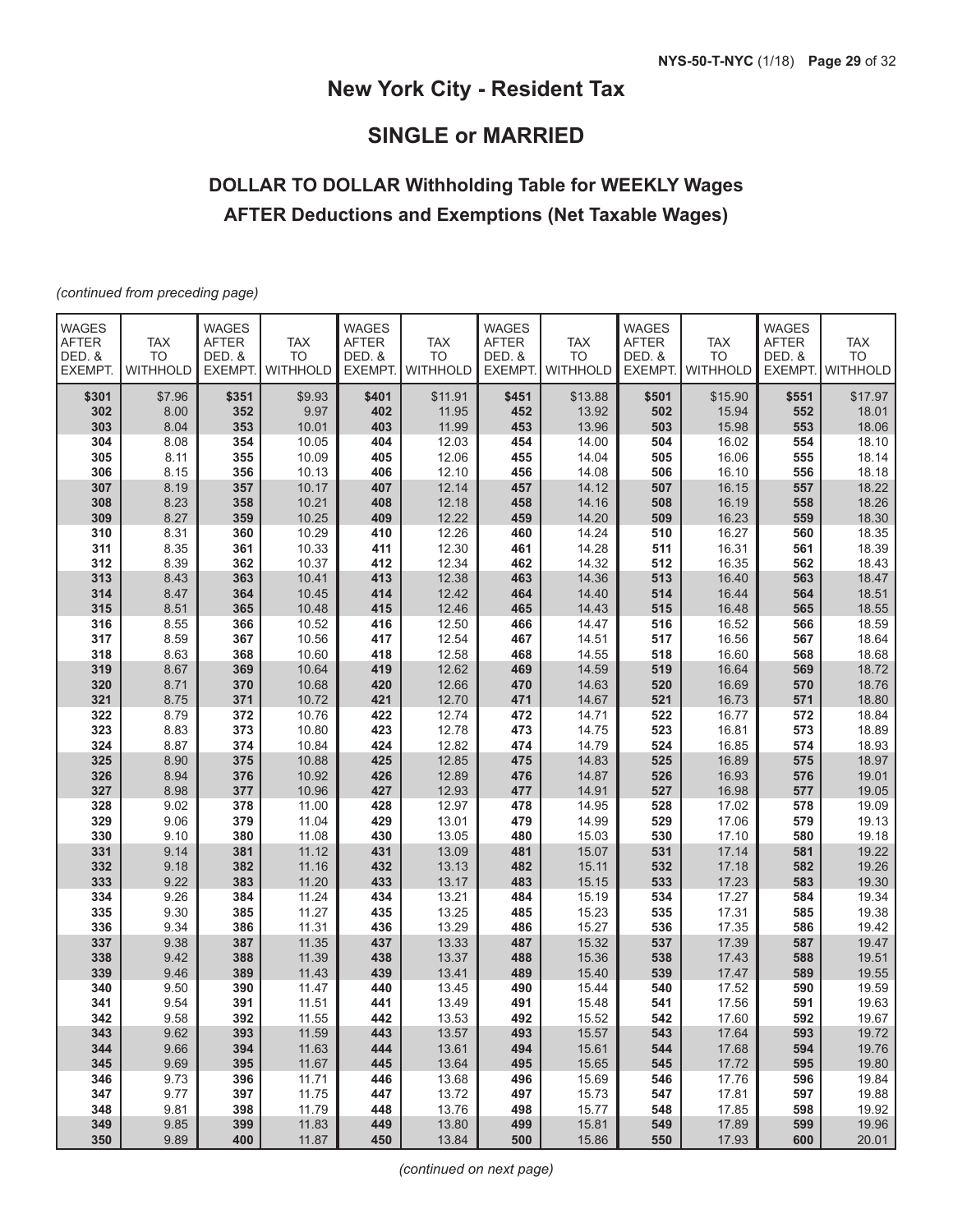# **SINGLE or MARRIED**

# **DOLLAR TO DOLLAR Withholding Table for WEEKLY Wages AFTER Deductions and Exemptions (Net Taxable Wages)**

*(continued from preceding page)*

| <b>WAGES</b><br><b>AFTER</b><br>DED. &<br>EXEMPT. | <b>TAX</b><br><b>TO</b><br><b>WITHHOLD</b> | <b>WAGES</b><br><b>AFTER</b><br>DED. &<br>EXEMPT. | TAX<br><b>TO</b><br><b>WITHHOLD</b> | <b>WAGES</b><br><b>AFTER</b><br>DED. &<br><b>EXEMPT.</b> | <b>TAX</b><br><b>TO</b><br><b>WITHHOLD</b> | <b>WAGES</b><br><b>AFTER</b><br>DED. &<br>EXEMPT. | <b>TAX</b><br><b>TO</b><br><b>WITHHOLD</b> | <b>WAGES</b><br><b>AFTER</b><br>DED. &<br>EXEMPT. | <b>TAX</b><br><b>TO</b><br><b>WITHHOLD</b> | <b>WAGES</b><br><b>AFTER</b><br>DED. &<br>EXEMPT. | <b>TAX</b><br><b>TO</b><br><b>WITHHOLD</b> |
|---------------------------------------------------|--------------------------------------------|---------------------------------------------------|-------------------------------------|----------------------------------------------------------|--------------------------------------------|---------------------------------------------------|--------------------------------------------|---------------------------------------------------|--------------------------------------------|---------------------------------------------------|--------------------------------------------|
| \$601                                             | \$20.05                                    | \$651                                             | \$22.12                             | \$701                                                    | \$24.20                                    | \$751                                             | \$26.27                                    | \$801                                             | \$28.35                                    | \$851                                             | \$30.42                                    |
| 602                                               | 20.09                                      | 652                                               | 22.16                               | 702                                                      | 24.24                                      | 752                                               | 26.31                                      | 802                                               | 28.39                                      | 852                                               | 30.46                                      |
| 603                                               | 20.13                                      | 653                                               | 22.21                               | 703                                                      | 24.28                                      | 753                                               | 26.36                                      | 803                                               | 28.43                                      | 853                                               | 30.51                                      |
| 604                                               | 20.17                                      | 654                                               | 22.25                               | 704                                                      | 24.32                                      | 754                                               | 26.40                                      | 804                                               | 28.47                                      | 854                                               | 30.55                                      |
| 605                                               | 20.21                                      | 655                                               | 22.29                               | 705                                                      | 24.36                                      | 755                                               | 26.44                                      | 805                                               | 28.51                                      | 855                                               | 30.59                                      |
| 606                                               | 20.25                                      | 656                                               | 22.33                               | 706                                                      | 24.40                                      | 756                                               | 26.48                                      | 806                                               | 28.55                                      | 856                                               | 30.63                                      |
| 607<br>608                                        | 20.30<br>20.34                             | 657<br>658                                        | 22.37<br>22.41                      | 707<br>708                                               | 24.45<br>24.49                             | 757<br>758                                        | 26.52<br>26.56                             | 807<br>808                                        | 28.60<br>28.64                             | 857<br>858                                        | 30.67<br>30.71                             |
| 609                                               | 20.38                                      | 659                                               | 22.45                               | 709                                                      | 24.53                                      | 759                                               | 26.60                                      | 809                                               | 28.68                                      | 859                                               | 30.75                                      |
| 610                                               | 20.42                                      | 660                                               | 22.50                               | 710                                                      | 24.57                                      | 760                                               | 26.65                                      | 810                                               | 28.72                                      | 860                                               | 30.80                                      |
| 611                                               | 20.46                                      | 661                                               | 22.54                               | 711                                                      | 24.61                                      | 761                                               | 26.69                                      | 811                                               | 28.76                                      | 861                                               | 30.84                                      |
| 612                                               | 20.50                                      | 662                                               | 22.58                               | 712                                                      | 24.65                                      | 762                                               | 26.73                                      | 812                                               | 28.80                                      | 862                                               | 30.88                                      |
| 613                                               | 20.55                                      | 663                                               | 22.62                               | 713                                                      | 24.70                                      | 763                                               | 26.77                                      | 813                                               | 28.85                                      | 863                                               | 30.92                                      |
| 614                                               | 20.59                                      | 664                                               | 22.66                               | 714                                                      | 24.74                                      | 764                                               | 26.81                                      | 814                                               | 28.89                                      | 864                                               | 30.96                                      |
| 615                                               | 20.63                                      | 665                                               | 22.70                               | 715                                                      | 24.78                                      | 765                                               | 26.85                                      | 815                                               | 28.93                                      | 865                                               | 31.00                                      |
| 616                                               | 20.67                                      | 666                                               | 22.74                               | 716                                                      | 24.82                                      | 766                                               | 26.89                                      | 816                                               | 28.97                                      | 866                                               | 31.04                                      |
| 617                                               | 20.71                                      | 667                                               | 22.79                               | 717                                                      | 24.86                                      | 767                                               | 26.94                                      | 817                                               | 29.01                                      | 867                                               | 31.09                                      |
| 618                                               | 20.75                                      | 668                                               | 22.83                               | 718                                                      | 24.90                                      | 768                                               | 26.98                                      | 818                                               | 29.05                                      | 868                                               | 31.13                                      |
| 619                                               | 20.79                                      | 669                                               | 22.87                               | 719                                                      | 24.94                                      | 769                                               | 27.02                                      | 819                                               | 29.09                                      | 869                                               | 31.17                                      |
| 620                                               | 20.84                                      | 670                                               | 22.91                               | 720                                                      | 24.99                                      | 770                                               | 27.06                                      | 820                                               | 29.14                                      | 870                                               | 31.21                                      |
| 621                                               | 20.88                                      | 671                                               | 22.95                               | 721                                                      | 25.03                                      | 771                                               | 27.10                                      | 821                                               | 29.18                                      | 871                                               | 31.25                                      |
| 622                                               | 20.92                                      | 672                                               | 22.99                               | 722                                                      | 25.07                                      | 772                                               | 27.14                                      | 822                                               | 29.22                                      | 872                                               | 31.29                                      |
| 623<br>624                                        | 20.96<br>21.00                             | 673<br>674                                        | 23.04<br>23.08                      | 723<br>724                                               | 25.11                                      | 773                                               | 27.19<br>27.23                             | 823                                               | 29.26<br>29.30                             | 873                                               | 31.34<br>31.38                             |
| 625                                               | 21.04                                      | 675                                               | 23.12                               | 725                                                      | 25.15<br>25.19                             | 774<br>775                                        | 27.27                                      | 824<br>825                                        | 29.34                                      | 874<br>875                                        | 31.42                                      |
| 626                                               | 21.08                                      | 676                                               | 23.16                               | 726                                                      | 25.23                                      | 776                                               | 27.31                                      | 826                                               | 29.38                                      | 876                                               | 31.46                                      |
| 627                                               | 21.13                                      | 677                                               | 23.20                               | 727                                                      | 25.28                                      | 777                                               | 27.35                                      | 827                                               | 29.43                                      | 877                                               | 31.50                                      |
| 628                                               | 21.17                                      | 678                                               | 23.24                               | 728                                                      | 25.32                                      | 778                                               | 27.39                                      | 828                                               | 29.47                                      | 878                                               | 31.54                                      |
| 629                                               | 21.21                                      | 679                                               | 23.28                               | 729                                                      | 25.36                                      | 779                                               | 27.43                                      | 829                                               | 29.51                                      | 879                                               | 31.58                                      |
| 630                                               | 21.25                                      | 680                                               | 23.33                               | 730                                                      | 25.40                                      | 780                                               | 27.48                                      | 830                                               | 29.55                                      | 880                                               | 31.63                                      |
| 631                                               | 21.29                                      | 681                                               | 23.37                               | 731                                                      | 25.44                                      | 781                                               | 27.52                                      | 831                                               | 29.59                                      | 881                                               | 31.67                                      |
| 632                                               | 21.33                                      | 682                                               | 23.41                               | 732                                                      | 25.48                                      | 782                                               | 27.56                                      | 832                                               | 29.63                                      | 882                                               | 31.71                                      |
| 633                                               | 21.38                                      | 683                                               | 23.45                               | 733                                                      | 25.53                                      | 783                                               | 27.60                                      | 833                                               | 29.68                                      | 883                                               | 31.75                                      |
| 634                                               | 21.42                                      | 684                                               | 23.49                               | 734                                                      | 25.57                                      | 784                                               | 27.64                                      | 834                                               | 29.72                                      | 884                                               | 31.79                                      |
| 635                                               | 21.46                                      | 685                                               | 23.53                               | 735                                                      | 25.61                                      | 785                                               | 27.68                                      | 835                                               | 29.76                                      | 885                                               | 31.83                                      |
| 636<br>637                                        | 21.50<br>21.54                             | 686                                               | 23.57<br>23.62                      | 736                                                      | 25.65                                      | 786<br>787                                        | 27.72<br>27.77                             | 836<br>837                                        | 29.80<br>29.84                             | 886                                               | 31.87<br>31.92                             |
| 638                                               | 21.58                                      | 687<br>688                                        | 23.66                               | 737<br>738                                               | 25.69<br>25.73                             | 788                                               | 27.81                                      | 838                                               | 29.88                                      | 887<br>888                                        | 31.96                                      |
| 639                                               | 21.62                                      | 689                                               | 23.70                               | 739                                                      | 25.77                                      | 789                                               | 27.85                                      | 839                                               | 29.92                                      | 889                                               | 32.00                                      |
| 640                                               | 21.67                                      | 690                                               | 23.74                               | 740                                                      | 25.82                                      | 790                                               | 27.89                                      | 840                                               | 29.97                                      | 890                                               | 32.04                                      |
| 641                                               | 21.71                                      | 691                                               | 23.78                               | 741                                                      | 25.86                                      | 791                                               | 27.93                                      | 841                                               | 30.01                                      | 891                                               | 32.08                                      |
| 642                                               | 21.75                                      | 692                                               | 23.82                               | 742                                                      | 25.90                                      | 792                                               | 27.97                                      | 842                                               | 30.05                                      | 892                                               | 32.12                                      |
| 643                                               | 21.79                                      | 693                                               | 23.87                               | 743                                                      | 25.94                                      | 793                                               | 28.02                                      | 843                                               | 30.09                                      | 893                                               | 32.17                                      |
| 644                                               | 21.83                                      | 694                                               | 23.91                               | 744                                                      | 25.98                                      | 794                                               | 28.06                                      | 844                                               | 30.13                                      | 894                                               | 32.21                                      |
| 645                                               | 21.87                                      | 695                                               | 23.95                               | 745                                                      | 26.02                                      | 795                                               | 28.10                                      | 845                                               | 30.17                                      | 895                                               | 32.25                                      |
| 646                                               | 21.91                                      | 696                                               | 23.99                               | 746                                                      | 26.06                                      | 796                                               | 28.14                                      | 846                                               | 30.21                                      | 896                                               | 32.29                                      |
| 647                                               | 21.96                                      | 697                                               | 24.03                               | 747                                                      | 26.11                                      | 797                                               | 28.18                                      | 847                                               | 30.26                                      | 897                                               | 32.33                                      |
| 648                                               | 22.00                                      | 698                                               | 24.07                               | 748                                                      | 26.15                                      | 798                                               | 28.22                                      | 848                                               | 30.30                                      | 898                                               | 32.37                                      |
| 649                                               | 22.04                                      | 699                                               | 24.11                               | 749                                                      | 26.19                                      | 799                                               | 28.26                                      | 849                                               | 30.34                                      | 899                                               | 32.41                                      |
| 650                                               | 22.08                                      | 700                                               | 24.16                               | 750                                                      | 26.23                                      | 800                                               | 28.31                                      | 850                                               | 30.38                                      | 900                                               | 32.46                                      |

*(continued on next page)*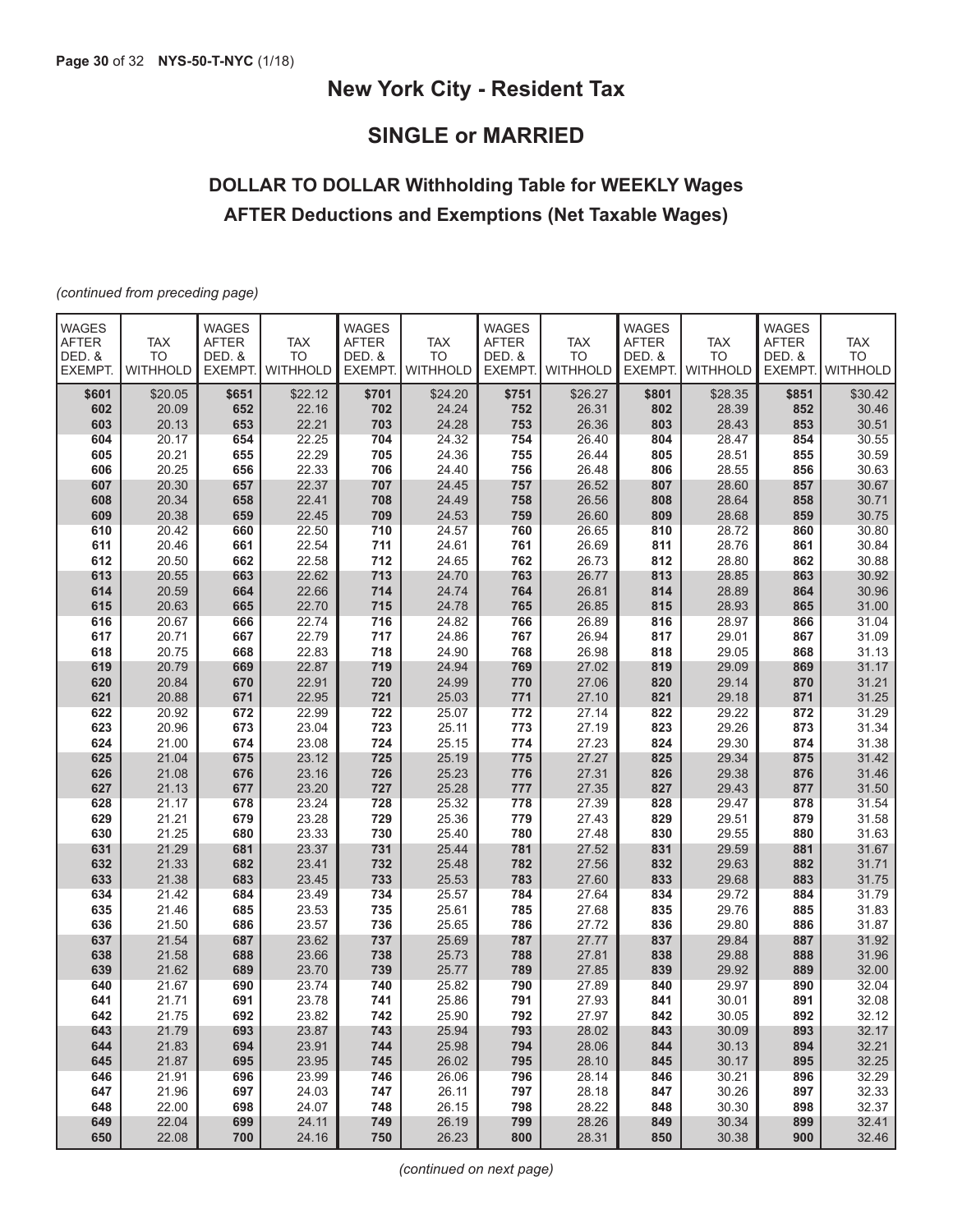# **SINGLE or MARRIED**

# **DOLLAR TO DOLLAR Withholding Table for WEEKLY Wages AFTER Deductions and Exemptions (Net Taxable Wages)**

*(continued from preceding page)*

| <b>WAGES</b><br><b>AFTER</b> | <b>TAX</b>            | <b>WAGES</b><br><b>AFTER</b> | <b>TAX</b>                   | <b>WAGES</b><br><b>AFTER</b> | <b>TAX</b>                   | <b>WAGES</b><br><b>AFTER</b> | <b>TAX</b>            | <b>WAGES</b><br><b>AFTER</b> | <b>TAX</b>                   | <b>WAGES</b><br><b>AFTER</b> | <b>TAX</b>            |
|------------------------------|-----------------------|------------------------------|------------------------------|------------------------------|------------------------------|------------------------------|-----------------------|------------------------------|------------------------------|------------------------------|-----------------------|
| DED. &<br>EXEMPT.            | <b>TO</b><br>WITHHOLD | DED. &<br>EXEMPT.            | <b>TO</b><br><b>WITHHOLD</b> | DED. &<br><b>EXEMPT</b>      | <b>TO</b><br><b>WITHHOLD</b> | DED. &<br>EXEMPT.            | <b>TO</b><br>WITHHOLD | DED. &<br>EXEMPT.            | <b>TO</b><br><b>WITHHOLD</b> | DED. &<br>EXEMPT.            | <b>TO</b><br>WITHHOLD |
| \$901                        | \$32.50               | \$951                        | \$34.57                      | \$1,001                      | \$36.65                      | \$1,051                      | \$38.72               | \$1,101                      | \$40.80                      | \$1,151                      | \$42.87               |
| 902                          | 32.54                 | 952                          | 34.61                        | 1,002                        | 36.69                        | 1,052                        | 38.76                 | 1,102                        | 40.84                        | 1,152                        | 42.91                 |
| 903                          | 32.58                 | 953                          | 34.66                        | 1,003                        | 36.73                        | 1,053                        | 38.81                 | 1,103                        | 40.88                        | 1,153                        | 42.96                 |
| 904                          | 32.62                 | 954                          | 34.70                        | 1,004                        | 36.77                        | 1,054                        | 38.85                 | 1,104                        | 40.92                        | 1,154                        | 43.01                 |
| 905                          | 32.66                 | 955                          | 34.74                        | 1,005                        | 36.81                        | 1,055                        | 38.89                 | 1,105                        | 40.96                        | 1,155                        | 43.05                 |
| 906                          | 32.70                 | 956                          | 34.78                        | 1,006                        | 36.85                        | 1,056                        | 38.93                 | 1,106                        | 41.00                        | 1,156                        | 43.09                 |
| 907                          | 32.75                 | 957                          | 34.82                        | 1,007                        | 36.90                        | 1,057                        | 38.97                 | 1,107                        | 41.05                        | 1,157                        | 43.13                 |
| 908                          | 32.79                 | 958                          | 34.86                        | 1,008                        | 36.94                        | 1,058                        | 39.01                 | 1,108                        | 41.09                        | 1,158                        | 43.18                 |
| 909                          | 32.83                 | 959                          | 34.90                        | 1,009                        | 36.98                        | 1,059                        | 39.05                 | 1,109                        | 41.13                        | 1,159                        | 43.22                 |
| 910<br>911                   | 32.87<br>32.91        | 960<br>961                   | 34.95<br>34.99               | 1,010                        | 37.02                        | 1,060<br>1,061               | 39.10<br>39.14        | 1,110                        | 41.17                        | 1,160                        | 43.26<br>43.30        |
| 912                          | 32.95                 | 962                          | 35.03                        | 1,011<br>1,012               | 37.06<br>37.10               | 1,062                        | 39.18                 | 1,111<br>1,112               | 41.21<br>41.25               | 1,161<br>1,162               | 43.35                 |
| 913                          | 33.00                 | 963                          | 35.07                        | 1,013                        | 37.15                        | 1,063                        | 39.22                 | 1,113                        | 41.30                        | 1,163                        | 43.39                 |
| 914                          | 33.04                 | 964                          | 35.11                        | 1,014                        | 37.19                        | 1,064                        | 39.26                 | 1,114                        | 41.34                        | 1,164                        | 43.43                 |
| 915                          | 33.08                 | 965                          | 35.15                        | 1,015                        | 37.23                        | 1,065                        | 39.30                 | 1,115                        | 41.38                        | 1,165                        | 43.47                 |
| 916                          | 33.12                 | 966                          | 35.19                        | 1,016                        | 37.27                        | 1,066                        | 39.34                 | 1,116                        | 41.42                        | 1,166                        | 43.52                 |
| 917                          | 33.16                 | 967                          | 35.24                        | 1,017                        | 37.31                        | 1,067                        | 39.39                 | 1,117                        | 41.46                        | 1,167                        | 43.56                 |
| 918                          | 33.20                 | 968                          | 35.28                        | 1,018                        | 37.35                        | 1,068                        | 39.43                 | 1,118                        | 41.50                        | 1,168                        | 43.60                 |
| 919                          | 33.24                 | 969                          | 35.32                        | 1,019                        | 37.39                        | 1,069                        | 39.47                 | 1,119                        | 41.54                        | 1,169                        | 43.64                 |
| 920                          | 33.29                 | 970                          | 35.36                        | 1,020                        | 37.44                        | 1,070                        | 39.51                 | 1,120                        | 41.59                        | 1,170                        | 43.69                 |
| 921                          | 33.33                 | 971                          | 35.40                        | 1,021                        | 37.48                        | 1,071                        | 39.55                 | 1,121                        | 41.63                        | 1,171                        | 43.73                 |
| 922                          | 33.37                 | 972                          | 35.44                        | 1,022                        | 37.52                        | 1,072                        | 39.59                 | 1,122                        | 41.67                        | 1,172                        | 43.77                 |
| 923                          | 33.41                 | 973                          | 35.49                        | 1,023                        | 37.56                        | 1,073                        | 39.64                 | 1,123                        | 41.71                        | 1,173                        | 43.81                 |
| 924                          | 33.45                 | 974                          | 35.53                        | 1,024                        | 37.60                        | 1,074                        | 39.68                 | 1,124                        | 41.75                        | 1,174                        | 43.86                 |
| 925                          | 33.49                 | 975                          | 35.57                        | 1,025                        | 37.64                        | 1,075                        | 39.72                 | 1,125                        | 41.79                        | 1,175                        | 43.90                 |
| 926                          | 33.53                 | 976                          | 35.61                        | 1,026                        | 37.68                        | 1,076                        | 39.76                 | 1,126                        | 41.83                        | 1,176                        | 43.94                 |
| 927                          | 33.58                 | 977                          | 35.65                        | 1,027                        | 37.73                        | 1,077                        | 39.80                 | 1,127                        | 41.88                        | 1,177                        | 43.98                 |
| 928                          | 33.62                 | 978                          | 35.69                        | 1,028                        | 37.77                        | 1,078                        | 39.84                 | 1,128                        | 41.92                        | 1,178                        | 44.03                 |
| 929                          | 33.66                 | 979                          | 35.73                        | 1,029                        | 37.81                        | 1,079                        | 39.88                 | 1,129                        | 41.96                        | 1,179                        | 44.07                 |
| 930<br>931                   | 33.70<br>33.74        | 980<br>981                   | 35.78<br>35.82               | 1,030                        | 37.85                        | 1,080                        | 39.93<br>39.97        | 1,130                        | 42.00<br>42.04               | 1,180                        | 44.11<br>44.15        |
| 932                          | 33.78                 | 982                          | 35.86                        | 1,031<br>1,032               | 37.89<br>37.93               | 1,081<br>1,082               | 40.01                 | 1,131<br>1,132               | 42.08                        | 1,181<br>1,182               | 44.20                 |
| 933                          | 33.83                 | 983                          | 35.90                        | 1,033                        | 37.98                        | 1,083                        | 40.05                 | 1,133                        | 42.13                        | 1,183                        | 44.24                 |
| 934                          | 33.87                 | 984                          | 35.94                        | 1,034                        | 38.02                        | 1,084                        | 40.09                 | 1,134                        | 42.17                        | 1,184                        | 44.28                 |
| 935                          | 33.91                 | 985                          | 35.98                        | 1,035                        | 38.06                        | 1,085                        | 40.13                 | 1,135                        | 42.21                        | 1,185                        | 44.32                 |
| 936                          | 33.95                 | 986                          | 36.02                        | 1,036                        | 38.10                        | 1,086                        | 40.17                 | 1,136                        | 42.25                        | 1,186                        | 44.37                 |
| 937                          | 33.99                 | 987                          | 36.07                        | 1,037                        | 38.14                        | 1,087                        | 40.22                 | 1,137                        | 42.29                        | 1,187                        | 44.41                 |
| 938                          | 34.03                 | 988                          | 36.11                        | 1,038                        | 38.18                        | 1,088                        | 40.26                 | 1,138                        | 42.33                        | 1,188                        | 44.45                 |
| 939                          | 34.07                 | 989                          | 36.15                        | 1,039                        | 38.22                        | 1,089                        | 40.30                 | 1,139                        | 42.37                        | 1,189                        | 44.49                 |
| 940                          | 34.12                 | 990                          | 36.19                        | 1,040                        | 38.27                        | 1,090                        | 40.34                 | 1,140                        | 42.42                        | 1,190                        | 44.54                 |
| 941                          | 34.16                 | 991                          | 36.23                        | 1,041                        | 38.31                        | 1,091                        | 40.38                 | 1,141                        | 42.46                        | 1,191                        | 44.58                 |
| 942                          | 34.20                 | 992                          | 36.27                        | 1,042                        | 38.35                        | 1,092                        | 40.42                 | 1,142                        | 42.50                        | 1,192                        | 44.62                 |
| 943                          | 34.24                 | 993                          | 36.32                        | 1,043                        | 38.39                        | 1,093                        | 40.47                 | 1,143                        | 42.54                        | 1,193                        | 44.66                 |
| 944                          | 34.28                 | 994                          | 36.36                        | 1,044                        | 38.43                        | 1,094                        | 40.51                 | 1,144                        | 42.58                        | 1,194                        | 44.71                 |
| 945                          | 34.32                 | 995                          | 36.40                        | 1,045                        | 38.47                        | 1,095                        | 40.55                 | 1,145                        | 42.62                        | 1,195                        | 44.75                 |
| 946                          | 34.36                 | 996                          | 36.44                        | 1,046                        | 38.51                        | 1,096                        | 40.59                 | 1,146                        | 42.66                        | 1,196                        | 44.79                 |
| 947                          | 34.41                 | 997                          | 36.48                        | 1,047                        | 38.56                        | 1,097                        | 40.63                 | 1,147                        | 42.71                        | 1,197                        | 44.83                 |
| 948<br>949                   | 34.45<br>34.49        | 998<br>999                   | 36.52<br>36.56               | 1,048<br>1,049               | 38.60<br>38.64               | 1,098<br>1,099               | 40.67<br>40.71        | 1,148<br>1,149               | 42.75<br>42.79               | 1,198<br>1,199               | 44.88<br>44.92        |
| 950                          | 34.53                 | 1,000                        | 36.61                        | 1,050                        | 38.68                        | 1,100                        | 40.76                 | 1,150                        | 42.83                        | 1,200                        | 44.96                 |